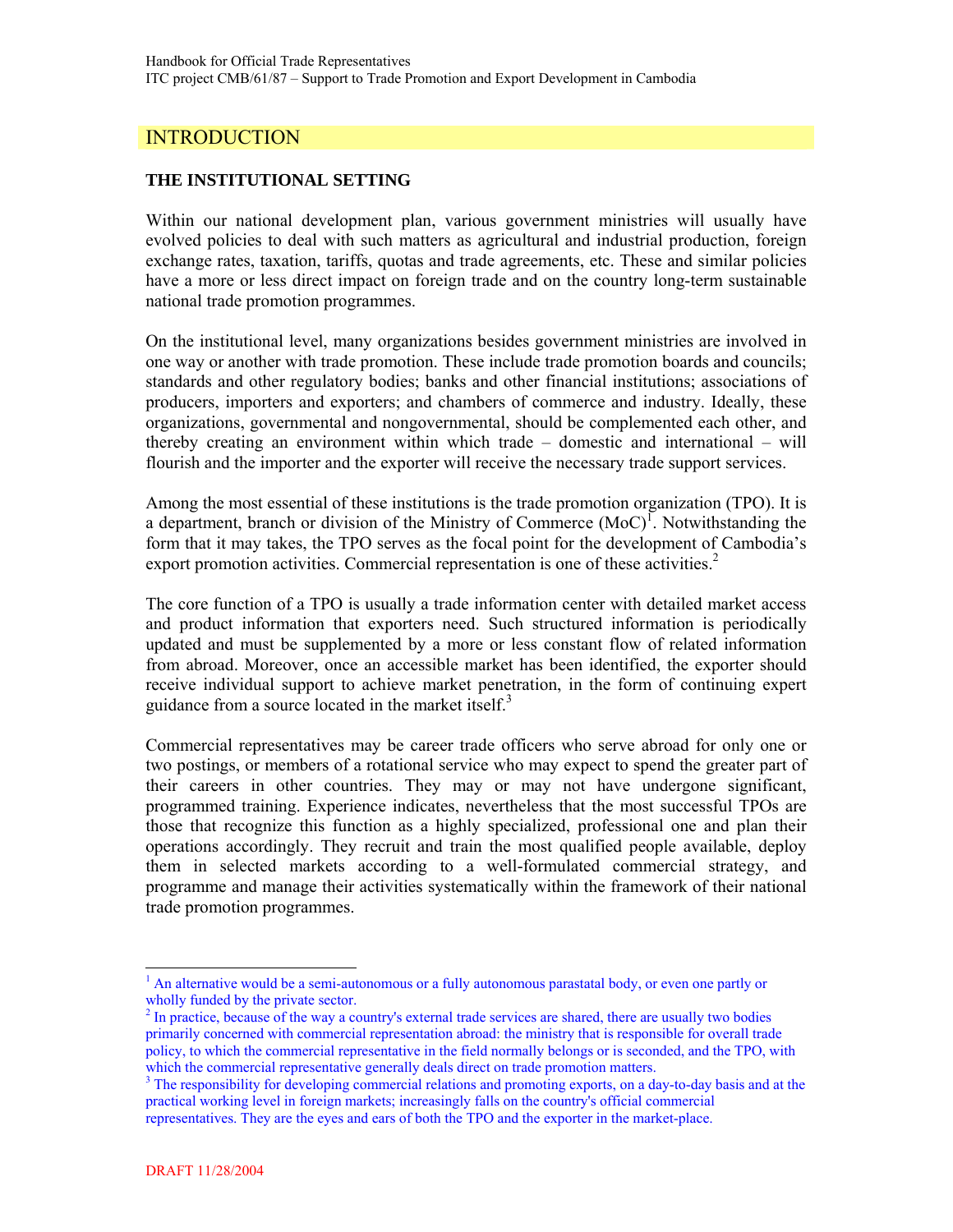Nevertheless, the Royal Government of Cambodia (RGC) cannot afford to place trained, professional commercial representatives in all the potential markets for her products. In such circumstances, she must rely on other national representatives, such as diplomatic officers, to function as commercial representatives to the extent that their other duties allow.

**The Handbook and How to Use It:** This handbook is a modified version of ITC/Handbook for Official Trade Representative<sup>4</sup>. Design for a wide range of possible users and it is addressed to commercial representatives who have been or who are about to be posted abroad, possibly with little preparation. It is also meant for experienced officers who may find it useful as a reference. It is also for providing home-based officials who work with the commercial representative an effective insight into that side of trade operations and thus benefit their own work. Similarly, it may also enable diplomatic officials, who are occasionally called upon to do trade work, to find answers to some of their questions.

<sup>4</sup> HANDBOOK FOR OFFICIAL TRADE REPRESENTATIVES, ITC, INTERNATIONAL TRADE CENTRE UNCTAD/GATT, GENEVA, Reprinted 1993.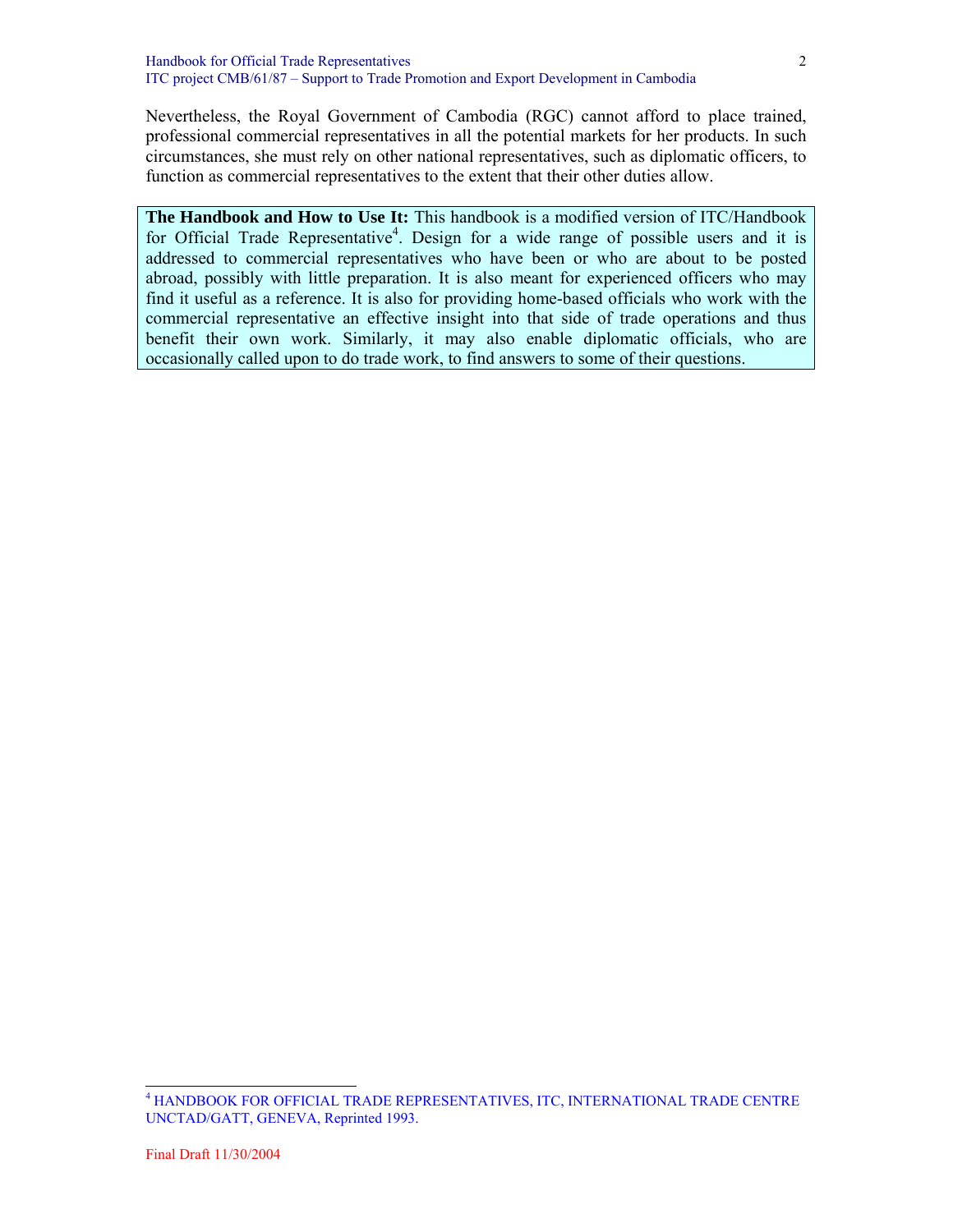# **THE COMMERCIAL REPRESENTATIVE**

#### **A Commercial Representation as a Profession**

**Chapter** 

**1**

The time has long since arrived to recognize commercial representation as a profession *per se*, the successful exercise of which is positively correlated with careful initial selection of commercial representatives, level and content of their formal education and specialized training, the length and variety of their pertinent experience, and the quality of the support they receive from the TPO and/or the MoC in Phnom Penh.

It is impossible to over-emphasize the importance of successful commercial activity to a country and its people. Nearly, all developing countries economic development depends upon growth in export trade,<sup>5</sup> which in turn creates jobs and raises living standards. The increasing import requirements<sup>6</sup> which flow from development must somehow be financed, from foreign exchange receipts derived from export earnings and capital investment. Without dynamic expansion in exports the growth of a country's economy will almost certainly slacken.

"Your main objective as a commercial representative is obviously to do the best possible job of improving Cambodia's net export earnings, in the broadest meaning of that term."

Whatever your title, be it trade commissioner, trade attaché or commercial secretary, you are likely to have all the diplomatic status your job requires. That status will enable you, even as it enables the traditional diplomat, to establish and to maintain relations with officials of the host country and of other countries' embassies/missions, up to the highest levels appropriate for your rank.

You will also be in more or less make daily contact with many sectors of the economy. In addition to the usual diplomatic circle, you will and must become familiar with the business and financial environments of your territory. You will have the opportunities for learning the

<sup>&</sup>lt;sup>5</sup> "Competing in the world market place:" One of the most popular, enduring misconceptions of practical men/women is that countries are in competition with each other in the same way that companies in the same business are in competition. The point is that international trade is not about competition, it is about mutually beneficial exchange. Even more fundamentally, it should be stressed that imports, not exports, are the purpose of trade. That is, what a country gains from trade is the ability to import things it wants. Exports are not the objective in and of themselves: the need to export is a burden that a country must bear because its imports suppliers are crass enough to demand payment. See P. Krugman, *Pop Internationalism: What Do Undergraduate Need to Know about Trade, pp. 120 – 121* (MIT Press, Cambridge, MA, 1999). <sup>6</sup> *Ibid.*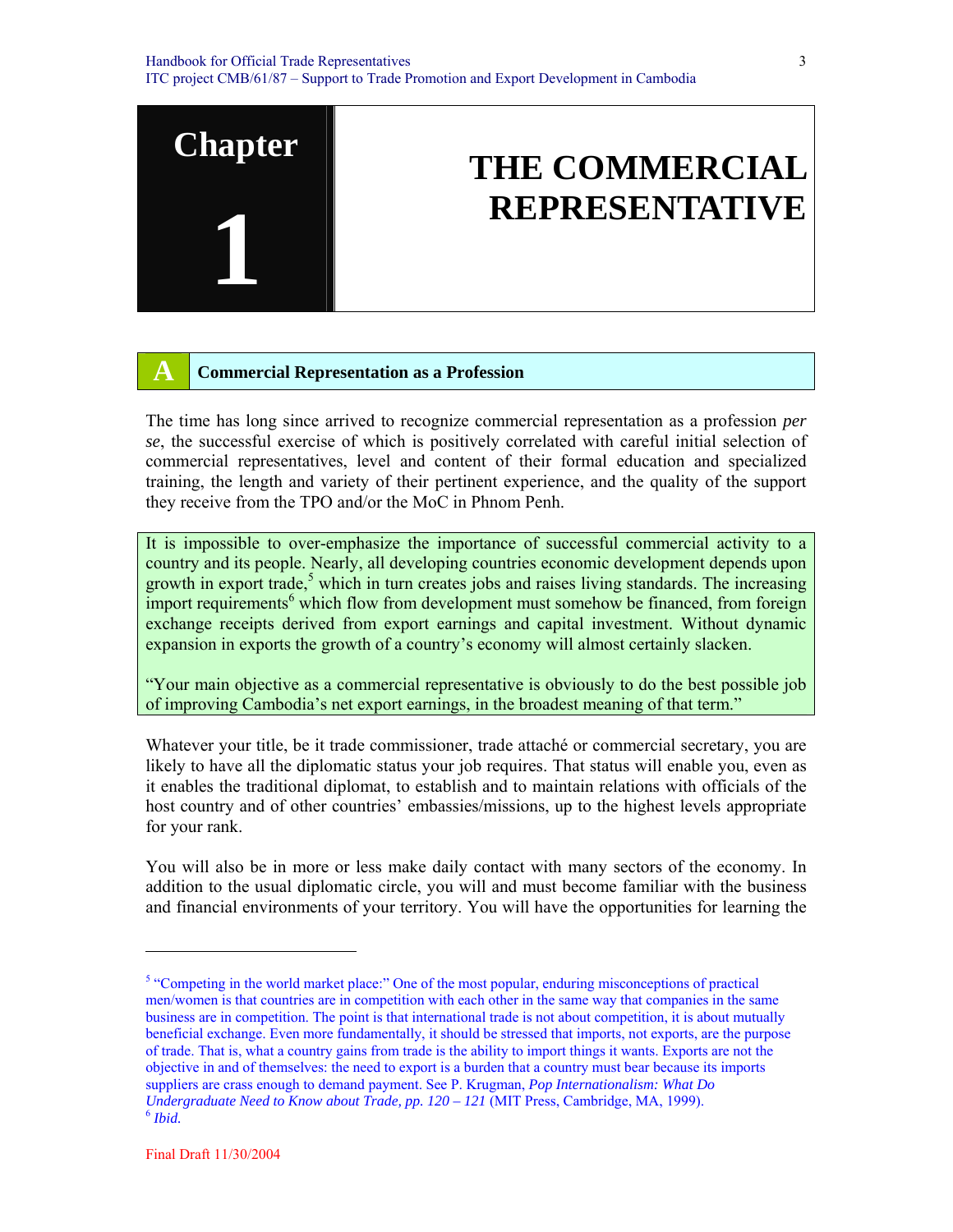#### **B The Tasks of a Commercial Representative**

Your work will be absorbing, complex, and challenging. It is not confined to one or a few product lines, commodities, market areas, types of buyer, marketing management skills, or functional specializations. You will have to acquire knowledge of many aspects of business activity. You must understand government laws, policies and regulations, both in Cambodia and in the host country. You must gain an insight into international trade practices (WTO, bilateral and multilateral trade agreements etc.) and the elements of commercial law.

Since you must from time-to-time actively seek out trade opportunities and identify markets for specific commodities, products, and services, you will need to understand the techniques of market research and the interrelationships between marketing channels. It is to your great advantage to have thorough knowledge of your products and their producers.

You must be able to identify past, present, and future trends and to assess barriers to trade affecting Cambodia. You will have to look into and keep abreast of such matters as international physical distribution (shipping services, freight rates), financing terms, and other aspects of trade facilitation. You must learn and familiar with export documentation and terminology, packaging, costing and pricing for export and product adaptation, and appreciate the importance of quality control.

You are most likely to have a role to play in trade policy formulation. Policy, comprising informed judgments taken at the highest levels of government, is the result of carefully evaluated inputs from innumerable sources of objectively analyzed information. As the person on the spot, you will be a primary source of this information as far as your territory is concerned. You will therefore be expected to contribute, through regular and ad hoc reports, to the evolution of our country's trade policies and export strategies, for which purpose you will need to know how to organize and to write such material.

Your success as a commercial representative will quite literally depend on your initiative and the energy and enthusiasm you bring to your myriad tasks. You should constantly think of new ways of placing our country's products in the market. Get away from your desk. Go out and talk to key people – the buyers and other decision-makers in the market-place. In trade promotion, your success is likely to be in inverse proportion to the amount of time you spend in your office.

Finally, in your professional dealings with others, honor all your commitments and never betray a confidence. You must consciously earn and maintain a reputation for absolute professional reliability and personal integrity.

#### **OSOSOSOS**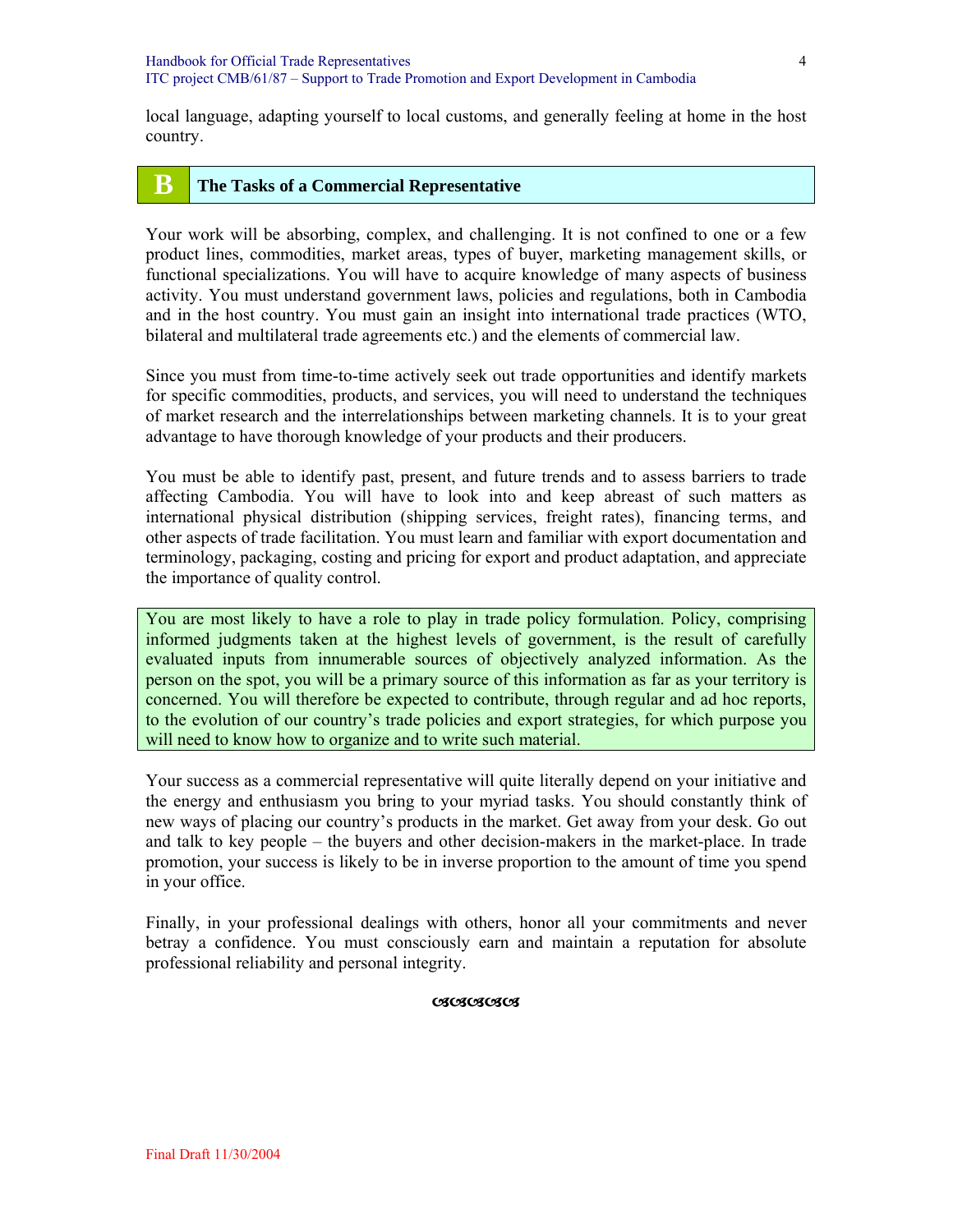

#### **A Diplomatic Protocol**

In essence, protocol is a series of formalized procedures that vary from country to country. Your relations with officials in your mission will be determined by your country's established norms for persons of your rank and position. Your relations with members of other missions, local government officials, and members of the public will be primarily governed by local customs.

#### **1. Making Introductory Calls**

The practice of introducing yourself on arrival by formal calls still applies in some countries. With the help of the protocol officer at your post, you should familiar yourself quickly on the local practice with respect to official calls and carry out the accepted formalities promptly after arrival. Formal calls are quick and effective means of establishing useful relations with your counterparts in other missions and with local officials. They are likely to be much more helpful when they know you on a personal, friendly basis.

#### **2. Precedence**

Outside normal considerations of etiquette, precedence according to rank is probably the most rigorous form of protocol of which you need to be aware. It is relevant at all formal ceremonies and functions, in calling, and at hospitality events, especially in the matter of table seating. If you are a junior officer, one of the difficulties you will face in a major capital is the unyielding formality of the diplomatic hierarchy. One's diplomatic status determines one's operating and communicating level. There are probably hundreds of junior officials who can speak only to other junior officials or their equivalent in rank in the local government. The same constraint generally operates all the way up the line to the most senior people in diplomatic missions. This inflexible practice can severely inhibit some of your activities in some countries. To reach a certain individual in the local government or in another mission you may have to go through several other people. Even then, you may not achieve contact of the kind you need to attain your objective.

## **B Representational Activities**

#### **1. Objectives**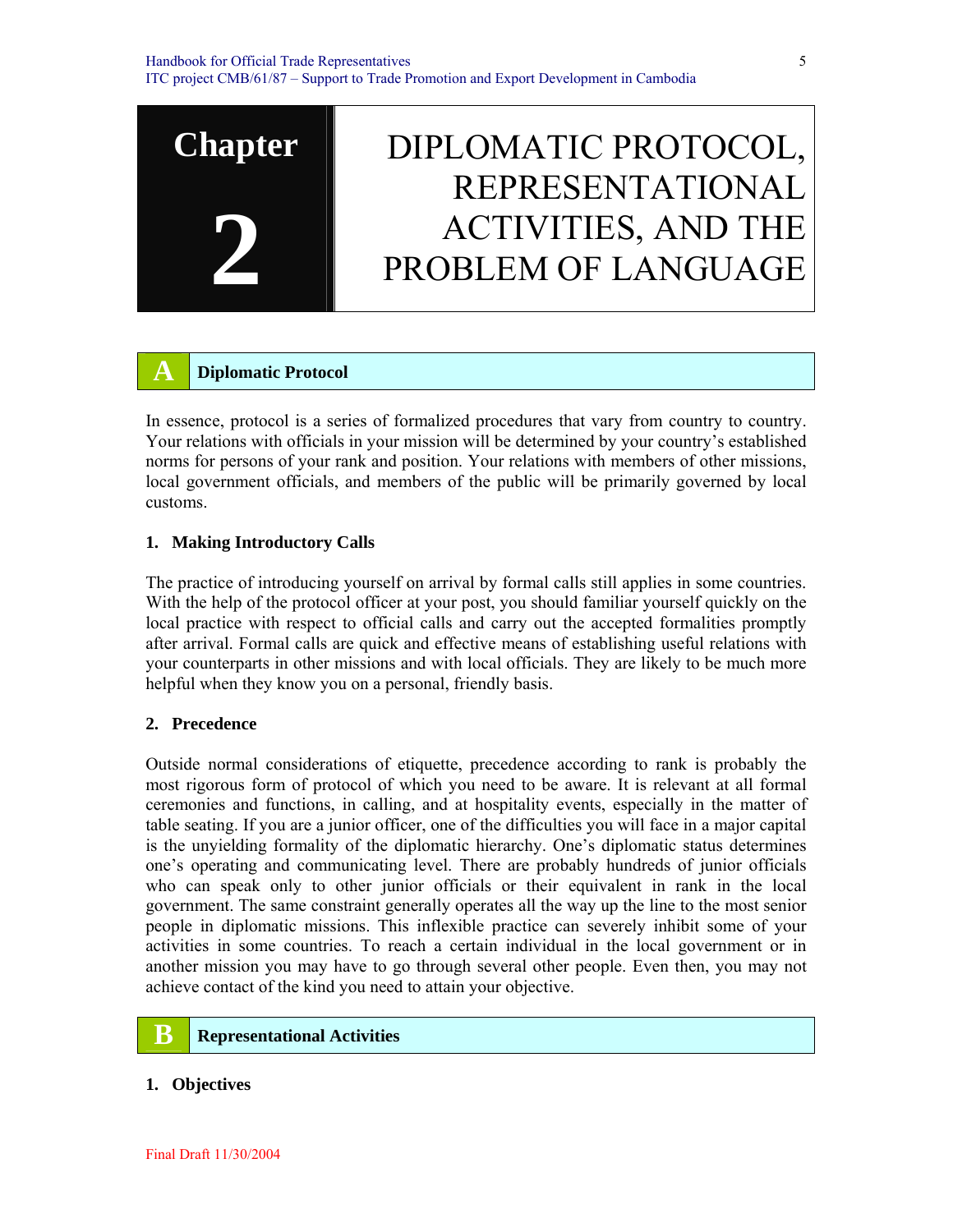Representational activities are a major aspect of your public relations responsibilities and of your relations with people and organizations important for your work. Be prepared to host and to attend social and official functions, with the following objectives:

- 1.1. to establish, maintain, and improve your contacts with the government and business sectors of the post territory, with a view to obtaining information, advice, and assistance;
- 1.2. to project an image of Cambodia as a reliable exporter of quality commodities, goods and services, as a reliable trading partner, as an attractive country to visit, and as a secure, hospitable and profitable destination for foreign investment;
- 1.3. to exchange useful trade and other information and develop your knowledge and understanding of the local environment for the promotion of trade and the attainment of other official objectives; and
- 1.4. to introduce business and official visitors from home to useful trade contacts in your territory.

#### **2. Types of Activity**

Cultivate working relationships with appropriate government officials, business people, and other useful contacts in your territory through association on both a professional and a personal level. There are a variety of ways of developing these associations, depending on the social norms of the territory. Plan your entertainment and other representational activities. The type and nature of entertainment vary from country to country, but generally take the form of receptions, cocktails, film showings, etc., luncheons, dinners, and informal entertainment at short notice. Careful attention in this regard must be paid to local customs, habits and sensitivities. Greeting cards should also be sent to important contacts, following local custom, and due attention paid to customary rituals important to people at the post territory.

#### **3. Conflict of Interest**

The same general principles apply to any other arrangements you may make that could give rise to a charge of conflict of interest. Conflicts of interest are of too many to describe here. But in principle, you should not engage or appear to engage in any activity for your personal benefit that is inconsistent with your responsibilities as an accredited representative of the Royal Government of Cambodia.

Obviously, you should not participate in any activity that causes an excessive drain on your time and energy or which, by its nature, would reflect on the dignity or the standing of Cambodia's Foreign Service. Moreover, the terms of your accreditation to your host government would normally preclude your engaging in any activity that is not compatible with your status.

#### **C Language**

Language is your primary means of acquiring and transmitting knowledge. As you are in the business of gathering and collecting commercial intelligence and communicating it to others, words, and hence language, are quite literally the tools of your trade. And as you will spend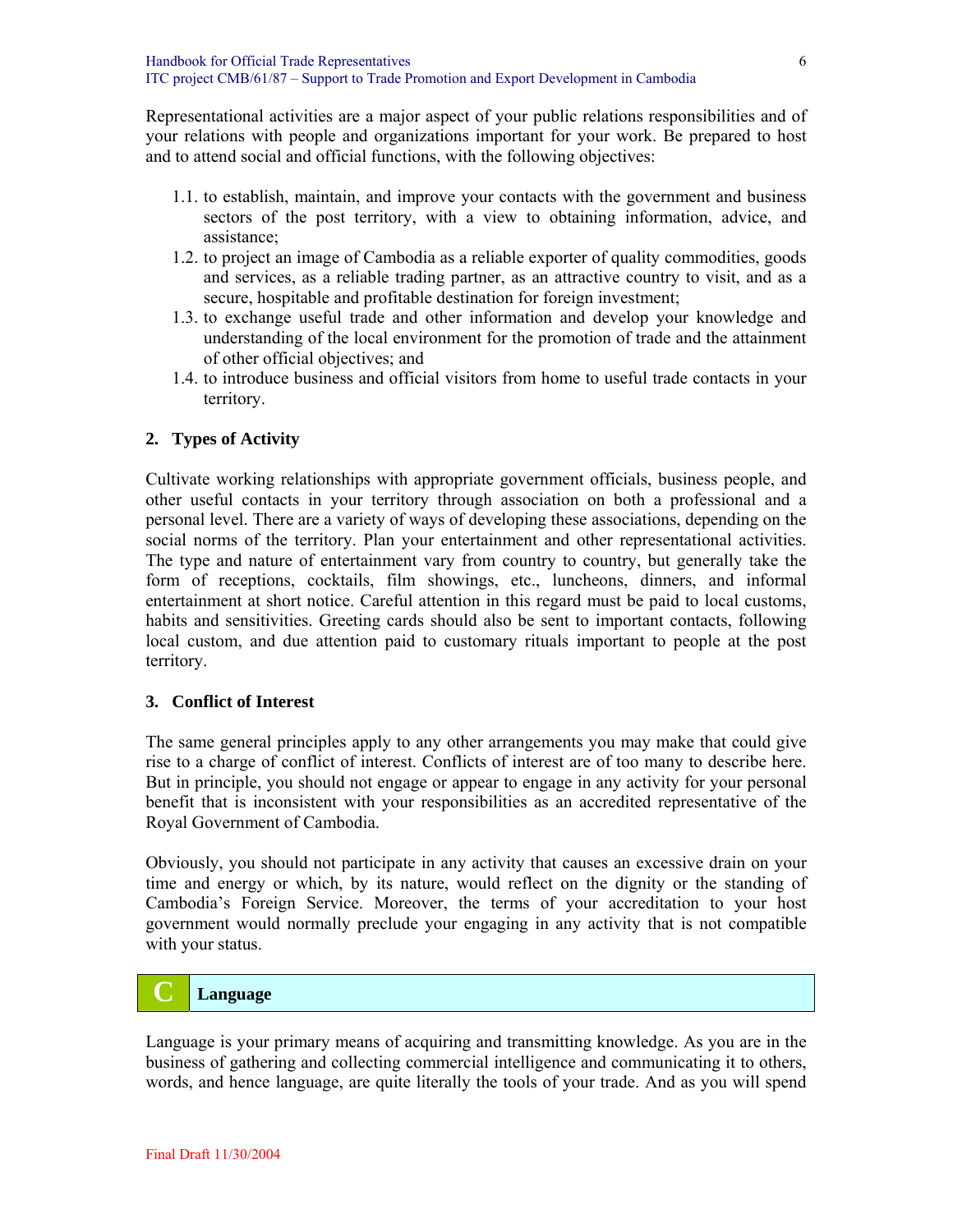Handbook for Official Trade Representatives ITC project CMB/61/87 – Support to Trade Promotion and Export Development in Cambodia

much of your time abroad, you may as well recognize that you need to acquire some proficiency in one or more foreign languages.

#### DDDDD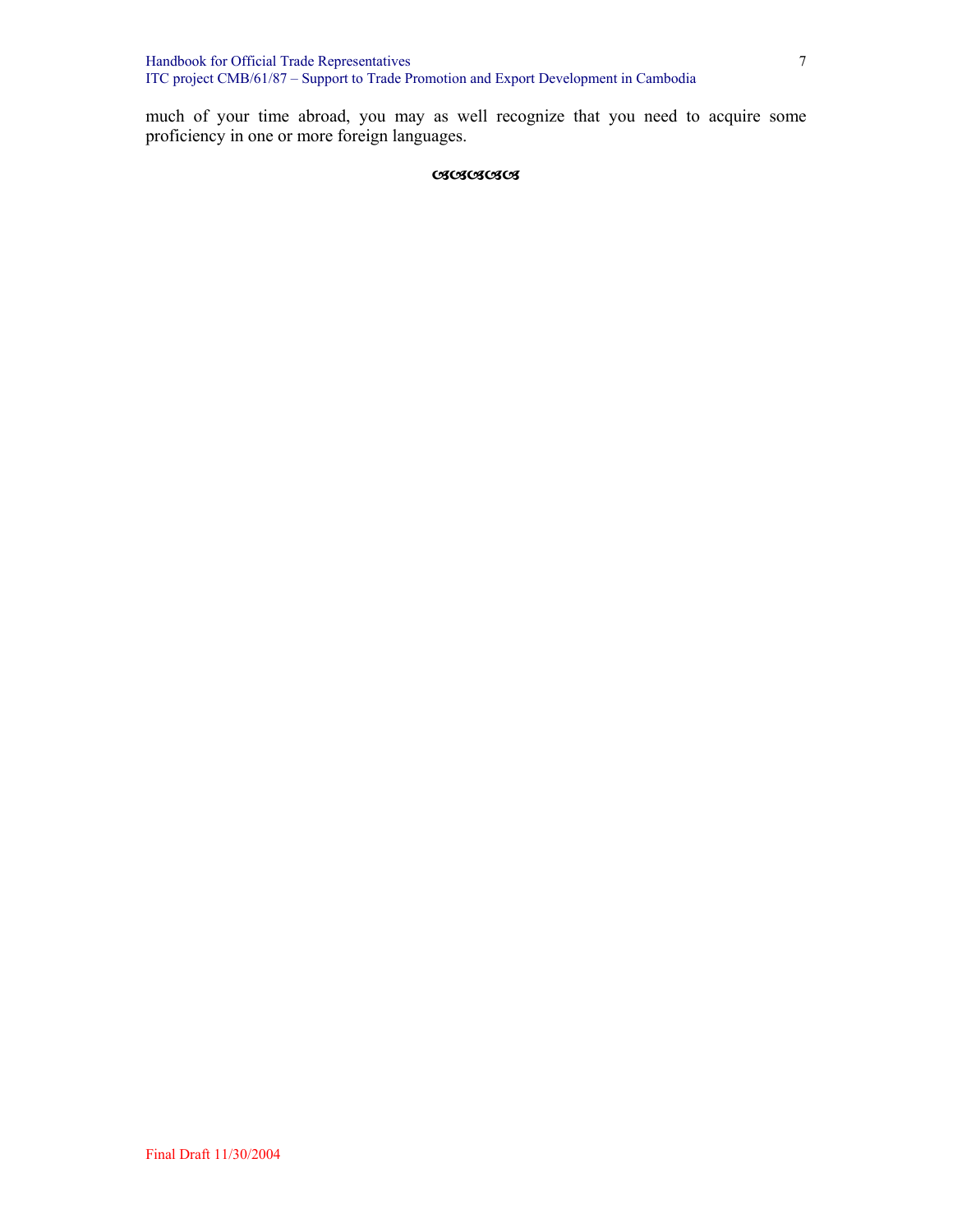

## RELATIONS WITH OUR COUNTRY EXPORTING **COMMUNITY**

#### **A Foreword**

In the eyes of Cambodian's exporters, you are the expert on how to trade within your territory and you will frequently be asked for commercial intelligent information. However, you should be more than merely an expert to be consulted as the occasion arises; you must also be an ever-active force, working constantly on behalf of Cambodia and her exporters in the market-place. "You are in the commercial intelligence business." In gathering information you must spread your net as widely as possible. Before sending information to its users, however, you must prune, edit, analyze, summarize, but never sanitize it. You should constantly ask and remind yourself the questions: "What is essential or useful?" and "Whose interests are likely to suffer if I fail to provide this information in a timely manner? $\mathbb{Z}^7$ 

Reduced to its simplest terms, your role in export promotion may be described as follows:

- $\cdot$  know our country's products/services: learn all you can about our country's actual and potential exports and keep this knowledge up to date;
- $\rightarrow$  know your markets: learn all you can about the characteristics of your territory and keep this knowledge up to date; and
- $\cdot$  know what is involved in bringing products and markets together.

## **B Know Your Products/Services**

You will be acquired knowledge of the goods and services our country has to offer in a number of ways. First, as arranged by the TPO or MoC, you should have been given a tour – if not, insist that you get one – of the industrial, agri/aqua-culture, agro-processing, and other economic sectors prior to your first posting abroad. Secondly, knowledge of our country's supplier/producer capabilities can be gained and kept up to date by means of regular supplier/producer surveys. The gathering and maintenance of such information database is the responsibility of the TPO and/or MoC, which should keep you informed of what is available. Your responsibility is to study the material provided in order to become an expert on what is available in our country for export, to the point that you can become a supply consultant to importers.

 $<sup>7</sup>$  It should be remembered in the advent and proliferation of information technology and the internet, outdated</sup> news do more harm than no news.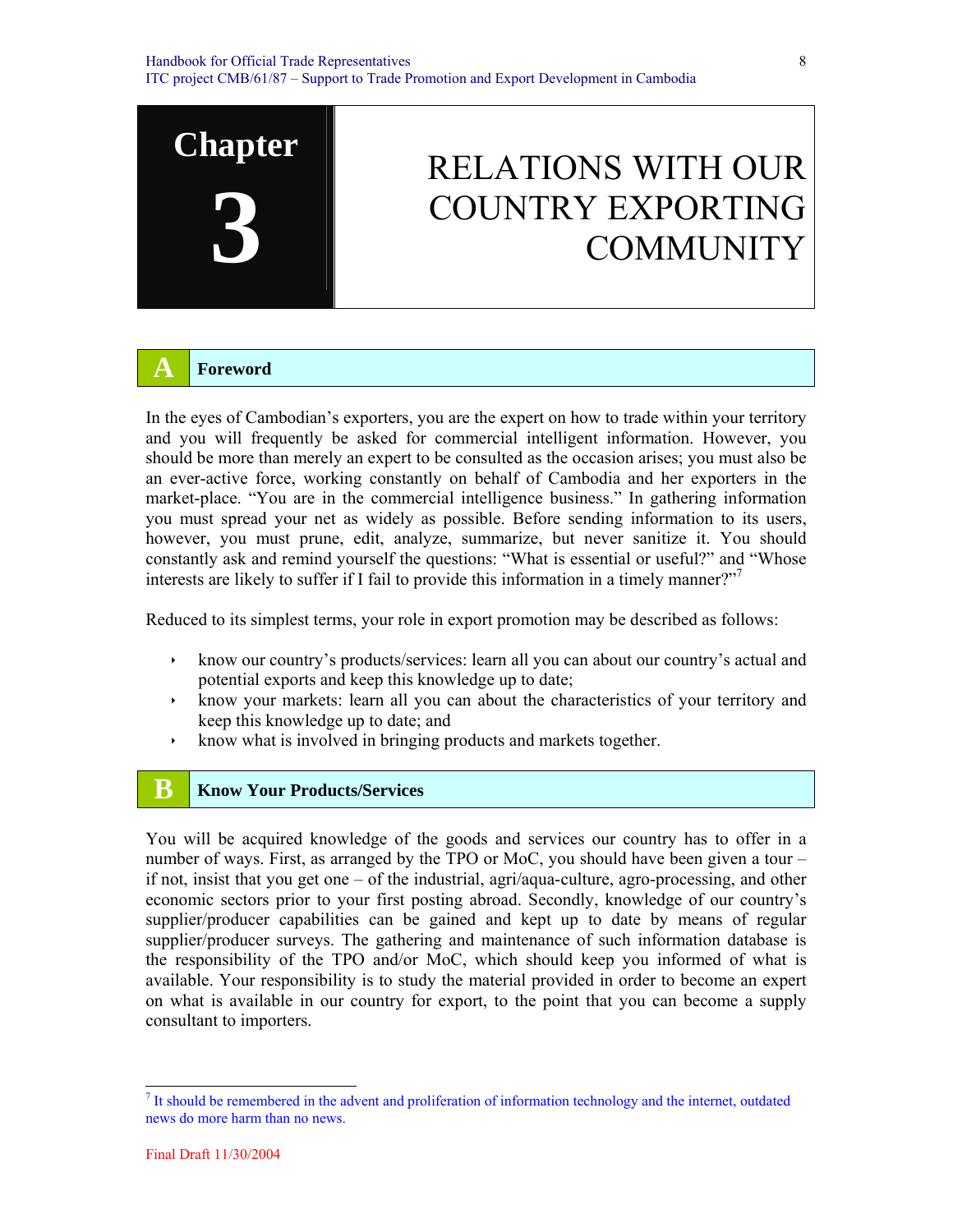A planned tour of the facilities of selected manufacturers and exporters representing a broad cross-section of our country's supply capability will enable you to:

- is meet producers face to face, to learn of their production and marketing challenges and concerns;
- $\cdot$  familiarize yourself at first hand with the goods and services our country has to offer; and
- $\cdot$  lay a firm foundation for a growing future relationship of mutual trust and confidence with your exporters.

Halfway through your posting, it would be useful, resources permitting, for you to return home for visit and for briefing and debriefing sessions with the appropriate officials at the MoC and/or TPO. Of primary importance, however, would be the associated tour of the export sector which you could then make, to initiate and to renew acquaintances with business people, and to discuss with them their particular marketing concerns and challenges in your territory. Carry home with you adequate notes on the particular problems and trade opportunities you will be discussing with them. The same kind of tour should be arranged after completion of a posting abroad when you should debrief, both individually and in groups, business people, who are particularly interested in the markets for which you were formerly responsible. In addition, if you are to go on to another post, you should arrange a visit with the exporters to be briefed on their interests in the markets to which you will shortly be assigned.

The continuing development of this relationship should be one of your most important and never-ending tasks.

## **C Know Your Markets**

Export promotion covers four principal areas of activity. All demand thorough knowledge of the markets you are responsible for developing. These areas of activity are discussed below.

#### **1. Identifying Specific Trade Opportunities**

At the outset, you have to identify and to survey specific markets for our country's export commodities, goods, and services and to uncover trade opportunities. This means that you must constantly search for such opportunities, for trading partners, and for market information. You then have to interpret what you find to identify what is relevant to our country's export possibilities and useful for the traders and officials. Finally, you must, communicate such findings of commercial intelligence to relevant sectors/exporters as quickly as possible and in such a form as to enable them to act upon it.

#### **2. Identifying Trade Barriers**

You may find a market for a product, but this does not mean that our suppliers/exporters will automatically have unfettered access to that market. Thoroughly evaluate your information before rushing it indiscriminately to our exporters. High tariff may prevent entry; non-tariff barriers such as quotas, preferential arrangements, and quarantine restrictions, packaging specifications, and labeling requirements may eliminate or severely limit market prospect.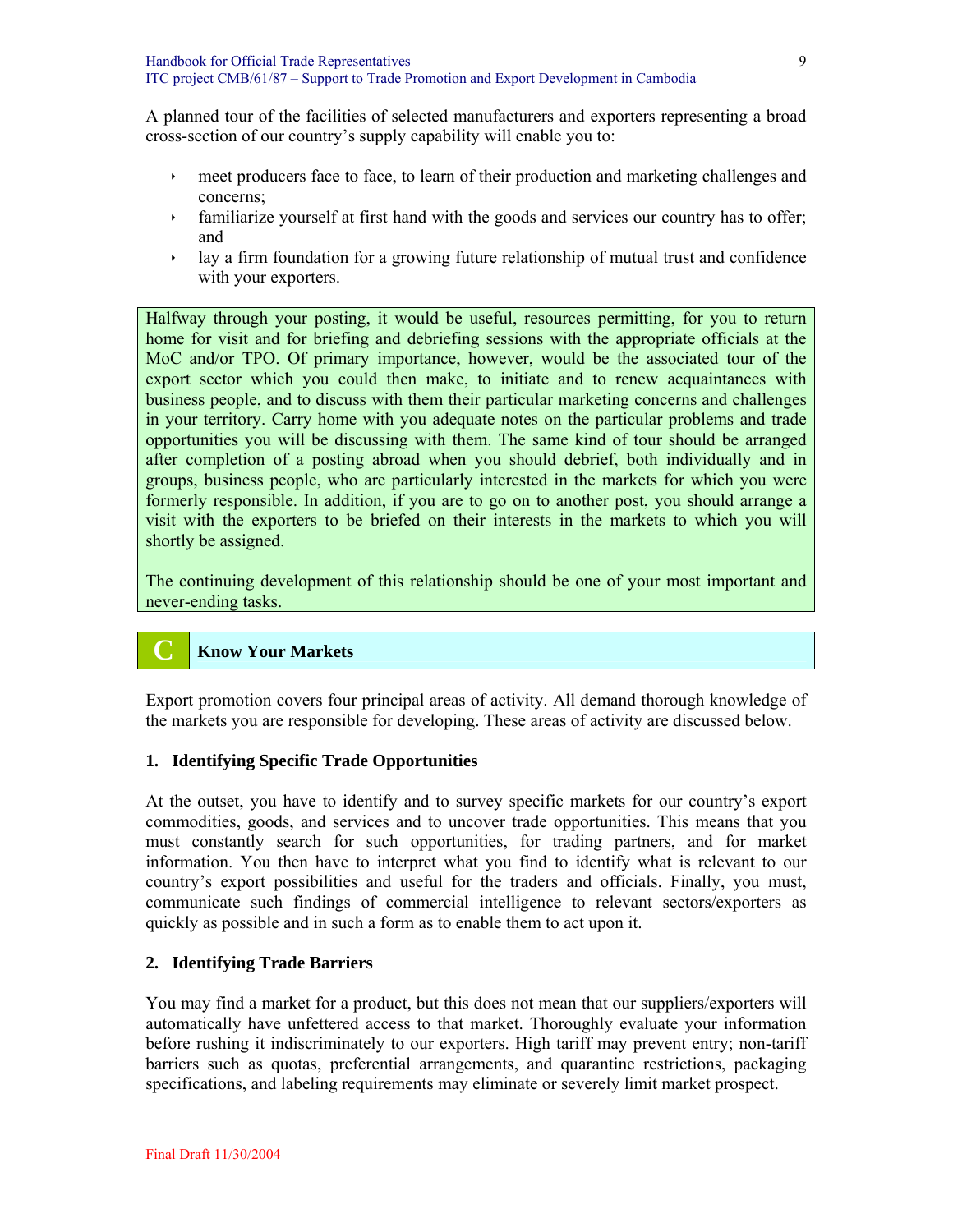When such barriers exist, and especially if they appear to discriminate against our exporter's products vis-à-vis those of other countries, you may wish to initiate, through the TPO or MoC, a request that action be undertaken through diplomatic channels to negotiate fair and equitable treatment. You should always be alert to such possibilities and be prepared to intervene as necessary in this way.

#### **3. Monitoring Other Factors That Influence Trade**

Even when access has been achieved, market entry has to be facilitated. Review frequently such matters as shipping services, freight rates, financial terms, and related subjects connected with local expectations or international practice. Also monitor, as closely as you can, the actions and strategies of the competitors. Much can be learned by observing how other deal with the challenges that you face.

#### **4. Promoting Sales**

When you have an acceptable product with access to the market, you must take action to penetrate and capture that market to the best of your ability. You will have to devise the most appropriate marketing strategy to maximize product's acceptance in that market. You will have to exercise the initiative and to assist in such activities as selecting and participating in trade fairs; organizing trade displays and retail promotions; guiding our country's business visitors and trade missions; delivering speeches to interested groups; working the press corps and public relations; maintaining a flow of timely commercial intelligence; and helping local business people with their trading challenges and opportunities, so as to improve their commercial relations with our country.

## **D Know What Is Involved in Bringing Products and Markets Together**

To be truly capable of bringing products and markets (sellers and buyers) together, you must acquire a basic knowledge of a vast array of subjects and have instant access to the relevant documentation or information sources. You must, for example, understand:

- $\cdot$  marketing as a process;
- $\cdot$  the techniques of market research;
- $\cdot$  marketing and distribution channels;
- $\cdot$  the roles and functions of various kinds of agent;
- $arrow$  marketing communications;
- $\cdot$  the uses of trade publicity;
- $\cdot$  trade fairs and exhibitions;
- $\rightarrow$  export/import documentation and terminology;
- $\rightarrow$  documentary credits and collections;
- $\cdot$  sales contracts and elements of commercial law;
- quality control and export/import standards;
- $\rightarrow$  packaging requirements for both shipping and promotion in export/import markets; and
- $\cdot$  costing and pricing for export/import.

If you are to succeed in your task of bringing products and markets together, you will have to recognize that no matter how enthusiastic and energetic you may be; the demands on your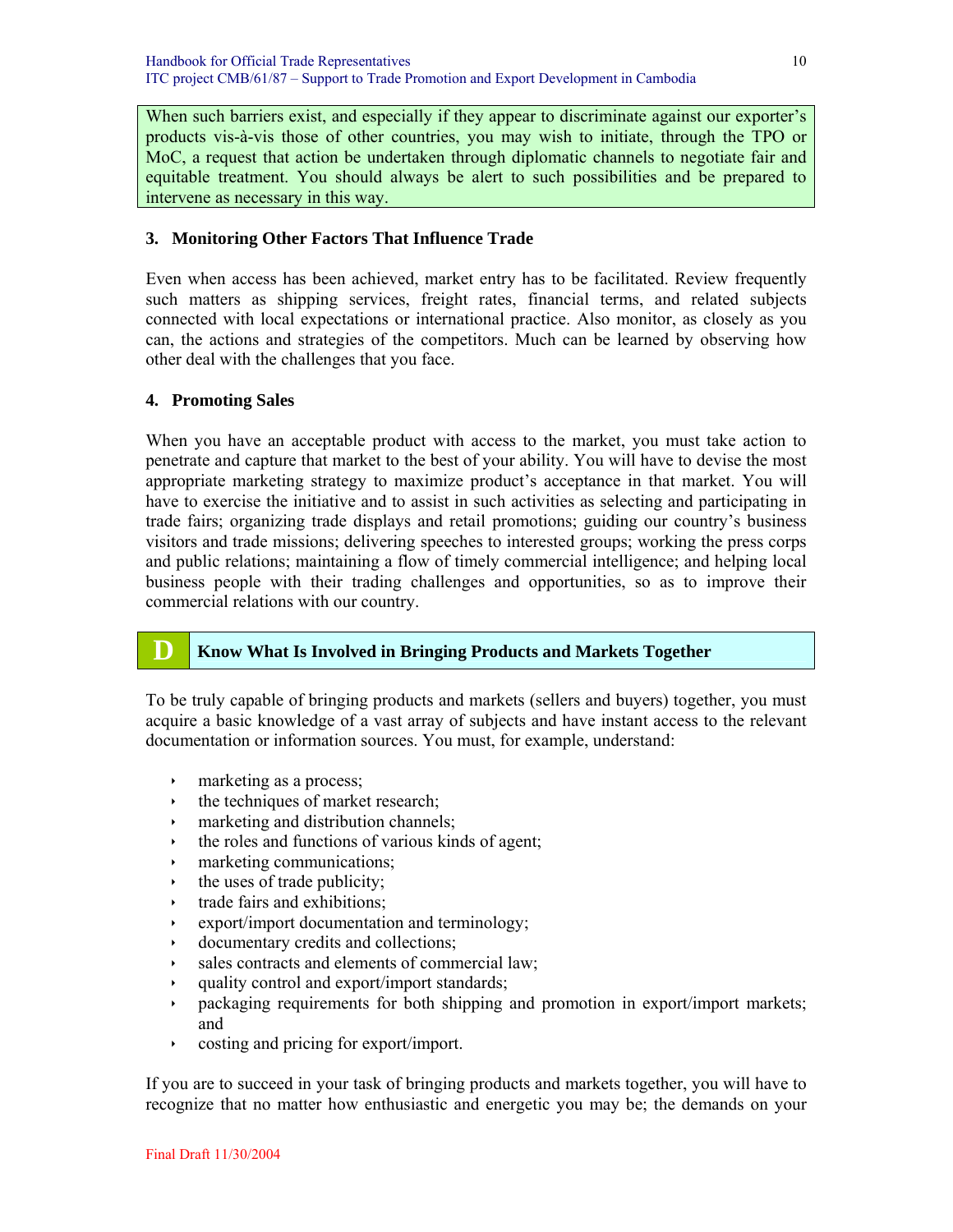time are likely to be greater than you are able to satisfy. This will be especially necessary at a smaller mission, where either you will be alone or will have the assistance of only a few officers to deal with the entire range of trade work.



Your objectives should be practical. If you are starting in a new market area, you could begin by examining the range of goods and services available for export from our country. Consider carefully all significant products/services. Decide on priorities for research based on your best judgment and on any instructions/guidance you may have on their relative importance. The TPO or MoC is in the best position to do the basic research into these matters and should be able to provide you with suitable guidelines on the most promising product areas for you to investigate. Then examine market demand for each of these products by evaluating such factors as:

- $\cdot$  consumption in your territory;
- $\rightarrow$  volume of imports/exports;
- $\cdot$  the nature and sources of foreign competition;
- $\cdot$  the marketing and distribution channels for the product/service;
- $\rightarrow$  growth trends in consumption in the host country;
- $\cdot$  the likely effect best/worst case scenarios of anticipated developments;
- $\cdot$  the prospect of stimulating demand; and
- $\cdot$  the scope for a new or a differentiated product.

Next, analyze the main factors affecting the market for the product and the extent to which your actions may help. You may find challenges of market access and/or of distribution, or a need to stimulate demand by using selective promotional techniques.

This process will result in a short list of products which you can attempt to promote with a reasonable hope of success. Rank them again on the basis of the likelihood of success in your territory. Consider both the products themselves and the specific activities by which you intend to promote them. Forward planning is vital. Establish deadlines and targets. Draw up a timetable for meeting them. The need for such planning will be particularly obvious in connection with trade fairs and exhibitions, a subject considered later in this handbook.

**OROROROR**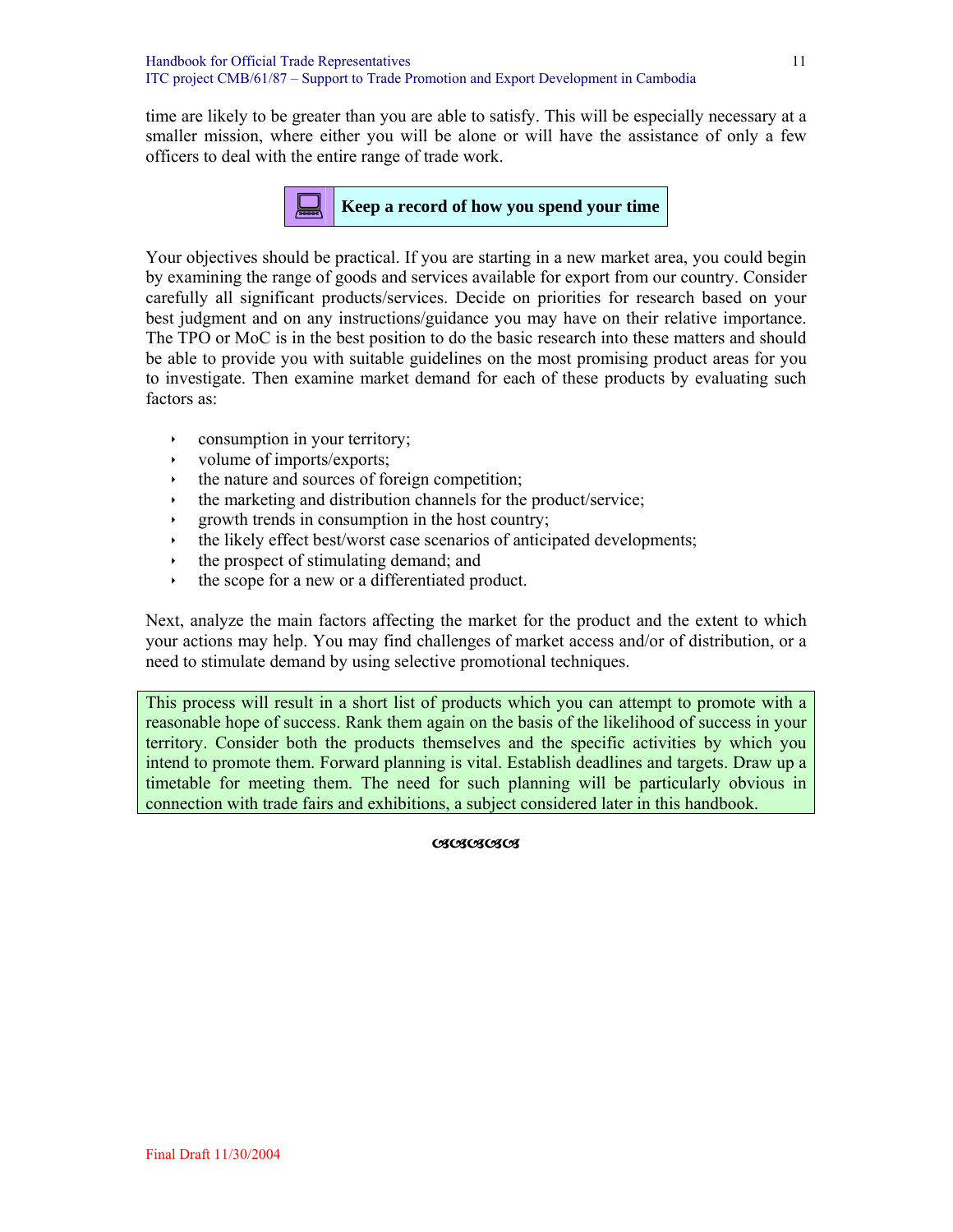

Your ability to acquire in-depth knowledge of your market is of no value if you do not place this knowledge quickly in the hands of the exporters, who need it urgently, and of others who may be able to make use of it. This Chapter emphasizes the importance of developing personal contacts in your territory. Chapter 5 considers documentary sources of commercial intelligence. These, particularly in the form of a small and highly select commercial library in your office, are essential to providing you with the background you will need for any investigations you may undertake or report upon. Chapter 6 discusses commercial reporting in general. Chapter 7 contains many time- and energy-saving proposals on the preparation of multi-purpose reports. As the title of the chapter implies, these reports ought to written in advance and reproduced in substantial copies, so that will be available as and when needed, e.g., when you have a business visitor or a trade mission from home, or when you prepare your annual and/or ad hoc report.

Clearly, it will be essential for you to study your market, in a thorough, systematic way, as soon as possible after your arrival at the post. This is best done by conducting a basic country survey.<sup>8</sup>

## **A The Basic Country Survey**

This is perhaps the most important document for you to prepare or study. It will serve many vital purposes, not least as a basis for your work. It should sum up the economic and commercial information essential to those interested in developing trade relations with your territory. As a comprehensive background paper, it should contain, in concise and largely statistical form, current basic information on the economic aspects of the country or countries in your territory – information directly relevant to the trading interests of our export sector and the government.

If a country survey has been prepared by your predecessors<sup>9</sup>, make sure that it has been updated for your arrival. You will thereby acquire the results of your predecessors' research and the experience accumulated at the post. When the time approaches for your own departure, you should show the same consideration for your successor by leaving an updated country survey behind.

<sup>&</sup>lt;sup>8</sup> Preferably prior to your departure for your post. Many countries report could be obtained from international organizations such as: ITC, UNCTAD, WTO, WB, and IMF etc.

<sup>9</sup> *Ibid.*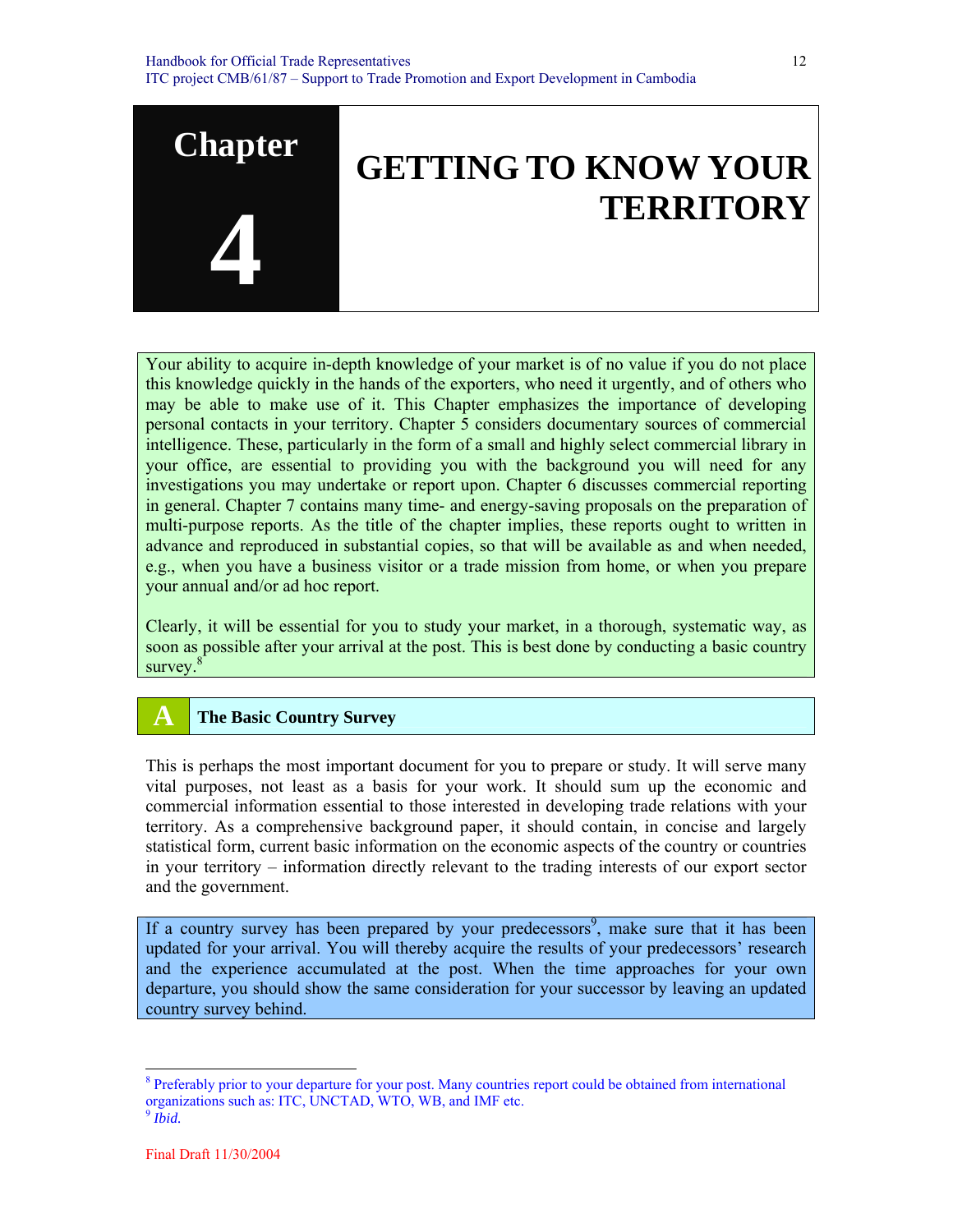If, on the other hand, a country survey has not been prepared, write one as soon as you can. This will serve as a:

- $\rightarrow$  ready reference for information essential to your daily work;
- ighthrow pre-written data section for briefs, providing part of the information required for the briefing papers you will have to put together for business visitors from home;
- $\rightarrow$  guide for the country's officials responsible for developing trade and commercial relations with the host country to which you are accredited; and
- ightharpoonup for your reports on changes and developments in your territory.

The check-list given in annex 1 indicates the matters you will have to review. Do not collect information for its own sake. You may find that many headings are superfluous and that you may have to introduce others that are not listed. Your sole basis for determining the content of your report should be the commercial purpose it is intended to serve. Keep your sentences clear and simple, and your paragraphs short and easy to read. Stick to main facts only. Simplify statistical tables and give sources and dates for all quoted material. Convert weights, measures and values to those used in Cambodia. Highlight trends. When you give trade statistics, indicate clearly whether they are classified under the Standard International Trade Classification, Brussels Tariff Nomenclature (for the Customs Co-operation Council Nomenclature) or other system.

A survey of this kind can never be entirely up to date because of lags in the availability of statistical and other information. Moreover, there are frequent changes in government policies, regulations, trading conditions, and general economic development. You will be reporting separately on such changes in any event. If you place a copy of all such reports with your master copy of the country survey you will find it easier to update the survey, which should be done at least once a year or whenever requested from Phnom Penh.

## **B Special Contact**

There are, of course, myriad reasons for developing trade contacts. Generally, your task will be to establish links with individuals who are in the best position to:

- $\rightarrow$  provide you with vital commercial intelligence; and
- $\rightarrow$  make, or to influence others to make, decisions that support your marketing objectives.

While you will always be open and friendly in your dealings with others and are strongly advised to spread your net of contacts as widely as possible, you are bound to develop a special relationship with a few individuals. You should establish special links with people who are particularly knowledgeable about all or specific aspects of the market. Such contacts can become invaluable unofficial advisers on all sorts of marketing problems. Even when they do not themselves possess the information you want, they will often be able either to obtain it, or to direct you to possible sources.

Close relations with at least one well-informed contact are particularly valuable in a small country in which actual buying policies and procedures may diverge widely from those officially promulgated.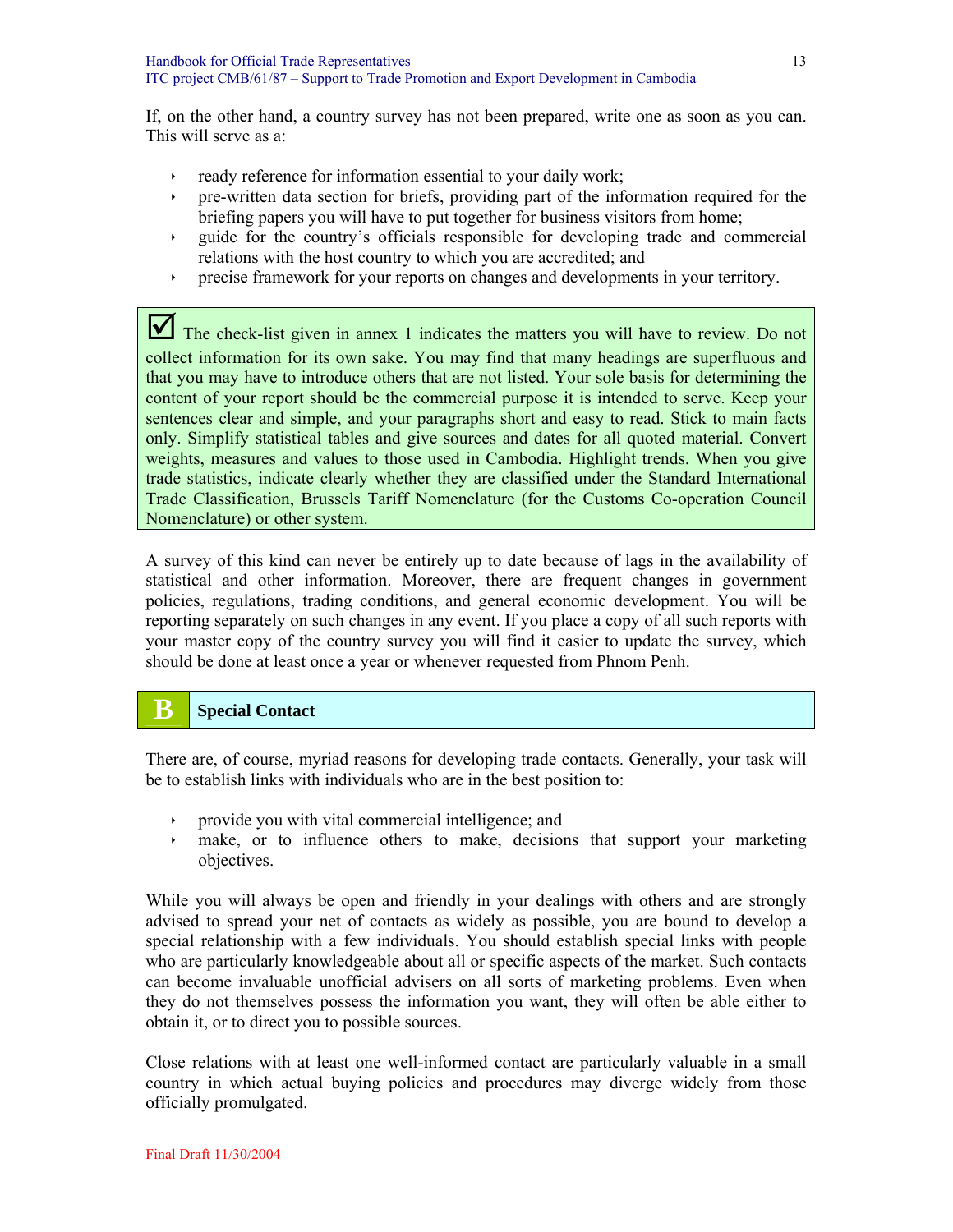#### **C Sources of Information**

Depending on the post and the nature of your assignment, you should organize access to some or all of the following sources of information.

- In All major buyers, influential potential buyers and users of our country's products. These include agents and importers, and major retail groups.
- $\cdot$  Central bank.
- Private banking institutions, including development banks.
- $\cdot$  Transport and insurance organizations.
- $\cdot$  Customs brokers and freight forwarders.
- Consultants engaged in market research, advertising, and sales promotion.
- $\cdot$  Chambers of commerce.
- $\cdot$  Industrial associations.
- Importers' associations.
- The press, both specialized and general.
- $\rightarrow$  Government ministries concerned with such matters as:
	- trade and industry;
	- banking and finance;
	- labors;
	- economic development;
	- energy;
	- government procurement;
	- agriculture; and
	- foreign affairs;
- Authorities responsible for:
	- quality control;
	- customs;
	- ports and harbors;
	- warehouses and transport;
	- patents and trade marks
	- standardization; and
	- commercial arbitration.

In brief, every individual, group, or agency, private or public, with any relationship to economic or commercial activities, either direct or indirect, is a possible official and business contact. Determine the specific spheres of activity of each target organization or company. Make sure that you thoroughly understand their terms of reference, their places in the local scheme of things. Find out who in each organization are important to you in a trade promotion sense. The most senior official, or the one with the most impressive title, is frequently not the person making the decisions that concern you.



- $\cdot$  representatives of the current exporters, if any;
- commercial representatives of other countries;
- business clubs and professional associations;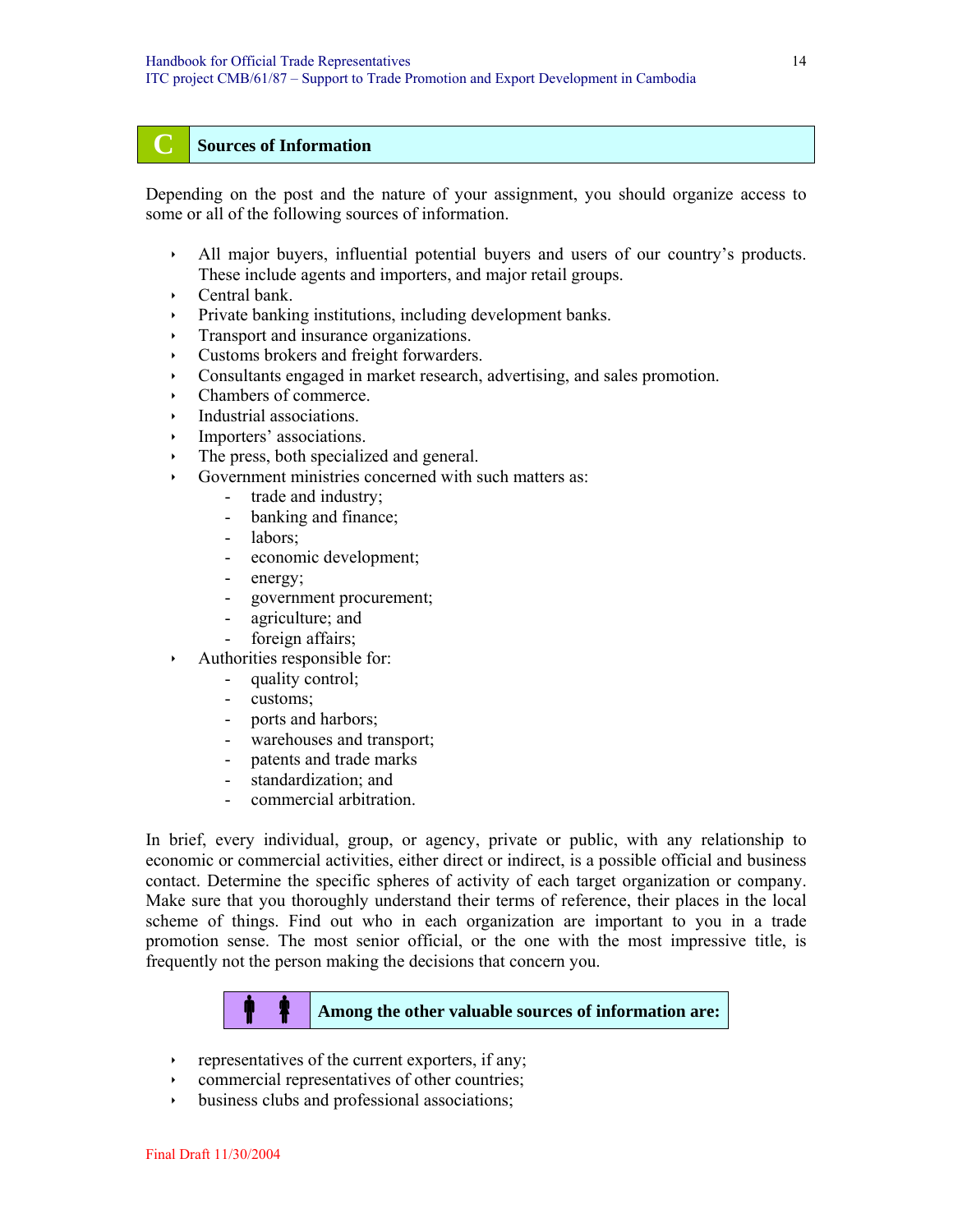- $\cdot$  tour operators, travel agents, and airline officials; and
- $\cdot$  nationals of home country who form part of the local business community.

The relationship which you ought to establish with fellow nationals can be particularly effective. Make every effort continually to meet new people in every field of activity that may be relevant to your work. Try to become a member of business clubs and other professional bodies with interests related to yours. Maintain a business card file. This will be a valuable aid in establishing or maintaining contacts.

¯ Keep a desk diary to record all commitments, such as appointments, meetings, speeches and social events, involvements in trade fairs, missions, tours, and similar activities. This diary can also be used as a simple "bring forward" system, as a reminder to call up a particular file on any given day.

#### **D Public Speaking**

Most cities have clubs, associations, chambers of commerce and organized special interest groups, all with a continuing need for speakers at luncheon and dinner meetings. Many have an interest in international affairs and trade. Among their members are important figures in the community, the actual or future leaders in their respective fields, who are potential valuable contacts for you. Study such groups. Find out all you can about their activities, offer to address them on topics most likely to be of interest.



Entertaining is an important way of developing contacts.

Dinners at home for a select few can be effective in creating receptive attitudes to your views and aims, and greatly improve your prospects of obtaining insiders' market intelligence and information on local developments and trends. Cocktail parties at home are an appropriate way to introduce a visiting mission to a wide range of local contacts, of getting to know people better quickly, and of reciprocating similar hospitality. Outside entertainment can take the form of business luncheons at suitable restaurants or clubs.

**OSOSOSOS**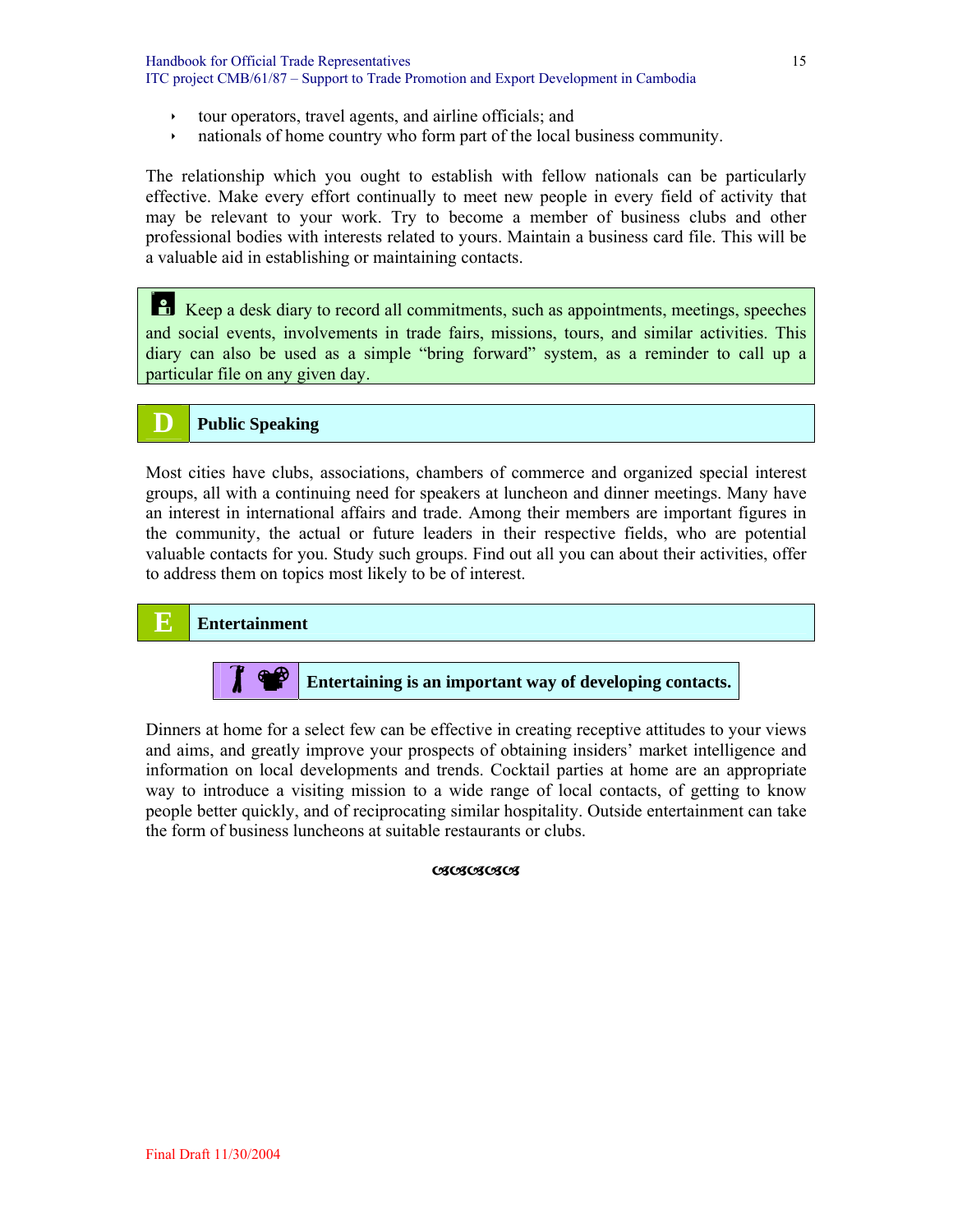

In export promotion, you have four principal activities, each demanding a thorough knowledge of the markets for which you are responsible. These activities are:

- identifying specific trade opportunities;
- $\cdot$  identifying trade barriers;
- monitoring other factors that influence trade; and
- $\rightarrow$  promoting the sales of commodities, goods, and services.

To perform any of these tasks, you have to be able to:

- $\rightarrow$  assess how particular products will sell, i.e. is there a market for them?
- $\cdot$  convey precisely and clearly to the exporters your findings on the market prospects for their products; and
- $\rightarrow$  advise them on what steps they should take to pursue any market opportunities that you have uncovered.

## **A What Is Market Intelligence?**

Market intelligence comprises of gathering, collecting, monitoring, and analyzing commercial information on the market potential for, and marketing operations related to, given products, and the interpretation and dissemination of such information for the guidance of our exporters.

Developing market intelligence involves four processes:

- $\rightarrow$  estimating market or sales potential in your territory for specific export products on the basis of research, which itself comprises;
- is sourcing, evaluating, and interpreting relevant commercial data and marketing information (challenges of access, distribution channels, etc.);
- $\cdot$  analyzing local and/or foreign competition, general market conditions and the position of exporters already in the market; and
- $\rightarrow$  assessing the various possible methods of approach to marketing those products successfully in your territory.

You have a special relationship with our exporters. In addition to being their primary and most reliable source of commercial intelligence, you act as an intermediary between them and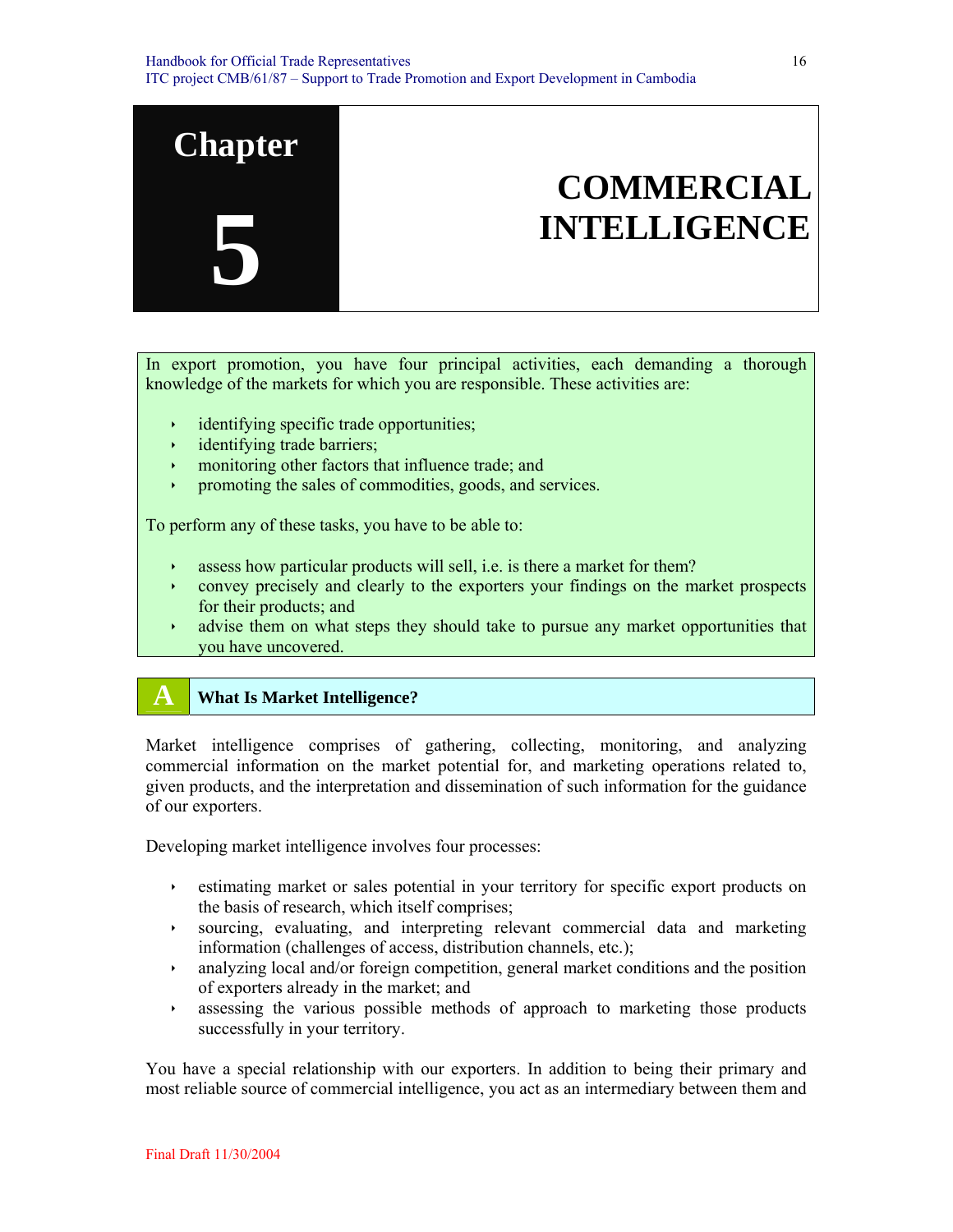the foreign buyer in your territory. You will need to have the necessary market intelligence if you are to play this role efficiently and effectively.

But you should do more than simply answer requests for marketing advice. Always take the initiative to seek out new opportunities for Cambodia's exporters.

## **B Basic Reference Material on CAMBODIA**

The basic reference material for your research will comprise trade and production statistics; industrial studies; directories of manufacturers and exporters; an economic year-book; and legislation or information on export inspection and certification, export licensing, foreign exchange control, and investment policies. Buyers' guides on export products and tourist literature will also help.

#### **C Documentation on Your Territory**

Your primary source of commercial intelligence on your territory should be your personal contacts with knowledgeable individuals in your territory. Nevertheless, you must also have adequate documentation on your territory, as well as suitable material from Phnom Penh.

The incoming flow of published economic and commercial information must be both broad and current enough to enable you to detect new trends, to spot new opportunities, and to report on any developments of interest as they occur or as you are able to predict them. The information you need must be readily available to you, if you are to respond quickly to inquiries from home.

## **D Setting Up a Commercial Library**

A carefully planned, well-run, small, but select commercial library is the obvious solution. You will not be able to set it up overnight, nor will it operate without your supervision. It will evolve over time, as you learn what kinds of information you need and what sources are available to you. Throughout your posting take particular care to ensure that, however modest it may be, your library is kept up-to-date and useful.

#### **1. Contents**

Your library should have official trade and production statistics, and basic information on customs tariffs, and import licensing and other regulations. You can obtain these from the relevant government organizations in your territory. You can acquire secondary data from industrial and technical associations, trade and financial papers and journals, and the publications of international organizations.<sup>10</sup> Catalogues of trade fairs held in your territory are most useful. Make every effort to acquire them.

#### **1.1. Customs Tariffs, and Other Laws and Regulations**

<sup>&</sup>lt;sup>10</sup> ITC, UNCTAD, ESCAP, WTO, WB, and IMF etc.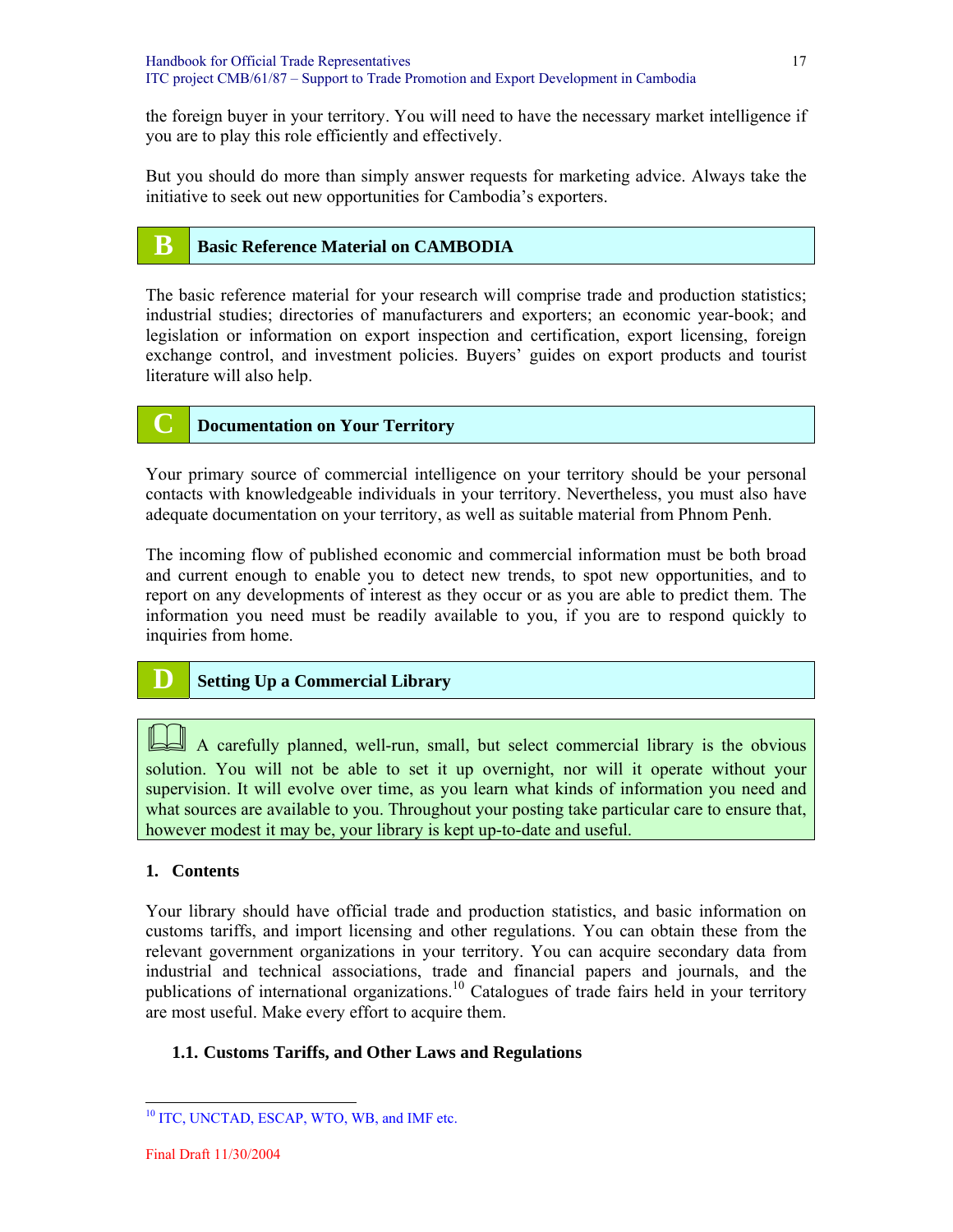Handbook for Official Trade Representatives ITC project CMB/61/87 – Support to Trade Promotion and Export Development in Cambodia

It is not recommended that you try to maintain a full set of these. They are frequently so voluminous and complex that only a full-time specialist can interpret them with any degree of accuracy. Investigate other ways of obtaining the product classification and rates of duty (or other fiscal charges) applicable to individual products. Some countries have commercial publications that make interpretation easier for the non-expert. One common source of information is a customs broker or forwarding agent who will supply the required information, probably without charge, if it is likely to lead to future business with home country's exporters. Another source is the buyer who has long experience with Customs treatment of the goods/services in question.<sup>11</sup>

#### **1.2. Import Control Measures**

Your commercial library should receive all official notices published by the government concerning foreign goods entering the host country, covering such topics as:

- 1.2.1. import licensing;
- 1.2.2. import quotas;
- 1.2.3. prohibited imports;
- 1.2.4. import/financial procurement;
- 1.2.5. other compulsory measures; and
- 1.2.6. preferential trading arrangements

This information appears in your host government's official gazette, journal or bulletin that formally announces all laws and regulations. The ministries/departments concerned (i.e. trade and/or finance) may issue monthly or quarterly periodicals that give a more detailed explanation of the nature of any new measures or changes announced. Have both types of documents in your library.

#### **1.3. Food and Drug Regulations, Animal and Plant Health Controls, Regulations on Safety and Standards, and on Labeling and Marking**

Your office should receive all official publications covering these measures, many of which may be issued by the ministry/department of agriculture or ministry/department of health. As with Customs information, these may be complex and require the interpretation of experts. Annex 2 "Classification of Information on Trade Control Measures", is a check-list of subjects that maybe covered by state, provincial, regional, or local regulations

#### **1.4. Trade, Industrial and Other Economic Statistics**

You can subscribe to these through the government statistical office. Be selective, as it will often be possible to consult certain types of statistics at source<sup>12</sup> or in public libraries or institution for free and/or minimal costs.

#### **1.5. Official Publications by Other than Central Governments**

<sup>11</sup> Nevertheless, the only up-to-date and authoritative source of such information is the Customs administration itself. However, you must remember that final rulings are made only when the goods reach the port of entry.

<sup>&</sup>lt;sup>12</sup> The internet is the best source for some of these publications/materials.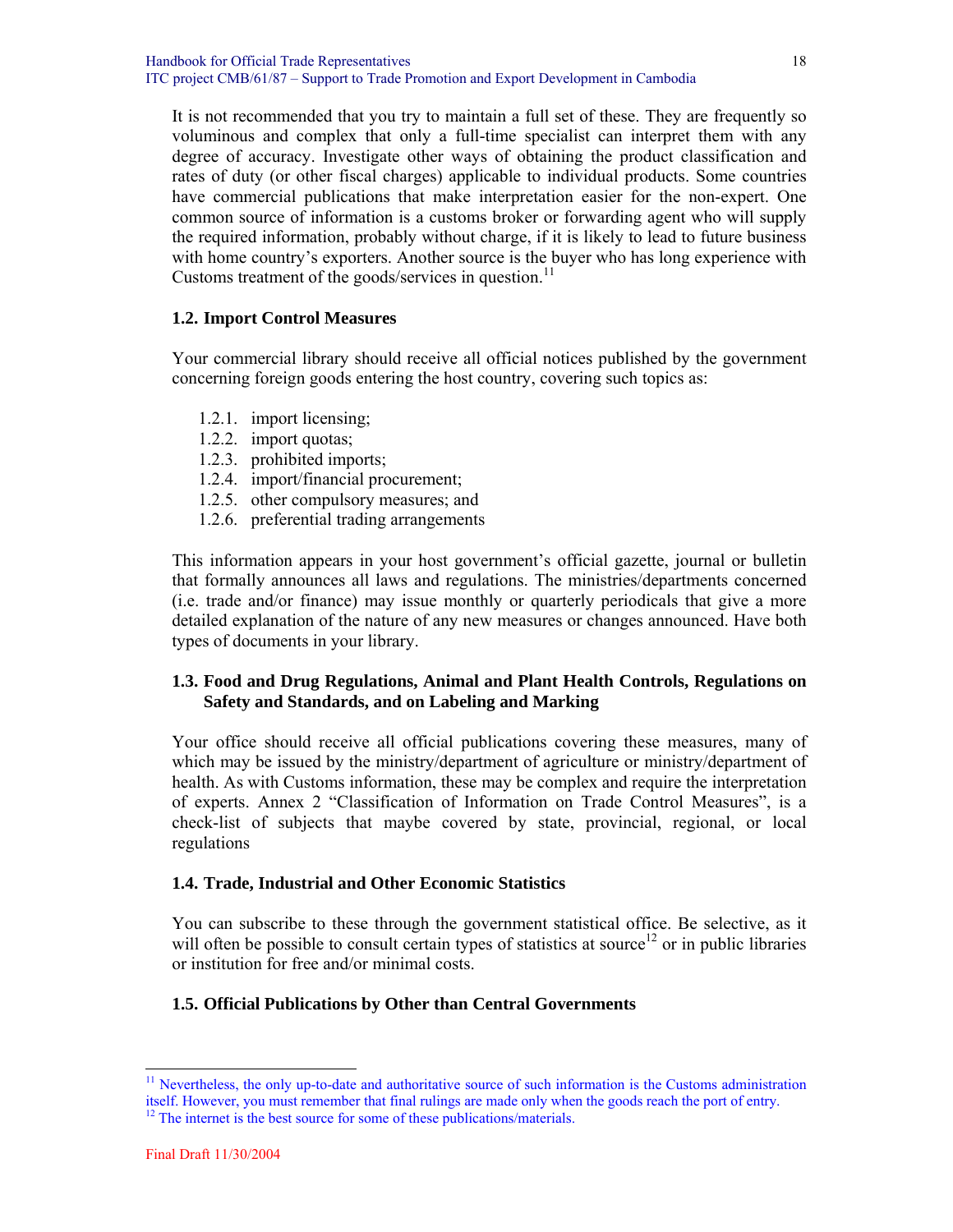State, provincial or regional governments often have their own laws and regulations affecting imports, particularly as regards health, safety and other consumer protection measures. Their published statistics may also be useful for market research.

#### **1.6. The Press**

The following are among the publications you should consult regularly.

- 1.6.1. Daily press. A leading national newspaper and a major national business newspaper or, alternatively, an international publication, such as the New York Times, Wall Street Journal, and Financial Times of London etc.
- 1.6.2. Weekly press. A leading local economic/business magazine, if available, and/or an international weekly newspaper such as The Economist.
- 1.6.3. Monthly or quarterly periodicals specializing in subjects such as:
	- 1.6.3.1. trade;
	- 1.6.3.2. marketing;
	- 1.6.3.3. commodities;
	- 1.6.3.4. agriculture;
	- 1.6.3.5. transport, shipping;
	- 1.6.3.6. capital projects;
	- 1.6.3.7. banking;
	- 1.6.3.8. travel; and
	- 1.6.3.9. consumer tastes, food, fashions, and households.

#### **1.7. Trade/Business Directories**

These are specialized directories that may be available in your territory, listing companies or organizations by sector such as:

- 1.7.1. manufacturing in general;
- 1.7.2. food producers/agricultural industry;
- 1.7.3. clothing/fashion;
- 1.7.4. transportation/shipping;
- 1.7.5. banking/finance;
- 1.7.6. importers;
- 1.7.7. wholesalers;
- 1.7.8. distributors;
- 1.7.9. commission agents;
- 1.7.10. retailers, department stores, and supermarkets;
- 1.7.11. construction/contractors;
- 1.7.12. publications/advertising; and
- 1.7.13. trade fairs/exhibitions.

#### **1.8. Institutional or Business Association Publications**

Your office may also subscribe to the annual or other publications of selected professional /research institutions or business, associations, chambers of commerce, etc.

#### **1.9. Company/Professional Publications**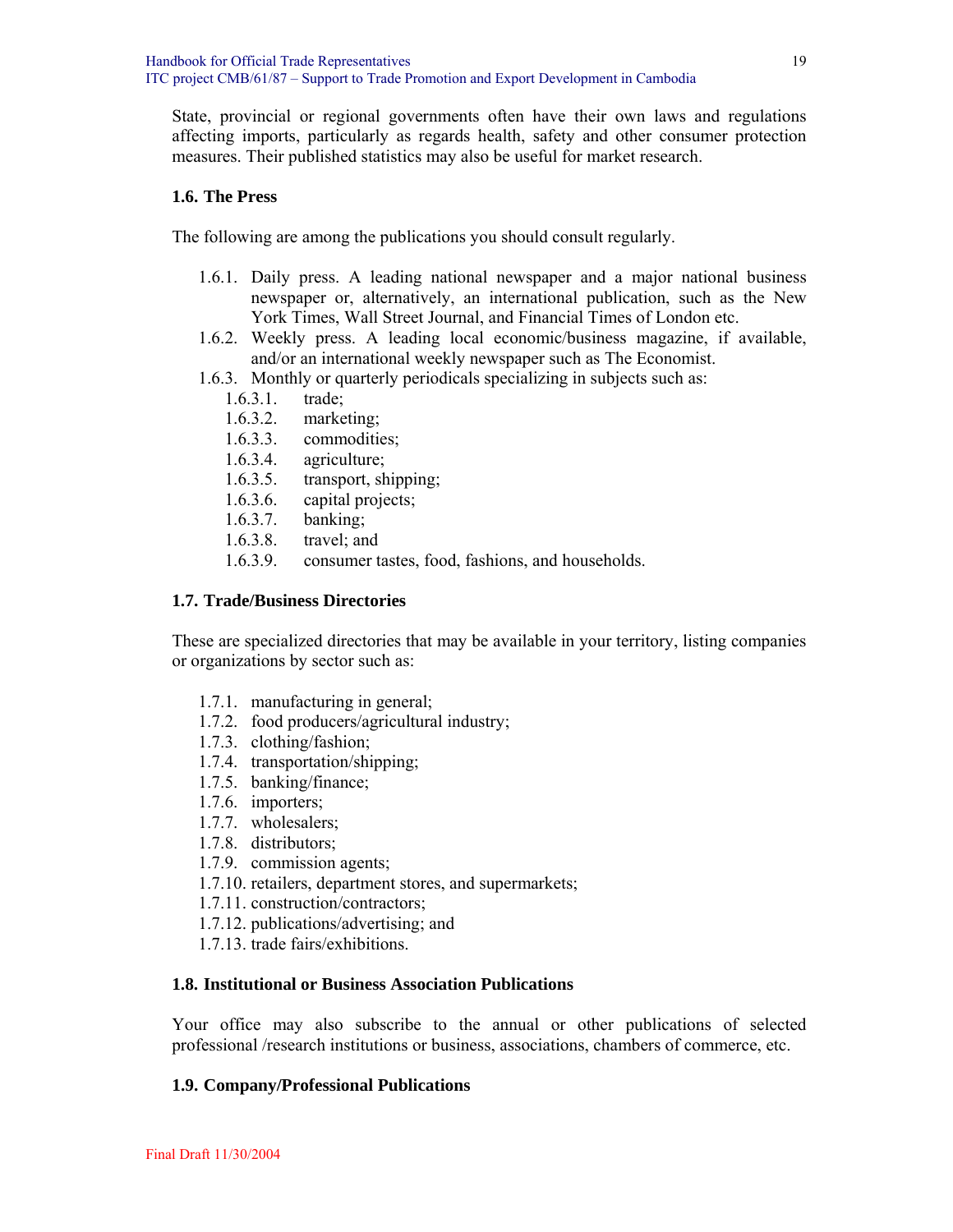Most companies will provide annual reports and published bulletins or newsletters on request.

#### **1.10. Exporters' Register**

Among the most important sources of information from Phnom Penh is the official register of exporters, if any, supplemented by product catalogues issued by various enterprises. The very first thing you must know, before you can sell anything, is what you have to sell – what the product is, who produces it, how much of it is available for export, and when.

It should be a first priority of the MoC or TPO to gather this supply information to send it to you as soon as possible, and to keep it up to date. This will enable you to know at all times what is available, to refer trade inquiries direct to registered exporters, and to submit their offers ahead of their competitors. In international trade, it is usually the first acceptable offer received that wins the business.

If Phnom Penh has an exporters' register, make sure that your office has it and receives regular updates to it. Make full use of this register, in responding to trade inquiries from home and within your territory, and in undertaking product-specific promotional activities.

#### **1.11. Index of Local Agents/Representatives of Cambodian's Firms**

This index should help you quickly to establish contact between your potential exporters at home and possible agents or representatives in your territory.

#### **1.12. Business Directory, Importers' Lists and Exporters' Lists**

Set up and maintain, on a product-by-product basis, lists of direct importers and exporters in your territory to be supplied on request to your exporters and importers at home. Maintain these lists alphabetically by product. The lists should concentrate on products for which Cambodia has a demonstrated capacity to export or a clear need to import. Establish the lists on the basis of direct inquiries from importers and exporters as well as information obtained from trade directories, chambers of commerce, trade associations, personal contacts, etc. Amend and expand them, as needed, on an ad hoc basis. Make these lists as specific as you can with reference to the items covered. To the extent possible, subdivide them according to categories of importers, e.g., wholesalers, department stores, and retailers, etc. Provide a consolidated copy of your lists to the MoC or TPO for forwarding to regional offices, if any, concerned with the product lines in question. Supply revised copies when appropriate, but not less frequently than once a year and if your territory covers several countries<sup>13</sup>, prepare separate lists for each country.

#### **1.13. Contact Register**

Maintain a register of useful professional and social contacts. Base your contact register on a compilation of business cards, and organize it alphabetically. Jot down pertinent

<sup>&</sup>lt;sup>13</sup> Such as the United States of America, European Union, the Caribbean, and Latin America.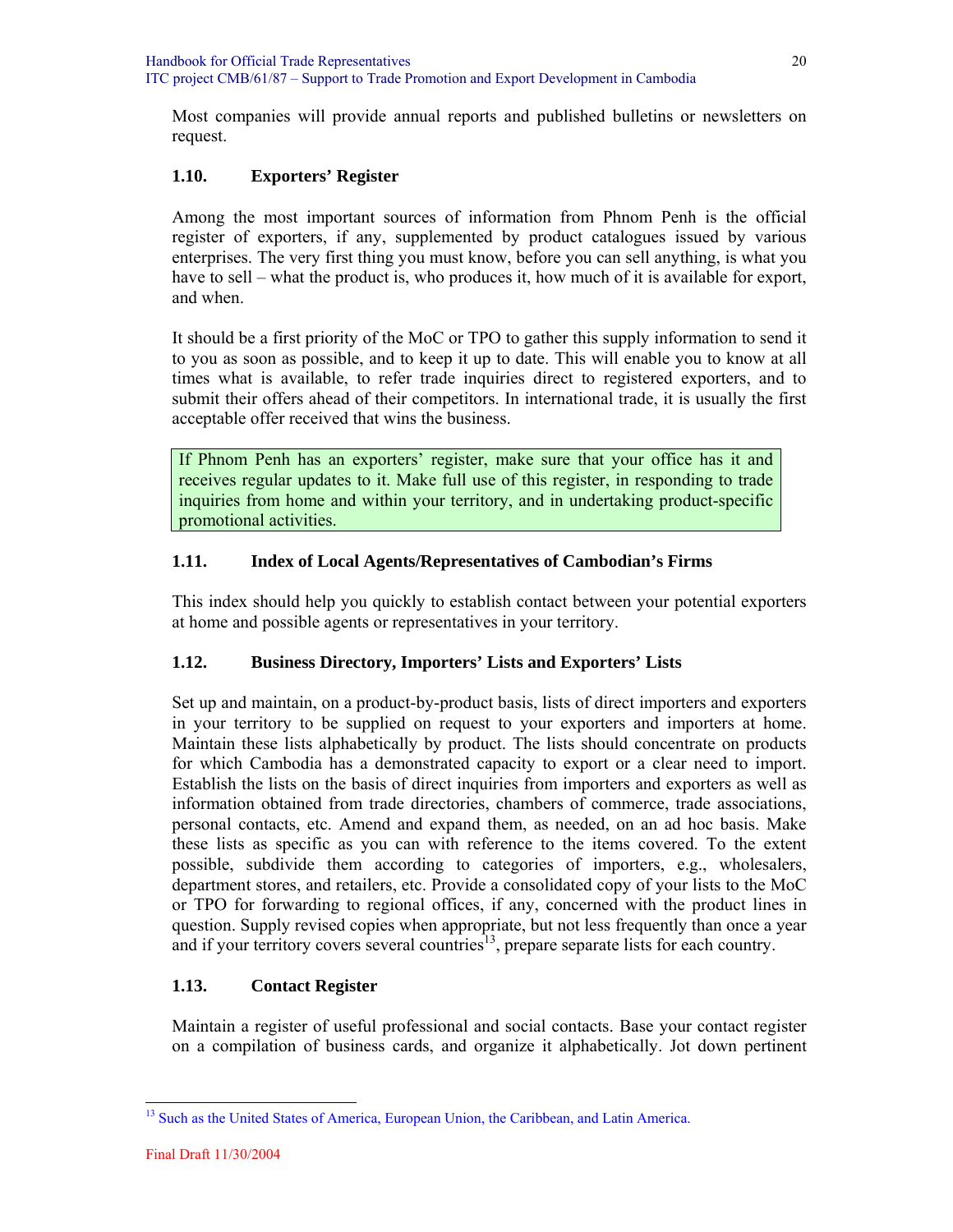information on each contact on the back of the business card, as an aid to memory. Maintain a separate contact register for each country in your territory.

#### **1.14. Other Company Information**

File catalogues, annual reports, price lists and other material or the goods or services of a company or organization, as distinct from a commodity or industry in general, alphabetically by name of firm or organization. For ease of reference, separate those originating from home from those obtained locally. Material of this type should be purged whenever superseded or when a few years old. Retain one or two copies of catalogues or product pamphlets for reference purposes. Distribute the others to potential agents or buyers or otherwise put them to the use for which they were intended as soon as possible after receipt. An important point – know your collection. Get a "feel" for each publication that arrives by taking a few moments to read the introductory material and briefly to scan it. You will thereby know what is on the shelf and where to find the information you need.

#### **2. Library Control System**

Basic documentation must be readily accessible. Periodicals, trade journals and some of the complimentary publications you receive may be of value, but if they are numerous, they can create handling problems. Some should be discarded on receipt; some from Phnom Penh may be suitable for display purposes in the reception/waiting area until they are replaced by later editions; some will be required for clipping and others for retention for a specific period for reference purposes.

 $\equiv$  An elaborate recording and storage system is rarely necessary. If the collection is sizeable, however, have an index of the library contents prepared. As publications of the type suggested are your main working tools, do not keep them in the reception area. Arrange them on open shelving, separated by country and by commodity. Remember that outdated information can be dangerous. Few publications have further use after replacement by later editions. Some books and studies have extended or permanent reference value, but most date rather rapidly (estimated at up to 25 percent annually), and should be discarded. Retain statistical material; however, as the preparation of certain reports, market surveys in particular, require statistical analysis over a number of years.

## **E Non-Documentary Information**

There are other means of gaining access to commercial information which may not be "documentary" in the sense just discussed. Your primary and by far most important sources of non-documentary information are your personal contacts, and in particular your special contacts.

## **F Miscellaneous Information Records/Files**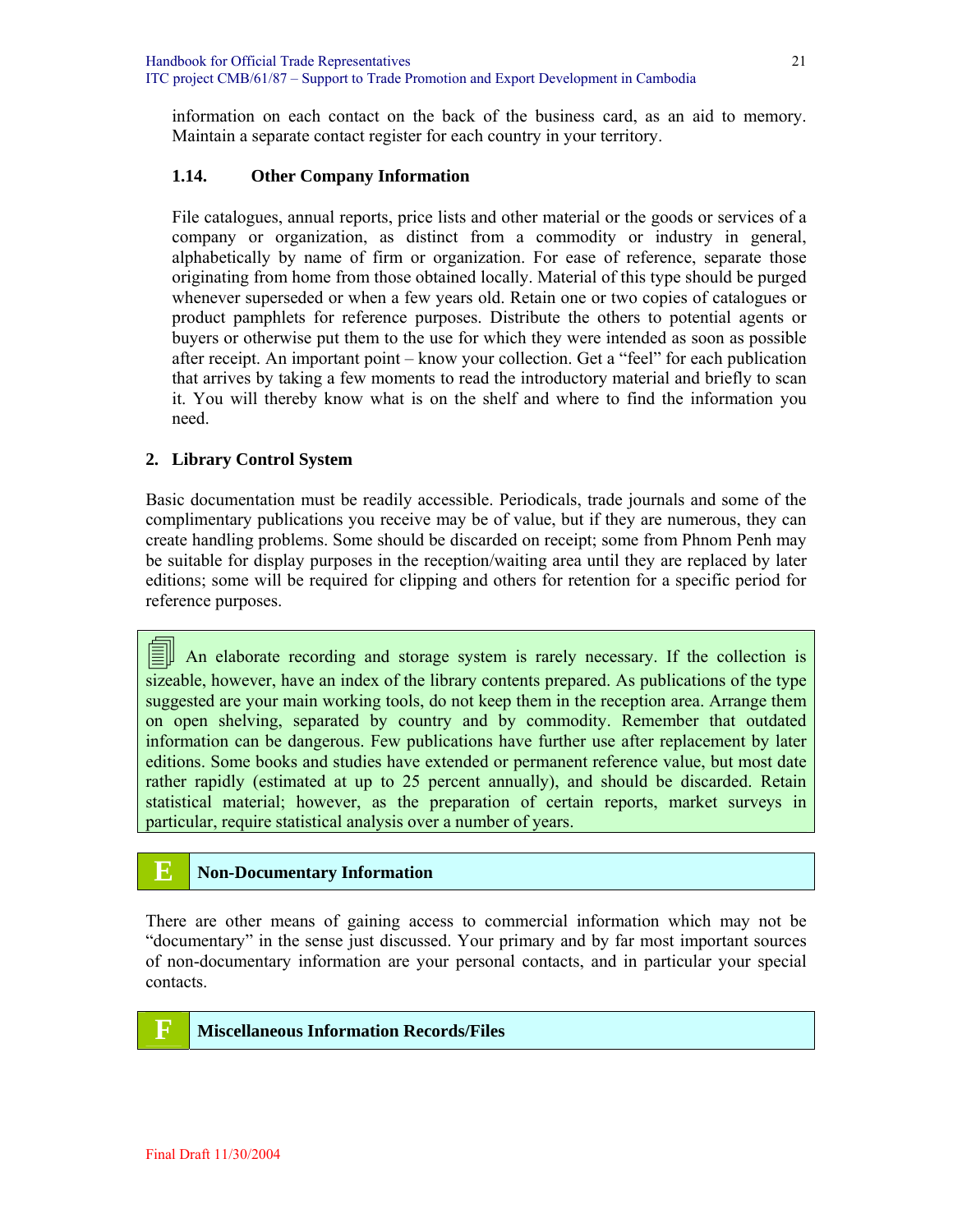It is important to classify and file useful information that you acquire in the course of your daily contacts and research. Examples are unpublished reports, correspondence, and clippings from newspapers or periodicals.

## **G Import Promotion Offices as Sources of Information**

Some 25 countries, including most of the industrialized ones, maintain import promotion offices that provide marketing assistance to exporters in developing and least developing countries. The nature and extent of this assistance vary from one organization to the other but in most cases include:

- $\rightarrow$  advice to the newly arrived commercial representative on useful official and institutional contacts;
- ightharpoonup is provision of statistical information on the country's markets; information on import regulations and procedures, lists of importers, distributors and agents, and information on, and assistance in participating in, trade fairs;
- $\rightarrow$  participation in marketing seminars specifically organized for commercial representatives of developing countries; and
- $\cdot$  arranging business contacts and tours.

International Trade Centre (ITC) issues an annual directory of import promotion offices<sup>14</sup> which is likely to be found in the library at the MoC or TPO. In any event, the existence of such an office in your post territory will be made known to you through your first contacts with government officials. Make it a point to call on the import promotion office as early as possible and to familiarize yourself with the services it can put at your disposal.

## **H Computerized Foreign Trade Data**

ITC provides trade ministries or TPOs of developing and least developing countries with computerized foreign trade data with a view to assisting them in carrying out research on world markets and in formulating national export promotion strategies and priorities. These strategies and priorities are the framework within which you should be operating abroad. You should seek a briefing from the MoC or TPO on the extent to which it, or other institutions in Phnom Penh, can draw upon the computerized data available through ITC.

#### **CICICICICI**

<sup>&</sup>lt;sup>14</sup> Import Promotion Offices: A Directory of Import Promotion Offices and Similar Organizations That Provide Marketing Assistance to Exporters in Developing Countries.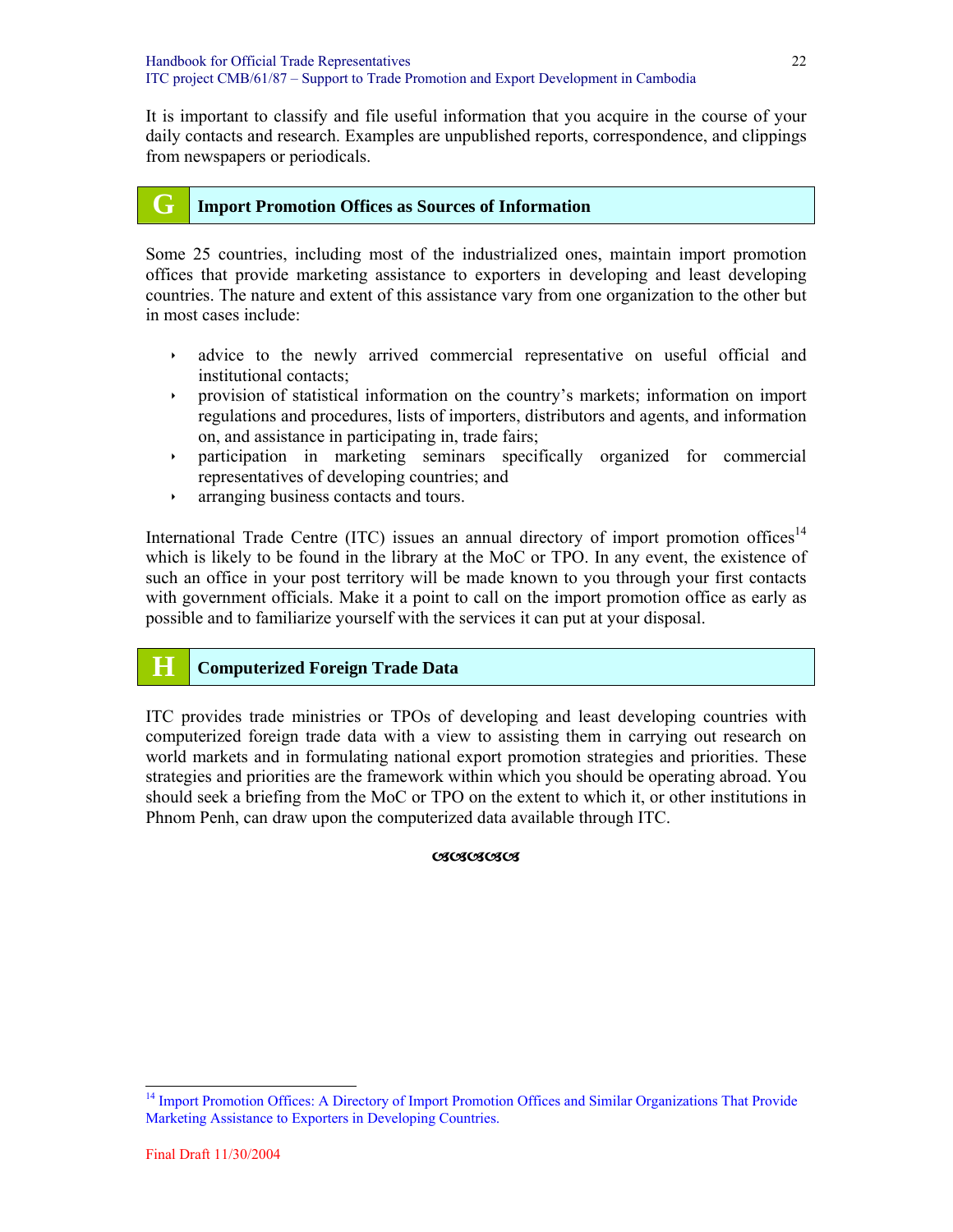

Commercial reporting is the culmination of your market-intelligence gathering activities. Your task now is to transmit that intelligence to its potential users. Commercial reporting is of two kinds:

- the first covers reports that you initiate, unasked, on such subjects as new market opportunities and changes in the conditions for our exporters' access to the market. They include basic country reports, market reviews, and other pre-written, multi-purpose reports; $15$  and
- $\rightarrow$  the second refers to reports written in response to trade inquiries from the TPO and the exporting community. Trade inquiries from home are examined in chapter 16. Commercial reporting does not cover the annual report and annual work programme, which are prepared for administrative purposes.

## **A Target Audience**

In general, you will be expected to provide all government ministries and parastatal organizations in Phnom Penh that require commercial intelligence with up-to-date background information, to enable them both to follow trends and to consider the impact of specific developments on Cambodia's trade position and policies. You are likely to have been supplied with a list of reports to be prepared on a regular basis, for specific target audiences, according to a defied timetable. If not, you may wish to develop such a list to assist you in managing demands on your time. The MoC or TPO will wish to have any information that will help existing exporters find solutions to their problems or encourage new exporters to enter the market. The exporters are, of course, your primary target audience. Deal with them to the extent permitted by procedures.

## **B B** Basis Reports

Systematically report basic information on, or affecting, key sectors of the Cambodia's foreign trade. By furnishing this basic information, you:

- $\rightarrow$  help our country in the formulation of its trade development strategies and in the provision of services to the exporting enterprises; and
- ightharror encourage enterprises to investigate markets that offer favorable prospects and to do so on a well-informed basis.

<sup>&</sup>lt;sup>15</sup> These labour-saving devices are examined in the next chapter.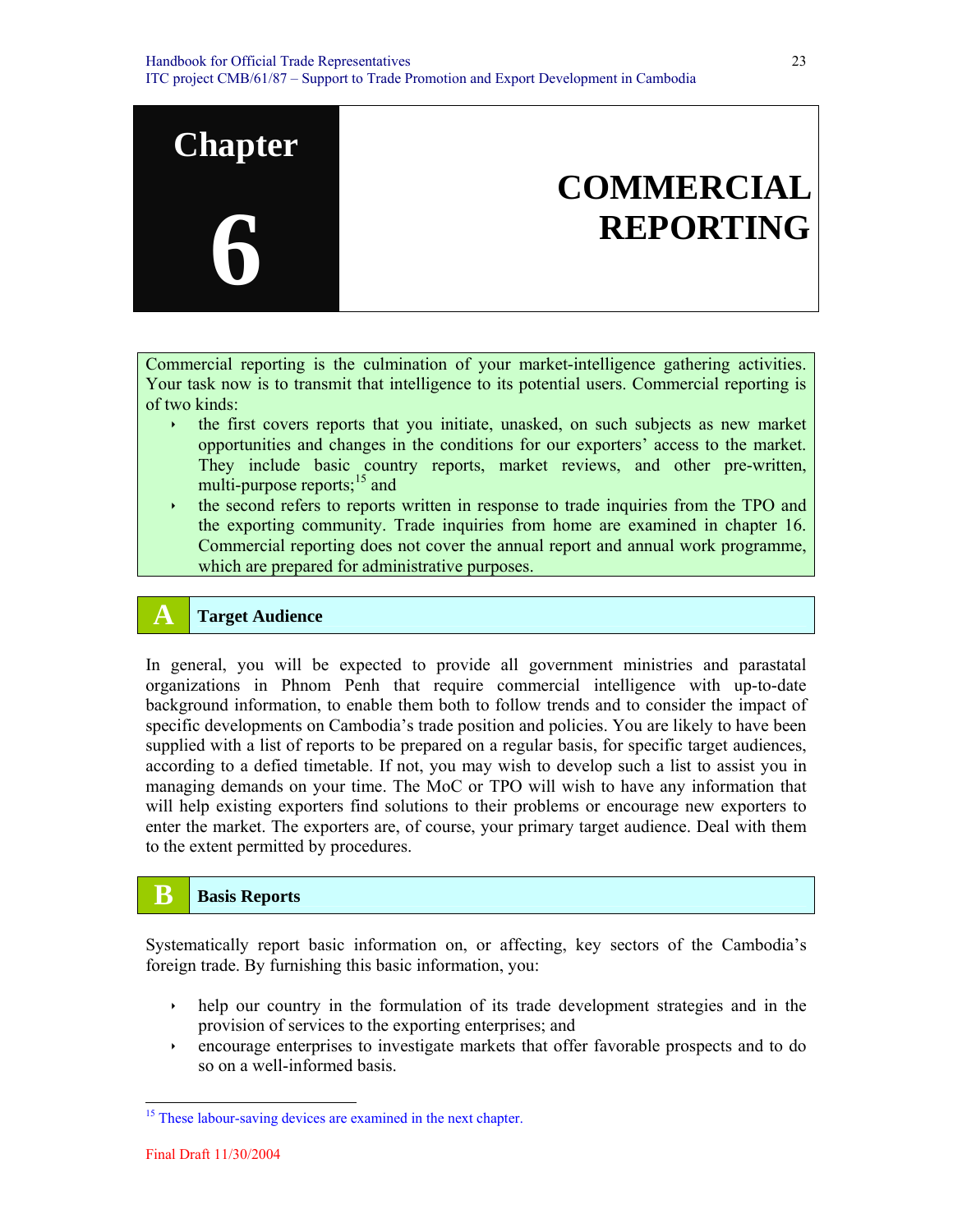$\%$  This work is vital to the design and the realization of our country's export promotion plans. It is also a labour-saving device for you. When you receive a request from the TPO or an exporter for a particular piece of market information, or for a report on a marketing problem, you may find that you have already done most of the research, and need only update what you have on hand by making one or two telephone calls and/or surf the internet for the latest information to be incorporated. Incorporate market reporting of this kind into your annual work programme.

## **C Basic Guidelines**

Commercial reporting can be extremely time-consuming. There are an enormous number of areas on which you could report. Do not be led astray into reporting at the expense of your efforts to promote the export trade.

In planning your reporting activities, constantly ask yourself:

- $\cdot$  who are the main users of market intelligence?
- $\cdot$  what types of intelligence does each target audience need?
- $\cdot$  what is really useful and what is not?
- who are interests or what interests are likely to suffer if you fail to provide a particular item of information? and
- $\rightarrow$  what direct contribution will this report make to an essential decision or a desirable action?

Ask yourself these questions before you undertake any report in response to an inquiry as well as when reporting on your own initiative. Your main objective being to promote exports, how much of your time can you afford to devote to reporting instead of more direct promotional activities? This difficult question should be considered carefully, taking several factors into account, including the following:

- $\rightarrow$  your position at the post and the extent to which some of your colleagues may have been charged with economic and commercial reporting; and
- $\cdot$  the nature of our country's exporting community and its prospects. If our country has a substantial, experienced export community operating in your territory, you might decide to report on items of general relevance rather than on items of use only to individual firms. However, if you have identified a small number of products that have substantial export prospects in your territory and decided to promote them actively, your reporting would emphasize information supporting specific promotional efforts.

To summarize, report on any matter that is likely to have a significant effect on our country's commercial interests. Be alert to all political and policy changes in your territory and use your best judgment to decide what is pertinent to Cambodia's commercial strategies and its export trade.

#### **D** Urgent Reporting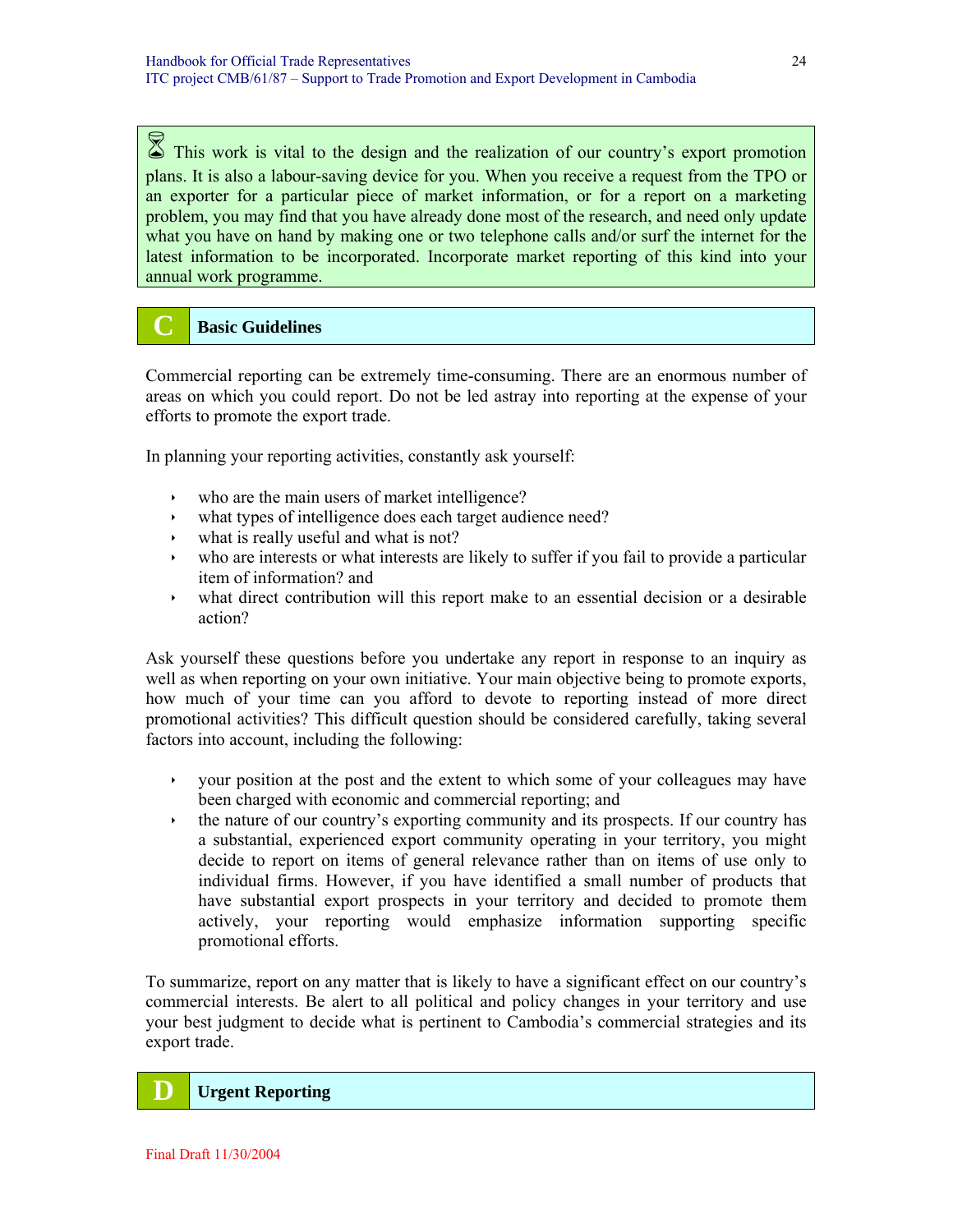There are many circumstances in which urgent reporting are vital to our country's interests related to economic and trade. You must obviously report immediately any action or anticipated action that threatens to prevent or limit the access of any of our country's export products to the market under your purview. Adverse changes in the political climate, labor disputes affecting transport, new import restrictions, extensive tariff revisions, and substantial variations in exchange rates, and any of a vast array of other developments should be reported immediately.

## **"Always Treat New Trade Opportunities as Urgent."**

## **E Major Export Inquiries**

As the services that you provide become more familiar to, and appreciated by, your target audiences, demand for these services will grow. You will inevitably receive requests for assistance which you cannot answer without extensive desk and field research into an area which you have not examined in an earlier study. If you judge that responding to the request would seriously disrupt your work programme, you may consider one of the following actions:

- $\rightarrow$  send an interim reply to the inquirer, explaining the nature and magnitude of the research required and why you cannot report before a fixed future date;
- $\rightarrow$  propose to your inquirer that the study be undertaken immediately by one of three or four reputable marketing consultants, at his/her expense; and
- $\rightarrow$  notify the MoC or TPO and ask that it take up the matter with the inquirer with a view to finding a solution to his/her problem. If you are then required to prepare the report, the MoC or TPO should decide, in consultation with you, on any additional resources that should be provided to your post and on any modifications to your work programme.



- $\cdot$  identify your target audiences;
- decide what their information needs are;
- $\rightarrow$  be selective and concentrate on reporting that will help to increase exports;
- ightharpoonup is supply fresh information on market developments through ad hoc and periodic reports;
- $\rightarrow$  report urgently when justified; and
- in maintain a balance between reporting and other export promotion activities.

## **F Report Writing in General**

Report sparingly. Do not flood the MoC or TPO or the various enterprises in Phnom Penh with a mass of information for which they have no real use. Remember that your report will be one among many and that if every commercial representative were to send home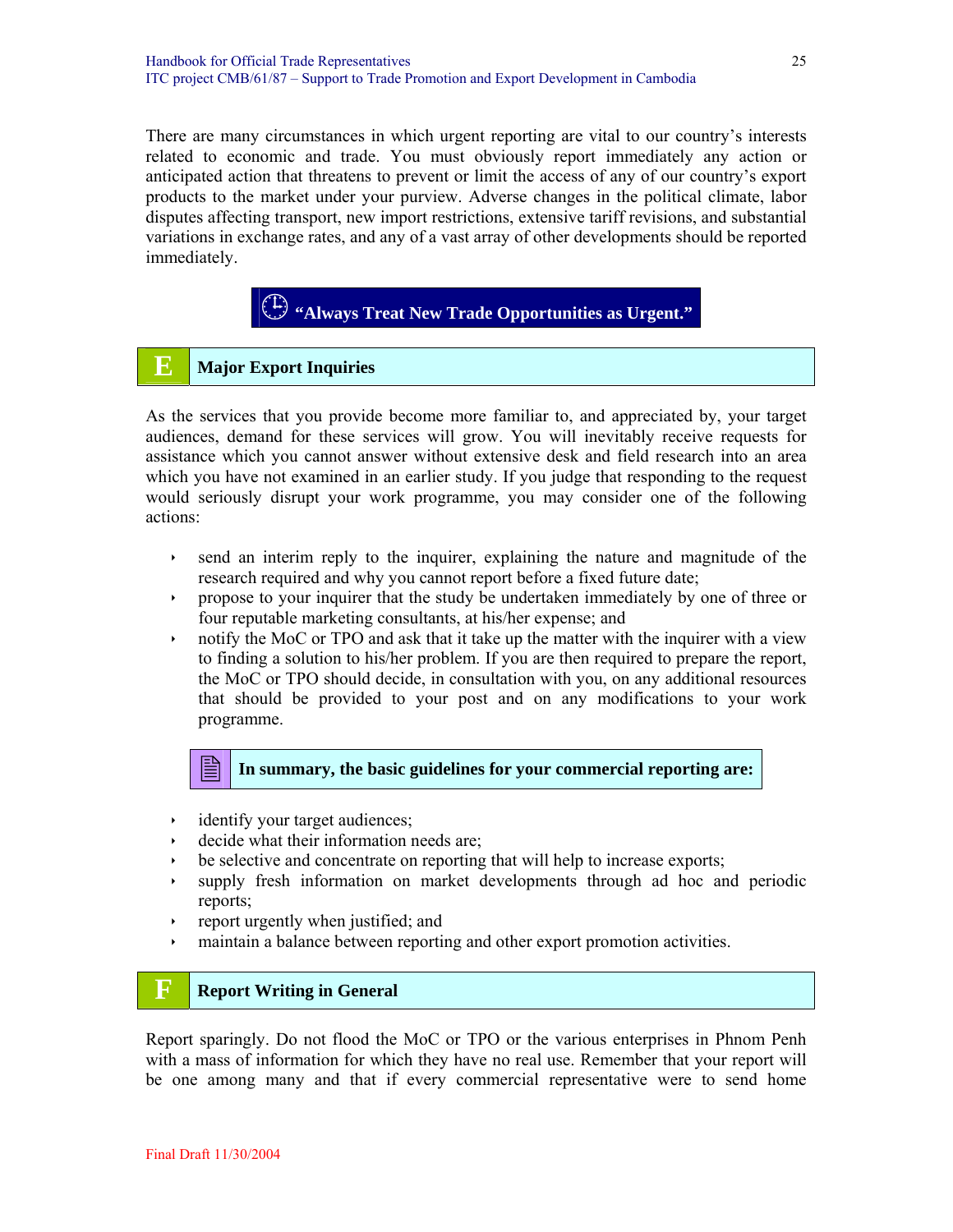everything of conceivable interest to the TPO, the MoC and/or the exporting enterprises, the system would almost certainly be overloaded to the point of breakdown.

#### Therefore:

- $\rightarrow$  report only if this is necessary or genuinely useful;
- $\rightarrow$  if you must report, decide what you want to say, and say it as clearly, simply and briefly as you can; and
- ightharport prepare thoroughly, and your report will almost write itself.

#### DDDDD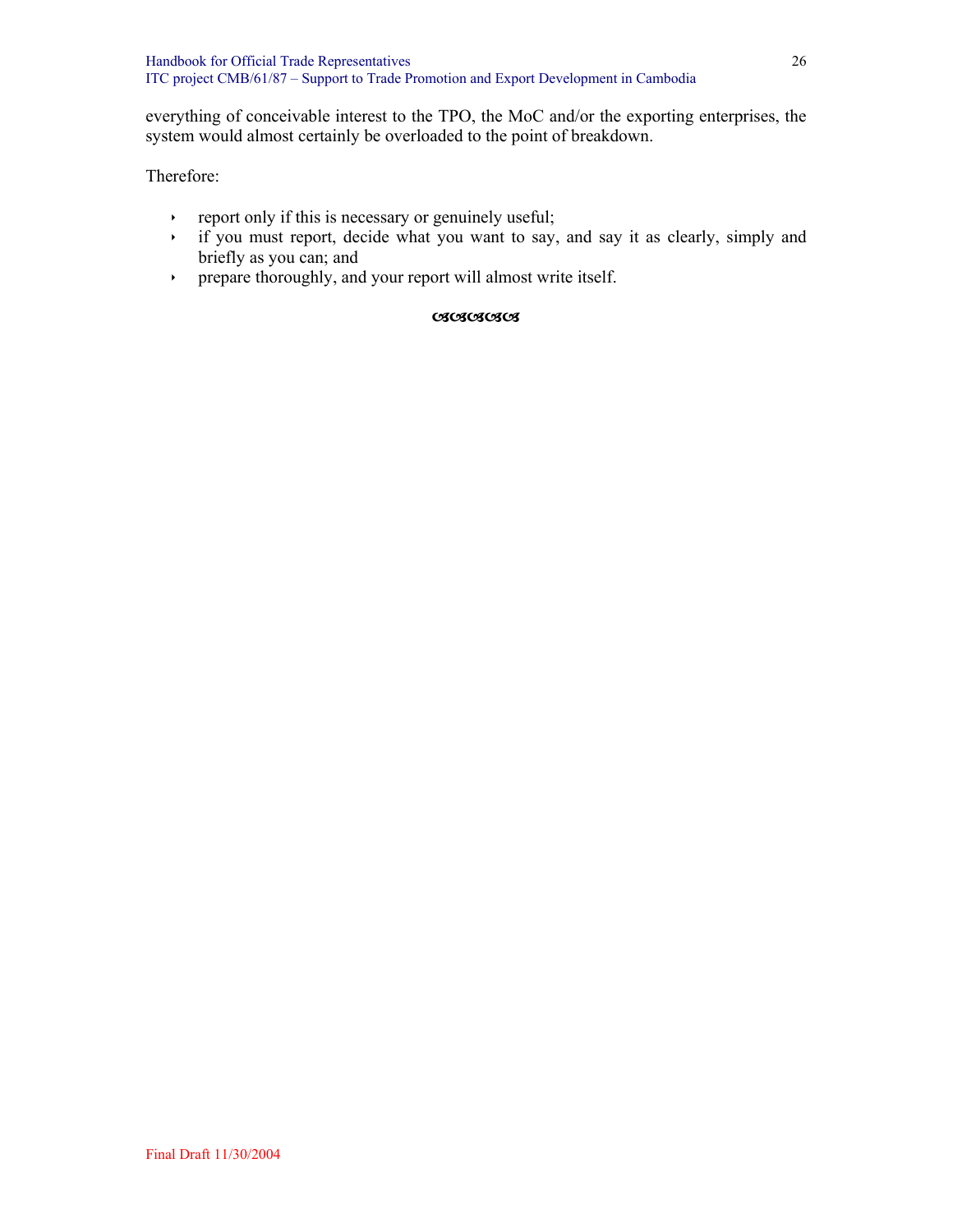

27



If the prospects for the sale of their products appear to be good, both you and the MoC or TPO at home should encourage individual business executives to visit the market. A personal visit can accomplish much more than even the most frequent and clear correspondence. Misunderstandings can be avoided or clarified. When a business visitor is sitting in front of you, it's your duty to discuss problems/challenges in depth, review the pros and cons of various marketing techniques, assess the situation as a whole, and probably arrive at a better and more precise course of action. Your business visitor is the final and the most vital link in the chain of effort that leads to a successful sale. He/she is the expert on the product, and the only individual able to quote firm prices, to discuss product modifications, and to sign an agency agreement or a sales contract. Your close co-operation, advice and assistance at all stages, from initial planning to post-visit follow-up, are essential if the business visitor is to succeed in reaching your joint objective – the making of actual sales, the earning of foreign exchange, and the creation of jobs back home.

#### **A Preparing for a Visit**

A large part of your time might be taken up by preparations for forthcoming visits of individual business people from our country. In this context, a "business person"<sup>16</sup> is not necessarily a representative of a commercial or industrial company. When you receive notice of such a visit, you have a number of tasks to attend to. These include:



- ightharpoonup together a visitor's brief, to include, as appropriate: a selection of pre-written, multi-purpose reports; a brief tailored to the visitor's commercial objectives; and an itinerary; and
- $\rightarrow$  planning your own time around this itinerary in such a way as to free yourself to accompany the visitor at least to the most important appointments, if he/she agrees to your doing this.
- **1. Notification from Home**

<sup>&</sup>lt;sup>16</sup> The term as used here also covers individuals who may be acting on behalf of a commodity marketing board, a state trading corporation, an industrial association, a bank, or any other organization trying to market goods or services in your territory.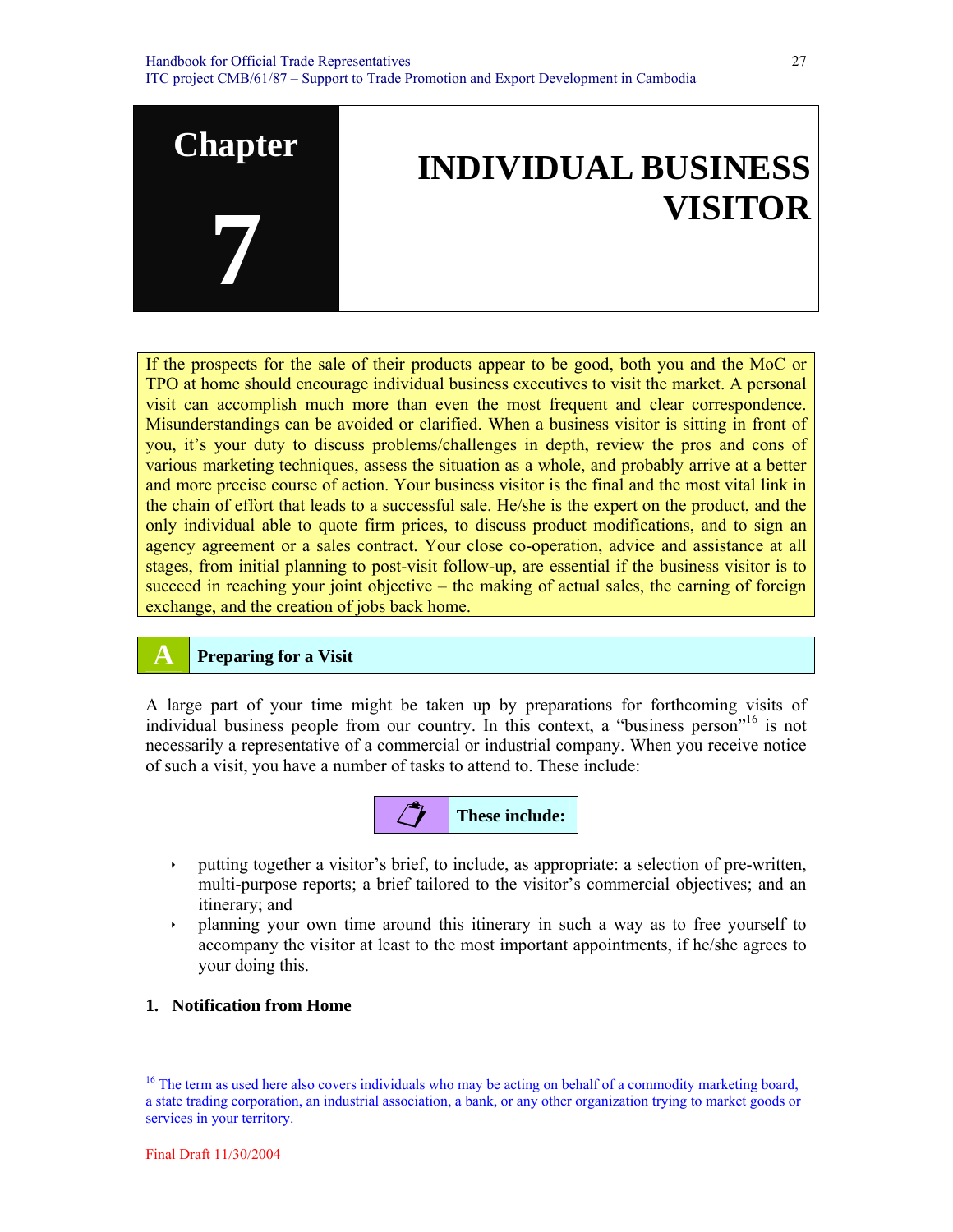You must be informed well in advance on the precise purpose of the visit and the kind of assistance the visitor desires. This should be laid out in detail in the notification you receive from the visitor or from the MoC or TPO in Phnom Penh. If the visitor is seeking buyers or an agent, he/she should send you illustrated product brochures and current CIF price lists,<sup>17</sup> to enable you to attract interest in meeting him/her. The main thing is to know enough about the company and the product to enable you to select the buyers, agents, or other contacts to be visited and to answer intelligently any questions they may ask you about the visitor, the company or the product.

If the visitor has an unusual product, he/she should tell you in detail how the product is distributed and used at home or in other countries. Complete technical specifications should be supplied in appropriate cases.

#### **2. Your Initial Report**

If sufficient information on the visitor and the product has been provided, you should be able to send certain elementary data immediately in reply.



- 2.1. Import restrictions, such as quotas and other non-tariff barriers.
- 2.2. Tariff advantages or disadvantages vis-à-vis other supplying countries.
- 2.3. Statistics on imports over a period of 3-5 years, compared with local production, if any.
- 2.4. The general acceptability or utilization of this type of product in the market.
- 2.5. Any other significant information that is readily available to you.

You may already have much of this information in the form of previously prepared market survey. If not you should be able to obtain it readily from reference publications, supplemented by a few telephone calls and/or searching the internet.

#### **3. Your Full Report**

If your initial investigation reveals more promising prospects, try to provide the visitor with a fuller report<sup>18</sup> before he/she leaves home. In any event, have it ready for him/her on arrival. In addition to the information in your initial report, provide the following.

- 3.1. Names of main competing brands, including those of local manufacture, their agents, and the reasons for their dominant position (supply copies of their publicity literature and provide information on prices, if possible).
- 3.2. Information on pattern of distribution and sales, e.g., marketing regions, main outlets or users, and mark-ups at each level of distribution.
- 3.3. Names and background of important buying organizations or industries, potential agents, or distributors.

<sup>&</sup>lt;sup>17</sup> Warn your visitor to have ready both FOB (free on board) and CIF prices in the local currency or in an international currency commonly used in the trade. Tell the visitor to be prepared to discuss discounts and price ranges related to quality and/or quantity. He/she should bring or send ahead (allowing ample time for you to clear them through Customs) an adequate supply of brochures and samples, if appropriate.

<sup>&</sup>lt;sup>18</sup> A copy of the visitor's itinerary should be appended to your report.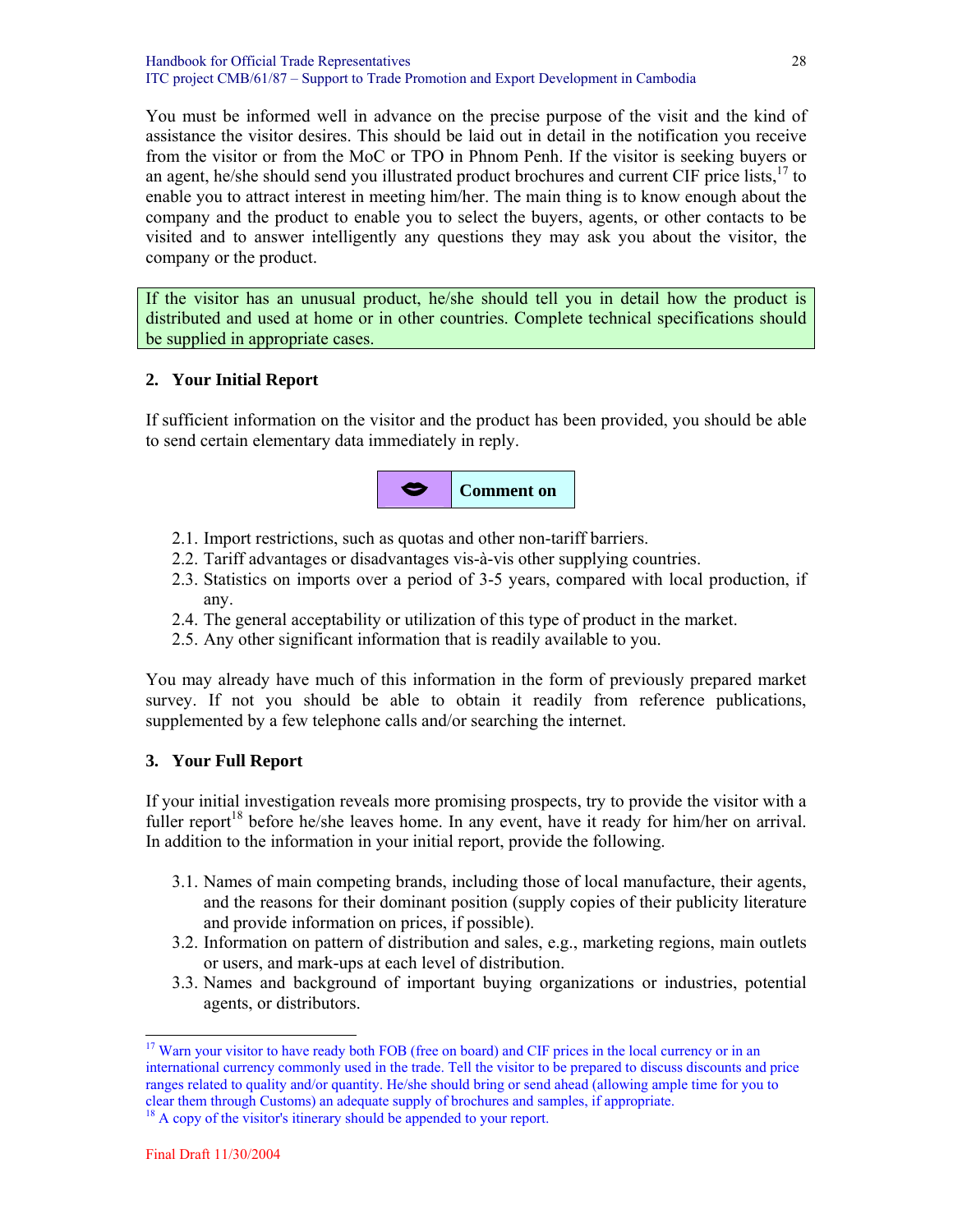#### **4. The Itinerary**

The length and complexity of an itinerary will naturally vary enormously with the exporter's objectives, the product, and the characteristics of the market for that product. The longer and the more complex the itinerary, the more advance notice of the visit you will need.<sup>19</sup> Buyers and other contacts may not be willing to make appointments or simply may not be available at short notice.

#### **5. Identification of Contacts**

In setting up an itinerary, your first challenge is to determine whom your visitor should see. In carrying out your basic county survey after arrival at your post, you established a wide range of contacts who will be of help to you now. Nevertheless, there are inevitable occasions, especially when new product is concerned, when you will have to seek out new sources of information. The more highly developed the market, i.e. in an industrialized country, the more highly specialized your buyers and agents are likely to be. Moreover, every visitor is different.



- 5.1. Contacts in the trade who may not themselves be interested but who can guide you to others who may be.
- 5.2. Trade fair and exhibition catalogues.
- 5.3. Other directories, associations, etc.

Look at priorities, coverage, and sequence of calls. For example, if the visitor is seeking a representative for a product for which a government department or a public authority is the main end-user, he/she should, perhaps, working from the top down, call first on that government department. It could possibly provide information that will help him/her to select an agent from among the potential agents to be interviewed later on. In other circumstances it could be better, working from the bottom up, to talk first with retailers and to study the marketing channels before working back, through wholesalers or other distributors, to potential agents.

#### **6. Schedule of Appointments**

Once you have identified your prospective contacts, set up a tentative appointment schedule. Then call each individual. Identify yourself, explain the purpose of your call, and ask if the suggested appointment date and time would be satisfactory. If he/she is not the appropriate person in the organization, ask who would be more suitable. If more information is required, offer to send, or better still, personally to take full details to your contact to enable him/her to decide whether to receive your visitor.

l <sup>19</sup> You should ascertain clearly from our visitor, either direct or through the MoC or TPO in Phnom Penh, exactly what you are expected to do concerning hotel bookings, internal transportation and other arrangements within your territory. Ask for the exact date, time, and place of arrival, point of last departure, flight number, etc. and intended length of stay in each location in your territory. Establish the amount of time the visitor has available for a programme.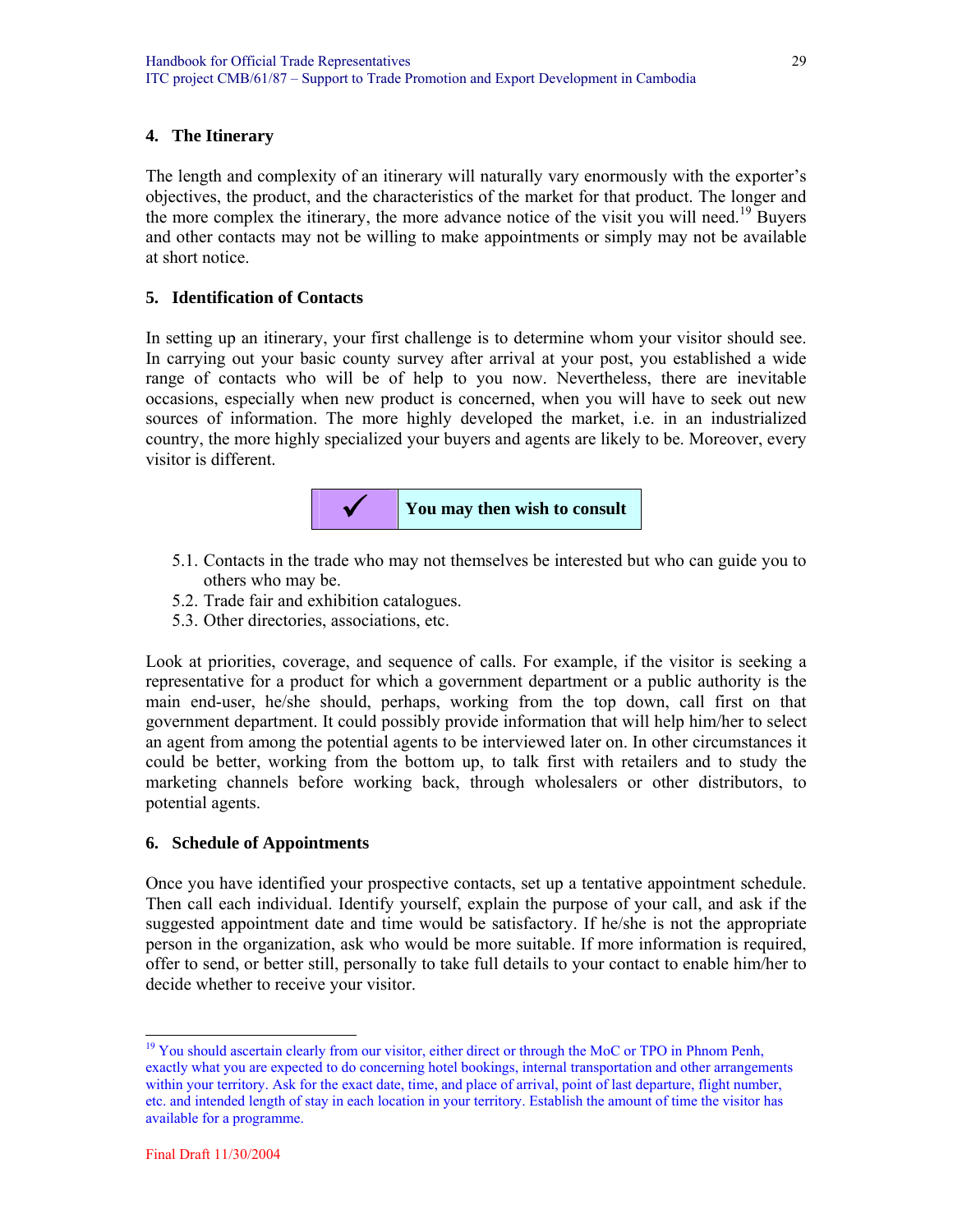The first appointments should be tentative. Our visitor may have to stay in another country longer than anticipated. Airline schedules may change. He/she may not wish to call on some of the contacts you propose.

## **B** Need for Personal Service

Your most important concern is to build a relationship of mutual trust and confidence with the business visitor therefore.

- $\rightarrow$  Take particular care in setting up the itinerary and try to be an anchor of familiarity in an unfamiliar environment.
- $\cdot$  Have the brief ready and try to meet our visitor when he/she arrives.
- $\rightarrow$  Try to accompany him/her on business appointments. By working closely with our visitor in this way, you will become better equipped to perform your own job.
- $\cdot$  If it is not possible for you to accompany our visitor on calls, keep in touch with him/her during the visit. Offer the services of your office and staff to meet any requirements that you are able to handle.
- $\rightarrow$  Allocate time to talk with our visitor before departure. Review the ground covered, the problems encountered, and the results he/she has achieved or failed to achieve. Discuss any follow-up that he/she may wish you to undertake on his/her behalf. Persuade him/her to send to you a copy of any business correspondence with anyone in the market with a comment on how you can contribute to the attainment of his/her objectives.

**CICICICICI**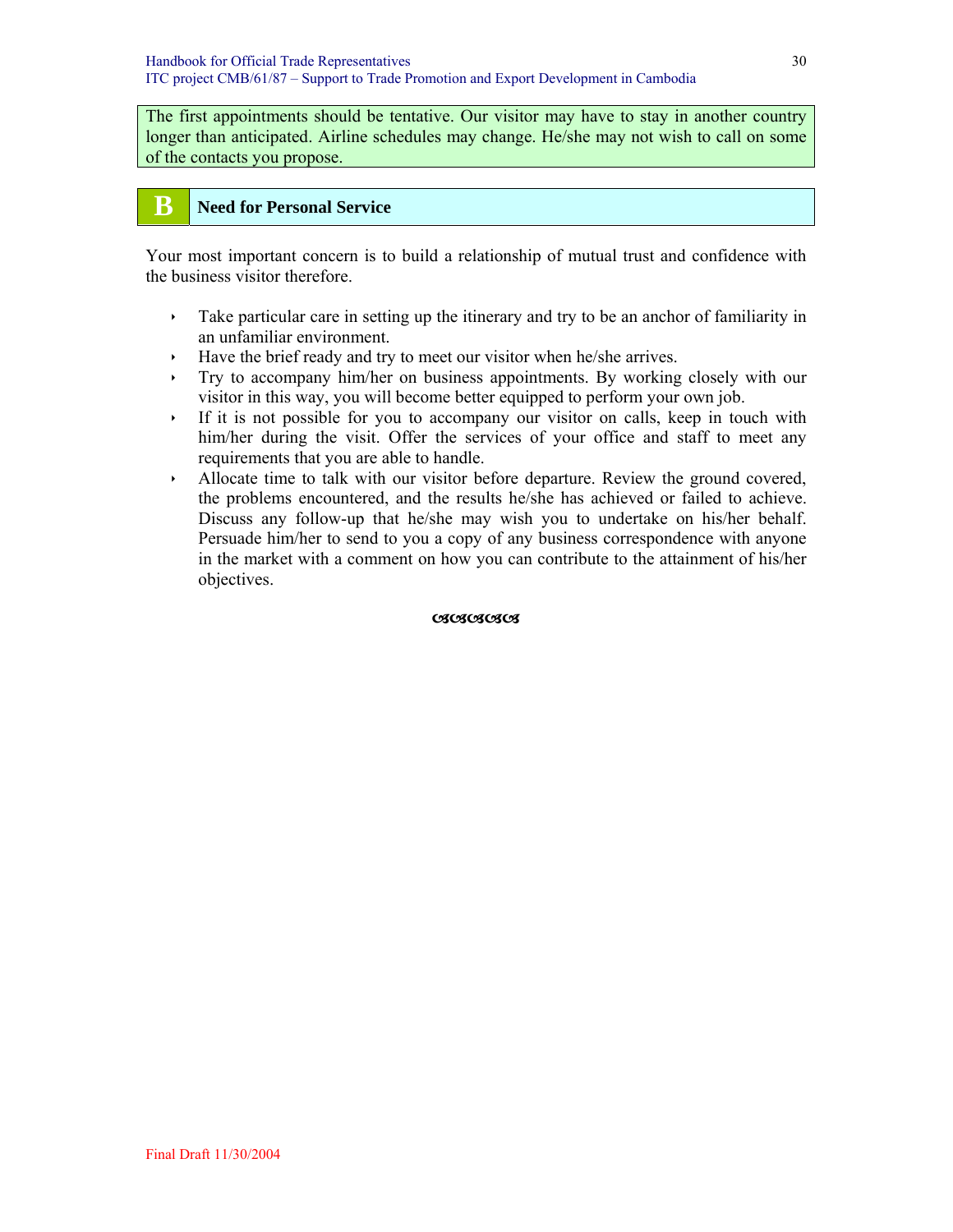

A trade mission may be a group concerned with market exploration or development, with surveying prospects and methods of conducting business, with appointing agents and promoting or selling goods and services. It may aim to create goodwill, or to purchase essential imports, or to attract foreign investment. It may seek to negotiate access for specific commodities or a wide-ranging trade agreement, although these negotiations are usually government-to-government matters and are not considered here. Trade missions also vary in their composition. They may consist entirely of government officials, or primarily of traders from the private sector, or representatives of state trading organizations. They may be heterogeneous, with representatives from sectors as diverse 'as agro-processing, horticulture, and tourism.

#### **A Advantages of Trade Missions Over Visits by Individual Businessmen**

A trade mission can undertake many of the tasks performed by the commercial representative or the individual business visitor, but often more effectively. Such a mission can; collectively, bring far more work-hours, greater breadth of experience, and more technical expertise to the same investigation than a single individual. A good mission can make a great promotional impact on the market. A mission has news value and can be used to generate trade publicity, focusing attention on our country as a supplier and attracting buyers who would otherwise be hard to identify. A mission can gain access to high-level business and government officials whom the individual visitor might find difficult to reach. Finally, a successful and properly publicized mission can contribute to raising the level of general export consciousness at home.

Nevertheless, as missions can be very costly, you should always consider the advantages of other activities when called upon to recommend whether a mission should be carried out. Participation in an appropriate trade fair or the organization of a solo exhibition may be more effective.

## **B** Types of Mission

The basic purpose of a trade mission is to lay the foundation on which to build future business. There are, nevertheless, various types of trade mission, each suited to achieving somewhat different objectives. These are: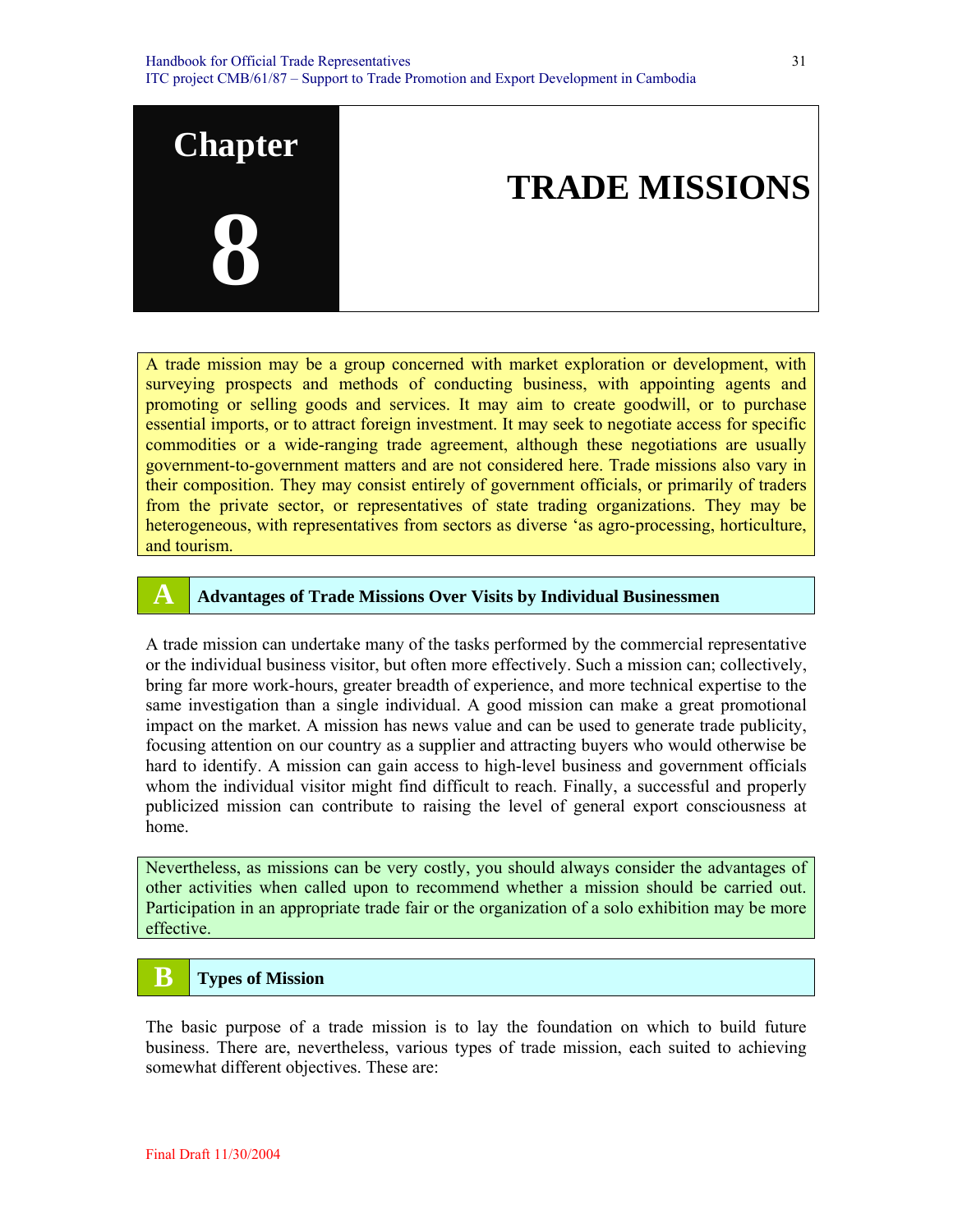- $\rightarrow$  Missions charged with undertaking a country survey. Such missions would comprise individuals capable of exploring and reporting to interested agencies at home on relevant facets of the market for a wide range of products;
- $\cdot$  Missions for the purpose of conducting an industrial survey. When there appears to be a potential for initiating or expanding export sales of a product or range of products in your territory, this type of mission may determine how that potential can best be translated into exports. It could not only estimate the actual size of the market, but also study prevailing distribution channels, promotional techniques, and pricing. Clarify what product modifications might be necessary; and obtain market information on other aspects.
- $\rightarrow$  Sales mission. It might appear that good sales results could be obtained for a particular product or a number of unrelated products if exporters went on a sales trip abroad. If the proper groundwork has been prepared, sales missions would not only realize immediate sales but also lay the foundation for continuing business in the future.

## **C Proposing Missions**

When asked to propose missions, you should consider the following matters.

- $\rightarrow$  Supply actual or potential availability of the products concerned which should be in sufficient quantity to service any demand a mission is likely to stimulate.
- $\cdot$  The interest of the exporters concerned in expanding their markets.
- $\cdot$  The existence of regular transport services to the market or of reasonable prospects for establishing such services.
- $\cdot$  Whether the products concerned have an established export performance on markets that do not offer them obvious comparative advantages.
- $\cdot$  The existence of evidence that market prospects are sufficient to justify the cost and inconvenience of mounting a mission.
- $\cdot$  The absence of existing or impending restrictions to market access.
- $\cdot$  The size of current imports, their sources, and their rate of growth.
- Local production capacity and plans for expansion.
- $\cdot$  The relevance of special trading relationships to market prospects for your products.
- $\cdot$  The size and administration of import quotas and the scope for unlicensed imports.
- $\cdot$  Comparative tariff advantages or disadvantages vis-à-vis other supplying countries.
- $\cdot$  The possibility of exclusion because of regulations on standards, quarantine, etc.
- $\cdot$  The reaction of importers and distributors to new sources of supply.

If the general market situation is favorable, it should be left to the mission itself to determine the finer points of pricing, packaging, promotional techniques, etc., which could make the difference between successful marketing and failure.



- $\cdot$  The product range with which the mission should be concerned and the results of your market study.
- $\cdot$  The most appropriate way of approaching the market.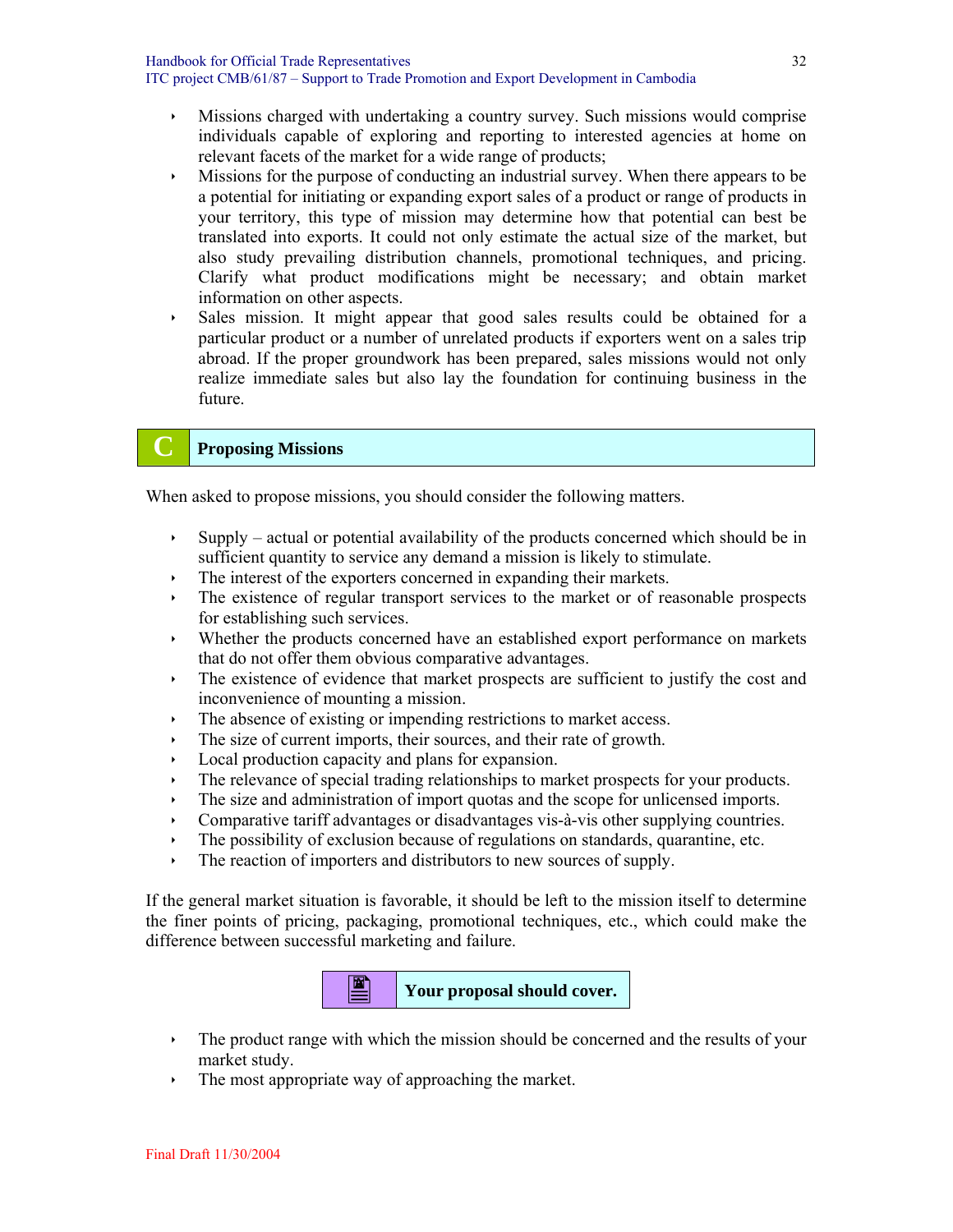$\rightarrow$  Suggested composition and size of the mission and qualifications of mission members, having regard to purpose and products.

Allow for lengthy preparations – three to six months of planning and organization are normal for a substantial mission. Policy and budgeting decisions have to be taken, both by the sponsoring authority and by the prospective participating organizations.

|  | <b>Budget</b> |
|--|---------------|
|--|---------------|

You should provide Phnom Penh with an estimate of what the mission would cost in your territory.

**The estimate should cover the following items.** 

- $\cdot$  Internal travel.
- Accommodation and meals.
- $\cdot$  Receptions, invitations, and incidental hospitality.
- $\rightarrow$  Publicity and advertising expenses.

## **E** Servicing a Trade Mission

The paragraphs below describe the most important activities that you will have to undertake when servicing a mission.

#### **1. Consultation with Host Government**

In many countries it is customary to seek the host government approval of the visit, and assurances should be received that it is favorably disposed towards the visit.<sup>20</sup>

#### **2. Looking for Contacts**

A mission should never depend entirely on the good offices of the host government, banks, associations or other bodies, however well informed or helpful they are. Study prospective advisers, partners or buyers, as the case may be, and decide which of them would be of prime interest to each member of the mission. For selling mission, contacts should include importers, agents, major distributors and end-users, as well as industrial and trade associations. In the case of a survey missions, contacts should be restricted to leaders in their respective fields, the best sources of information for a market investigation.

#### **3. Market Information**

Start to prepare briefs for each visitor as soon as you are advised of their names and interests. The contents of the briefs are described under section 8 below.

#### **4. Calls**

<sup>&</sup>lt;sup>20</sup> The approach may be made by the authorities in Phnom Penh or through our ambassador. This should be done before any public announcement is made concerning the mission, either at home or abroad.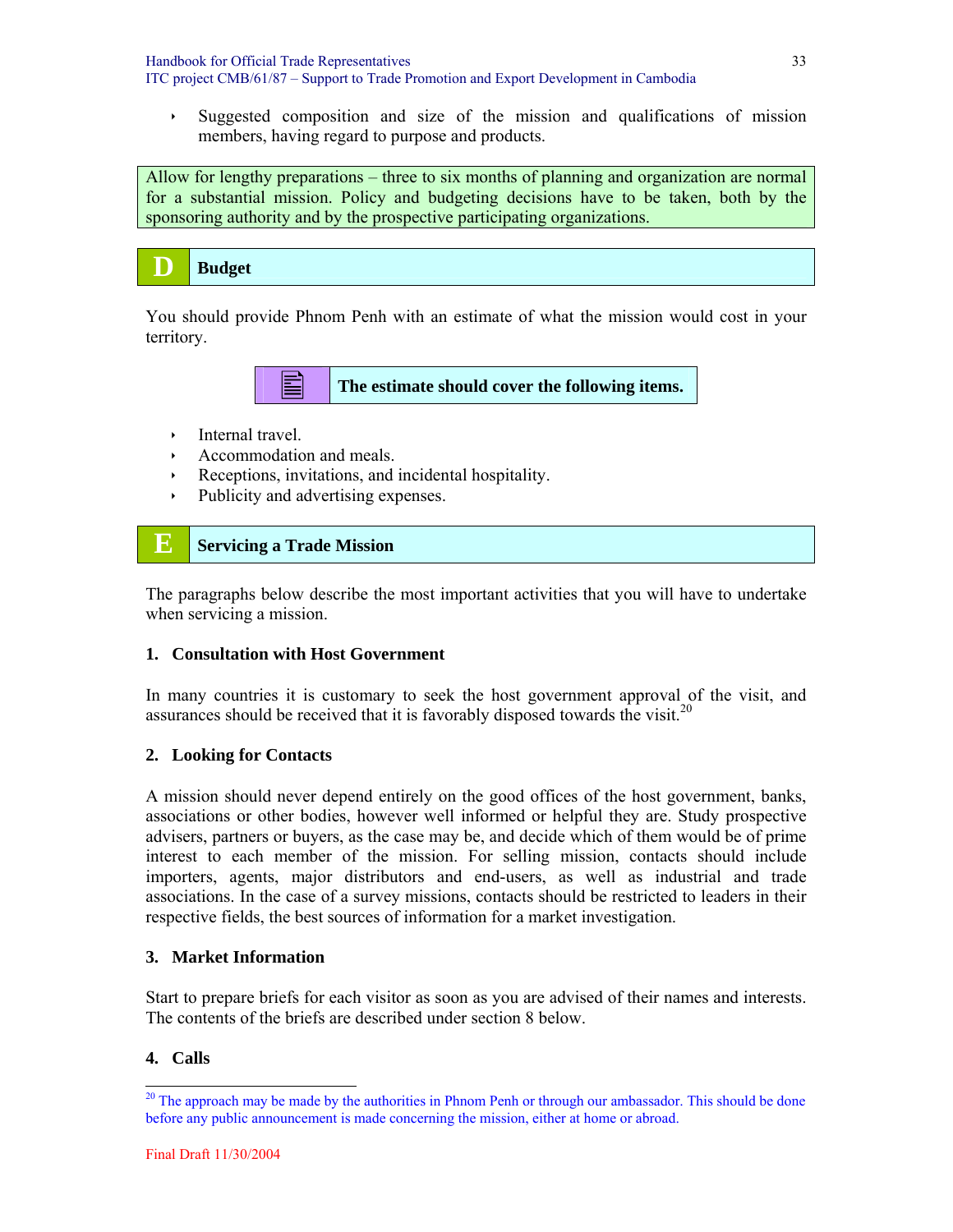The mission leader will normally be present at courtesy and formal calls, interviews, press conferences, and meetings with major associations or groups.

Do not make appointments for the mission leader without his/her agreement, and give him/her a careful briefing before each appointment. See to it that outlines of speeches for appropriate occasions are prepared in advance, with due regard to the occasion and audience.

#### **5. Publicity**

Advance publicity aimed at specific sectors is most valuable, particularly for selling missions. It can bring the mission to the notice of the appropriate commercial community. If importers form part of the mission, publicity is likely to arouse even wider interest.

At the minimum (unless publicity has been ruled out altogether), you should issue a series of press releases about the mission. The initial releases should cover the nature and aims of the mission, the dates, brief details on the leader and the products, and an invitation to obtain more information (and appointments) through your office. A short comment on trade between the two countries and on any significant or unusual aspects of the proposed work or composition of the mission may also be appropriate.

Give full details to chambers of commerce and industry and to trade and importers' associations in time to enable them to circularize their members before the mission arrives. The sponsoring agency should supply publicity material. The most important item is a trade mission pamphlet. This should contain a brief introduction on the aims of the mission, and, for each member, his/her name, title, photograph, the name and address of his/her organization, a description of the products he/she is interested in selling or buying, and a brief description of the sponsoring agency. This visual identification of the mission is of value to business people, officials and representatives of publicity media who will have direct contact with the group and with its individual members. $^{21}$ 

#### **6. Hospitality**

While one could hold a reception towards the end of the visit to acknowledge assistance and courtesies, it is more usual to arrange this within the first few days of arrival. The real value of a reception is that it provides an occasion for members to meet the widest possible range of potentially interesting business people and officials at the earliest possible stage. Invite those with whom appointments have been made for mission members, and important people in institutions, associations and government with whom contact is intended or from whom advice or assistance may be needed.

#### **7. Invitation Kits**

For a sales mission, these people should be selected on the basis of their having considered the mission's catalogues and price lists and having expressed interest in discussing the possibility of buying, or acting as agents for, the products concerned. Distribute invitations to

<sup>&</sup>lt;sup>21</sup> Use any material you receive from home as effectively as you can. For example, the visit of a mission can be the occasion for a newspaper supplement or magazine article, based at least in part on material about the mission. If your office puts out an information circular, it could issue a special edition based on the mission and featuring related trade and industrial information.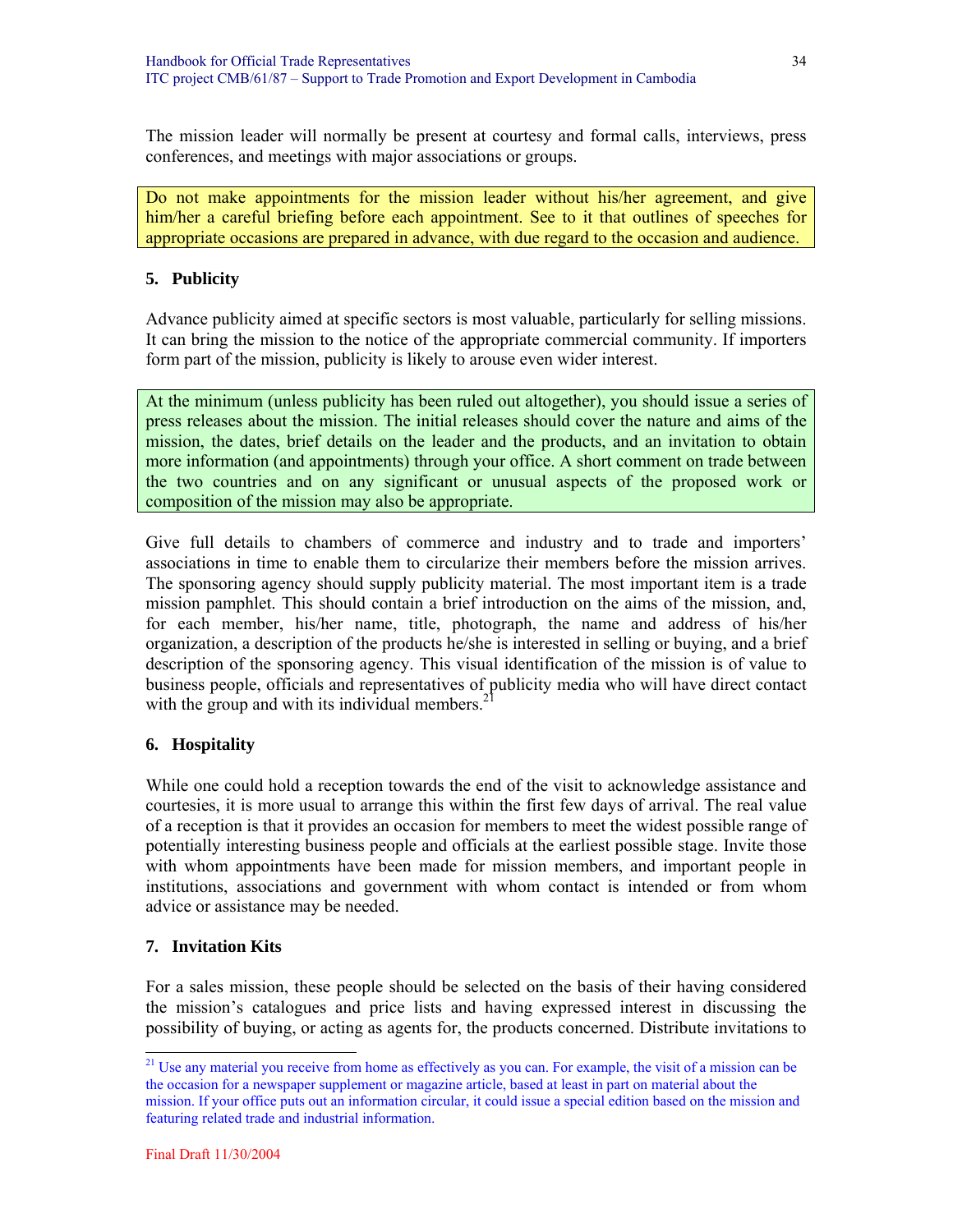the official reception, the mission brochures (which should be available to every intended contact), and any other publicity material at the same time.

#### **8. Briefing Material**

#### **All papers for the mission should be made available to members at their hotel on arrival. A personalized folder for each member should contain the following items.**

#### 8.1. The Mission Programme

The times and dates of all important functions, and optional events. The first briefing session, press conferences and the official reception, and any private functions or events for which you or others have extended invitations.

- 8.2. Market Review or Trade Digest
- 8.3. Specific Brief

If a mission member is seeking buyers or an agent, you may need illustrated product brochures and current CIF/FOB price lists in order to attract interest in a meeting. For an unusual product, information on its uses and distribution at home and in other countries may provide a useful starting point.

- 8.4. Schedule of Appointments indicate those invited to the official reception.
- 8.5. Invitation List for the Official Reception indicate those who have accepted to date.
- 8.6. Other Papers
	- 8.6.1. Notes on the functions and relevance to the mission of particular institutions, associations, chambers and government departments, and the office holders or officials with whom the mission will be in contact.
	- 8.6.2. Notes on the structure, composition, ownership and production of local industries.
	- 8.6.3. Credit or status reports on firms to be visited.

#### **9. Personal Briefing**

Arrange for the briefing to be held as soon as possible after arrival. Embassy staff member should give a short talk on the host country, with particular reference to the effect of political policies on development and trade trends and alignments, and on important local customs and practices. The handling of trade inquiries that are of no particular interest to the mission should be clarified at the outset.

#### **10. Debriefing**

Allocate time before the mission's departure for a debriefing session at which each member should outline the results of his/her efforts, his/her views on organizational shortcomings,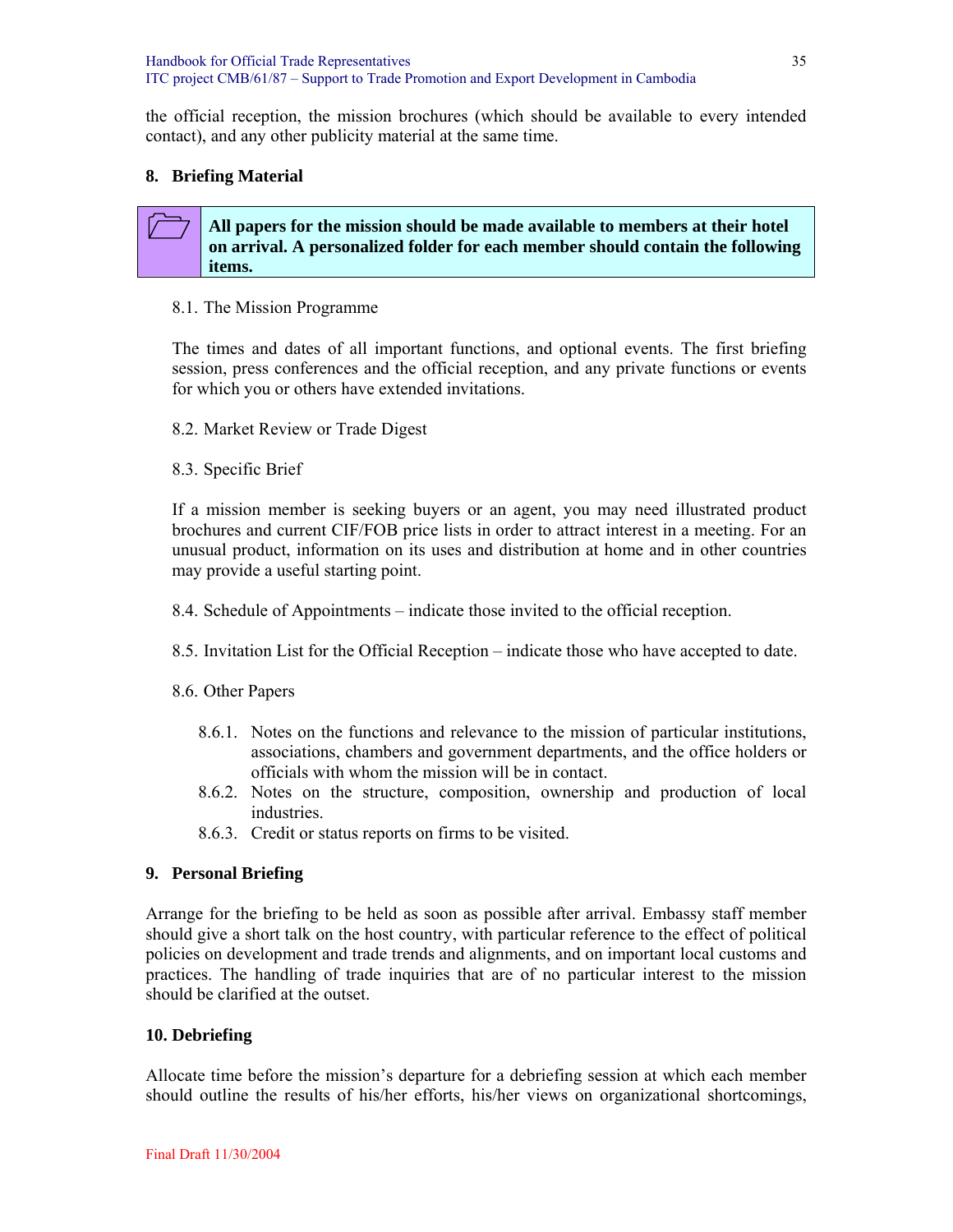his/her suggestions on the conduct of future missions, proposed follow-up action and how your office might assist in this.

#### **11. Post-Mission Report**

To ensure follow-up, submit to the MoC or TPO a report on the composition, organization, operation and results of the mission. The record of debriefing proceedings should be particularly helpful in forming your conclusions and recommendations. Emphasize the nature of any coordinated effort that the RGC and your office should undertake to consolidate the achievements of the visit.

#### **12. Courtesy Correspondence**

Agreement should be reached with the leader as to who should be responsible for sending out letters of appreciation to those who have assisted the mission. As your office has a continuing interest in maintaining the best possible relationship with all of the mission's contacts, you have every reason to write such letters on your own account. The mission, however, has a similar responsibility.

**CSCSCSCSCS**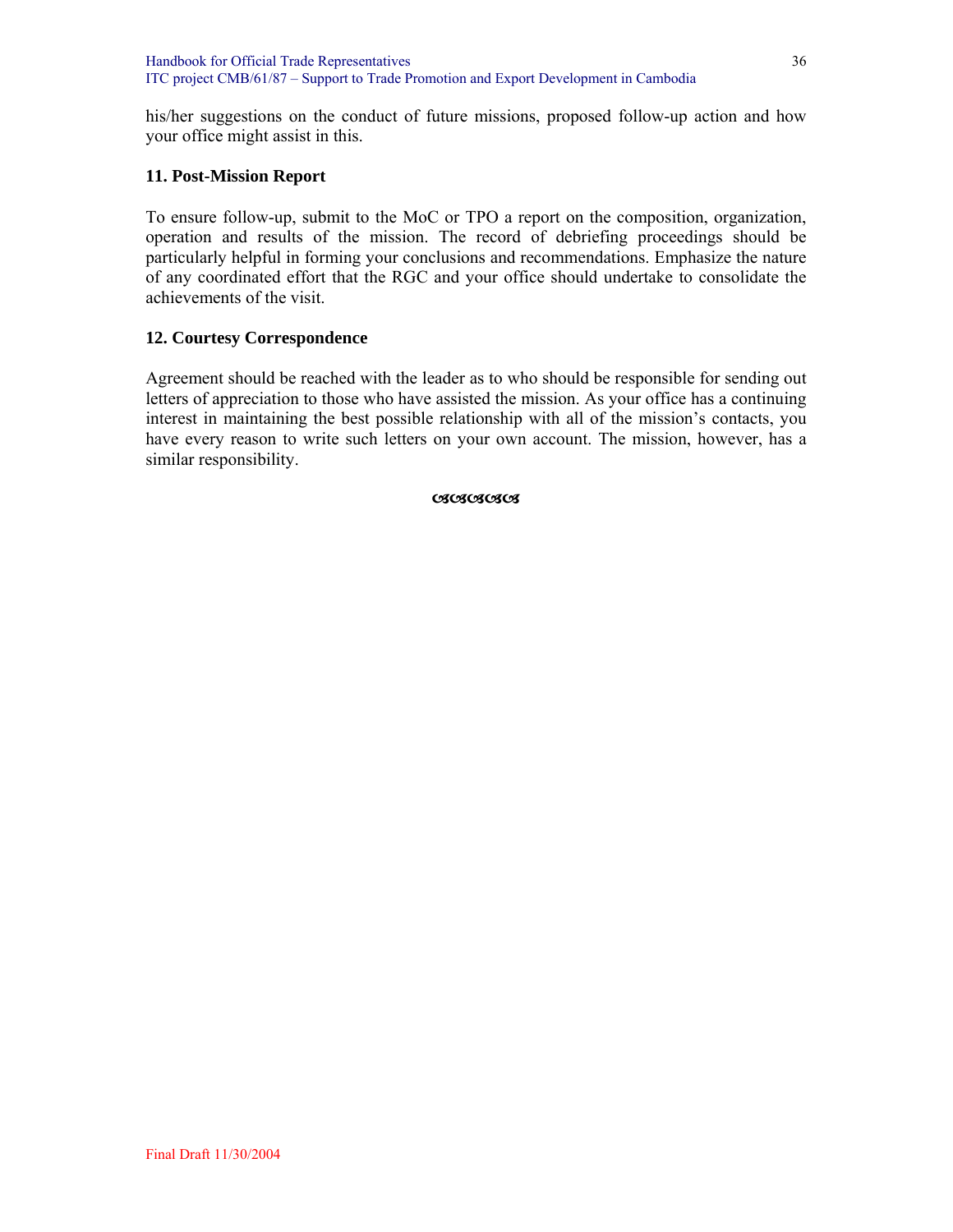

# **A Types of Inquiries**

Inquiries on specific goods and services are of two kinds:

- $\cdot$  inquiries from the local market covering possible opportunities from our country's exports; and
- $\cdot$  inquiries from the suppliers at home concerning markets for their products.

# **B** Local Trade Inquiries

#### **1. Trade Opportunities**

Perhaps the most important part of your job is to seek out local opportunities for specific goods or services for our country to evaluate these opportunities, and to send information on them as quickly as possible to the potential suppliers at home, so as to enable these suppliers to react, if possible, before their competitors. It is the first acceptable offer received that usually gets the business. Your investigations must thus be quick, precise and thorough.<sup>22</sup>

This is not, however, to say that you must never transmit unverified information. It may be very useful to potential suppliers to learn of a possible requirement as far ahead as possible, so as to be able to take preliminary steps to respond to it. If you do decide to send it on, state clearly that it is an unverified rumor to enable the suppliers to exercise their own judgment on how to verify or to deal with it.

To deal with a trade opportunity which you have yourself uncovered or which has been addressed to you without your solicitation, you must obtain the following information.

- 1.1. Name and address of the inquirer, and name of the contact person.
- 1.2. Product specifications in sufficient detail to enable you to identify a suitable supplier or suppliers from your register of exporters. Take particular care to include all available technical data for industrial products.
- 1.3. Quantities required.
- 1.4. Any special packing, packaging, labeling or marking requirements.
- 1.5. Desired deadline for delivery.

<sup>&</sup>lt;sup>22</sup> Be sure, however, that you have verified the information before you send it. Repeated failure to do so will eventually destroy your credibility.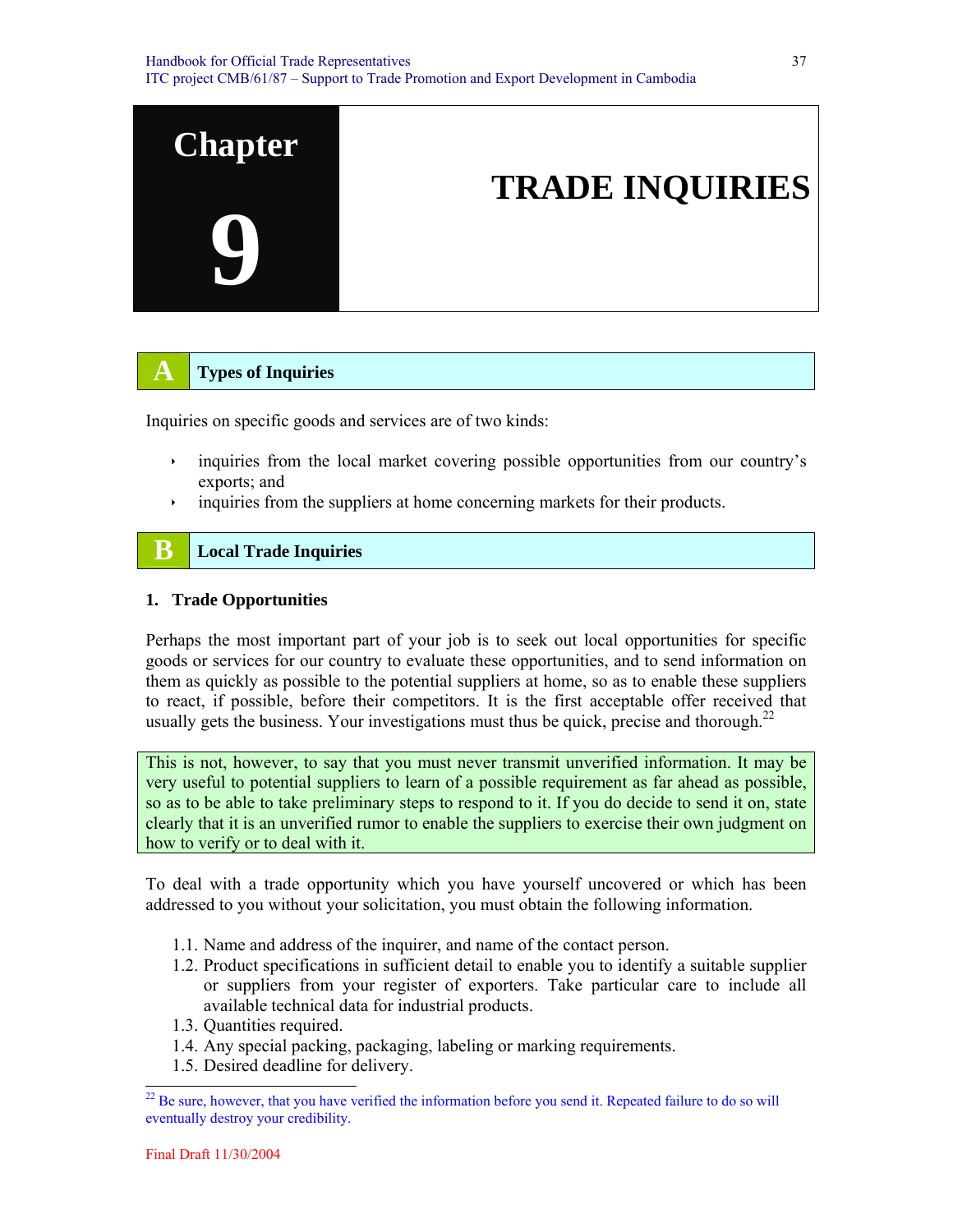- 1.6. The form that quotations should take (e.g. FOB, CIF), the currency in which the quotation should be made, and the terms of payment proposed.
- 1.7. Any available background information on the inquirer, e.g., whether an end-user, importer-distributor, etc., his/her credit rating and business reputation.

When this information has been obtained, both the information and the inquiry should be transmitted by the fastest available means, preferably by email and or facsimile, direct to suppliers most likely to be able to respond. A copy of your message should be forwarded by the same method to the appropriate TPO and/or for the MoC for follow-up.

Potential suppliers should be urged to respond by sending detailed quotations, together with brochures and/or any appropriate supporting documentation, direct to the inquirer, with a copy to your office and to the MoC or TPO at home for follow-up purposes.

Always make it clear to the local importers, as well as to the suppliers back home, that you will do your best to facilitate, but will not directly participate in, their negotiations. They must understand that your office is not a sponsoring body, does not guarantee the outcome of its efforts, and does not accept any responsibility for the standing or practices of any firm or person that may be the subject of your proposals or comments.

#### **2. Inquiries on Exports to Our country**

Another common form of local inquiry relates to exports to our country. If your host country has an official commercial representative in our home country, you may refer your inquirer to him/her, or to the host government's own TPO. In some circumstances, it might be to your advantage to provide direct help.



- 2.1. Essential materials for agriculture or industry that are in short supply world-wide and are known to be in demand in our country.
- 2.2. A source of supply that is cheaper and/or better than those existing thereby providing prospects of foreign exchange savings and/or security of supply for our country.
- 2.3. The possibility of inhibiting good relationships with leading of prospective major importers of our products in the absence of reciprocity, or at least of effort on your part.

In some countries, it may be politic to assist local exporters in the interests of maintaining or enhancing harmonious business or official relationships and attitudes. Direct inquiries from state trading organizations or similar bodies or from government officials should obviously be referred to the authorities if you are unable to provide the direct help required, or if it is desirable or obligatory to do so.

#### **3. Customs Inquiries**

Questions can also arise regarding the rates of duty imposed on our country's imports, the tariff classification of particular products, or customs procedure and the administration of customs tariffs. Because of the complexity of tariff provisions and the possibilities of periodic variations in such provisions, you should not attempt to interpret them unless this type of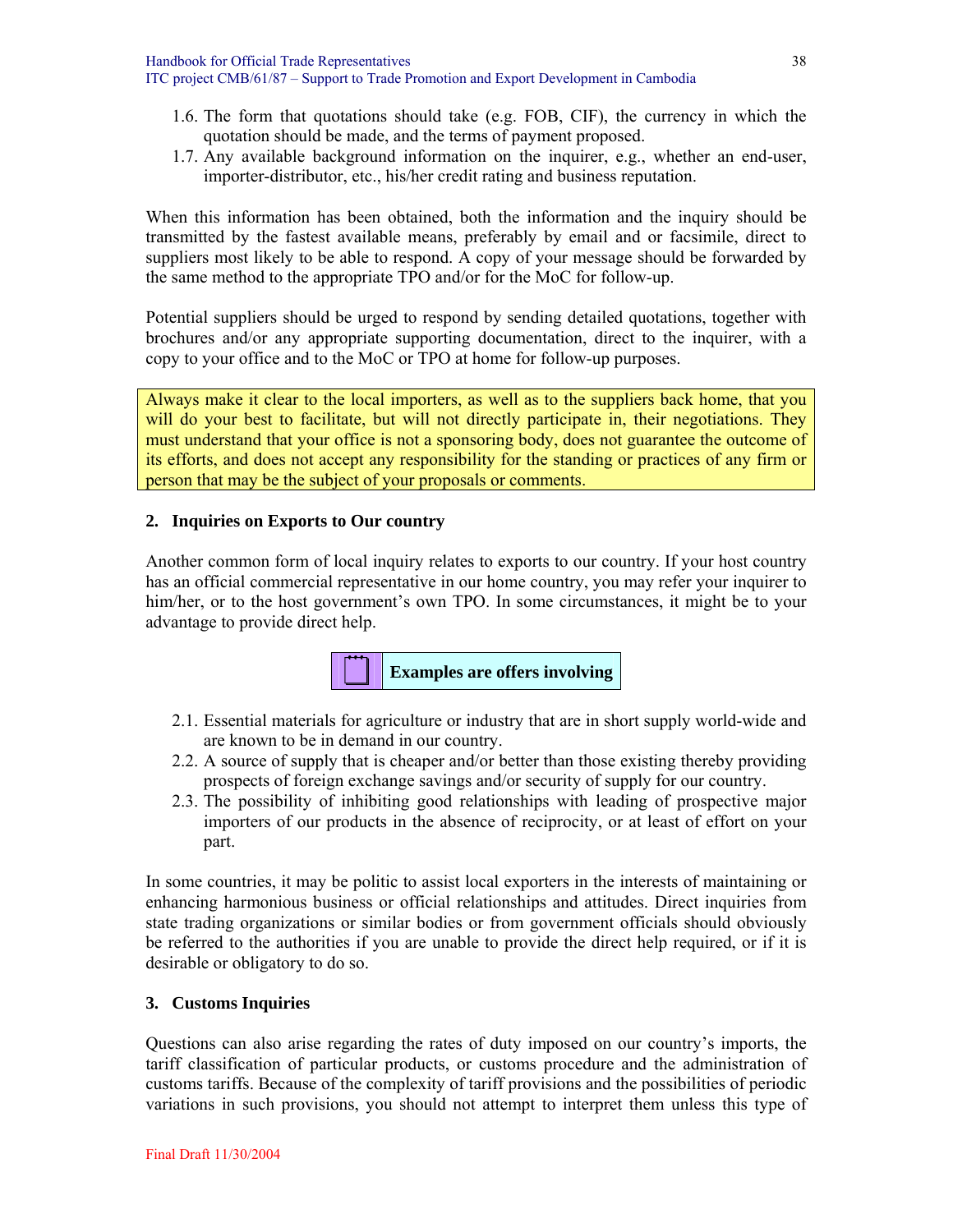work forms part of your specialist function. Inquiries from official sources should be transmitted to the authorities for advice. In all other cases, interested parties should be asked to contact the customs authorities direct, or to work through their official representatives in our country.

#### **4. Miscellaneous Local Inquiries**

Other miscellaneous trades inquiries will undoubtedly come your way but will rarely justify involvement. They may relate to the sale of patents or trade marks or to design rights for an invention that has not been launched successfully in the local market or in any other country. Again, others may wish to advertise their services in our country or to purchase or to sell real estate. Unless there is obvious merit and a real prospect of advantage to the country, the best solution then is to provide your inquirers with the names of appropriate professionals or associations with whom they can make direct contact.

# **C Trade Inquiries from Home**

# **1. Information Requirements**

A large part of your time is likely to be devoted to dealing with inquiries from the suppliers at home, asking you to help them to find a market for their goods and services. You will also inevitably be asked to recommend appropriate local representatives.

To arouse interest in a trade offer from home, you must be able to provide potential purchasers or agents with a substantial amount of information on both the product and the supplier. A first inquiry from home frequently does not provide enough of the information you need to act effectively on your inquirer's behalf.

The type of information you will need will depend upon the nature of the product. The following is a fairly comprehensive check-list:

- 1.1. Illustrated literature in sufficient quantity to enable you to check the interest of a number of firms immediately. You may need additional copies for secondary distributors, retailers or end-users. Depending on the product, this literature may need to cover such factors as design, performance, quality, packaging, and technical specifications.
- 1.2. Samples, where appropriate.
- 1.3. Price information in the currency preferred. Prices should be for individual units and for quantities making up a minimum economic shipment, with quantity discounts where applicable. This might be required on an FOB basis, with case weights and dimensions to enable the importer to arrange his/her own insurance and shipping, or on a CIF basis, with separate figures for freight and insurance for purposes of comparison, according to the custom of the trade, or both. Landing (CIF) prices are usually preferred.
- 1.4. Achievable delivery schedules, having regard to the product's export availability and shipping frequencies, with details of seasonal factors, if applicable.
- 1.5. Particular uses and users, especially where technical equipment is involved. Brand names and any restrictions in use.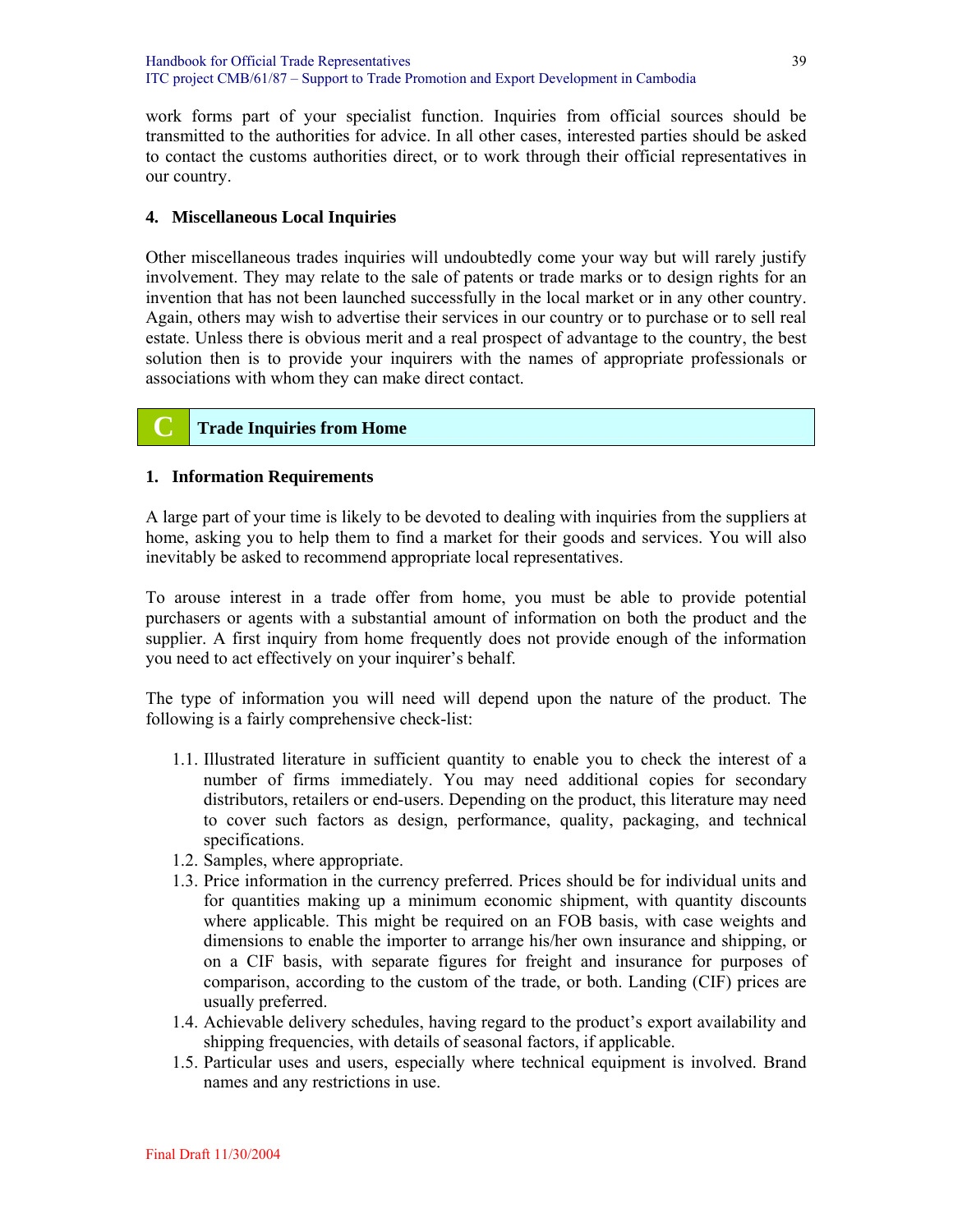- 1.6. Examples of usual distribution methods at home or in other export markets for the product.
- 1.7. Names of previous agents or contacts made in your territory, the results, and views on representation. Is an agent required?
- 1.8. Information on the exporting entity. Details of exports already achieved, and its policies on market support in such forms as after-sales service, promotion costs or consignment sales and warehousing.
- 1.9. If desirable or necessary, can the exporter visit the market?

### **2. Steps to Take**

- 2.1. The first thing to establish in servicing a trade offer is whether there are any imports of the product in question and their extent, and whether the suppliers are precluded from the market or disadvantaged in any way by official regulations or provisions including non-tariff barriers to trade. This information should be available from your own reference material.
- 2.2. Next, investigate the nature of the market, i.e., how such product are distributed, the interest of prospective buyers, and the availability and interest of importers or of agents who are capable of satisfactorily representing the supplier.
- 2.3. Report to your inquirer the outcome of your investigation, covering:
	- 2.3.1. import statistics with comments on trends and major suppliers;
	- 2.3.2. non-tariff barriers to trade, if any, and a description of the import tariff situation as it will applies both to our country and to other countries;
	- 2.3.3. market requirements suitability of product, price, packaging, and delivery;
	- 2.3.4. alternative marketing channels, and the names of end-user major retail chairs, etc., if you recommend direct selling; and
	- 2.3.5. the names of interested importers, agents or buyers; your views on representation, if appropriate.

Items (2.3.1.) and (2.3.2.) comprise a minimum reply to a trade inquiry. Items (2.3.1.) to (2.3.5.) make up a full report.

You cannot expect meaningful reactions from prospective buyers' representatives unless they have a very clear idea about the product concerned and about the exporter as a prospective supplier. Seek personal appointments in order to present the product, to ask questions and to gauge reactions face to face. Whenever possible, bring along a sample of the product.

#### **OSOSOSOS**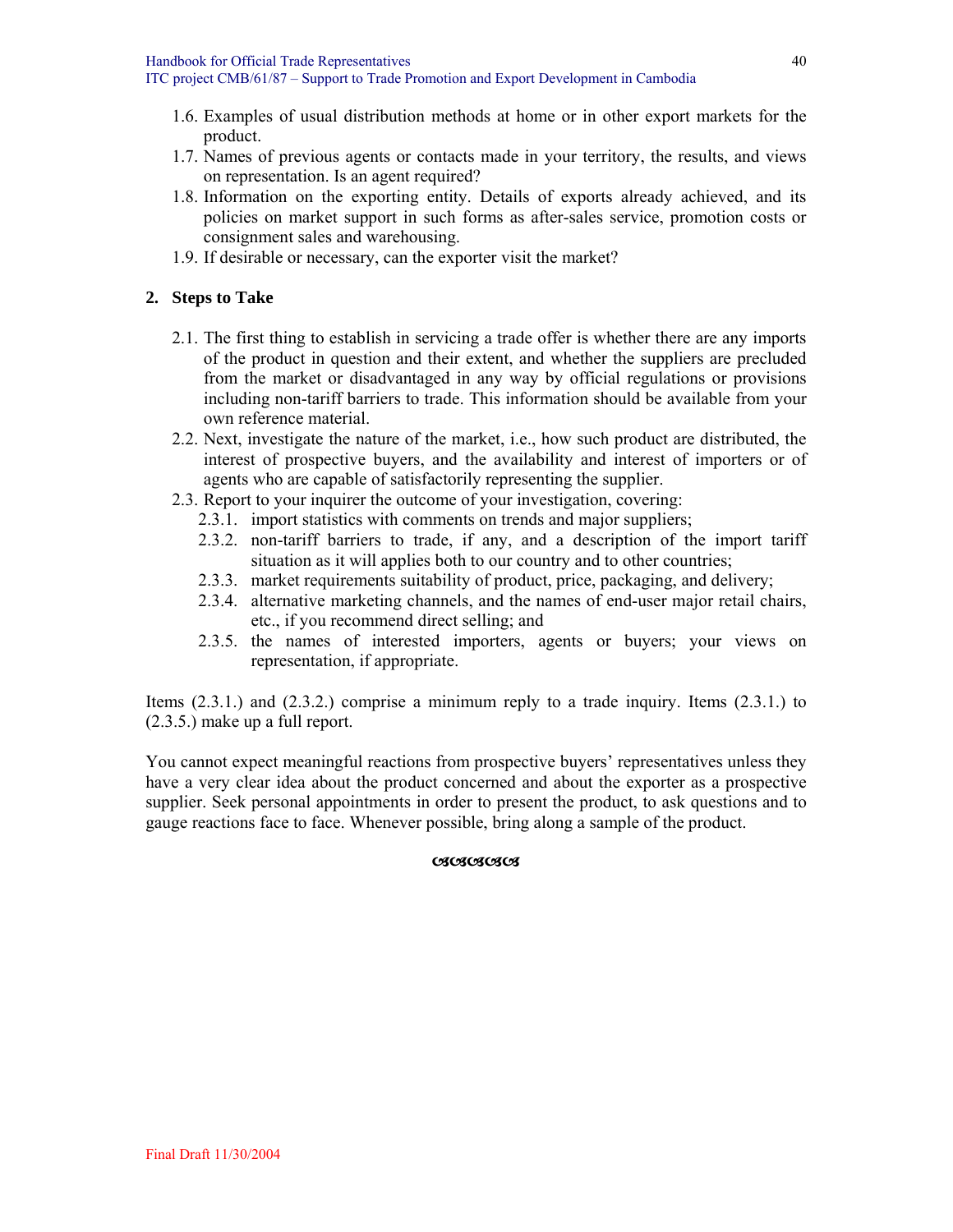# **VISITORS TO HOME COUNTRY**

Opportunities to promote trade may be lost if local business people are unaware of the many forms of assistance that you and the MoC or TPO can provide. You should, of course, give all possible assistance to the business visitor primarily interested in buying from, or investing in, our country. However, you might feel that helping a prospective visitor interested only in selling to our country is not your responsibility. Yet, there may be good reasons for offering assistance. A seller on one occasion may be a buyer on another. By being cooperative and providing information, you will build up goodwill, which one day could result in export sales. Make a point, therefore of helping any business person who proposes to visit our country either to buy or sell.

#### **A Advantages**

**Chapter** 

**10**

A buyer visiting our country can cover the entire supply chain, see the complete range of available products of interest to him/her, study and discuss production techniques and quality control aspects with technical people on the spot, assess comparative advantage/efficiency, establish important personal relationships, and leave with the conviction that he/she is associated with the best possible supplier. In addition, the visitor is likely to encourage the supplier to visit him/her in return, which will consolidate the relationship and develop the teamwork essential to successful market penetration. A further advantage is that the buyer will provide valuable market-related information and experience to the exporters visited.

# **B Encouraging Business Visits**

When you receive an inquiry from a local business person, ask about his/her business activities and those of enterprises with which he/she may be associated. He/she may inquire only about one product simply because he/she is unaware that our country can offer other items of interest. When you are in contact with a potentially important purchaser, encourage a visit to our country. You have the best chance of convincing him/her to do so if you are knowledgeable about our country's products, producers, and potential for meeting his/her needs, and if you can provide introductions to the appropriate trading enterprises.

Incentives, other than competent help, are rarely necessary to attract a suitable buyer if you have something worthwhile to offer. The businessperson who arrives in our country as a tourist and seeks information and appointments unaided loses valuable time and miss main contacts and opportunities. If he/she receives expert and friendly help at both ends and achieves his/her objectives, he/she will not only tell business associates of his/her experiences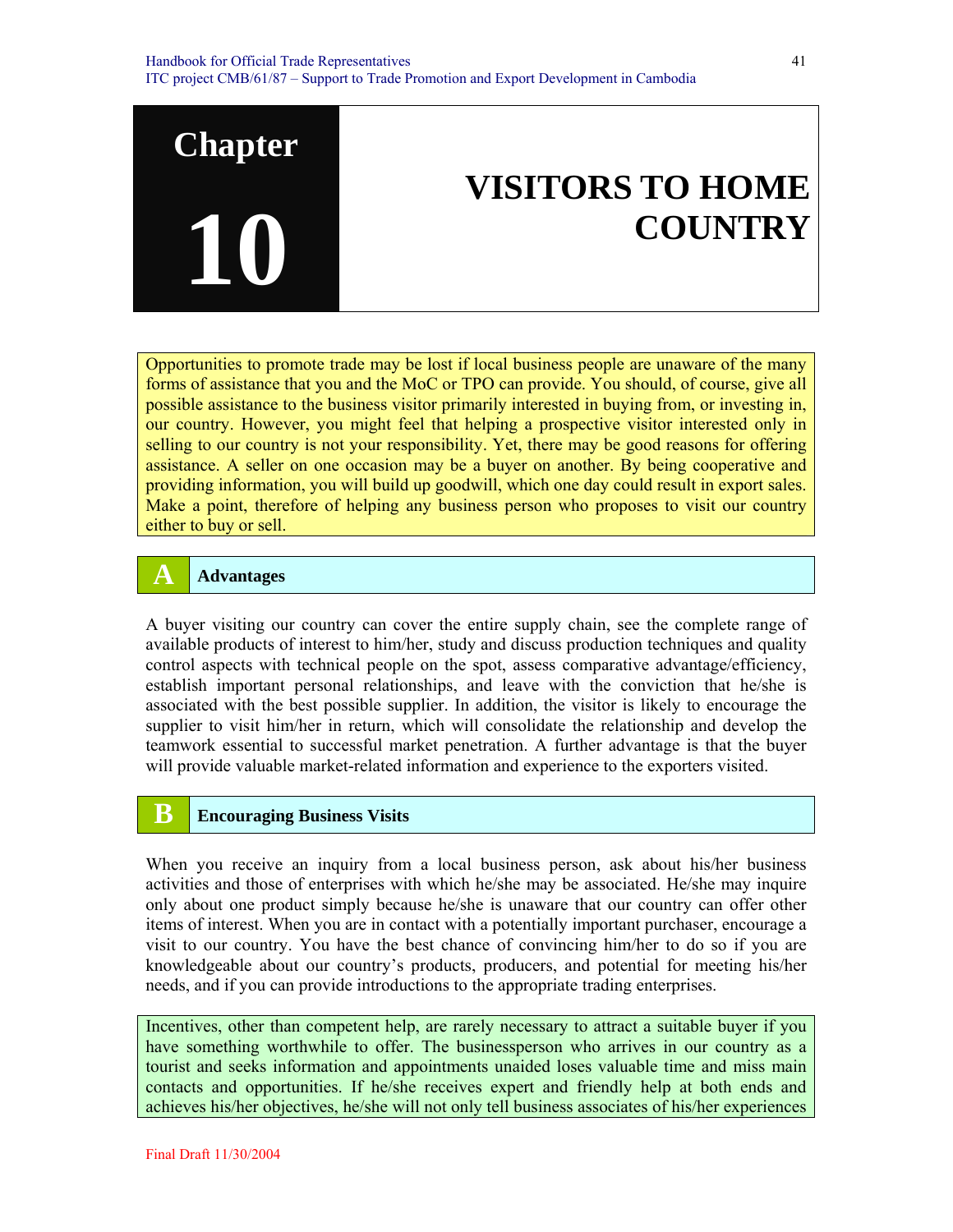but also will be anxious to maintain the personal relationships that have been established and to develop the business that has been started.

# **C Group Travel**

Keep in contact with local agencies that sponsor and organize trade missions – the ministry of trade, chambers of commerce, industries institutions, and export and import associations. Try to learn of planned missions in time to persuade them to include our country on the programme, if it fits in with the mission's itinerary and purposes.

To stimulate group travel, get a complete list of the business association and clubs in the country. Which ones have a membership that includes potential buyers of our products? Find out all that you can about the activities of the relevant associations and the interests of their member. List reasons for encouraging a group of members to visit our country and consider how you can ensure an interesting and rewarding tour. Prepare the ground well and address the specific needs of each target group. Then solicit invitations to give talks at their luncheon and other meetings, or seek out two or three influential members in each organization who will interest their colleagues in your proposals.

**CACACACA**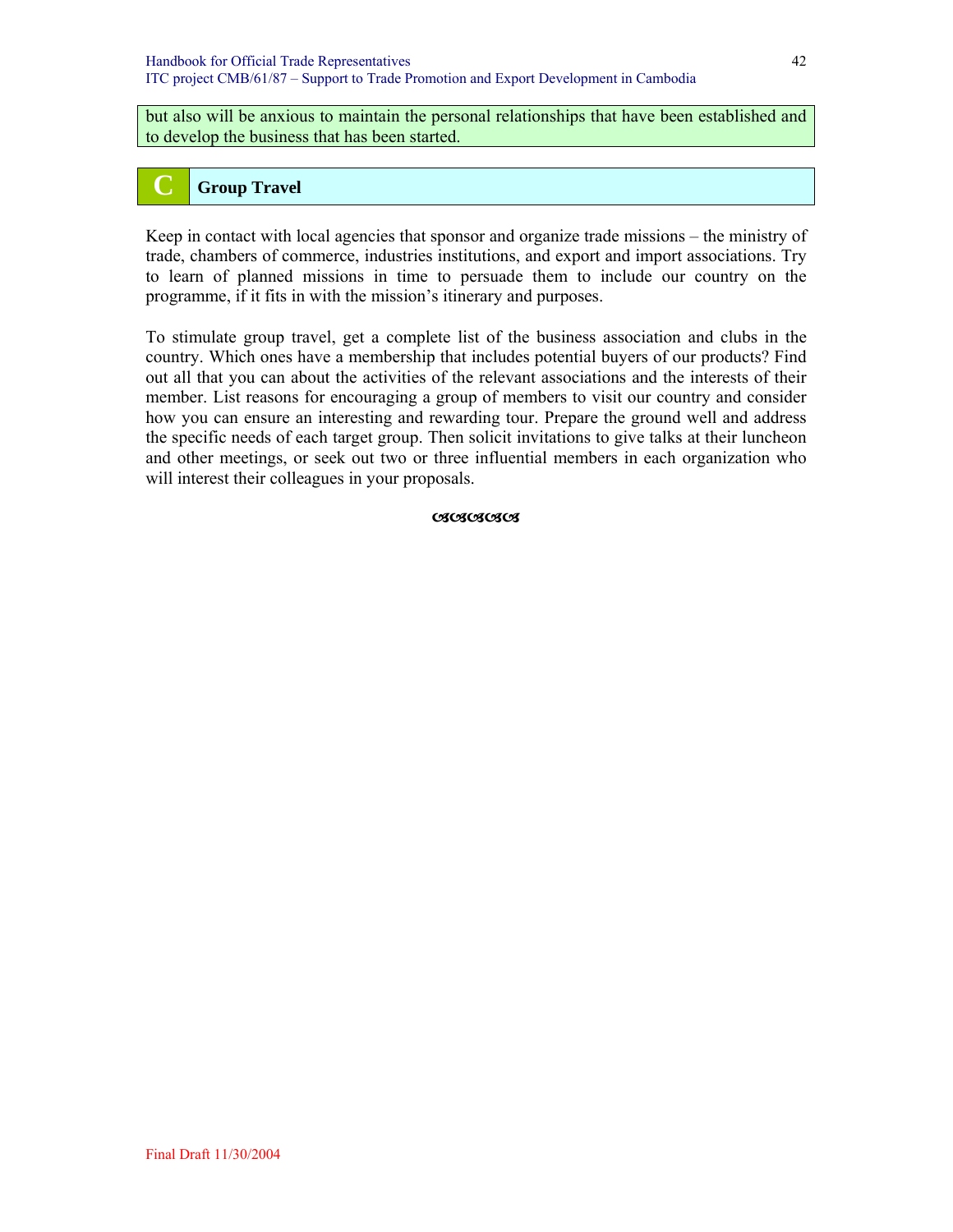

Since sufficient funds are rarely available for an advertising campaign, make every effort to obtain free advertising in the form of editorial publicity. To this end, identify the right publications for your purposes, and devise a strategy for placing your material in them. One way to do this is to ask business contacts of the category you are trying to reach which publications they regularly read.

# **A Specialized Publications**

In every industrialized country and in an increasing number of developing countries, there are numerous business publications that serve specific industries, trades or professions. Their circulations tend to be relatively small but to cover a wide geographical area. They regularly publish news and other information not carried by more general publications. However, when promoting consumer goods in a small geographical area, a daily newspaper may be the more appropriate medium. Consumer magazines may be particularly suitable for feature stories, news items and advertising on products in the food, clothing and home furnishing industries.

#### **B What to Look for In Publications**

In a major industrialized country, you may not be able to familiarize yourself with all the publications available. You must identify the leading business magazines and newspapers that deal with our products. When you have done that, what should you look for when studying these publications?

- Do they publish articles about specific companies or products?
- $\cdot$  What seems to interest them about products?
- Are they interested in foreign statistics and trends or in personalities?
- Do they publish feature articles about whole industries, including those of foreign countries?
- $\rightarrow$  Do their articles seem to be based on reporting or on press releases?
- $\cdot$  Is the reporting done by their own staff or by outsiders?
- Do they have one or more sections for short news items?
- $\rightarrow$  How is the publication divided according to subject matter?
- $\rightarrow$  Do they use photographs and if so of what subjects, and how do they treat them?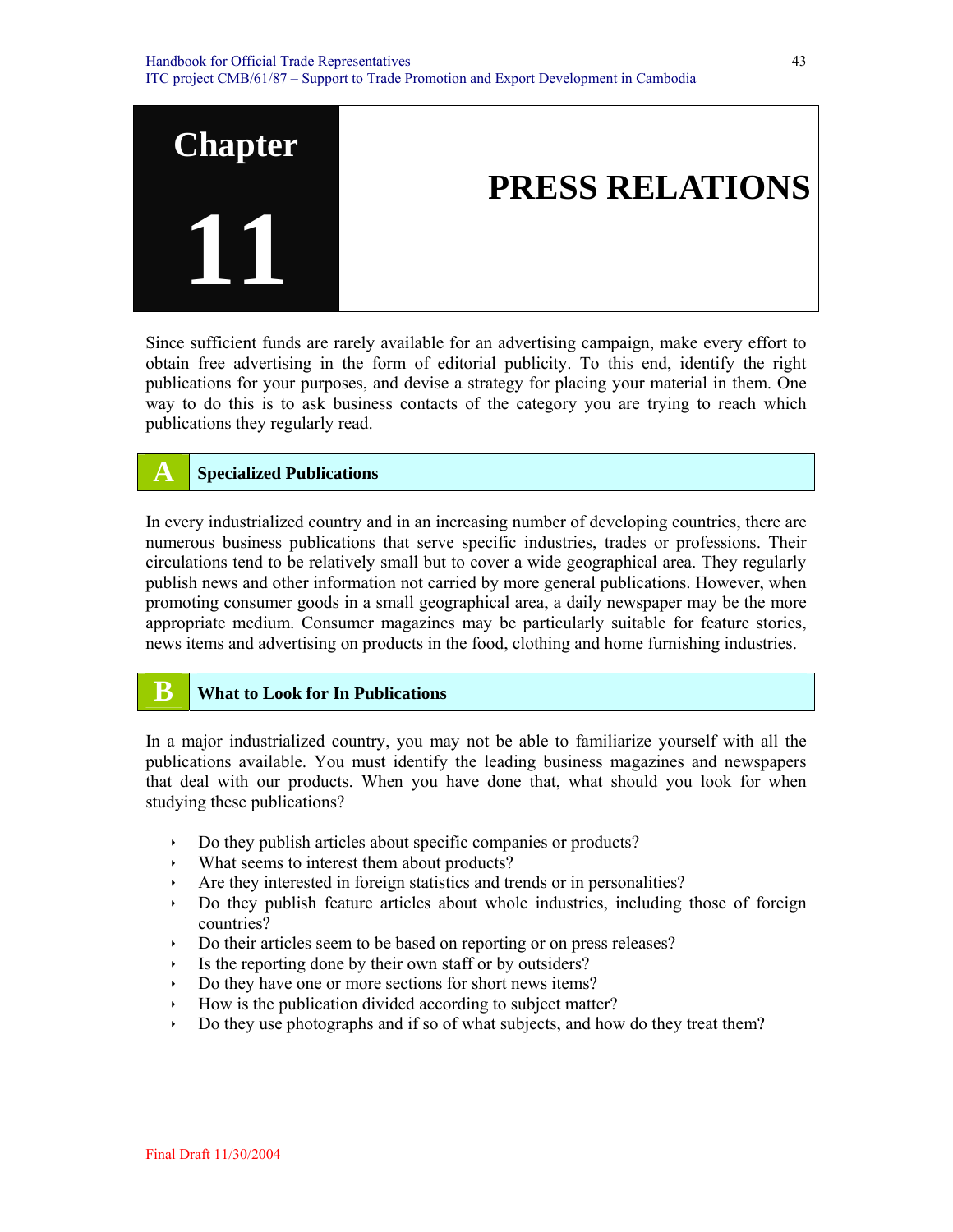#### **C Press Releases<sup>23</sup>**

All publications rely to a greater or lesser extent on press releases. However, a vast amount of such material is received and thrown away without being used. Your task is to:

- identify the target audience you wish to reach;
- $\rightarrow$  select the medium, i.e. the publication which would be most likely to reach that audience;
- Ì prepare a press release that will have a reasonable chance of being published; and
- send or, better if you know the appropriate contact, take it personally to the publishing office.



#### **1. Content**

A press release must contain news and news must be.

- 1.1. Factual: Avoid vague generalities.
- 1.2. Timely: Peg the story to an element that makes it timely.
- 1.3. Meaningful: The stork should be of inherent interest of the publication.

The elements of a good press release are.

- 1.4. A brief headline that identifies the subject and gives the gist of the story
- 1.5. A summary of the story, with all vital details, in the first paragraph: what happened or is going to happen; the name of the organization, the people, products or services involved; the date and time, if relevant; the place; and the significance of the news.
- 1.6. Short, simple sentences and brief paragraphs.
- 1.7. Specific facts and factual comparisons if appropriate.
- 1.8. Brevity. The release should, if possible, be no longer than one typewritten page.
- 1.9. The release should also indicate where the editor can get further information (name, telephone, postal address, email, and internet homepage).

#### **2. Physical Layout**

Physical layout is also important.

- 2.1. Use paper with a heading specially printed for your press releases, with the words "News release" or "Press release" spread across the top in fairly large type. The name of your organization should also be prominent (even if the release is issued by a public relations agency); it can be printed at the top or bottom. The paper size should be that of a full typing paper. The foolscap size is best because you can get more on one page.
- 2.2. Use only one side of the sheet.

<sup>&</sup>lt;sup>23</sup> For export promotion purposes, concentrate on releases that match the interests of a limited number of publications rather than on general releases.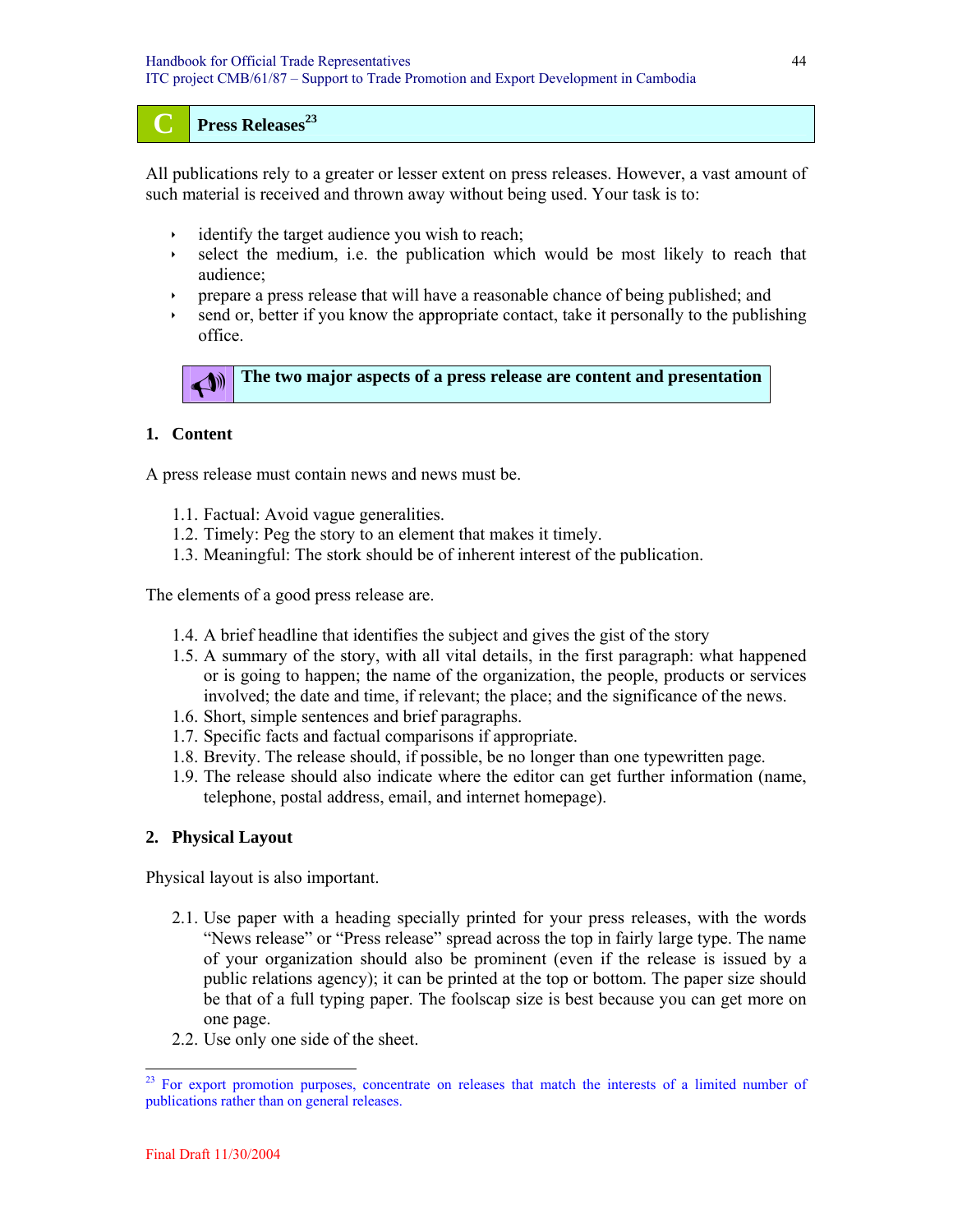- 2.3. Whatever reproduction system is used, copies should be clean and legible.
- 2.4. Double space, with wide margins on either side.
- 2.5. Always place the date of the story at the top. If the story is not for immediate release, state on top "Not for release until (date; time if necessary)".
- 2.6. No underlining. No capitals except for initials and to begin sentences and proper names.
- 2.7. No full stops in acronyms, e.g. "ITC", "UNCTAD", and "WTO'.
- 2.8. Use inverted commas sparingly: for material from another source, excerpts from an actual statement or speech, etc.
- 2.9. If the story runs over one page, put "(MORE)" at the bottom of each page. Staple sheets together at upper left comer.

# **3. Distribution<sup>24</sup>**

Try to address releases to specific individuals or publications. For the most important journals follow personnel changes to keep your mailing lists up to date. But for most publications you will have to settle for addressing the release to the "News Editor", "New Products Editor", "Business Editor", and "Foreign Editor", etc. If you have an accurate idea of the internal organizational structure of the various publishing houses, you can at least direct releases to the right departments. You can assemble your lists with the help of media guides and press directories, and by examining the journals themselves.

Do not overlook sending general releases to the regular news services. One or more of them will have bureau in your city. Getting to know journalists can help you to gain a better understanding of their publications' needs and to make them more receptive to publishing your press releases.

# **D Press Conferences and Receptions**

From the publicity point of view, press gatherings can be more effective than press releases, because they can heighten the interest of journalists in a story. The conference or reception can itself become the news event. But there must be news of real interest, not merely news that could have been sent in a press release. The strongest reason is usually the chance to meet the people involved, to ask them questions, to seek more information along the lines of their particular interests, and to form personal impression. The people whom the journalists are called to meet should be willing and able to answer questions. Another attraction for journalists is the chance to see, to examine, and perhaps to sample the products concerned.

You can use press gatherings on a variety of occasions. When an important official from home is in the host country to negotiate a trade agreement, a press conference would provide a suitable platform announcing it and for discussing its implications, our country's export potential and its position on any matters in dispute. A press conference at least for representatives of trade publication could help publicize a major new business deal, if the principals are on hand to discuss it. Again a press reception should be a standard part of publicity for trade missions and exhibitions.

 $^{24}$  In some countries there are public relations wire services. For an annual fee, they will transmit your releases by telex direct to many publications. This is especially convenient for general releases, and can save a lot of work and even postage and preparation costs.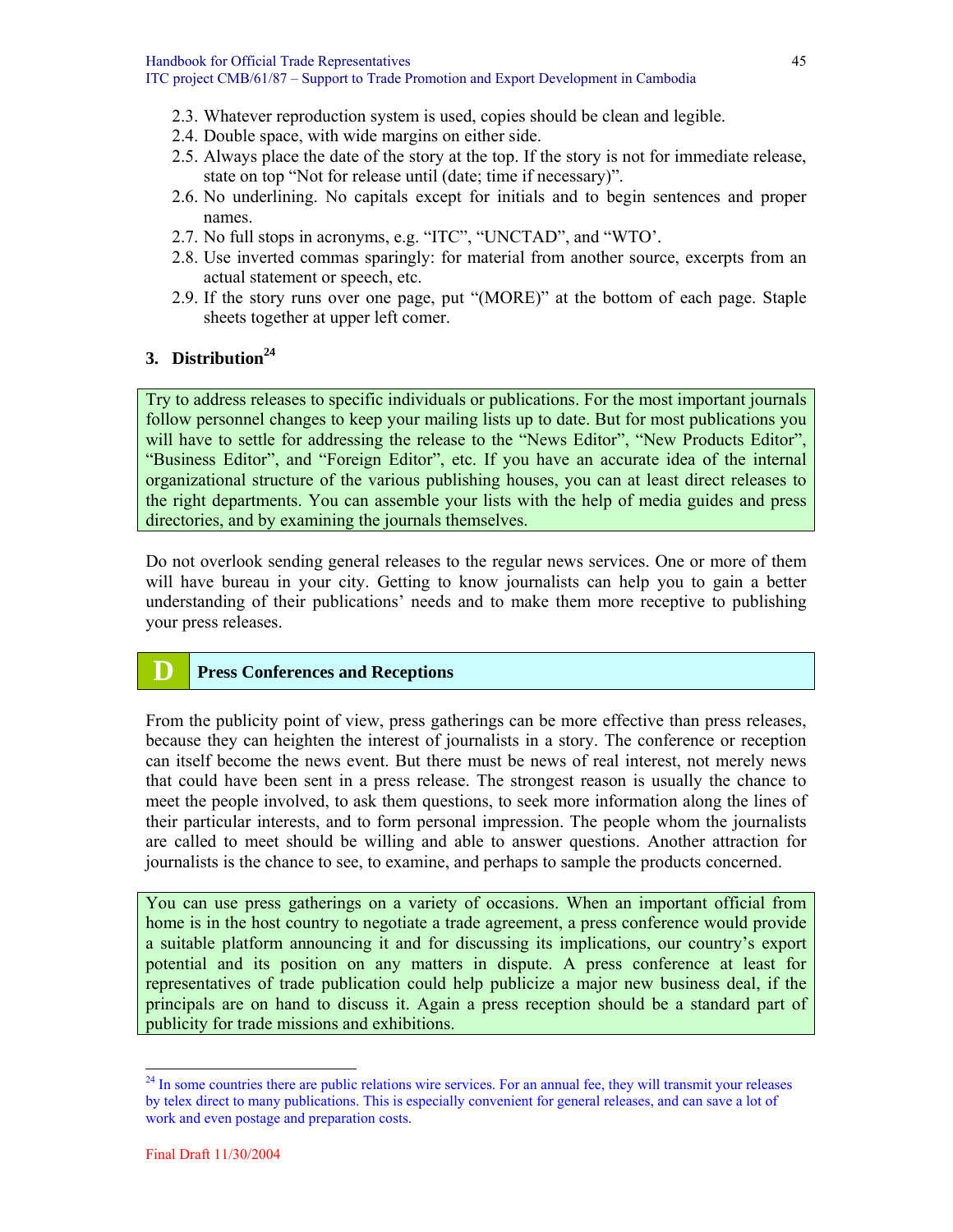#### @ **Keep the following in mind when arranging a press conference or reception.**

- Ì Programme: The programme for a press conference can be quite simple: a brief introduction by the host; a prepared announcement or statement by the main speaker (or speakers); a question-and-answer period; and perhaps a brief refreshment period, during which the reporters can chat informally with the speakers.
- Internal Sepakers: As the person organizing the press event, you should brief the speakers and other participants on the purpose, the programme, the publications likely to be represented, their particular interests, and the expected direction of questions.<sup>25</sup>
- $\cdot$  Timing: The timing of a press event can affect coverage. You will have the best chance of attracting the journalists you want if you stage the affair during business hours (including the lunch hour). Your invitation to the gathering should:
	- Specify the nature of any hospitality;
	- Indicate, by the use of "RSVP" for example, that you would like a reply, giving the name, telephone number and address to be contacted;
	- Have a programme attached, if the programme is elaborate, and the list of speakers.<sup>26</sup>

Before the reception, have a list produced of the journalists expected to attend, with the names of their publications, for the information of the speakers and other participants.

- Ì Hand-outs: Distribute a press release at all press conferences and receptions, covering announcements made or the other news with which the event is concerned. If there is a formal announcement, include the full text as a supplement to the press release, if possible.
- $\rightarrow$  Location: Hold the press conference or reception at a place that journalists can easily reach from their offices. For a simple press conference, your own office or your embassy may be adequate. For large press conferences or receptions, facilities may have to be more elaborate.
- Ì Ensure that all necessary technical facilities are available, such as telephones, facsimile, internet service, sound equipment for the speakers, power outlets for display lighting, slide, overhead, or motion picture projectors, etc.

#### **CACACACACA**

<sup>&</sup>lt;sup>25</sup> Be sure to advise them on any potentially embarrassing or awkward subjects that might come up, and agree on how these should be handled. Agree also on who should say what, and on the duration of the statements. Have all necessary facts and statistics available.<br><sup>26</sup> Enclosing a personal letter or perhaps a brochure on the occasion connected with the press event to give a

better idea of what would be of news interest may help to stimulate attendance.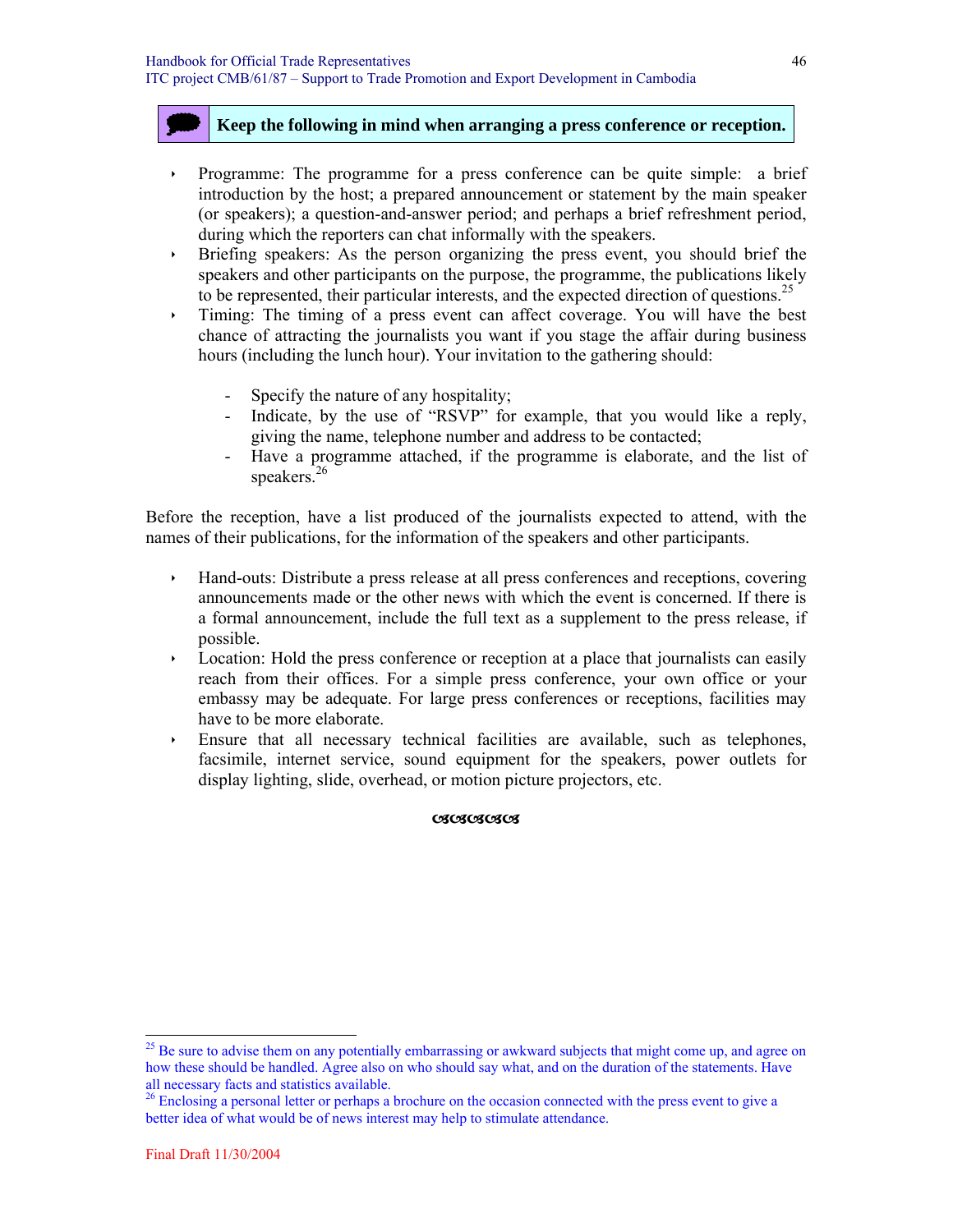

In principle you should be fully involved in decisions on whether to hold a trade fair in your territory and in subsequent planning, implementation and follow-up actions. In most cases, the TPO, MoC, or other institution at home will have assumed the primary responsibility for such major tasks as selecting an appropriate exhibition manager and experienced construction tradesmen, organizing participation by our country's enterprises, selecting forwarding and clearing agents, preparing and shipping the exhibits, erecting the displays, hiring extra staff, and generally managing our country's participation in the event. The MoC or TPO may also carry out the evaluation of our country's participation in the fair through continuing, direct post-fair contact with individual exhibitors.

#### **A What are the Trade Fairs and/or Exhibitions?**

Trade fairs are among the most common techniques of export promotion used by governments. They can be among the most effective, but results, long-term results in particular, are often poor in terms of the time and money spent. Here are some reasons for such shortcomings.

- $\cdot$  Failure to make participation part of a broader marketing programme.
- $\cdot$  Unclear objectives.
- $\cdot$  Lack of market information.
- Unsuitability of the fair for the products exhibited or for solving the marketing challenge.
- $\cdot$  Unsuitability of the products to the market.
- $\cdot$  Exhibitors not ready for, or not really interested in, the market.
- Poor performance by exhibitors.
- Ì Stand poorly located, badly designed, and badly managed.
- Budget too small.
- $\rightarrow$  Display goods or literature incomplete, damaged or late.
- $\cdot$  Inadequate advance publicity.
- Poor audience at the fair.
- $\cdot$  Last-minute or no planning and no follow-up.



0 **It is vitally important for you to understand how these pitfalls can be avoided.**

**1. Trade Fairs Offer the Following Advantages to Exhibitors**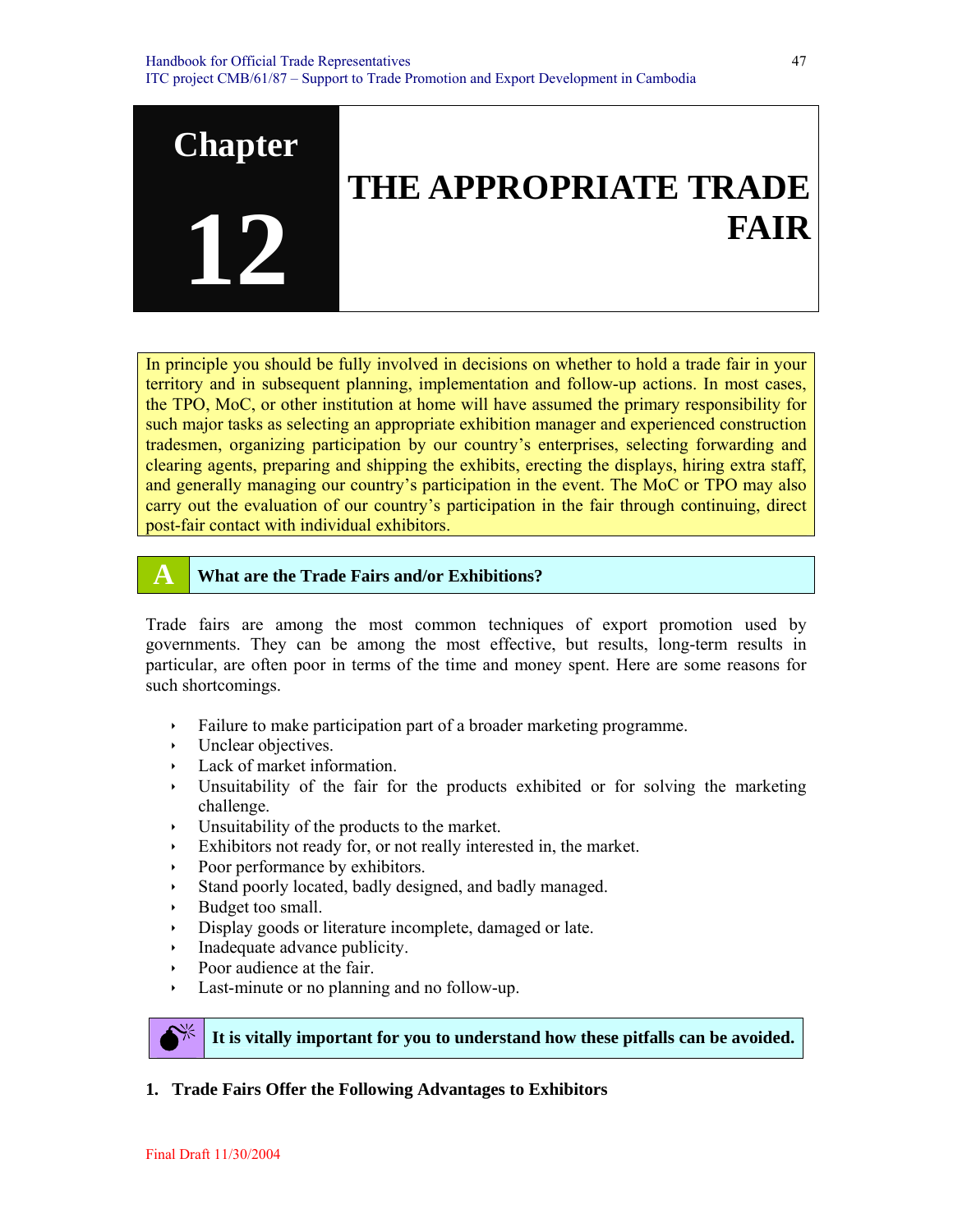- 1.1. **Concentration.** Face-to-face encounters are the most effective way, of selling or promoting a product. But these will not be possible when buyers are scattered over a wide area. While advertising will reach great numbers of people, it is not as effective as personal selling. A good trade fair combines the advantages of personal selling and advertising. It brings together large numbers of buyers in one place, and provides the opportunity both to present a sales message face to face, and to answer questions.
- 1.2. **Product Presentation.** Trade fairs are often the most practical way for producers to show buyers their products. This can be essential for closing a sale.
- 1.3. **Assessment of Buyer Reaction.** Trade fairs offer the opportunity for immediate feedback from members of the trade. The exhibitor can often find out immediately if his/her product is right for the market or how it should be changed to make it right. It is also possible to obtain reactions to a product from consumers. But since a trade fair does not necessarily attract a representative cross-section of the public, such reactions may not be very meaningful.
- 1.4. **Audience Interest.** Business people visit trade fairs because they are interested in seeing what is on offer. They tend to be in a buying frame of mind and are thus receptive to approaches from prospective new suppliers.
- 1.5. **Reaching Unknown Traders/Partners.** One of the problems in marketing particularly in export marketing – is to identify prospective buyers, importers, or others who can help to sell the product. An important advantage of trade fairs is that they enable an exhibitor to meet people whom it would otherwise be difficult to contact.
- 1.6. **Viewing the Competition.** Major trade fairs count among their exhibitors most of the important companies in their respective fields. One of the advantages of participating in such fairs is being able to study the products and some of the marketing techniques of companies which are already successful in the market.

#### **2. But Trade Fairs Have Certain Drawbacks as Well**

- 2.1. Exhibiting at fairs is costly and if too much of the budget is spent on fairs, there may not be enough left for other marketing methods which might meet our country export objectives more cost-effectively.
- 2.2. Suitable fairs in priority target markets are not always available.
- 2.3. Small stands, even national stands, can easily be overlooked in large fairs.

#### **3. Other Marketing Techniques Have Their Particular Advantages for Example**

- 3.1. Market research carried out by professional researchers can provide more accurate and complete data than can be collected at a fair.
- 3.2. Arranging individual sales visits can ensure meeting the right people and spending more time with them than would be possible at a fair.
- 3.3. Trade missions can attract publicity and offer advantages similar to those of individual sales visits.
- 3.4. Sales promotion material can be mailed to a selected but large number of people quite economically.
- 3.5. Advertising and press publicity can help to maintain awareness of our country and its products on an ongoing basis.
- 3.6. Arranging visits by buyers to our country's manufacturing facilities can be the most effective way of convincing them of our suppliers' capacity to deliver.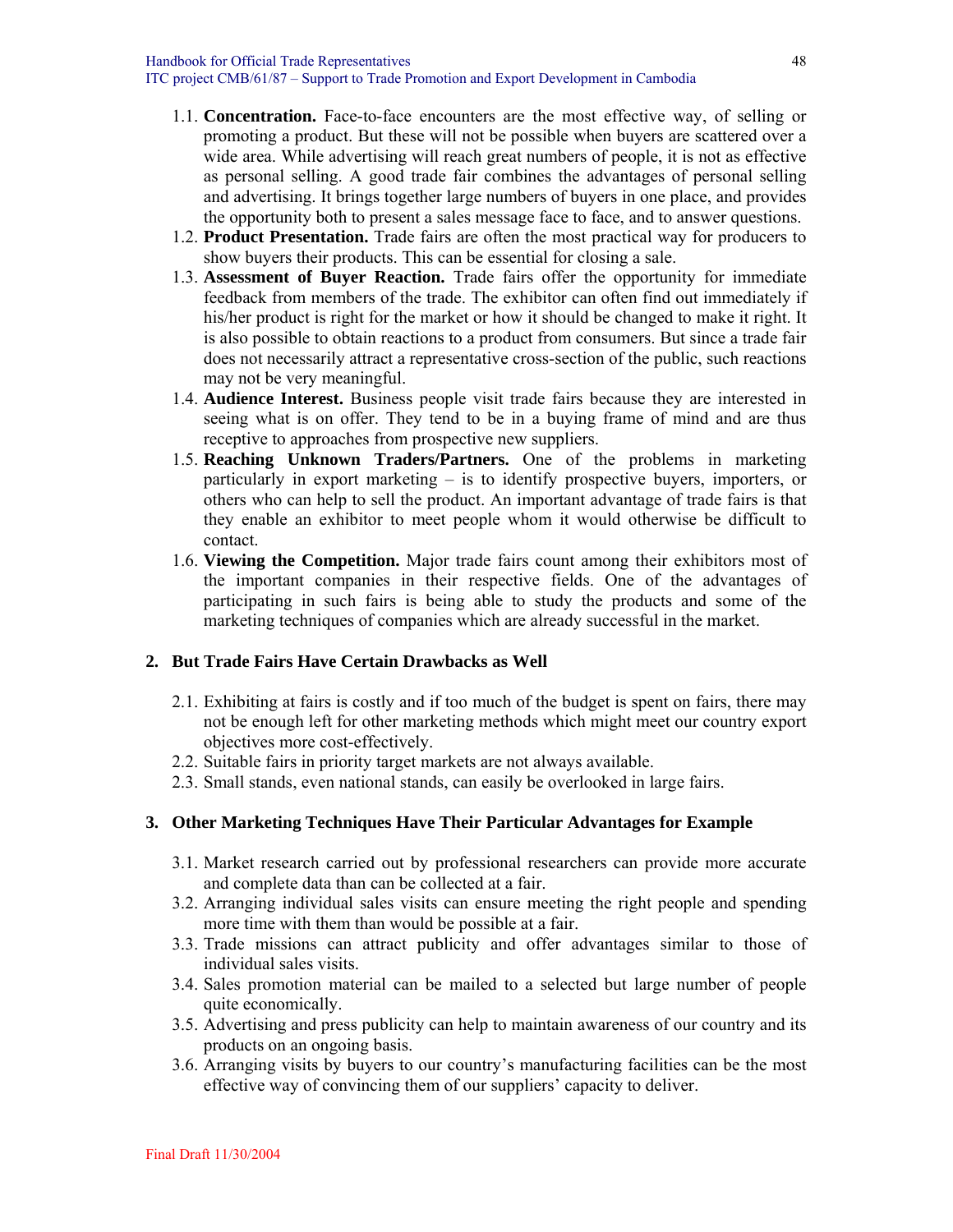Each marketing situation calls for its own mix of promotional techniques. Reliance on a single technique – including trade fairs – is almost never enough. In summary, trade fairs should be used when they are really suitable; other techniques should be employed when they are more appropriate.

#### **B Deciding to Enter the Fair**<sup>27</sup>

#### **1. General Considerations**

Poor results from a trade fair often go back to a wrong decision to enter it in the first place. Unfortunately, the people responsible for organizing participation may not have a say in the initial decision. It is, therefore, of great importance that you fully understand the role of trade fairs in export promotion. Before a decision is made to enter a trade fair, the following questions should be considered:

1.1. Is this an important or potentially important market for your products?

There is never enough money to promote exports in all markets, so it is only sensible to spend what money is available in markets that are the most promising. These could be markets where your sales are already substantial, or where there is evidence that sales could become so with sufficient promotion.

1.2. Do the products meet market requirements?

More harm than good can result from showing products which do not meet market standards and tastes.<sup>28</sup> By doing so, exhibitors will not only fail to sell but also risk creating a bad impression, which would make future sales more difficult. The following factors should be known before deciding to enter a fair.

- 1.2.1. Prices for such products in the market.<sup>29</sup>
- 1.2.2. Market requirements in terms of specifications, quality, labeling, and packaging.
- 1.2.3. Preferences in taste, color, and style, etc.

If necessary, research the market to obtain this information. If the products do not measure up, they should either be changed or not be shown. If our country does not have enough marketable products, it should not sponsor a national stand at a fair.

1.3. Can our country produce enough to meet demand?

If not, there is little point in exhibiting. Insufficient capacity will not only limit sales and, therefore, the return on the investment in the fair but also result in unreliable deliveries, which can damage our country's reputation. Rather than spreading promotional efforts over more markets than can be serviced properly, it is better to concentrate on fewer markets and build a strong base for future growth.

<sup>&</sup>lt;sup>27</sup> There may be political or other reasons for entering trade fairs in particular countries, but from the commercial point of view, the primary reason should be sales potential.

 $2<sup>28</sup>$  i.e., Angkor Beer and Extra Stout early introduction in the U.S. east-coast market in 2000s.

<sup>29</sup> *Ibid.*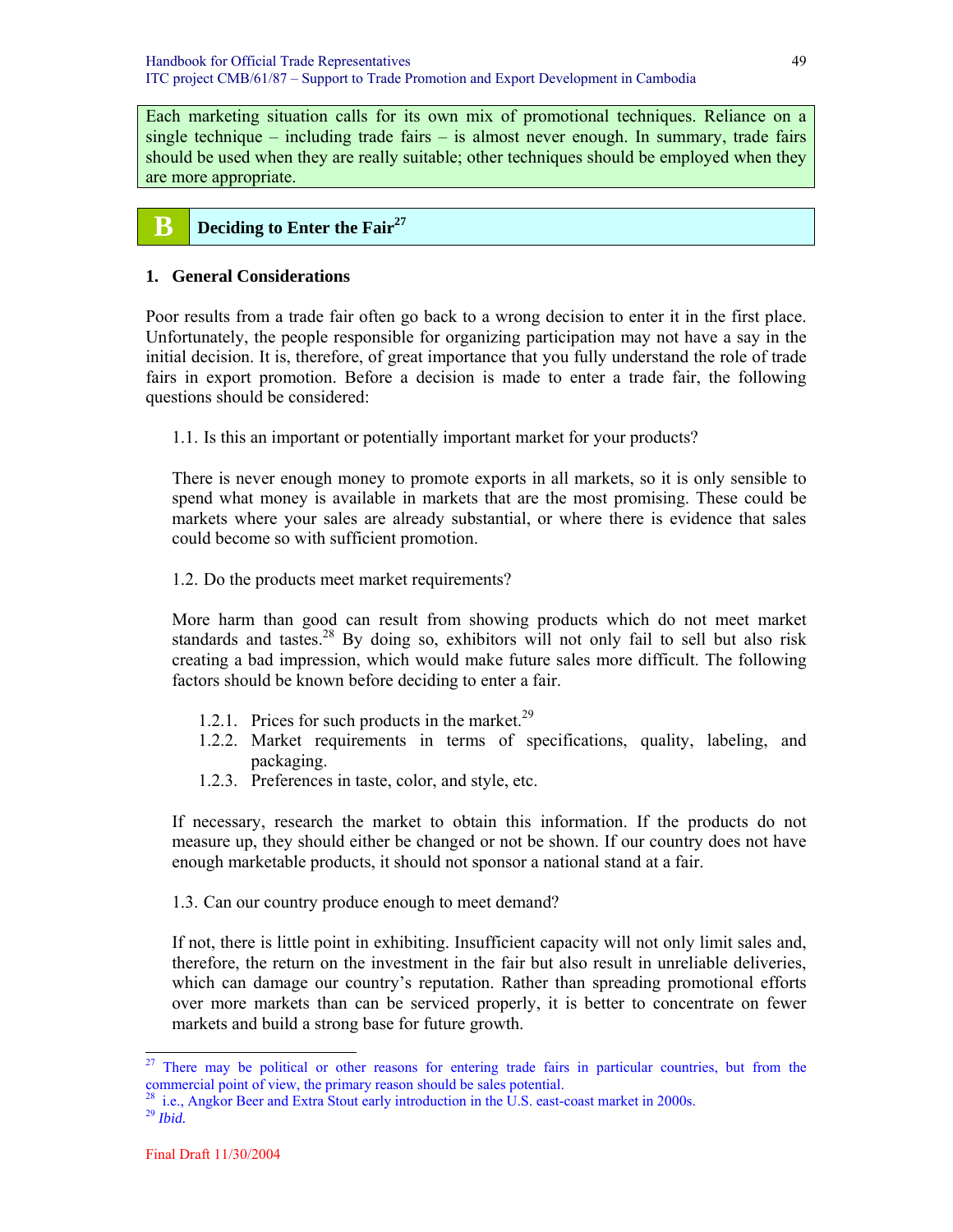1.4. What are your marketing challenges in this market?

Aside from supply, other marketing challenges must be identified before one can decide if exhibiting at a fair will help to solve them. They form the basis for deciding on the objectives of participating in a fair.

1.5. Would entering any fair be the best way to achieve your objectives?

If you need only to contact a few major buyers to sell the product or simply to collect information on a market, then exhibiting at a trade fair would be an unnecessarily expensive way to go about it. Individual sale or market research visits would be cheaper, and probably more effective. They might include a visit to a fair, without actually exhibiting in it.

1.6. Is this fair the best one to enter?

The names of trade fairs can be uninformative or even deceiving. Before a decision is made to enter the fair information about the audience, exhibitors, and types of products shown should be collected. These data should be analyzed against your marketing objectives, to see if the fair would actually help to achieve them. These data should also be compared with data on other fairs which might turn out to be more suitable.

1.7. How much would it cost to exhibit effectively?

Exhibiting at a trade fair successfully is usually a very costly operation. Money has to be spent on some form of publicity; on renting a stand large enough to be noticed; on designing and decorating the stand to create a good impression; and on transport and subsistence for the staff required to operate the stand effectively. These, and many other costs, should be considered carefully before deciding to exhibit.

1.8. Would the results be worth the cost?

The market may be promising, the product acceptable and the fair a good one. Still, the anticipated benefits, such as additional sales, may not be worth the costs of entering, especially when compared with the other ways in which the money could be spent.

1.9. How much Phnom Penh is prepared to invest after the fair is over?

Exhibiting at a trade fair is often only the start of a long process of market development. Contacts must be followed up, and more money may have to be invested in such matters as packaging, promotion, periodic visits, and exhibiting again at the fair in the future. All this requires not only money but management time. Unless the exporters are ready to make such a commitment, they will probably be wasting money by going into a trade fair, and the MoC or TPO would be wasting its money in supporting them.

#### **2. Setting Objectives**

Setting clear objectives is a crucial step in choosing a trade fair and planning effective participation. Setting objectives is a process, not a single step. First, the MoC or TPO in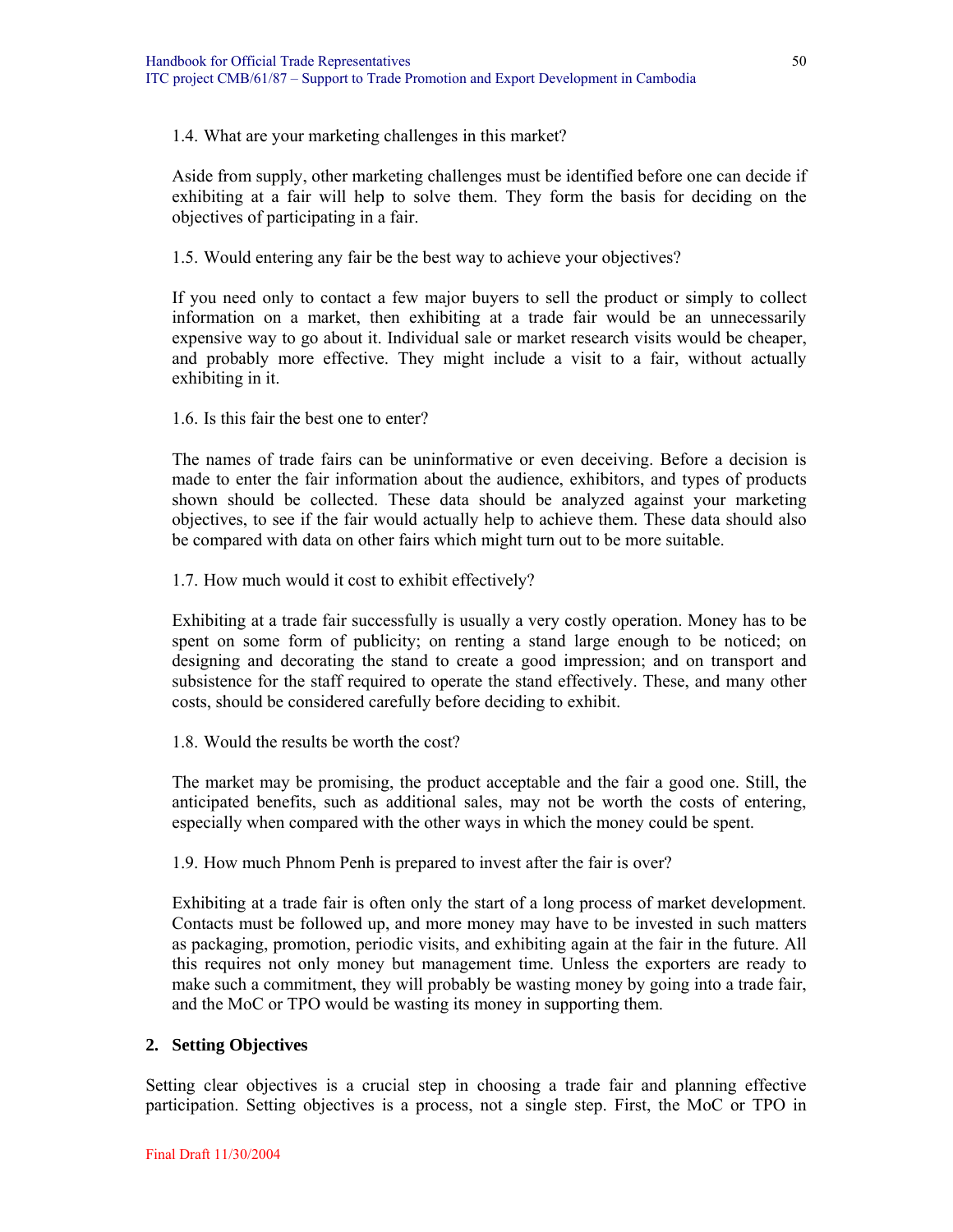cooperation with our exporters must set its broad export promotion objectives in terms both of industries to be promoted and of sale of specific types of products in the target market. Only at this point do you have a solid basis for choosing from among various promotional techniques including trade fairs, and for choosing specific fairs.



- 2.1. finding importers or agents;
- 2.2. achieving sales for a product in a new market.;
- 2.3. increasing the amount of sales for particular products;
- 2.4. increasing the prices obtained for particular products;
- 2.5. selling to a particular industry or trade segment for the first time;
- 2.6. familiarizing consumers with a product;
- 2.7. establishing a particular image for a product, a supplier, or our country as a whole.

Defining objectives at the earliest possible time is important, not only for deciding to enter a fair, but also for planning various aspects of the participation. Setting objectives is also vital for carrying out a third function: evaluating the results of a fair after it is over.

#### **3. Identifying and Evaluating Trade Fairs**

The best way to find out about the existence of suitable fairs is to ask people who live in the market and who are in the trade in question. Failing that, directories can be helpful. There are many different types of fairs or exhibitions. They each can achieve different marketing objectives. Each exhibition must be clearly analyzed and evaluated, in relation to the mandate marketing objectives, before any decision can be taken on whether to exhibit.<sup>30</sup>

#### 3.1. Types of fairs

Fairs can be classified in various ways and do not always fit neatly into categories, but most would fall under one of the following headings:

#### 3.1.1. Major general fairs

All kinds of consumer and industrial goods are exhibited. They are open to the public, but business visitors also attend. The audience may be international, national, regional or even provincial in scope. The major general fairs have specialized pavilions, but many foreign exhibitors are placed in the international pavilion, where they may miss the specialized visitors. However, in many countries outside Western Europe and North America, general fairs may be the only kind available.

3.1.2. Major specialized trade fairs $31$ 

 $\overline{a}$ 

<sup>&</sup>lt;sup>30</sup> No two exhibitions are the same, and rigid definitions and classification are impossible. There is no accepted terminology by which to identify the nature of an exhibition from its title. The words "fair'', "exhibition", "track show" and others are used interchangeably. The word "international" is often used too freely to indicate how important – or how international – the fair really is.

 $31$  If you are trying to enter a market, these fairs offer an excellent opportunity to find an agent or importer/ distributor. When you are established in the market, these fairs can often be used to support representatives, by making contacts with industrial buyers, retailers, etc.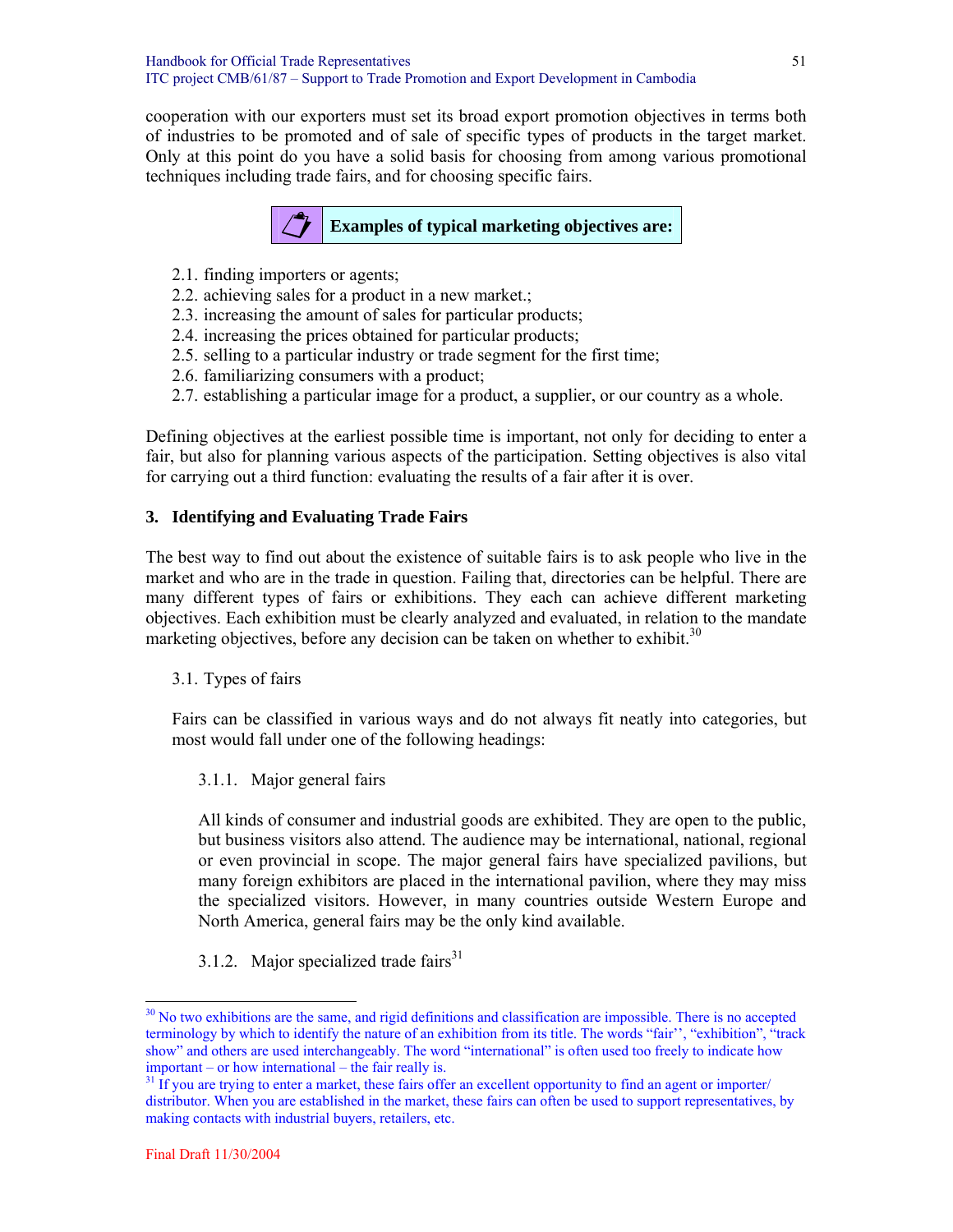These are primarily for business visitors, although some also admit the public, usually for only part of the time. They are specialized by industry or trade sector (for example, food or leather), or sometimes by market (for example, hospitals or schools). The audience can be both international and national in scope, and tends to include people from various levels of trade and industry.

These are usually the most valuable fairs, because they attract large numbers of business people from the sectors covered. In Western Europe particularly, an exhibitor at a major specialized fair can be certain that a large proportion of the business people he/she would want to contact in the country will be at the fair, along with many business people from other countries as well. But it is up to each exhibitor to try to attract a reasonable number of these people to the stand, and the larger the fair, the more difficult this can be.

#### 3.1.3. Secondary trade fairs

This category covers the majority of trade fairs. Although they do not rank with the major trade fairs, they can be very important in their respective fields. They include highly specialized exhibitions which are national or even international in scope, as well as many regional and provincial specialized exhibitions. They are usually restricted to business visitors, and many of the regional or provincial exhibitions are aimed specifically at retailers.

Once present in the market, both national and regional fairs can be important means of reaching the trade at all levels. They offer an opportunity to strengthen a distribution set-up or to increase market penetration. In fields such as clothing and giftware, these specialized fairs are often the main channel for introducing new lines to the retail trade, annually or semi-annually. They can be the main ordering event in the trade, and many exporters find it essential to enter such fairs regularly. Often the best way to do this is in collaboration with a distributor.

#### 3.1.4. Consumer fairs

These are visited primarily by the general public either from the immediate area or from various parts of the country. Most of these fairs are general with respect to products shown and audience interest, but there are many important consumer exhibitions which specialize in automobiles, boats, "the home", etc.

If an exporter's products are available in the shops, and they are readily identifiable, it can be useful to employ consumer fairs as a promotional tool, particularly if one is exhibiting with a major retailer already handling the products.

3.2. Audience data $32$ 

 $32$  Trade fair organizers can collect qualitative data by requiring all visitors to fill out a registration form before permitting them to enter and by interviewing a sample of the audience. The fairs which provide the best data use a combination of both techniques. Take the trouble to ascertain exactly what method was used to produce the data provided by the organizers. In addition, verify the reliability of the information by reference to the reputation of the organizers, or to independent assessors if applicable.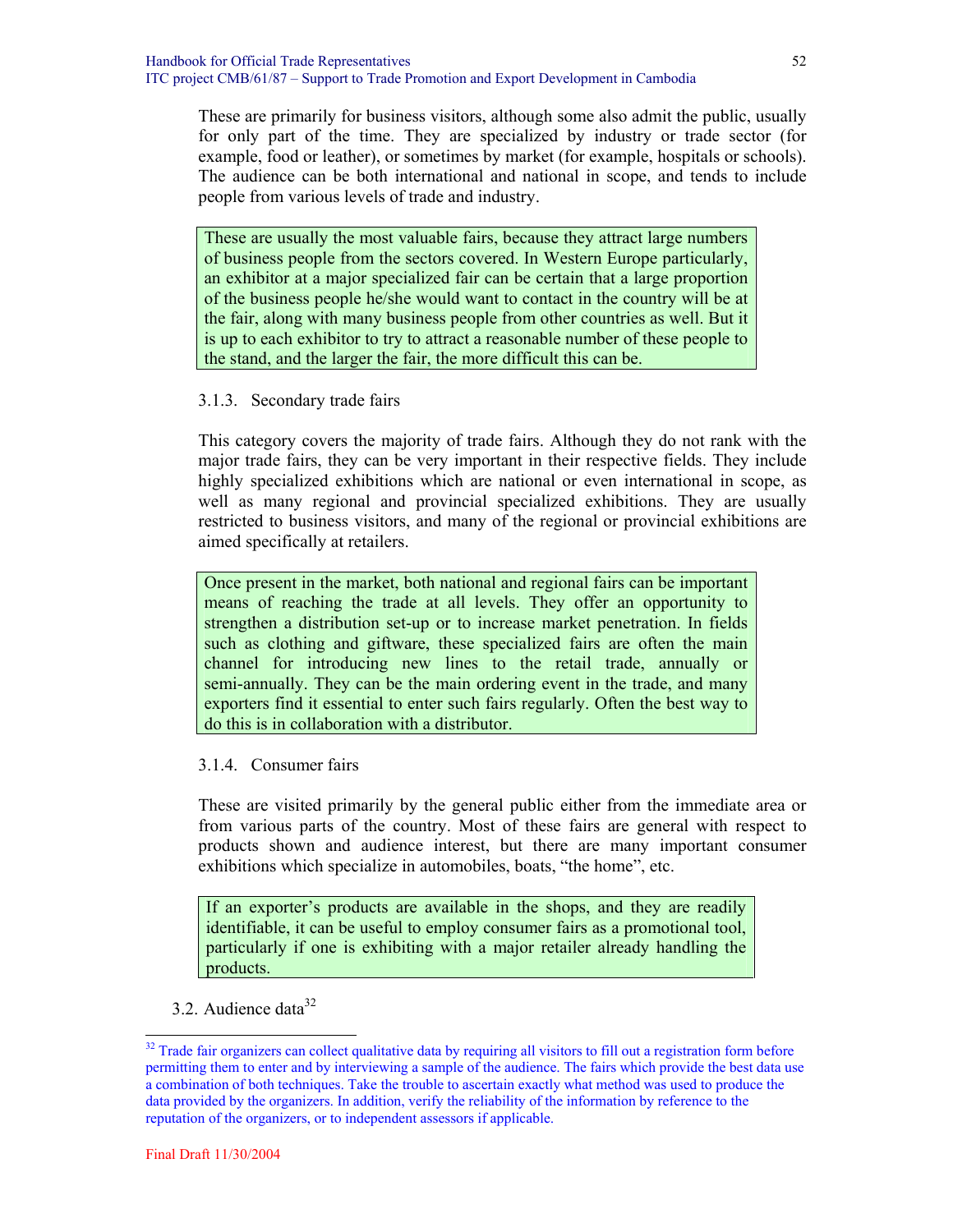The single most important thing for you to find out about a trade fair, before recommending that our exporters exhibit in it, is who comes to see it. The purpose of participation is to promote products among visitors. You should be sure that the visitors are the people the exhibitors will wish to see. This involves three stages:

- 3.2.1. clearly define your target audience;
- 3.2.2. identify the origins and types of visitors who attended the exhibition in question in previous years; and
- 3.2.3. assess the degree to which your target audience and the actual visitors coincide.
- 3.3. Exhibition data

In order to evaluate a fair, it is also important to obtain as much information as possible about who exhibits at the fair, and what kinds of products they show. Try to aim for a fair that shows products similar to yours. Although this will place you in a competitive environment, the fair is more likely to attract a large number of visitors genuinely interested in seeing such products.

# **C Planning Participation in a Trade Fair**

#### **1. Information Requirements**

Once a decision has been made to participate in a trade fair and a project manager has been appointed in our country, he/she will need a great deal more information to plan and carry out the project successfully, and will rely on you to provide it. Two types of information are needed:

- 1.1. information on the fair itself; and
- 1.2. information on the market.

Most of the information will probably not be at hand or known to the exhibitors, and market research will be necessary to obtain it if it was not, carried out before deciding to enter the fair. In any event, additional information may have to be collected. This should be done in the early stage of preparing for the fair. A check-list of the market information that you will have to obtain given in annexes 3-4.

#### **2. Initiating a Trade Fair Proposal**

If you are initiating a recommendation for participation in a trade fair, prepare as thorough and complete a recommendation as possible, because.

- 2.1. You may have to convince our authorities that they should allocate funds and other resources for your proposal, at the likely expense of other projects in other markets.
- 2.2. Our authorities will need such information to convince the various potential exhibitors that they should participate.
- 2.3. Your costs proposal must be included in your annual work programme for the period concerned.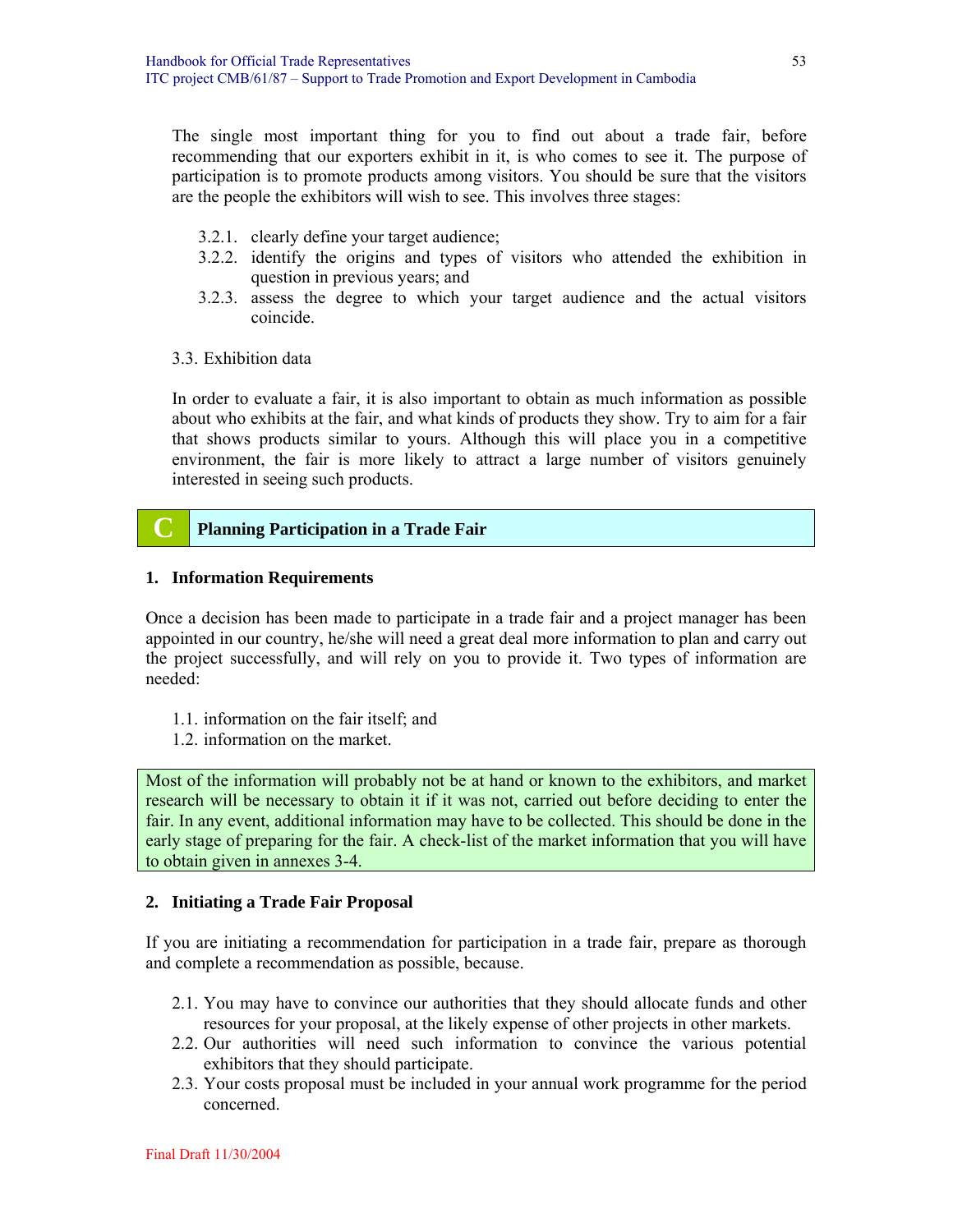#### **3. Action on Acceptance of Proposal**

#### 3.1. Further market research

If your proposal is accepted and our government in Phnom Penh decides to stage the exhibit, move on to the second phase of your preparatory market research as soon as possible after approval. You will need at least three to six months from the date of a firm decision to do a proper research job, and so will our authorities at home.

#### 3.2. Planning report

As soon as the decision has been made to participate in a fair, seek clarification from the MoC or TPO on your responsibilities. Our authorities will need your advice on many matters for budgeting and organizational purposes. Start as soon as possible to gather information that will serve as the basis of your planning report. Matters of likely concern will include:

#### 3.3. Your responsibilities

Your responsibilities in relation to the staging of the exhibition must be absolutely clear.

#### **CACACACACA**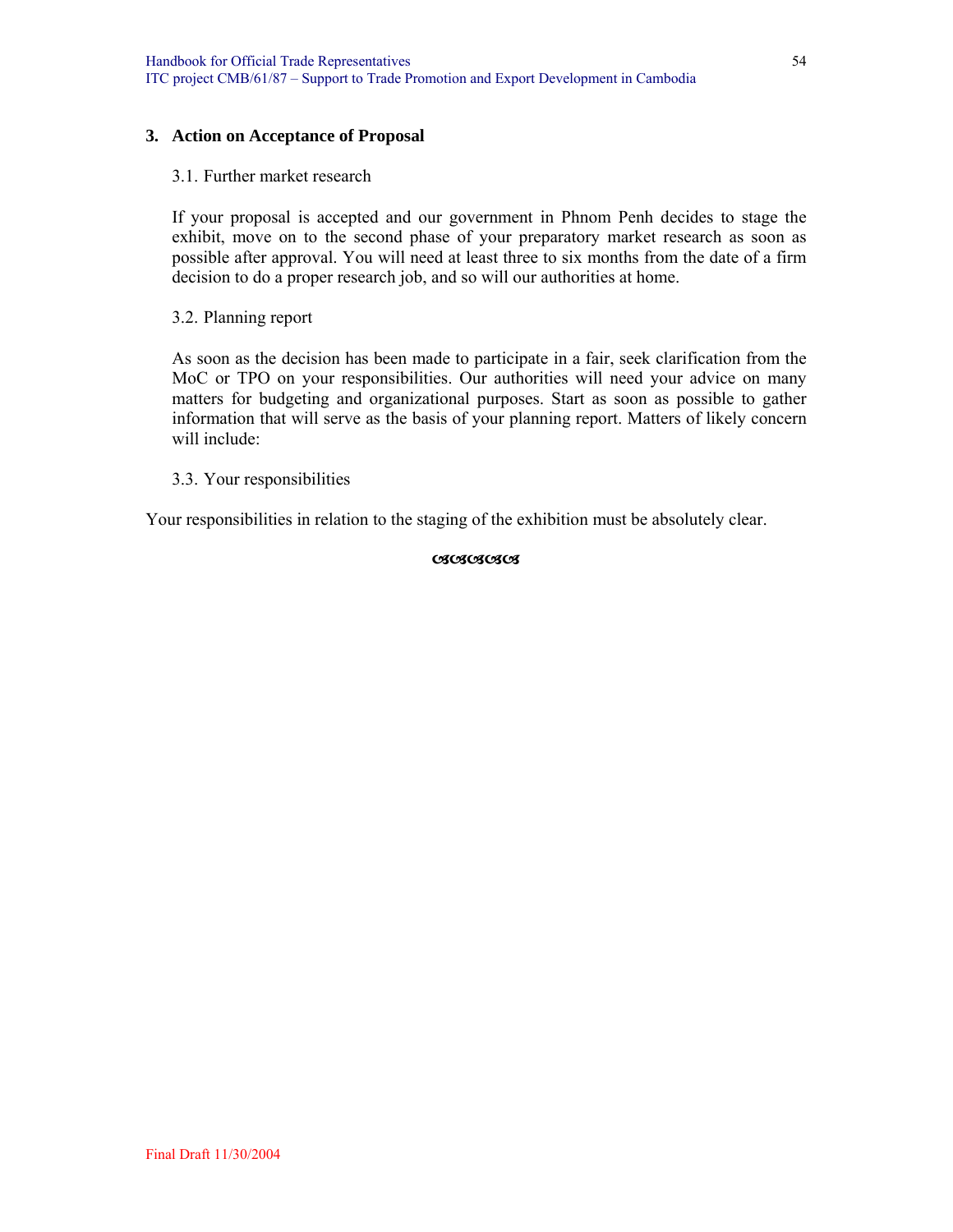# **TRADE FAIR PARTICIPATION – BEFORE, DURING, AND AFTER**

# **A Planning**

**Chapter** 

**13**

Careful planning is vital. As soon as a decision has been taken to enter a fair, take upon yourself, unless otherwise directed, full responsibility as local coordinator of all fair-related activities. Your first and most important task will be to draw up a work plan and a timetable.

#### **1. Planning Procedures**

An effective plan can be produced only after the following preliminary steps have been taken.

- 1.1. The necessary tasks and activities must be identified.
- 1.2. The responsibility for carrying out each of these tasks must be allocated.
- 1.3. The time necessary for each task must be estimated.
- 1.4. The sequence of the tasks must be determined.

The objective of planning is to enable everybody involved in the fair, and in the preparation for it, to know.

- 1.5. What he/she is responsible for?
- 1.6. When he/she must start his/her tasks.
- 1.7. By when he/she must finish them.

Every aspect of the organization of construction and decoration and of the timely clearance and setting up of display equipment needs the closest attention. Allow for unexpected or unavoidable delays and difficulties in preparing the time schedule for this work.

#### **2. Critical Path Method**

To this end, you are strongly advised to apply the critical path method (CPM). First, determine which pre-fair activities can be pursued simultaneously (i.e. in parallel) and which must be done sequentially. Then, working back from the opening date, plot these activities on a chart, both in parallel and in sequence. By establishing target dates for the completion of each activity, your critical path will emerge clearly as the longest path through the network of activities. It is necessary to do this at the earliest stage to determine if it will even be physically possible for home country to participate in a given event within the time available.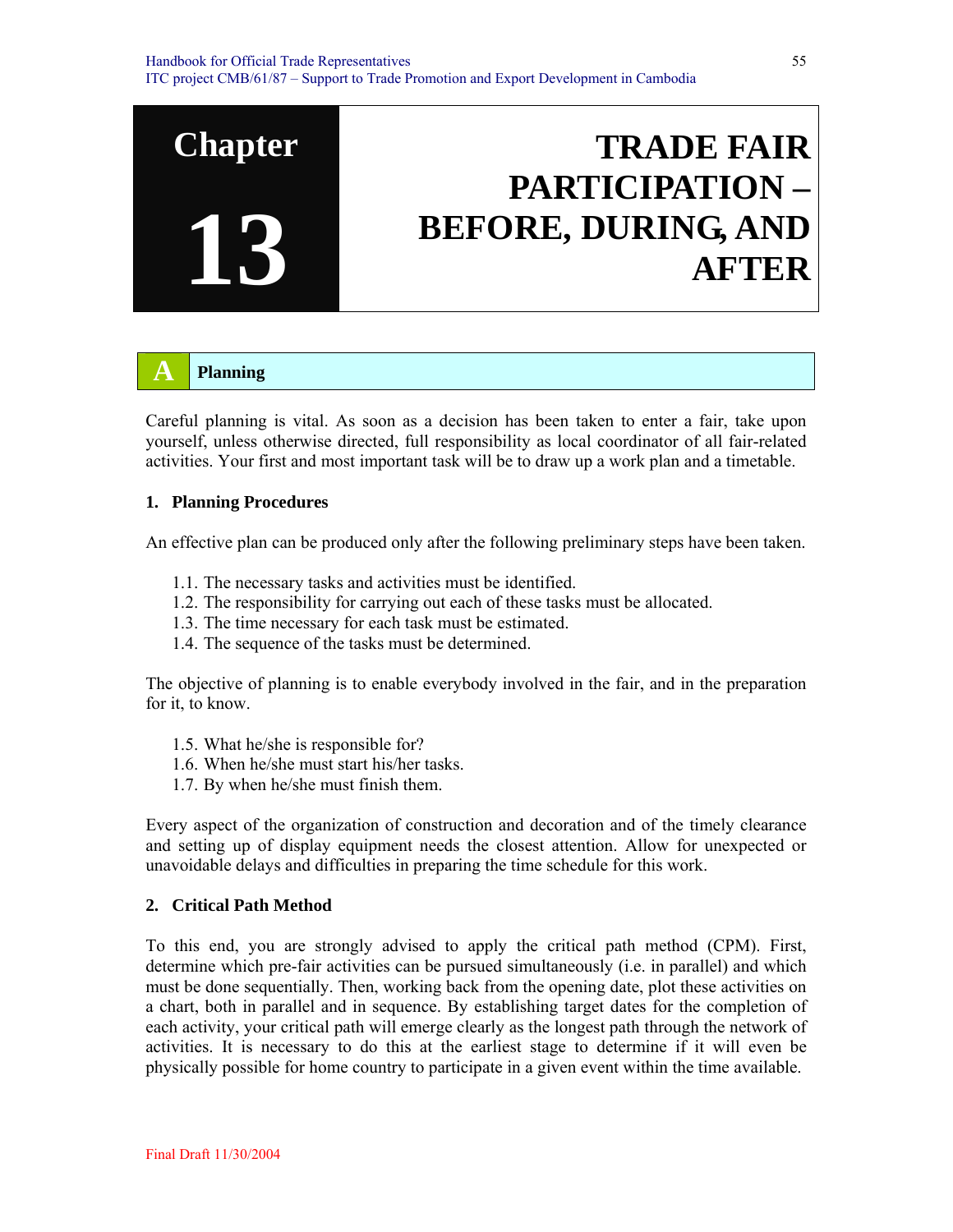To ensure that all the necessary arrangements are made in good time and that deadlines are met the check-list given in annex 5 can be particularly useful.

# **B Freight Clearing and Forwarding Agent**

The assistance of a competent clearing agent is essential if most of the exhibits are to be imported. If you are called upon to select an agent, it is sensible to obtain quotations from two or three. Cost considerations are not the only factor in making a selection. Sources such as customs authorities, banks, your colleagues at other embassies, fair authorities, chambers of commerce, large firms known to participate in exhibitions, and the professional association to which clearing agents subscribe, if any, should be able to recommend the names of competent agents.

You may be able to satisfy yourself on some of these points by calling on those selected to bid and to ask further questions. Bids should be invited in such a way as to enable you to compare the charges of each in respect of transfer of materials to the fair or exhibition site, uncrating, placement in exhibit areas, bonded protection against damage or loss, inventory control, clearing of exhibit site, crating, storage as necessary, and reshipping.

# **C Shipping Arrangements**

You may be responsible for advising the MoC or TPO at an early stage of any shipping provisions and customs regulations peculiar to the fair. If these are not documented adequately by the fair authorities, you may need to look to the clearing agent in the first instance for this information.

#### **Exhibition Construction**

The design of the display, whether done at home or locally, will be decided on by experts in either or both countries, and will be based on a detailed site survey and other considerations. A complete national pavilion may be involved, or merely a simple structure in an existing permanent building. In either case you may be required to invite bids for the construction of the stand and to select and to supervise the work of a local contractor against specifications and a time schedule, and within the budget. Allow time for translation of drawings and plans, if necessary. Wherever possible, the contractor selected should be able to handle all construction, decoration, and installation work. The trade fair organizers usually identify and recommend a suitable contractor, but if not, many of the same persons/firms approached for advice on freight clearing agents should be able to recommend a competent contractor and to provide information that will enable you to determine a suitable the contractor.

# **E Recording Contacts and Follow-up**

One of the most important tasks for anyone who organizes a joint exhibit is to ensure that every exhibitor has a properly designed and effectively used system for recording and following up all contacts. Problems arise in part from bad briefing or unclear policies, but the most common errors are: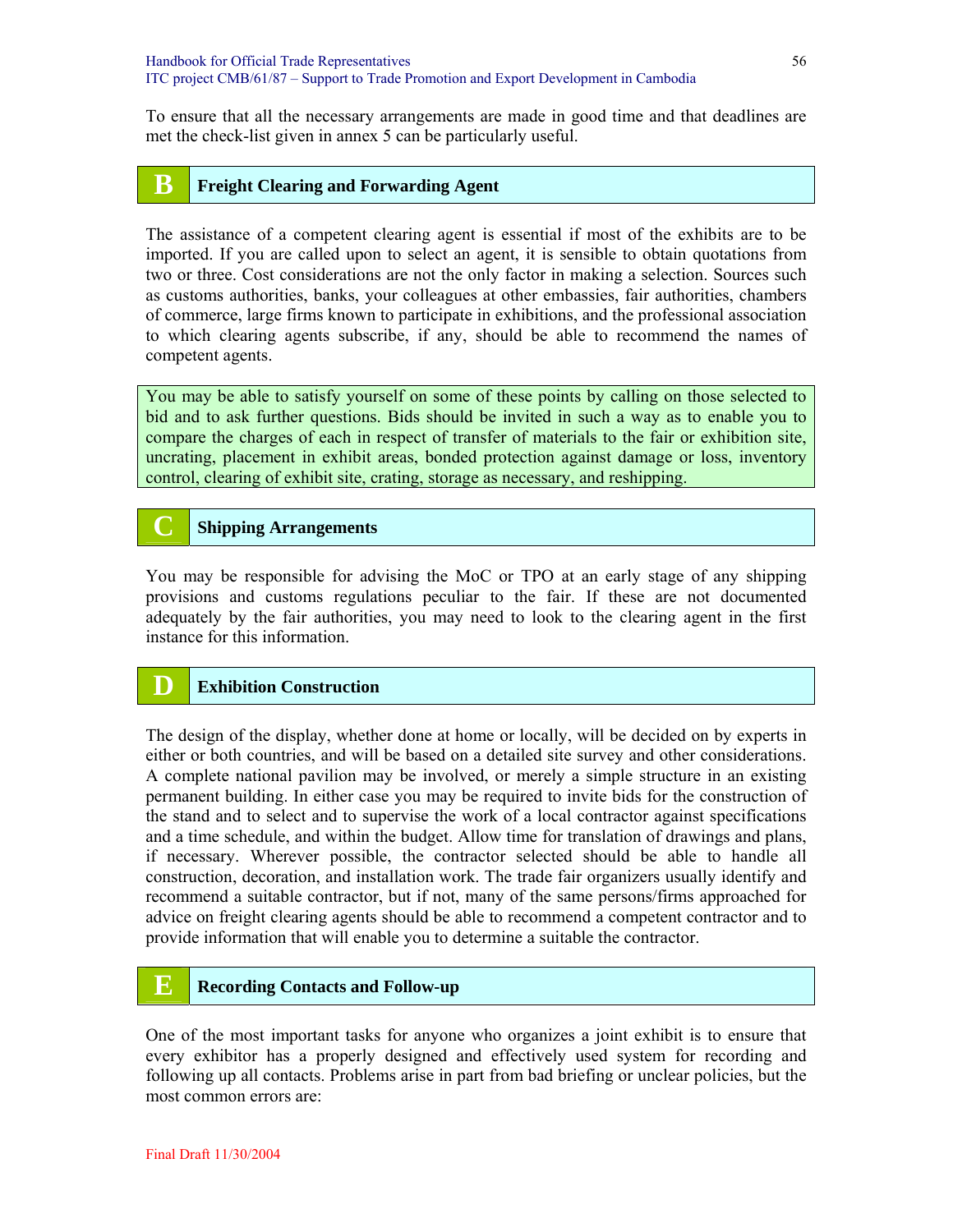- $\cdot$  inaccurate recording of contacts; and
- $\cdot$  inadequate follow-up of contacts.

Before doing business with any organization it is obviously useful to have a large amount of information about it, but what information can be obtained in actual practice? As a minimum, try to get.

- $\rightarrow$  Name of the contact.
- Date of the contact.
- $\lambda$  Name or initials of the exhibitor's staff member who records the inquiry.
- $\rightarrow$  Type of business. A useful categorization is:
	- trade buyers;
	- potential agents or representatives;
	- retailers not buying direct;
	- salesmen for products or services;
	- journalists;
	- government officials; and
	- interested members of the general public.
- $\rightarrow$  Orders placed (a "yes" or a "no") possibly with the value and products involved, the order itself would be on an official form with all details and duly signed.
- Ì Quotation required (details of the products, quantity, delivery payment and shipment terms).
- Ì Samples required (unless the cost is negligible. samples should be ordered on an official order form, even if they are to be supplied free of charge, this ensures that the customer is genuinely interested).
- $\cdot$  Information required (specific details).

# **F Record of Inquiry Forms**

Each staff member on a stand should have a supply of record of inquiry forms, possibly on a duplicate pad. Inquiry forms should be unobtrusive, and yet clear enough to act as check-list so that no essential information is omitted during the conversation. It may also be appropriate to keep a visitors' book recording names and addresses, and possibly cross-referenced to numbered record of inquire, forms. Signing the visitors' book can be presented as something of an honor, particularly if ambassadors or other notables can be persuaded to sign first.

# **G Promoting the Stand**

At a good trade fair you can be fairly certain of a large audience. But unless you have a large and extraordinary display, or are already of great interest to visitors, you cannot assume that many visitors will come to your stand. For this reason, advance promotion is needed to ensure that the people whom you want to visit your stand are aware of it, and to stimulate their interest in visiting it. Promotion during the fair can also help to attract visitors.

#### **1. Promotional Techniques**

1.1. Identify the most important contacts in advance. Get in touch with them individually by email and even, if possible, visit them personally.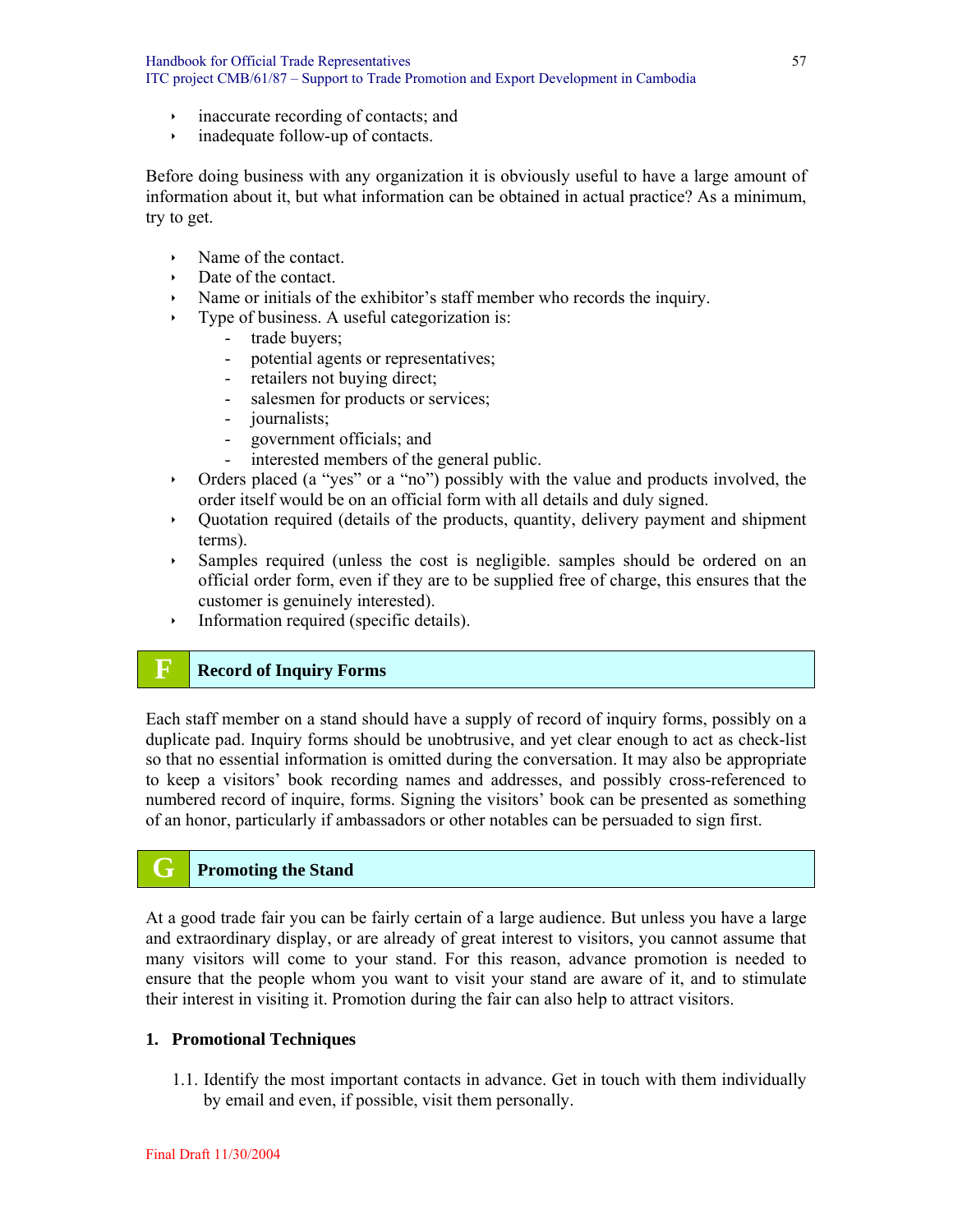- 1.2. Do not concentrate publicity in the very crowded day or two preceding the opening. Start your publicity campaign three to four months before the exhibition opens.
- 1.3. It is almost always best to use a local publicity agency.
- 1.4. On a limited budget a press relations campaign may be more cost-effective than a small number of paid advertisements.
- 1.5. A good clear advertisement in the exhibition catalogue, combined with the free entries, is often worthwhile.
- 1.6. Cooperate with the organizers on catalogue entries, press kits, press conferences, and visits of VIPs and all other opportunities for publicity.
- 1.7. Spend your limited advertising budget on one substantial advertisement or insert in the trade press rather than on a number of smaller advertisements which will most probably have little impact.
- 1.8. Wherever possible, name exhibitors' agents or distributors in advertisements.
- 1.9. Put together up-to-date media lists and foster good personal relationships with editors and other important opinion leaders.

# **H Managing the Stand**

Poor management of a stand can negate the careful preparations for a fair. While the success of the exhibiting enterprises is mainly the responsibility of their own representatives, the stand manager should ensure that they have the best possible environment in which to conduct business. He/she must make the stand work. That means ensuring that all stand staff perform effectively. It also means troubleshooting, providing all possible assistance to the exhibitors, and encouraging them to work together and to perform their tasks effectively. Their performance affects the success of the whole participation, and it is up to the stand manager to see that they live up to this broader responsibility.

A major part of the stand manager's job is ensuring that visitors are looked after and meet the right representatives. He/she must also deal with contractors, the fair organizers, and the press, and see to the many arrangements involved in receptions and, if there is one, the national day. Before the fair opens, the manager may be responsible for briefing the staff and exhibitors. When it is over, he/she must prepare a final report, ensure that the temporary staff are paid, and see to the packing and disposal of the display materials and samples.

#### **I The Stand Staff**

The staff members work under the direction of the stand manager and are responsible for assisting customers, referring them to the appropriate representatives, answering inquiries, running errands, and generally following instructions in order to contribute to the success of the exhibition. They should be.

- $\cdot$  Familiar with the local business language.
- $\rightarrow$  Able to become quickly familiar with the exhibitors' products and objectives.
- $\cdot$  Willing to work hard, to cooperate with others and to do any task necessary for the success of the exhibition, however menial or unfamiliar.

Stand staff may be employees of the MoC or TPO or of enterprises sent from our country for the purpose; employees of your embassy or other mission of our country based in the market;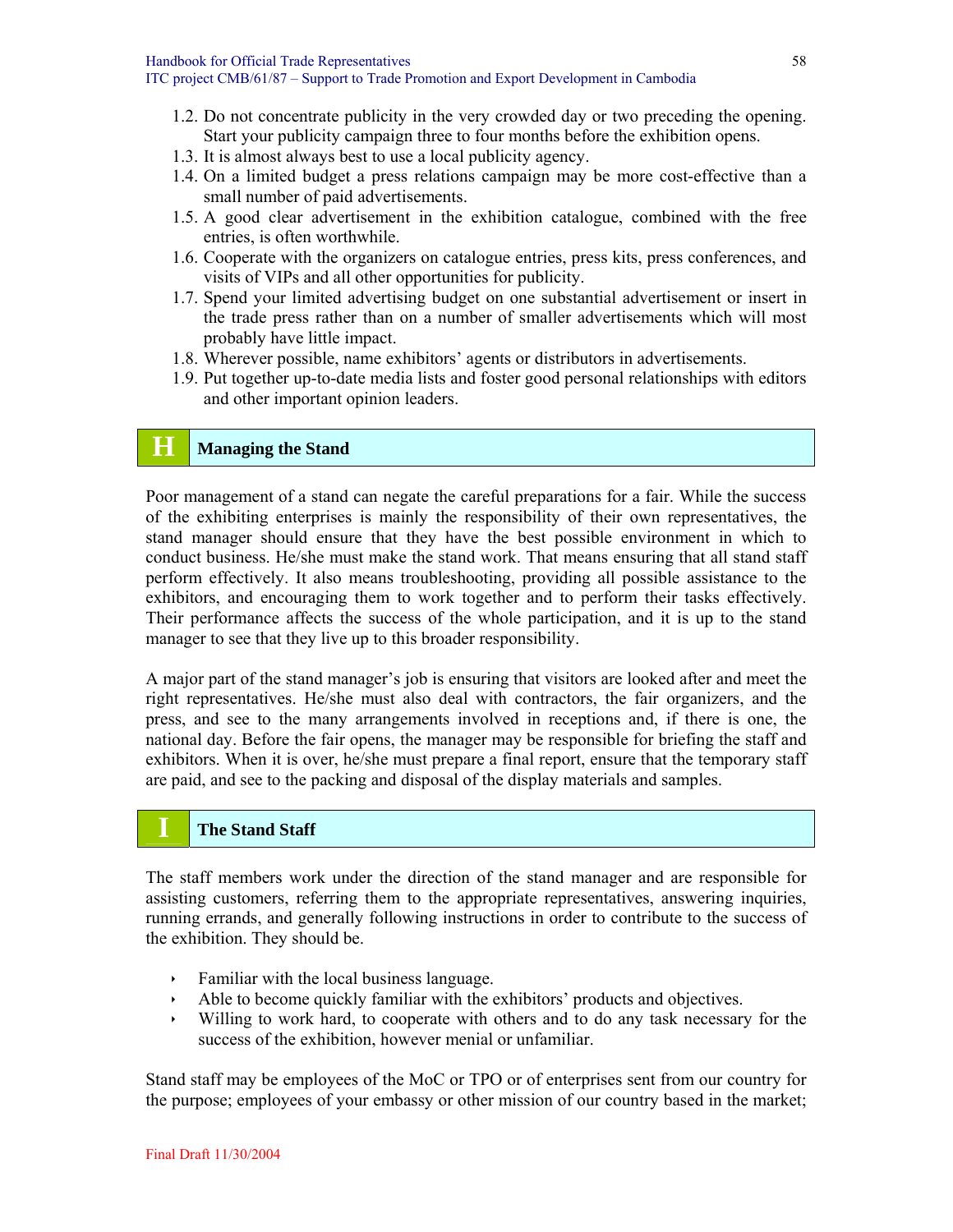or specially recruited temporary help. If you must choose between bringing staff from home, using locally-based staff, or hiring temporary staff, the following factors should be considered:

- If Staffs from our country know about the product, can learn about the market and use their new knowledge on their return home, and are committed to the success of the exhibition.
- $\cdot$  Locally-based staffs do not incur heavy transportation, expenses, may be familiar with the market and how to sell the product, are likely to be fluent in the local language, and may, themselves be following up the inquiries received at the exhibition.
- $\cdot$  Short-term temporary staffs may be more familiar with local selling techniques, know the local language etc., do not require any accommodation or transportation expenses, and will eliminate the need to reduce the manpower available for other regular tasks.

#### **J The Exhibitor's Responsibilities**

#### b **Each representative of an enterprise from home should.**

- $\rightarrow$  Be sure that his/her exhibit is ready on time, is presented in the most effective way, and is in first-class working order.
- ightharpoonup Make pre-fair calls on major customers or potentially important customers and other recommended contacts to ensure their attendance.
- $\rightarrow$  Be there personally to receive visitor to demonstrate products, to answer technical and commercial questions, and to entertain potentially important customers as necessary.
- $\cdot$  Study all relevant displays at the fair, obtain literature, and ask questions. In this way he/she will learn what competitors are doing; how to display; sales and promotion techniques used; what technical innovations have been developed; quality, price, packaging and performance considerations; in fact, all the intelligence required to maximize future effectiveness in the market.
- $\rightarrow$  Support his/her local representative, if any, and evaluate the adequacy with which he/she is working the market.
- $\cdot$  Talk with the widest possible cross-section of potential importers, agents, and distributors to enable him/her to make the right appointments.
- $\rightarrow$  Visit prospective agents and customers after the fair to finalize and confirm arrangements and contracts in writing.



- ightharpoonup Prepare literature for distribution at the fair, specific to its products, in adequate quantity and appropriate quality, with due regard to languages, currency, and weights and measures used locally. Price lists should be calculated on a CIF basis; C&F for buyers who prefer to arrange their own insurance. Capacity to supply in terms of quantities, shipping schedules and transit times are also important details to cover.
- $\rightarrow$  Provide descriptive literature and price lists to enable you to undertake sufficient specific market research to help the company to utilize the time to best advantage after its representative arrives.
- $\rightarrow$  Provide categorized lists of all invitees to the display and to special functions.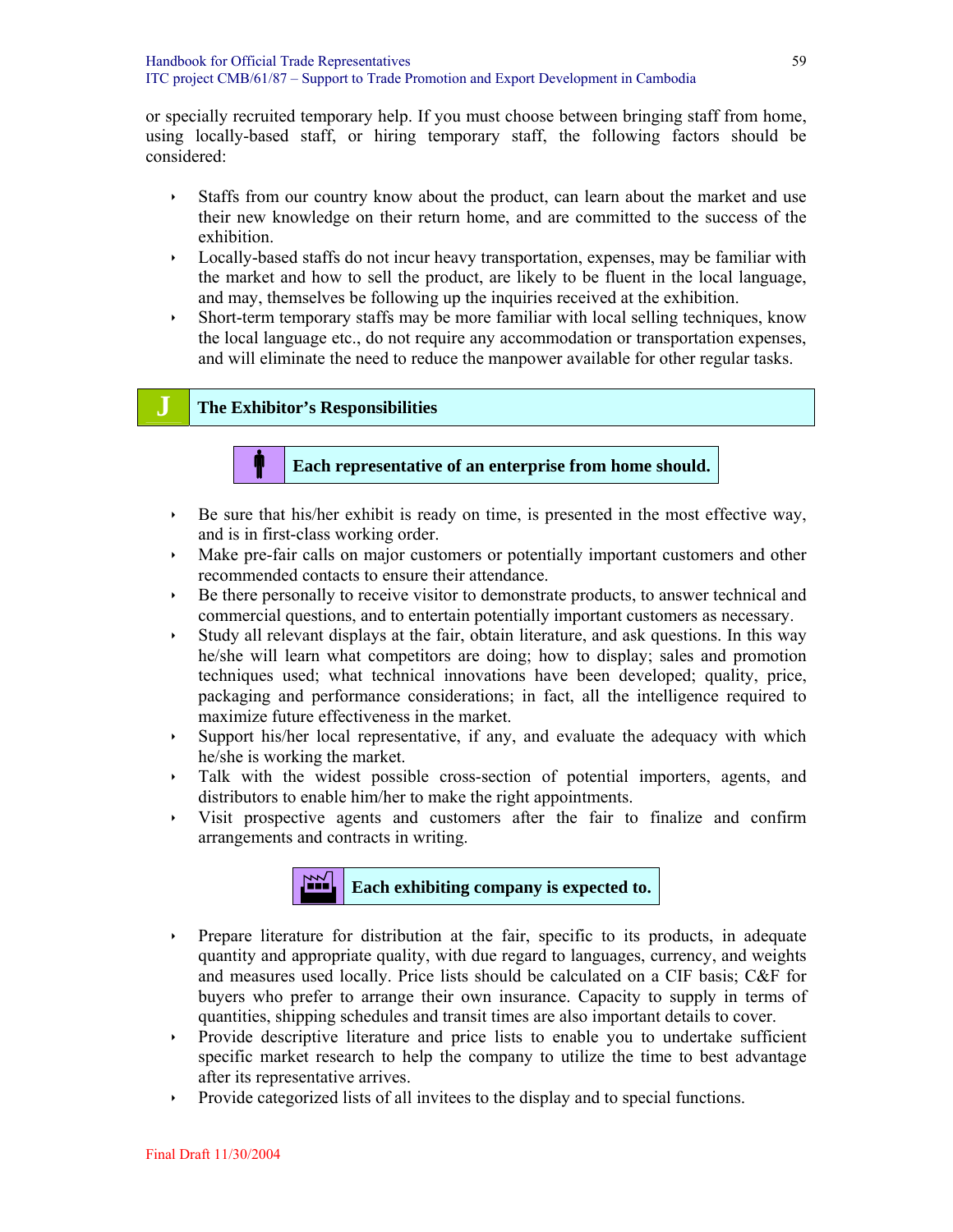- $\rightarrow$  Advise agents and distributors (if any) of action required of them and the need to cooperate and to coordinate their promotional planning with you.
- $\rightarrow$  Prepare any special labels, display material, or posters that may be necessary. Where distribution channels have already been established, for example, a list of names and addresses of all retailers and wholesalers throughout the country from whom its products are obtainable should be prominently displayed. When business people from other countries are expected, pamphlets containing similar information on those countries should be available at the stand. The language should be appropriate to the target market.
- $\rightarrow$  Provide suitable press release material the company is the expert on the newsworthy aspects of its products.
- Provide the information required for the fair catalogue and exhibitors' directory.
- Advise on insurance requirements and disposal or transfer of exhibits at the end of the fair.
- $\rightarrow$  Provide an exact listing of display items, together with installation and servicing instructions for particular equipment (where necessary).
- $\cdot$  Provide the name, title and arrival date of its fair representative.

You will need most of this material and information in good time before the event. Write to our authorities, listing what you want from participating enterprises, and setting deadlines for receipt of the information and materials concerned.

# **K Briefing Exhibitors**

The representatives of participating companies should arrive before the exhibition starts. Prepare briefing papers well ahead of time. Assume that exhibitors are newcomers to your territory. Each will need a kit outlining everything he/she should know in order to become effective rapidly. Each kit should contain the following:

# **Each kit should contain the following.**

- $\rightarrow$  Visitors' information brief.
- $\cdot$  Trade digests of the country.
- Market survey specific to the products of each participant.
- List of firms that have indicated interest in the products of each participant, together with a list of appointments made showing names, titles, firms, places, times, and purposes.<sup>33</sup>
- $\cdot$  Lists of people (and their firm, associations, and ministries, etc.) invited to each of the hospitality events. For each participant, indicate that particular importance.
- $\sim$  Copy of the fair catalogue, of our exhibitors' directory, and of any other publications prepared for the occasion.
- $\cdot$  Fair pass and an identification badge.
- Pads of record of inquire and exhibitor's report forms.
- $\rightarrow$  Fair participation programme. This should be a concise but comprehensive document covering, for example:

l <sup>33</sup> Provide credit rating reports and other background on the people and firms concerned, where desirable.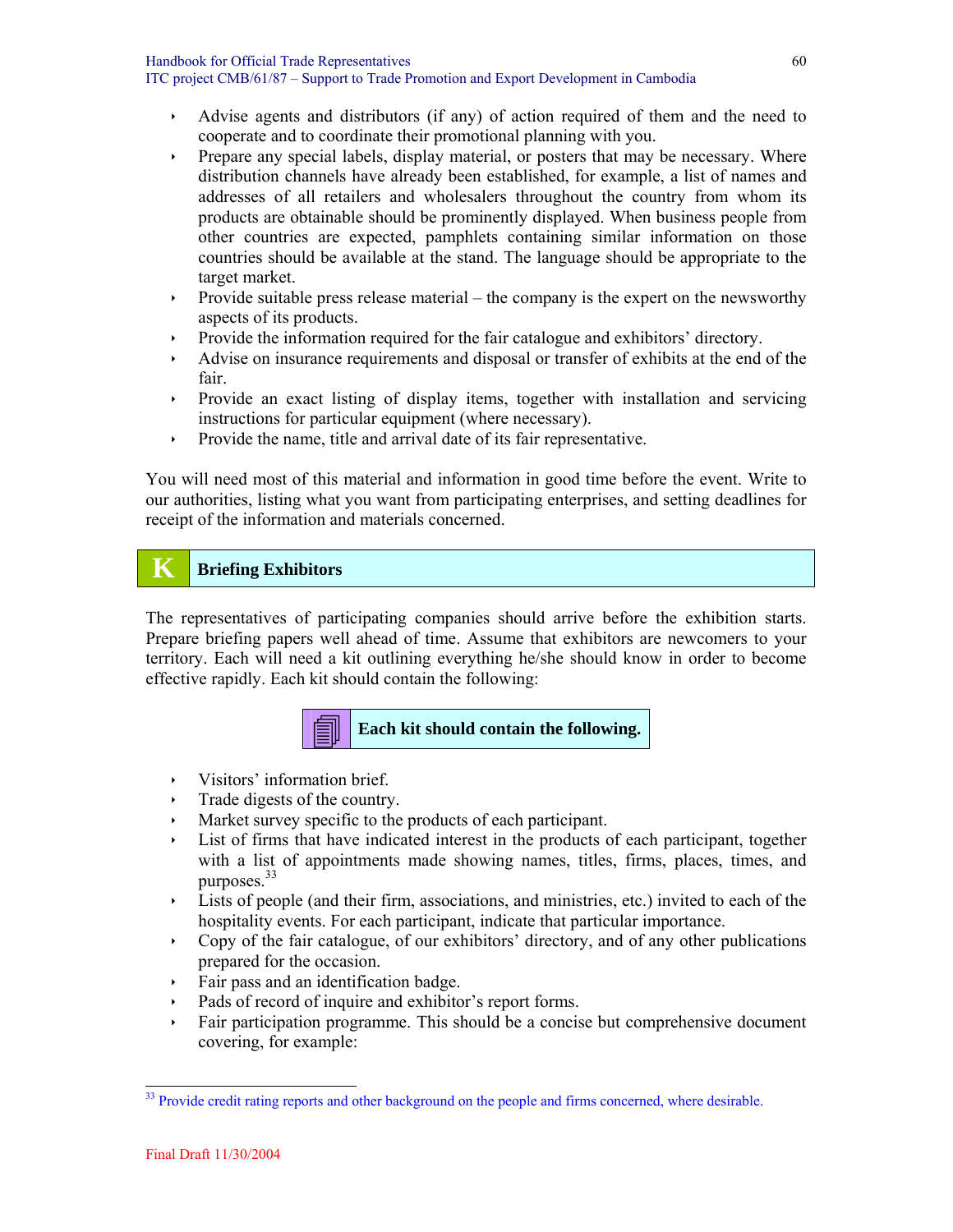- introduction giving brief facts and figures about the fair and its importance as a promotional channel for the industry or products concerned, expected attendance and participation, and important regulations lay down by the fair authorities;
- timetable; provide dates of the fair, its location, viewing hours, official opening: $3$
- fairground facilities;
- display arrangements for our stand;
- administrative arrangements, including a list of personnel involved and their responsibilities.
- $\cdot$  Marketing plan. Provide details of:
	- direct mailing programme;
	- hospitality events;
	- publications;
	- publicity programme;
	- advertising;
	- special promotional activities;
	- trade inquiry procedures;
	- evaluation, reporting and follow-up.

The first briefing session should be called as soon as all, or a majority, of the exhibitors have arrived, and not later than the morning of the opening day of the fair. Prevail upon them to work closely with you. Draw attention to the need for evaluating the total effort, and the particular relevance of the exhibitor's report and record of inquiry form in this context. Obtain their agreement to a daily briefing session, and set a mutually agreeable time and place.

# **L Evaluation and Reporting**

Evaluation is difficult, time-consuming, and subject to disagreement. Therefore, why should scarce time and money is spend on it when they could be spent on more positive promotional activities? The answer, of course is that evaluation will help you and the individual company to:

- $\cdot$  decide whether to participate in the same exhibition in the future;
- $\cdot$  decide whether to exhibit the same products;
- $\rightarrow$  identify both failings and possible future improvements in planning publicity, stand design, staffing, stand, location, and management;
- Ì identify good and bad subcontractors for stand construction, cleaning, and interpreting; and
- $\rightarrow$  decide if money could be spent more effectively on other forms of promotion.

#### **1. Setting Objectives**

 $34$  To provide exhibitors with a complete schedule of their obligatory commitments or important events, you should give the dates, times and places of exhibitors' briefing meetings, press conferences, hospitality events, film shows, and seminars, National Day events, and visits of VIPs to the stand, when known.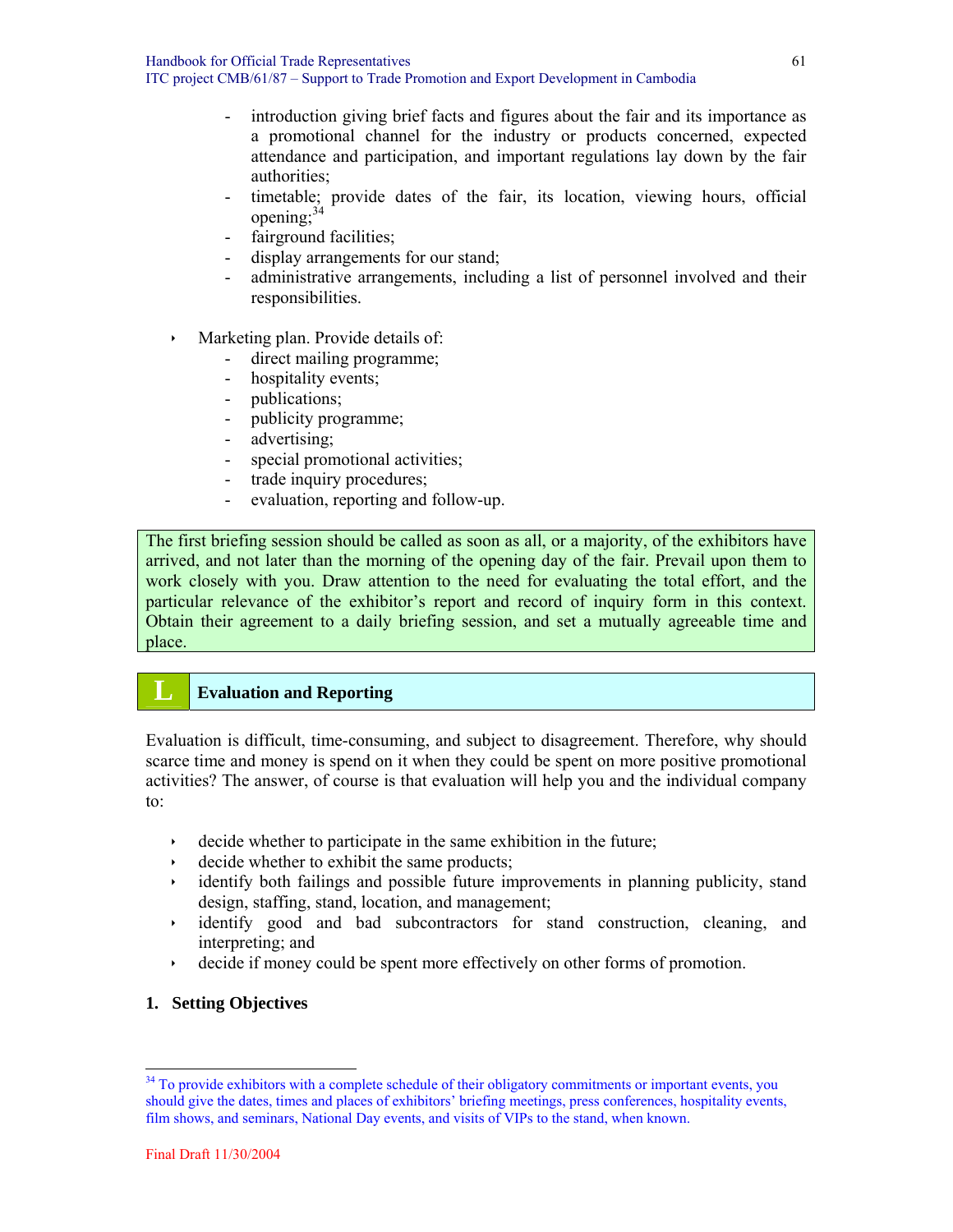It is impossible to evaluate anything unless you know your objectives. An exhibition might, for example, have one or more of the following objectives:

- 1.1. to obtain firm orders amounting to or exceeding a certain value;
- 1.2. to identify, to select and to appoint agents or distributors; and
- 1.3. to familiarize participating staff with consumer and trade reactions and to suggest ideas for product improvement and future marketing strategies;

On the basis of such objectives:

- 1.4. the participation can be planned and organized with the objectives(s) in view; and
- 1.5. the participation can be evaluated in relation to how well the objectives have been achieved.

#### **2. How Do You Evaluate?**

The purpose of evaluation is to improve future performance. The most important evaluation technique is the evening meeting, which should take place every day during an exhibition. At this meeting all stand staff can evaluate the day's performance and make suitable changes to improve, results the next day. An evaluation should, where possible, provide answers to the following question.

- 2.1. What is the value of firm orders taken?
	- 2.1.1. Problems: Some orders may not be profitable and customers and their suppliers often use exhibitions to place orders that they would have made even without the exhibition.
- 2.2. What value of orders is likely to be placed within the next 12 months as a result of the exhibition?
	- 2.2.1. Problems: estimates are likely to be over-optimistic. A longer-term evaluation must be made to assess the lasting benefits and to assess the reliability of preliminary estimates as an evaluation device.
- 2.3. How many new accounts were opened?
	- 2.3.1. Problems: if stand staff are too anxious to obtain orders from new customers they may upset future marketing plans, particularly in new markets, by accepting business from unsuitable intermediaries, poor credit risks, etc.
- 2.4. How many contacts were recorded? These should be ranked by potential; categorized by whether they are merely asking for information, requesting a firm quotation, or awaiting confirmation of an order; and by their ability to make a decision.
	- 2.4.1. Problems: contacts on their own are valueless. Over-emphasis on the number of contacts can lead staff to neglect sales prospects in favor of filling out more inquiry forms.
- 2.5. How many people visited your stand?
	- 2.5.1. Problems: visitors may be prompted by idle curiosity, by their desire for free samples, by their need to sit down, or by their interest in a particular dramatic exhibit. Numbers alone are of little value.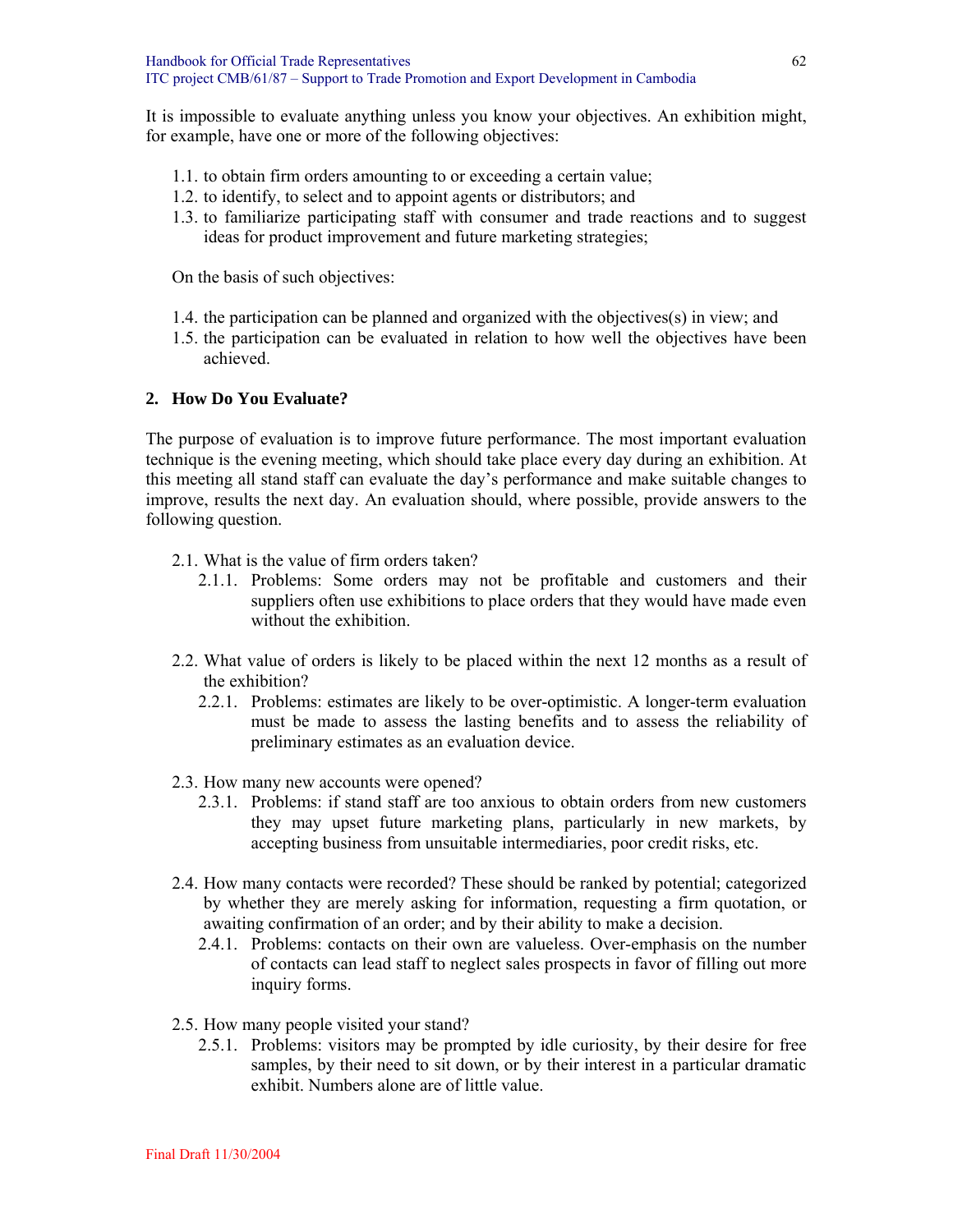- 2.6. What did the following groups think about your exhibit?
	- 2.6.1. Individual exhibitors if it has been a collective exhibition.
	- 2.6.2. Stand staff.
	- 2.6.3. Actual and potential customers.

The answer to this question is best obtained by hired professional researchers but such a formal survey is unlikely to be appropriate except for a major prestige-type national exhibit. However, in every exhibition, some attempt should be made to obtain opinions from each of the above groups, at least informally. Exhibitors should be asked to fill out a questionnaire designed to elicit their opinions. Problems: informants may be unwilling to appear critical. Professional surveys are costly. Stand staff in particular may regard unfavorable comment as reflecting on themselves.

- 2.7. How did your exhibit compare with previous participations, other exhibits, or other methods of presentation?
- 2.8. Cost comparisons with other forms of promotion.<sup>35</sup> Take particular care that like is compared with like, i.e., rice is compared with rice, not with maize, cashew, and/or cassava.

#### **3. Common Fallacies**

3.1. "Our advertising campaign cost US\$100,000 and generated 1000 trade inquiries, the fair cost US\$200,000 and resulted in only 750 inquiries. Clearly advertising is hetter<sup>"</sup>

Inquiries from advertisements may be less serious and are certainly less informed than those received at fairs.

3.2. "Our sales representative opened 100 new accounts with orders totaling US\$500,000 on his recent trip, which cost US\$50,000. At the fair, 200 new accounts placed orders for a total of US\$2,000,000. Our participation cost US\$100,000. Fairs are clearly a more economical form of promotion."

The sales representative presumably selected accounts that would market his/her products in the most effective way; the new account opened at the exhibition may have been casual purchasers with no long-term commitments.

#### **4. Summary**

While no means of evaluation is infallible certain characteristics will ensure a measure of accuracy. The evaluation must be.

- 4.1. Systematic: not haphazard.
- 4.2. Comprehensive: not confined to one or two items of the programme operation.
- 4.3. Rigorous: not based on one or two samples.

<sup>&</sup>lt;sup>35</sup> The exhibition must be evaluated in comparison with all other forms of promotion, such as missions, advertising, or sales visits. Only in this way will resources be deployed as effectively as possible.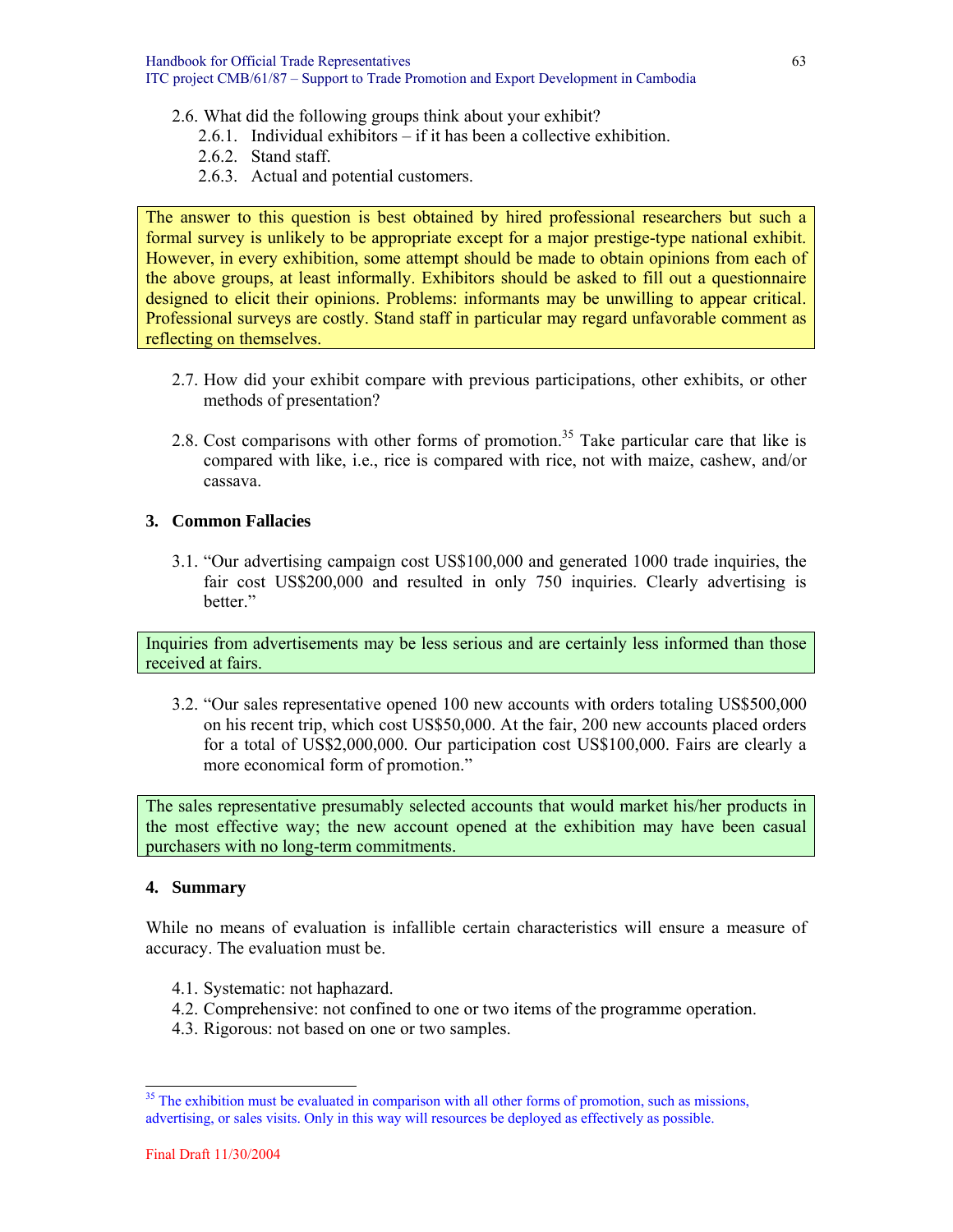4.4. Consistent: the procedure should not change from year to year from exhibition to exhibition.

# **M Reporting the Event**

Careful reporting is vital for evaluation. Reporting requirements differ Among organizations, but whatever form is used, it is important to avoid certain dangers.

- $\cdot$  There may be a need for public relations reports, "end-of-show telegrams" and other publicity devices. These should not be confused with evaluation reports.
- $\rightarrow$  Authorities and the trade naturally want to hear about results quickly. To meet their requirements, you should write daily interim reports, and one immediately after the exhibition. However, a full evaluation report cannot be made until at least six months, and more likely one year, after the exhibition.
- $\rightarrow$  When the time is appropriate for a proper evaluation, there may be little interest in something that happened many months before. However, data on long-term results must be collected and final results must be described for the consideration of senior management. The evaluation report will be important in this context.



- $\cdot$  A statement of the objectives of the promotion.
- A brief description of what was done.
- If Your assessment of the degree to which the objectives were achieved. Use as many evaluation methods as are appropriate. A questionnaire filled in by exhibitors at the end of a fair is a useful method of evaluation.
- $\rightarrow$  Your conclusions in terms of lessons learnt and proposed future activities.

The collective report should summarize the individual details. It is important that you relate each exhibitor's achievement to his/her individual objectives. Provide a confidential evaluation of each exhibitor's suitability for participating in similar future events. This will help to improve the selection procedure. There should be an overall stand objective even in a collective exhibition. Your final report should always state this and assess how well it has been achieved.

**CSCSCSCS**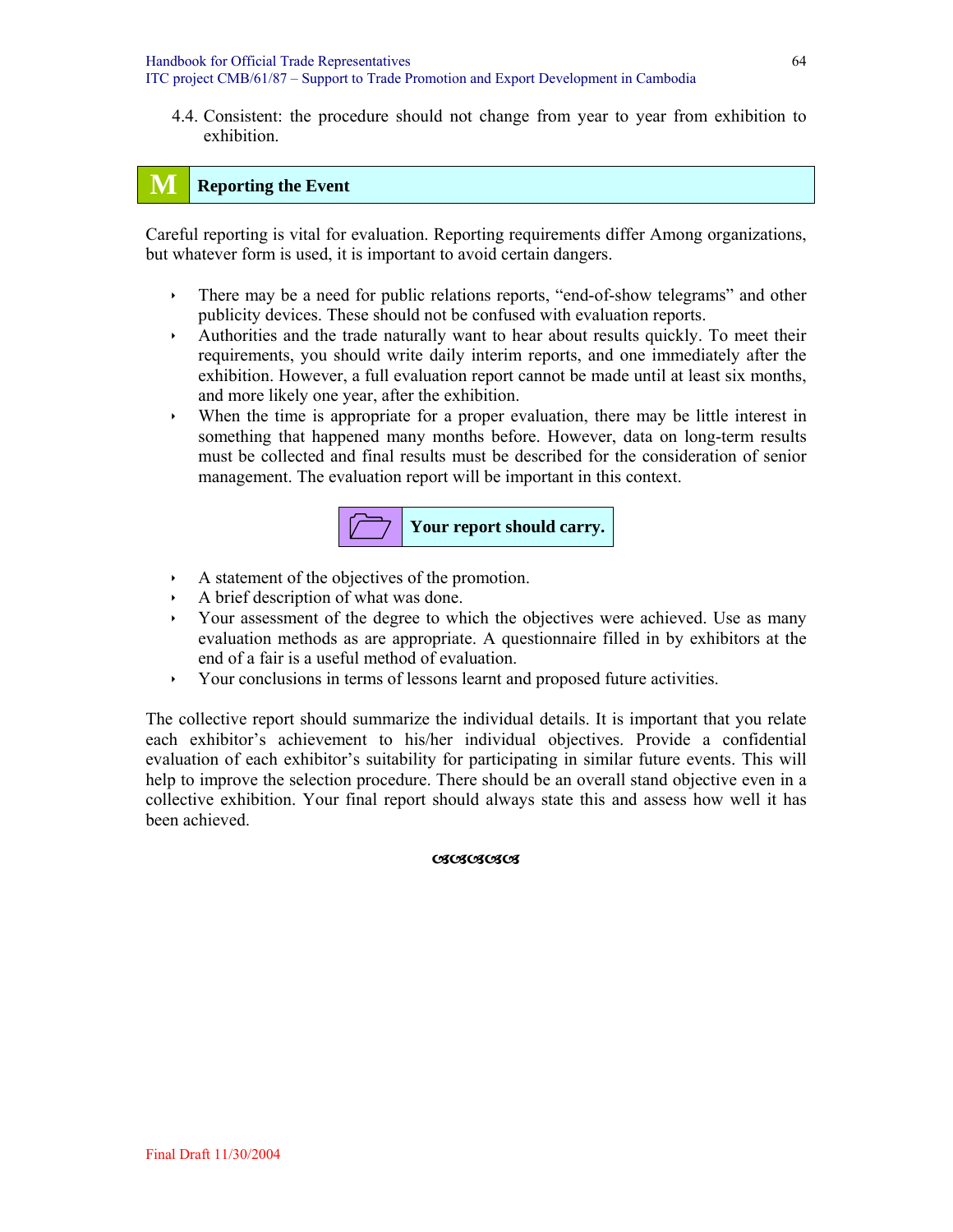In order to carry out your role in export promotion, you should be well informed on business activities and practices in your territory. You will thus be extremely well qualified to carry out investment promotion activities, whether or not these have been formally assigned to you.

Foreign Direct Investment (FDI) in our country contributes to the production of new goods and services for export and to replace imports. It leads to the transfer of technology and the development of management skills. It thus strengthens our country's industrial base, creates jobs and diversifies economic activities. Such diversification lessens the country's dependence on a few export products and reduces the country vulnerability to sharp swings in commodity prices and unpredictable international economic events. This chapter aims to familiarize you with the investment promotion activities that you may be called upon to perform. Whether or not you are assigned specific investment promotion responsibilities, you should be on the look-out for such opportunities and keep the possibility of FDI in mind in all your dealings, particularly with foreign suppliers. This aspect of your work can be particularly important if you are posted in an industrialized country.<sup>36</sup>

# **A Definition of Terms**

**Chapter** 

**14**

"Investment promotion" can be defined as facilitating contact – and eventual negotiations – between suitable foreign investors in your territory and the CDC, public and/or private, with a view to establishing wholly foreign-owned or joint ventures for industrial or other purposes.

The term "foreign investment" covers financial and contractual arrangements between foreign interests and our national enterprises, public or private, for the production of goods or services, or the completion of capital projects, in our country. Investment arrangements frequently call for the transfer of foreign capital and the sale of part of the ownership (equity) of our national enterprise. More often, however, they cover production under licensing agreements, which involve no transfers of equity. Foreign Direct Investment (FDI) and Foreign Indirect Investment (FII) differ on several points. FDI, which may be made by a foreign company or government, involves the ownership of physical assets like land, buildings, factories, and machinery. The partner in our country may be an industrial or other corporation established or recognized by the RGC. FII, on the other hand, sometimes called portfolio investment, does not involve ownership of physical assets but simply investment

<sup>&</sup>lt;sup>36</sup> You will probably not be directly involved in the technical aspects of investment negotiations. These will usually be taken over by the Council for Development of Cambodia (CDC), in which you may have alerted to an investment prospect. The procedures discussed in this Part are closely related to those described in Part Three, "Commercial Intelligence and Reporting", and should be considered in conjunction with the latter.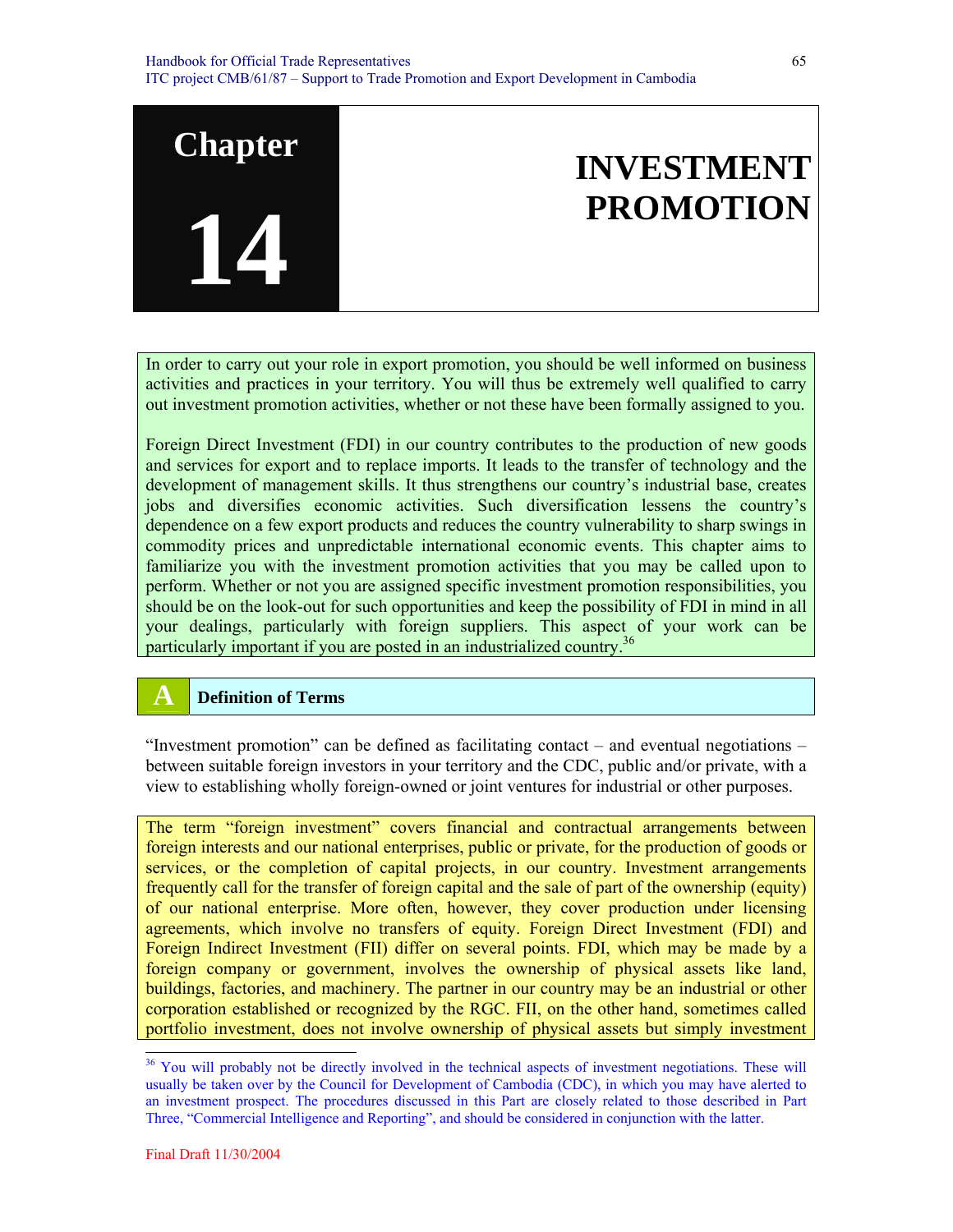through the acquisition of publicly issued corporate stock shares or bonds. It does not involve joint control or partnership between the foreign and domestic entities concerned. Indirect investment may also include long-term funds raised through the sale of government bonds or debentures.<sup>37</sup>

# **B Forms of Foreign Direct Investment**

Foreign corporations are often prepared to invest abroad to achieve certain objectives. For example, corporations may wish to expand world markets for their products or to earn new income from their technology, patented processes, knowledge, technical equipment, software, management methods, etc. Corporations actively seeking to expand their operations abroad may have conducted some research on the countries of immediate interest to them, including Cambodia. Those that are already aware, through your efforts, of the investment opportunities in our country will take the initiative to investigate these prospects or to ask for your help. Other corporations may not yet have given serious thought to investing abroad. Those that are totally oriented to the domestic market may not be ready or willing to enter into complex offshore operations. Others, however, may simply have failed to realize that the solution to some of their company's production problems may well lay in co-production or investment arrangements in a developing and/or least developing country.

When the foreign investor is ready to contact potential partners in our country, what are the different forms of investment he/she is likely to consider?



#### **1. Joint Ventures**

"Joint venture" is the term generally used for an arrangement between foreign and domestic investors establishing a new corporation for the purpose of producing goods or carrying out other operations (e.g. construction and the provision of technical services). The parties<sup>39</sup> negotiate the articles of incorporation and the amount of capital each is to put into the joint venture. Control of the new corporate entity usually lies with a board of directors whose members are appointed by the partners according to their shares in the capital investment.

In most cases the investor will seek a majority interest in the venture so as to optimize his/her control of operations and his/her share in eventual profits. Negotiations over the degree of control will revolve around how much capital or other assets he/she and the local partner are each prepared to contribute to the undertaking. The end result being sought is a joint venture that will ensure each partner a mutually agreed share in control over corporate policy and management and in the company's profits or losses.<sup>40</sup>

#### **2. International Subcontracting**

 $\overline{a}$ 

<sup>&</sup>lt;sup>37</sup> This chapter is concerned solely with direct investment.

<sup>&</sup>lt;sup>38</sup> It should, however, be stressed that there are no rigid rules and that partnership agreements may incorporate variations to suit particular purposes.

<sup>&</sup>lt;sup>39</sup> Could be an individual, partnership, and/or corporation.

<sup>&</sup>lt;sup>40</sup> Three or more partners could be involved in large or complex joint ventures.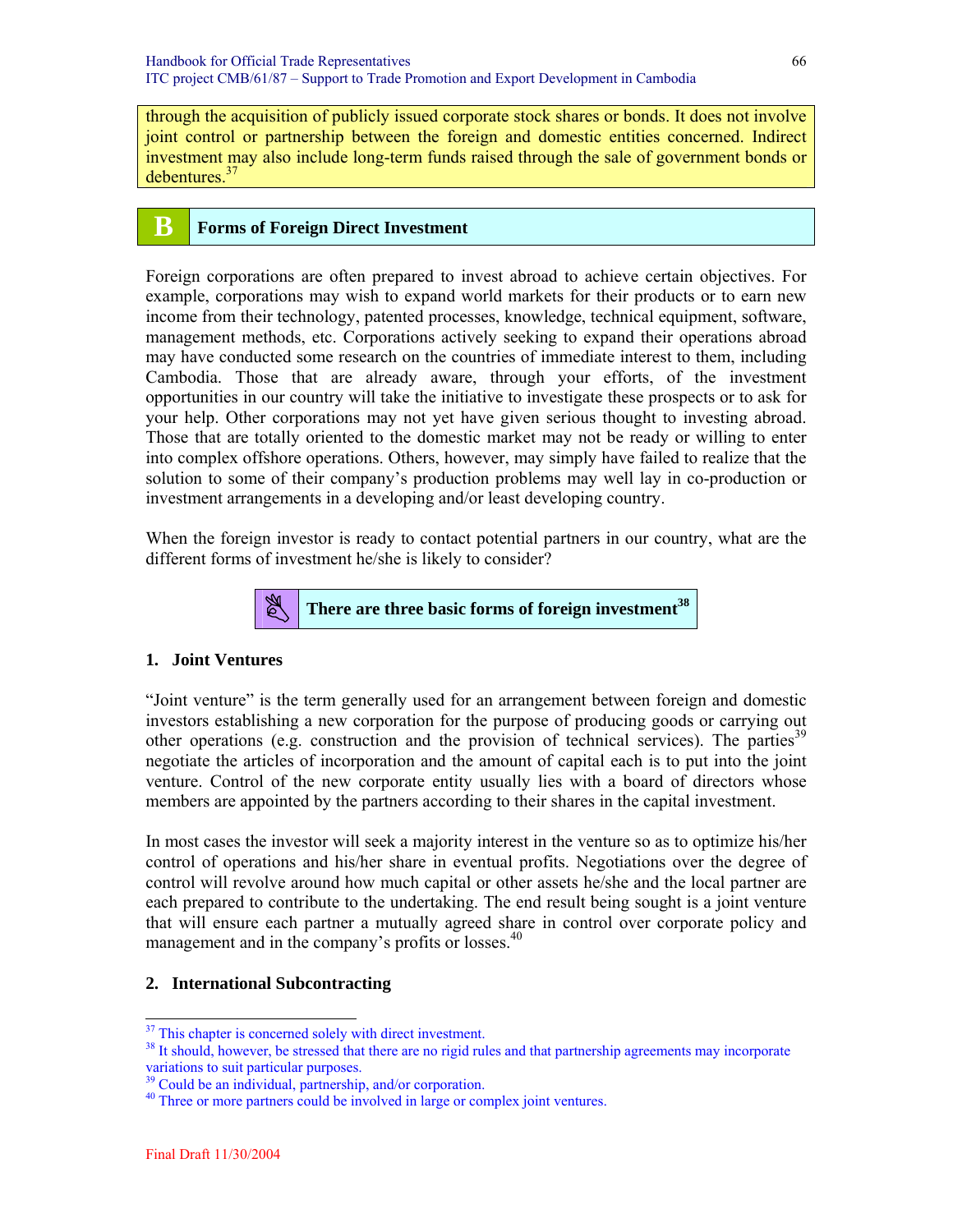Under international subcontracting arrangement, a contractor foreign origin or under foreign control, subcontracts – part of – the contracted work to a subcontractor. The goods so produced will be shipped to the contractor for incorporation in the final product, or if they are finished goods, will be marketed by the contractor. In such operations, the goods are produced on terms and under specifications laid down by the contractor and remain under its control. The subcontractor will acquire from the principal the essential processing technology, machinery, equipment, testing apparatus for quality control, documentation, assistance in training skilled personnel, and managerial methods.

The modalities for making the latter inputs available are negotiated when the contract is drawn up. The contractual provisions may require the contractor to furnish and finance production machinery and technical equipment for the subcontractor's use.

#### **3. Manufacturing Under License**

Under this arrangement, the rights to manufacture a product are acquired from the foreign owner of the patent (or copyright process) under what is called a licensing agreement. The foreign owner (the licensor) grants the buyer/producer (the licensee) the exclusive right to manufacture the product and to sell it in both the local market and specified export markets.

Under a licensing agreement, the licensee pays for the manufacturing rights, usually in the form of a royalty. The royalty may be a fixed percentage of total sales made (at factory price) or a specific sum of money per unit produced.

As with subcontracting, the licensor will normally undertake to furnish all relevant technology, equipment and technical consulting inputs needed to start and to maintain production.

#### The distinctive features of the above three basics types of investment are the **following.**

- 3.1. All three ensure the acquisition of foreign technology and the upgrading of industrial capabilities.
- 3.2. Joint ventures bring in investment capital in cash and other forms and provide for local joint ownership of the means of production as well as the sharing of profits and marketing rights.
- 3.3. International subcontracting in rare cases may involve some financing of initial costs by the foreign contractor but no transfer of capital. The capital is raised by the subcontractor. Purchase of factory output is guaranteed by the contractor who keeps title to the goods and export marketing rights.
- 3.4. Manufacture under license is financed by the licensee, who owns the goods produced. He/she has exclusive domestic marketing rights and frequently also has selling rights in specified export markets.

#### **C The Role of Commercial Representative**

If you are responsible for investment promotion at your post, you must be carefully briefed by the MoC or TPO, the CDC, and other interested agencies at home on: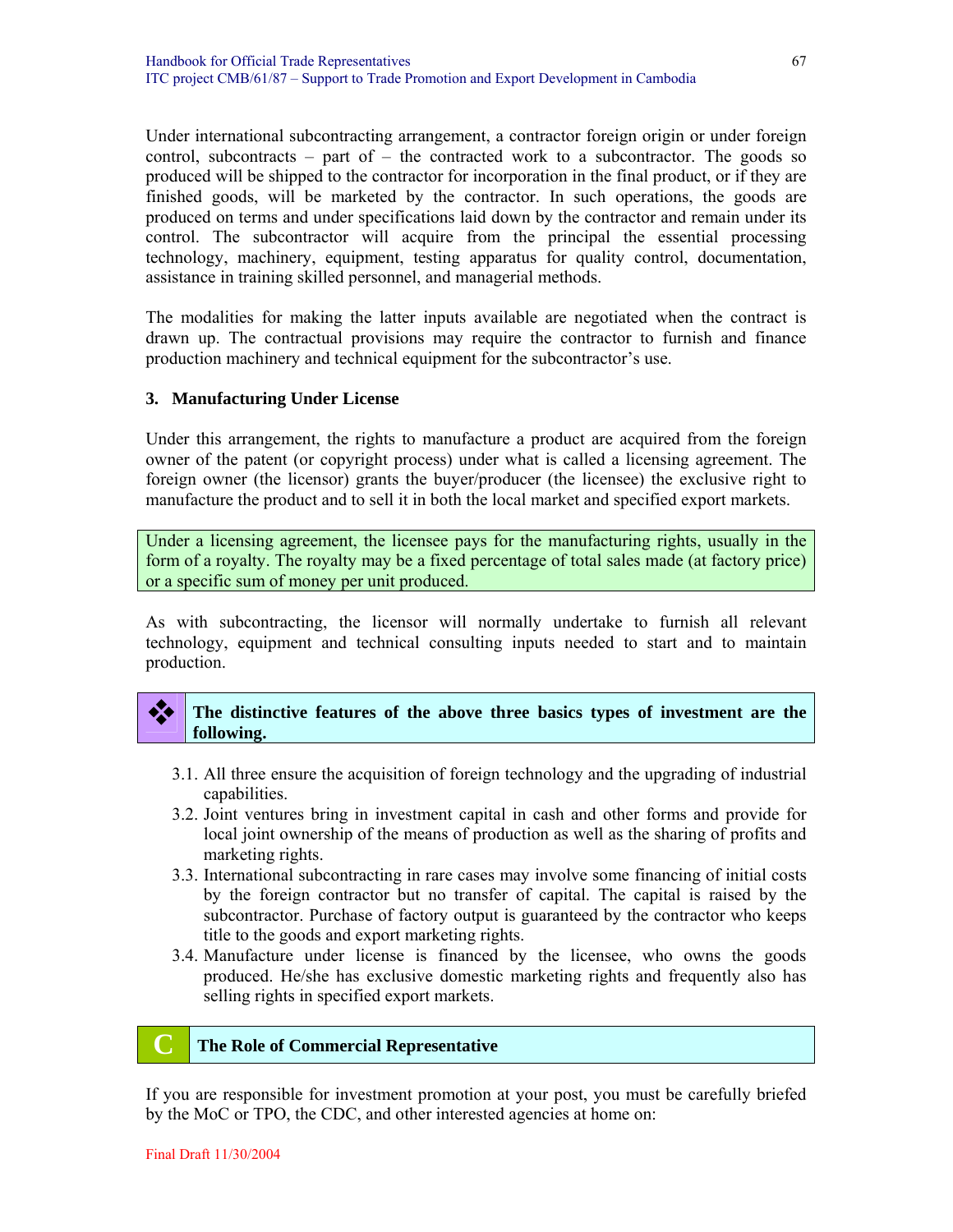- $\cdot$  the RGC latest foreign investment directives;
- investment promotion targets;
- $\rightarrow$  sectoral priorities; and
- **EXECUTE:** services available and incentives offered to foreign investors.

You will have to keep abreast of changes in the above matters. If possible arrangements should be made for you to receive a brief but thorough practical training on how to present a project proposal to a potential investor. The following are some of the steps you can take to promote direct investment while carrying out your trade promotion activities.

#### **1. Information**

- 1.1. Establish an industrial and technical information system so as to keep informed about local industry, technology and technical services of likely interest. Build up your commercial library's collection of industrial and technical directories, appropriate periodicals, company annual report, etc., originating from, or related to, your post territory.
- 1.2. Familiarize yourself with the Investment Promotion Services (IPS) of the United Nations Industrial Development Organization (UNIDO) and make use of information from this source as appropriate – see annex 6.

#### **2. Contacts**

- 2.1. Initiate and maintain contact with selected financial and industrial leaders in your territory, to promote interest in investment in our country.
- 2.2. Seek opportunities to address business groups, chambers commerce, etc., with a view to explaining the investment environment and related prospect.
- 2.3. Develop contacts with industrial, research, financial and other professional and business institution or associations selectively subscribe to their publications.
- 2.4. Establish contact with host country government ministries concerned with economic and industrial cooperation or with administering export licensing or foreign exchange controls.

#### **3. Reporting**

- 3.1. Ensure that your investment promotion activities (and the related level of response in your territory) are adequately covered in your annual work programme and annual report.
- 3.2. In preparing basic country surveys, market reviews and other periodic reports, note information of interest for FDI promotion purposes and see that it reaches all others concerned at home. Look for links between trade and investment operations in the context of bilateral agreements or compensation arrangements. Include factors which may encourage or discourage investment abroad. Be aware of their effect on trade and FDI promotion. A change in foreign exchange controls affecting transfers of capital abroad is an example.
- 3.3. Keep our authorities informed on local business practices that may assist them in contacting and negotiating with local firms or institutions.
- 3.4. In monitoring foreign competition in your territory's markets, you should cover foreign competition for FDI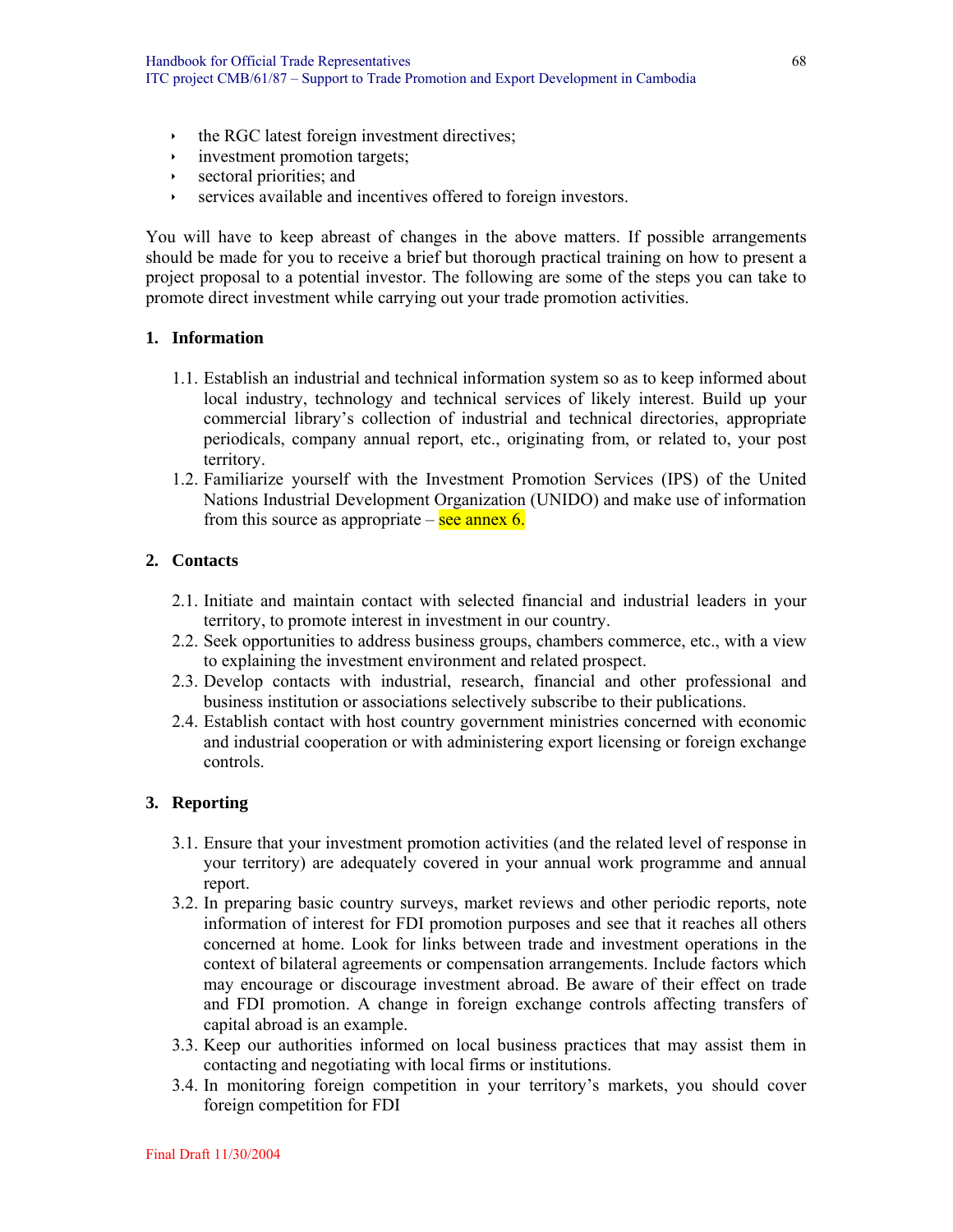### **4. Market Research**

When you conduct export market research, be on the look-out for data or leads that may be useful for FDI promotion.



# Conduct the research required to answer inquiries from home on.

- 4.1. Suitable companies to contact for a particular project or to fill a specific industrial development need.
- 4.2. Sources of capital or technology for development plans covering designated economic sectors.
- 4.3. The business reputation, technical capabilities, and financial status of a prospective investor.

Advise on and facilitate the opening of negotiations with interested investors. Respond to investment inquiries initiated by local companies.

#### **5. Publicity**

Promote public interest in our country as a potential industrial both at home and abroad. Disseminate information on FDI opportunities at home in any newsletters or articles you prepare for the purpose of promoting our country's exports.

# **D Evaluation of Investment Projects**

Familiarize yourself with the basics of project development and evaluation so as to appreciate the challenges which both sides have to resolve before they can reach a decision on a joint venture undertaking.



- $\rightarrow$  Pre-investment.
- $\cdot$  Investment.
- Initiation of operations.

The pre-investment phase is usually broken down into three stages, each of which terminates in a separate study as follows:

| <b>O</b> Identification of investment            | $\rightarrow$ Opportunity or pre-feasibility study |
|--------------------------------------------------|----------------------------------------------------|
| Opportunity and first formulation of the project |                                                    |
| <b>O</b> Project elaboration                     | $\rightarrow$ Feasibility study                    |
| <b>S</b> Evaluation of final project             | $\rightarrow$ Final evaluation report              |

Once a project idea has emerged, the originator's first promotional activity may be to look for a financial partner who will share the cost of the opportunity study. If this study finds the project promising, the next step is to look for a partner to finance or partly finance or partly finance the feasibility study. If the feasibility study is positive, promotional activities will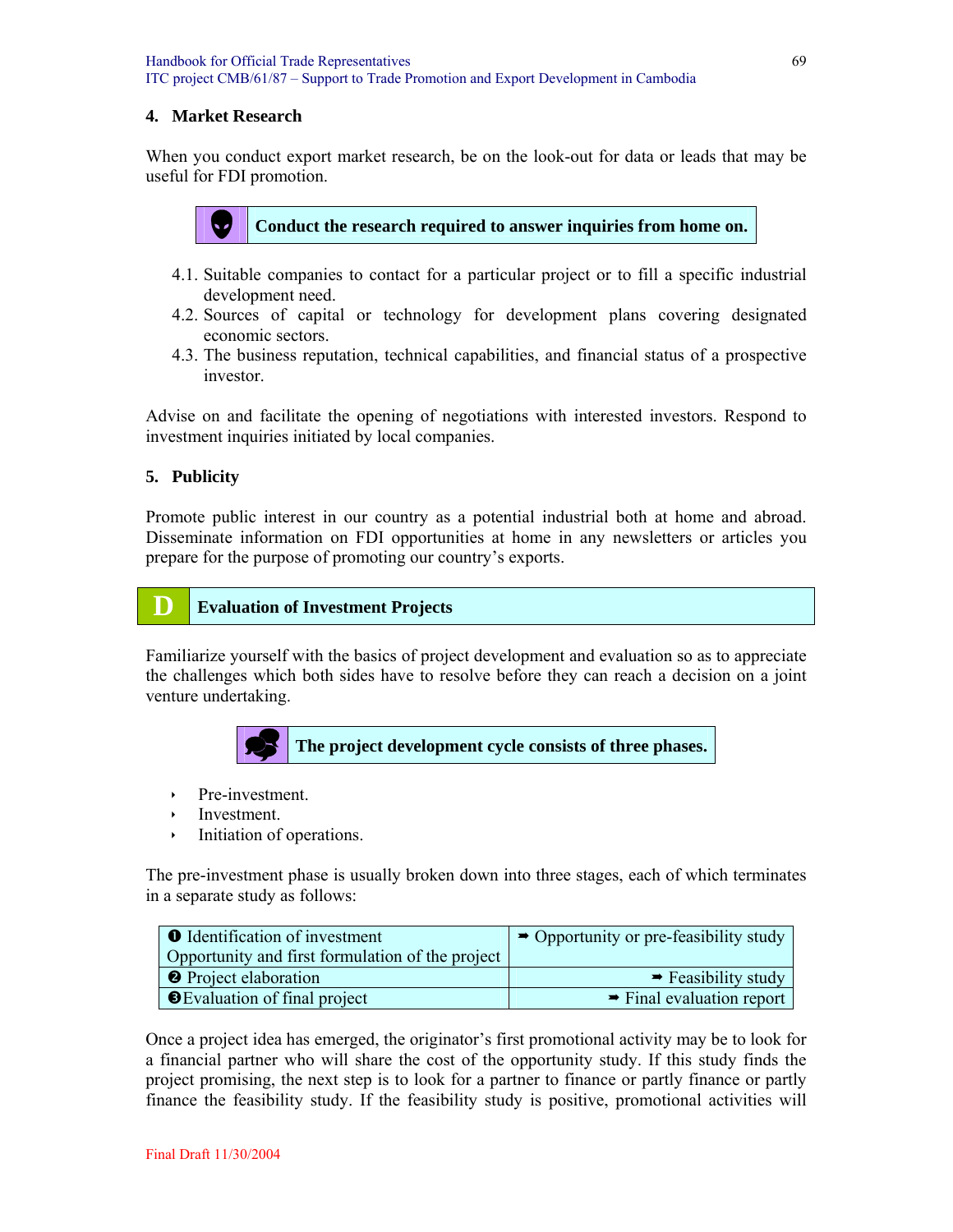turn to the search for valid potential investors in the project. If the search is successful, the interested investor will require a final evaluation report and will normally participate actively in its preparation.

Throughout the above process various parties may be involved, such as the CDC or commercial bank, or alternative partners. Each party will need to be provided summaries or profiles of the particular aspects of each of the above studies with which it is mainly concerned. For example, the Ministry of Economy and Finance (MEF) will want to know about the project's expected economic benefits and impact on foreign exchange earnings; the banker or lender will be concerned chiefly with financial analysis and loan security; while the investor will primarily be assessing profitability and risk factors. The profiles should provide the essential data and analytical tables which will enable all parties to agree at the negotiating table.

**CSCSCSCS**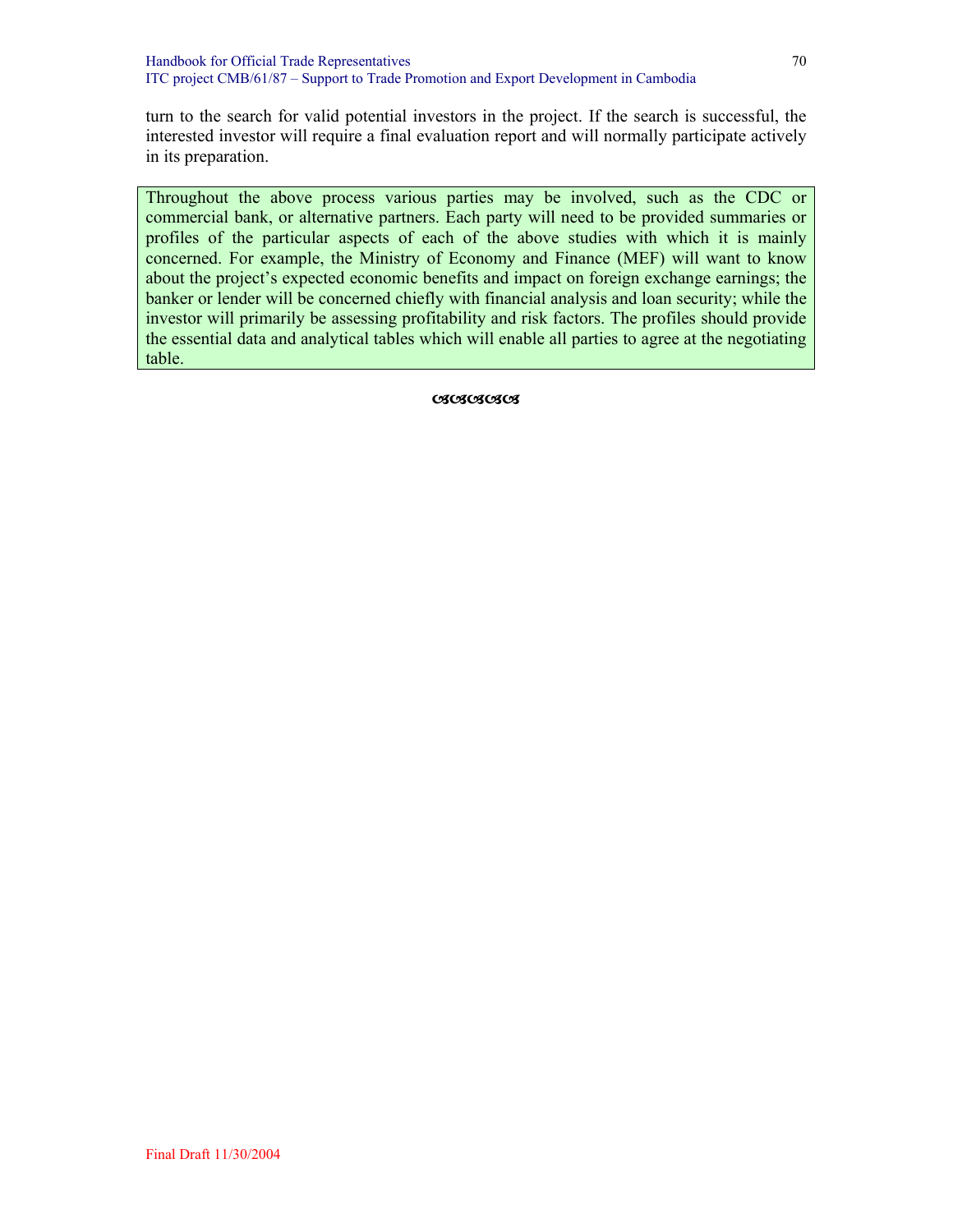# **IDENTIFYING AND BRIEFING POTENTIAL SUPPLIERS**

Foreign exchange save is the foreign exchange earned. Unorganized import procurement is increasingly recognized as the cause of a serious drain on the foreign exchange holdings of the developing and least developing countries. As the commercial representative in a post territory that is an actual or a potential important supplier of our country's import requirements, you may be called upon to identify suppliers and to ascertain their commercial standing and general reliability. You may be required to undertake preliminary negotiations for, and to take part in, purchasing missions from home and after the contract is awarded, to assist your procurement agency by providing various services in connection with the contract or monitoring of purchase contracts. "For the purpose of this handbook, it is assumed import procurement is given in your duties."

# **A Setting Your Priorities**

**Chapter** 

**15**

Import procurement, as part of the total trade picture, cannot be dealt with in isolation. Cost-effective, efficient import procurement, if included in your duties, should be given the same priority as export promotion. You should pursue a balanced approach, and manage your time and activities in such a way as to maximize the benefits our home country would gain from your efforts in both marketing and purchasing.

In seeking this balance, you should be guided by the following considerations.

- $\cdot$  The overall economic importance of the import item to home country.
- $\cdot$  The competitive position of the import item from the post territory vis-à-vis supplies from other sources.
- $\cdot$  The presence of representatives of our home country's importing organizations in the post territory.

Once again, there is no substitute for knowledge of.

- Our country's requirements.
- Ì Our country importing organizations' import patterns, policies, procedures, and purchasing methods.
- $\overline{\phantom{a}}$  The post territory's exports of actual or potential interest to our country, as well as its regulations on, and procedures for, exporting to our country;
- $\rightarrow$  The post territory's imports of products of import interest to our country and its purchasing methodologies and mechanisms, prices paid, etc., to enable you to brief our country importing organizations on the matter;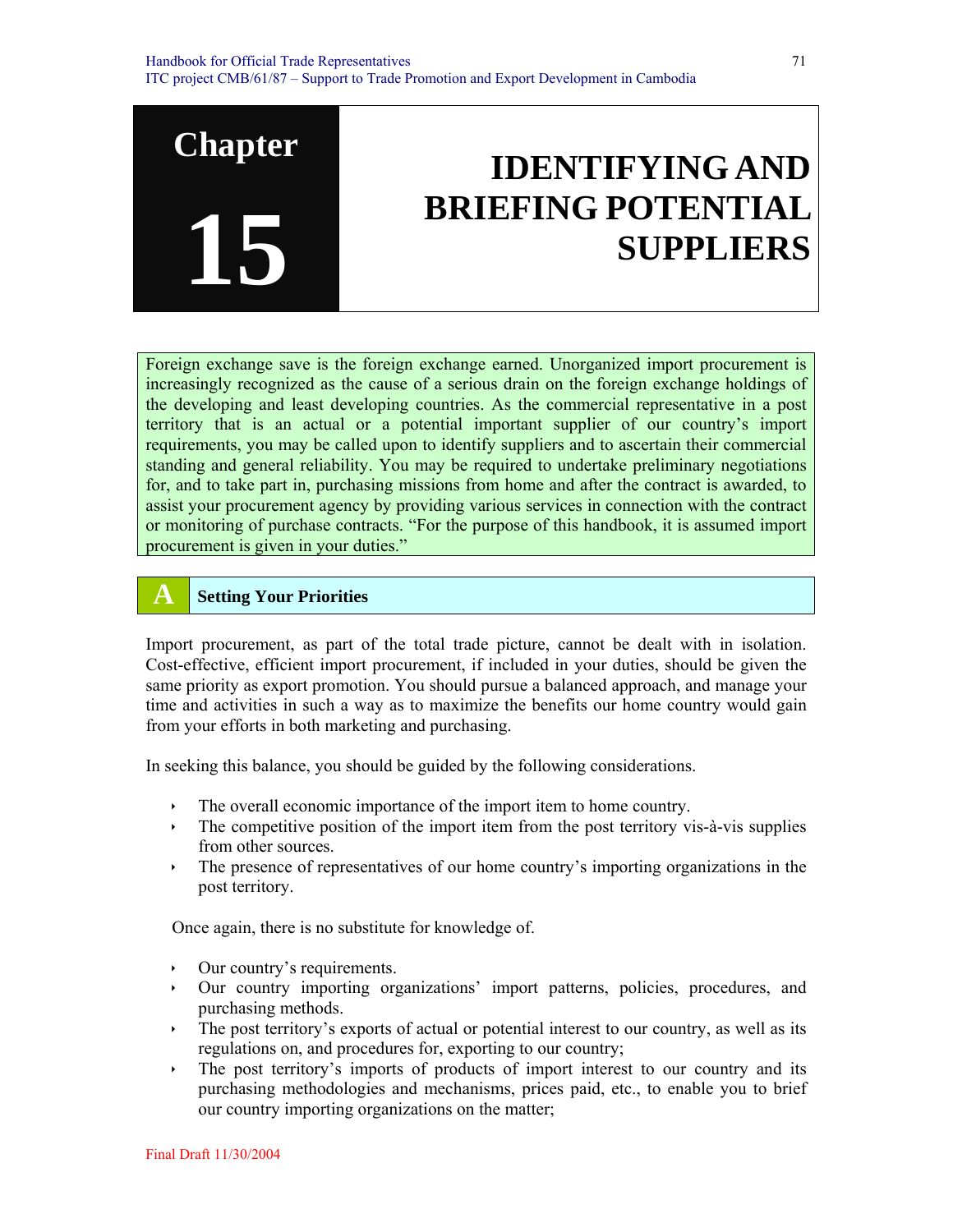Handbook for Official Trade Representatives ITC project CMB/61/87 – Support to Trade Promotion and Export Development in Cambodia

Integral marketing pattern for potential imports into our country, world-wide supply, and technological developments affecting these products.

You should also learn how to identify and to evaluate sources of supply, and understand contracting procedures. When our importing organization has no representative in your territory, you should act as the channel for information flows in both directions.

# **B Why Import Procurement?**

Unplanned import procurement can be very wasteful. It has been estimated that, on average, developing and least developing countries pay out as much as 10 to 15% in additional foreign exchange because of poor import management.

There are many reasons for this including poor procurement planning; fragmentation of purchasing responsibilities; cumbersome and outdated purchasing procedures; and shortage of skilled procurement personnel. The most important reason is a lack of knowledge; little or no information on product specifications; prices; present and future supply conditions; lack of insight into commercial practices and contracting procedures; unfamiliarity with shipping procedures and the global freight market; and so on.

Your objective should be to provide our importing organization<sup>41</sup> with timely and reliable information and intelligence and thus to help it to buy:

- $\cdot$  The correct quantities.
- $\cdot$  To the desired specifications.
- $\cdot$  At the most opportune time.
- $\cdot$  At the most competitive price.
- $\cdot$  Under the best possible supply conditions.

# **C Identifying Suppliers**

One of your primary responsibilities will be to identify well-established low-cost producers of quality goods and services of actual or potential interest to our country. You should then, brief them on how to do business with our country.

To identify suitable suppliers, you should consult.

- $\cdot$  The local government's export promotion agency;
- The chamber of commerce;
- $\cdot$  Trade and industrial associations;
- $\cdot$  Industrial and commercial directories:
- $\cdot$  Commercial/Merchant banks and other financial institutions;
- Specialized international and regional organizations and their publications;
- Specialized technical and commercial publications in the territory;
- Catalogues of trade fairs and specialized exhibitions; and
- $\cdot$  Local users of the products and services of interest to our country.

<sup>&</sup>lt;sup>41</sup> It is assumed our country importing organization has an efficient import management system.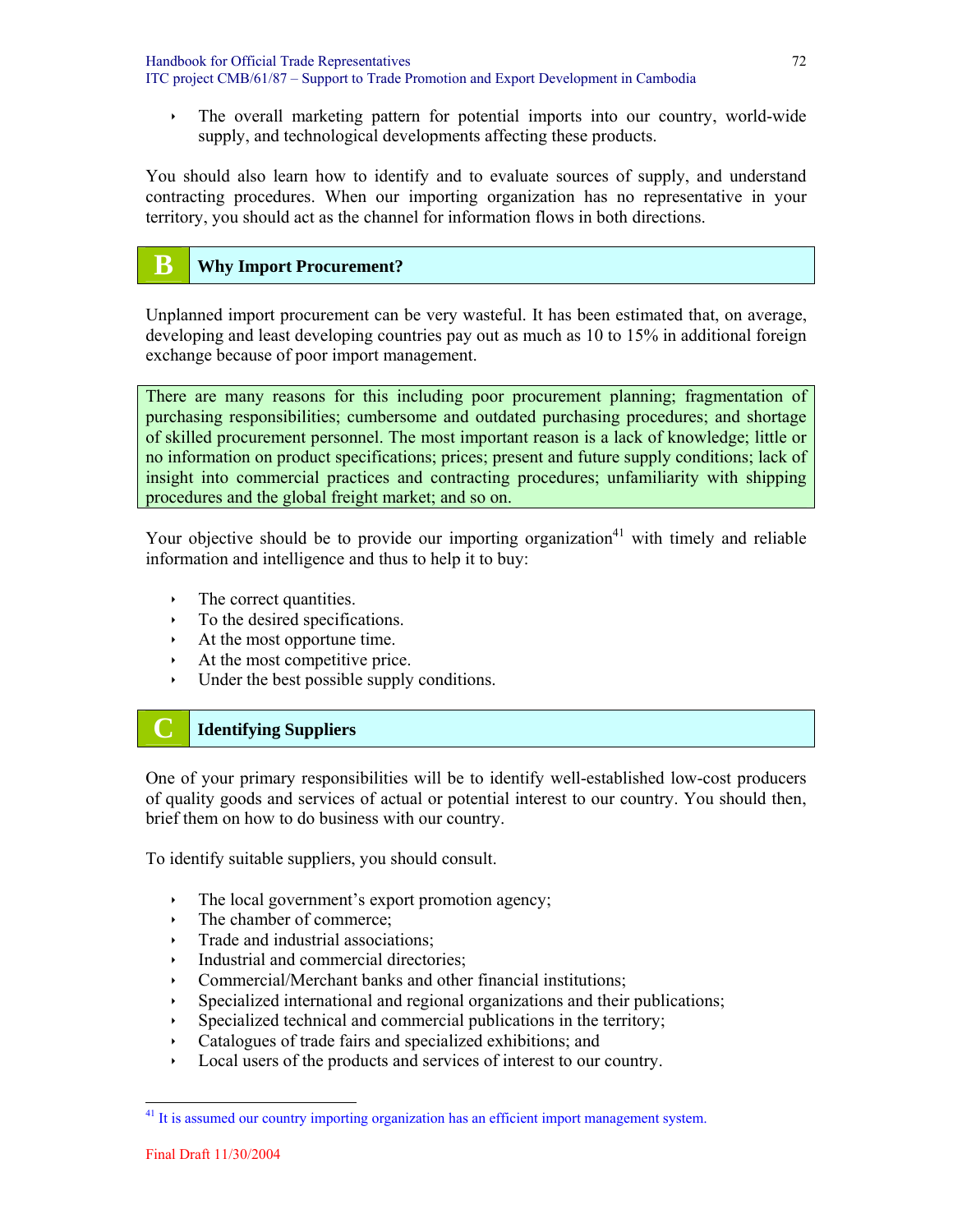Your search for suppliers should be a continuing one, the objective being constantly to identify new suppliers of possible interest to our country, and to weed out those who have no interest or have become inactive and/or non-competitive.

## **D Briefing Potential Suppliers**

Aside from servicing import requests from purchasing organizations from our country, you will be expected to provide information and guidance to exporters in your territory who have already established contact with such organizations or are keen to develop new trading relationships. These exporters will normally respond enthusiastically to any initiative on your part to make them aware of sales opportunities in our country. Such contacts will create goodwill towards you and towards our country import/export communities. They will also greatly facilitate your export promotion task.

In order to brief suppliers in your territory, you should be thoroughly acquainted with our country's import policies and procedures, including its import regime and associated rules and regulations. You should be in regular contact with our country's actual and potential importers and ensure that you receive frequently updated lists of products imported and approximate annual requirements. You should also be familiar with our country importers' procurement methods, specifications and quality standards, and current import sources.

You should encourage reputable suppliers of goods and services of interest to our country to respond to trade inquiries, calls for tender, etc., from our country purchasing organizations.<sup>42</sup>



 $\overline{a}$ 

## **To this end you should provide prospective suppliers with the following.**

- $\rightarrow$  General and statistical information of our home country's economy, industry, economic infrastructure, and development plans relevant to its import programme.
- $\cdot$  The policy framework and the demand pattern for imports.
- Information on current sources of imported supplies, quantities required, and specifications.
- Ì Detailed information on business practices at home, procurement and distribution channels, and related trade practices.
- If Names of authorized importing organizations and the goods or services they require include detailed specifications.
- $\cdot$  Information on how to:

 $42$  You may be expected to: examine and take action on a purchase indent or a requisition; draw up a short list of suppliers offering competitive prices; obtain a quotation through inquiries, calls for tender, etc.; evaluate different tenders, quotations, offers, bids, etc.; or review procurement benefits and interview suppliers' representatives. You may be asked to distribute purchase inquiries, tenders, and other invitations covering the supply of goods and services; to encourage positive and competitive responses; to follow up bids and counter-offers; and to prepare for, and participate in, procurement negotiations. You may be invited to assist our country importers' negotiating team and to participate in negotiations leading to a procurement contract. You may also be called upon to advise the importing enterprise on its negotiating strategy in order to reduce prices and to obtain more liberal servicing and financing terms without added cost. Many suppliers offer special discounts to bulk buyers and to regular or favored customers. You might be able to help secure special rebates or discounts as a result of your intimate knowledge of local practices. You would provide similar advice when the importing enterprise invites a supplier from your territory to visit our country for negotiations. If you cannot return home to take part in the negotiations, you should provide the importer with a written commercial brief.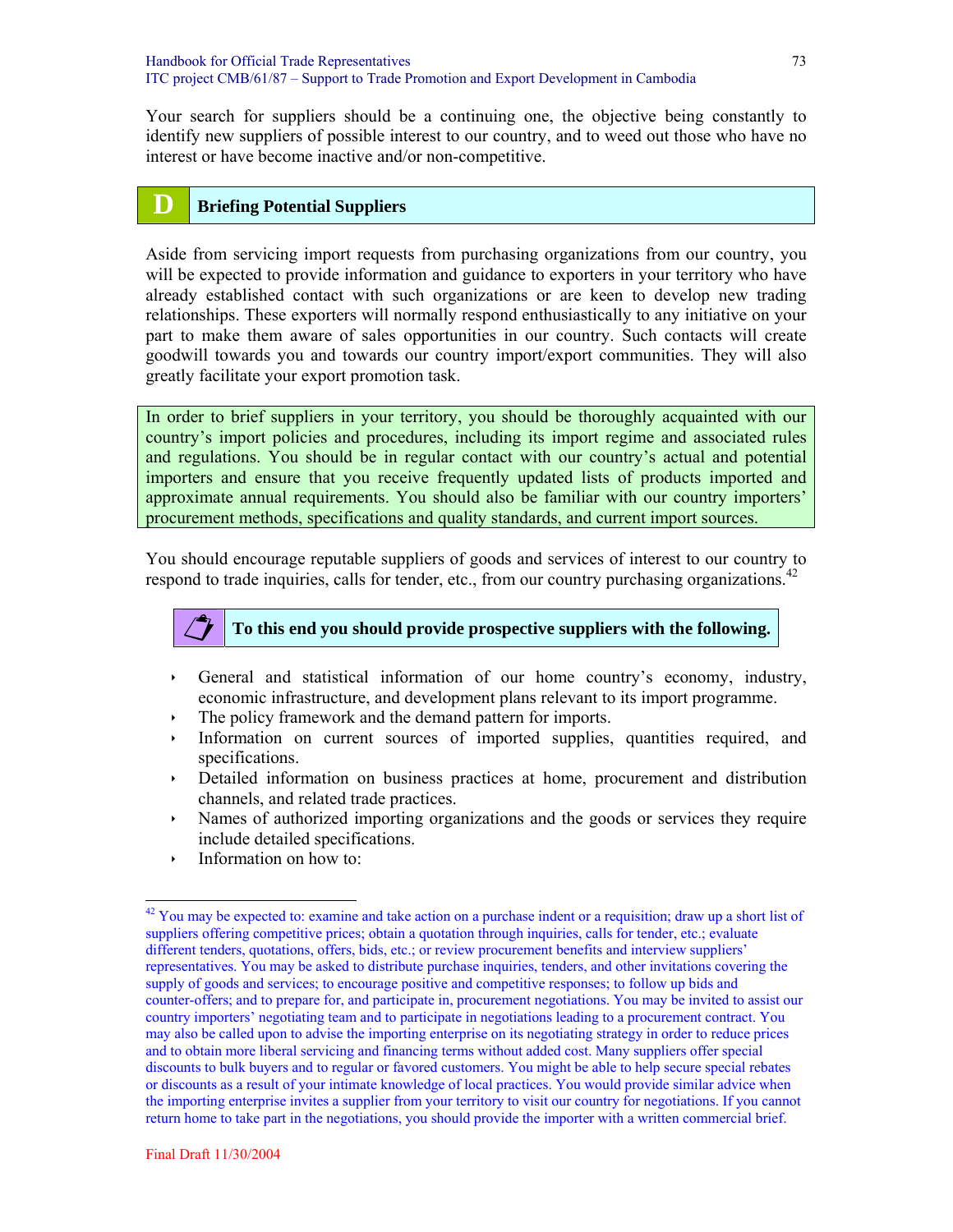- register as suppliers and thus to be placed on mailing lists for purchase inquiries and calls for tender, etc.;
- visit our country on business; and
- participate in our country's trade fairs and exhibitions.
- Ì General guidance on how to promote commercial relationships with our country's procurement agencies.

#### DDDDD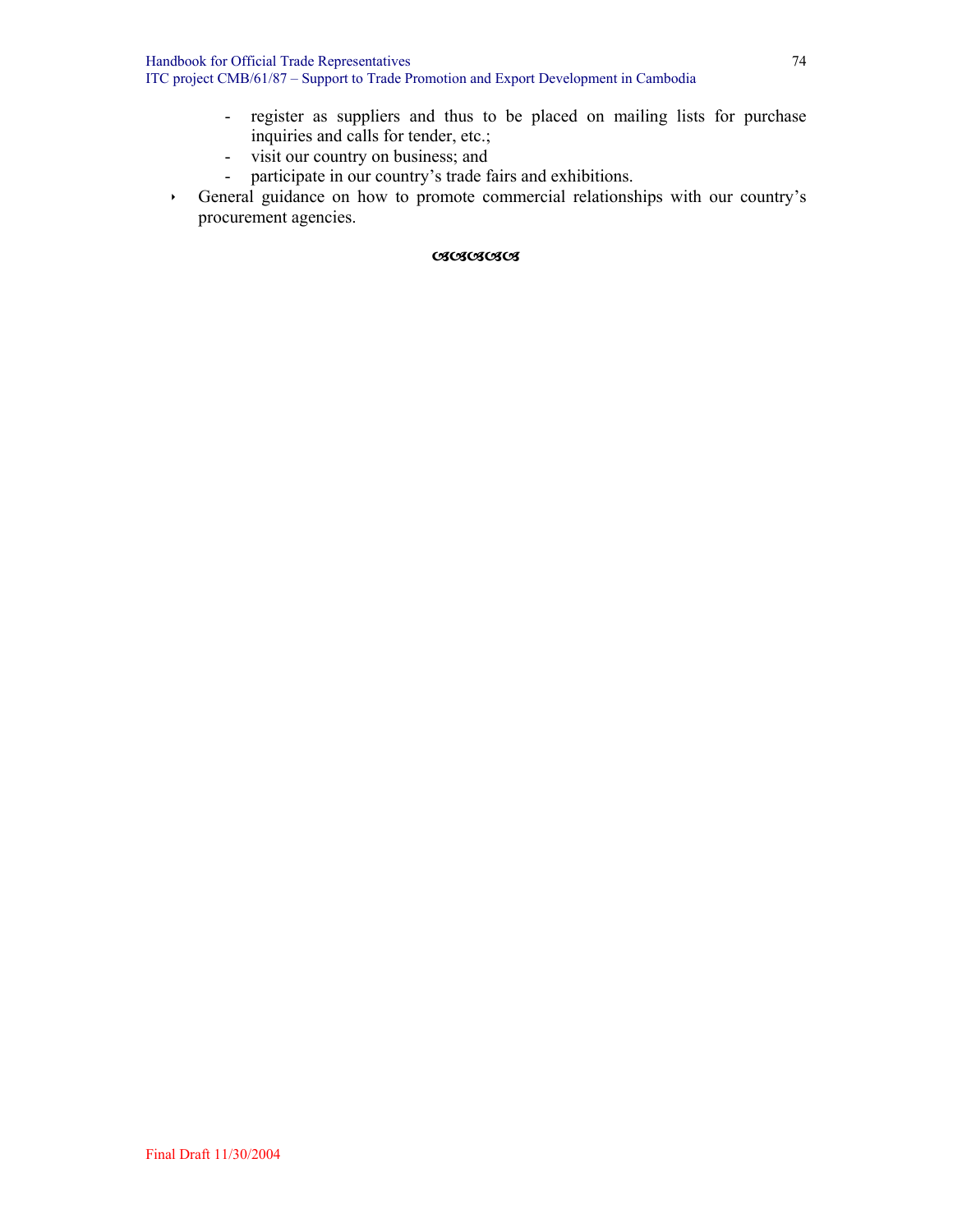

# **TERMS OF DELIVERY**

This chapter provides the mechanics of the export transaction. Many of the mechanics reviewed may not, at first glance, seem to be of direct relevance to your work. Nevertheless, you must have some insight into the various elements of the export transaction and understand the vocabulary so that you can discuss trade problems with our home country's exporters and foreign buyers, grasp the essential points of a trade dispute, negotiate with potential exporters to our country, and so on. This Part begins with an overview of export procedures, followed by an analysis of terms of delivery, with emphasis on the International Chamber of Commerce's universally accepted INCOTERMS. It then examines the subjects of cargo insurance, export documentation, transport of goods, packing for export markets, costing, pricing and price quotations, and concludes with a study of problems associated with payment, collection, export financing, and foreign exchange.

## **A Overview**

When only a few nations were involved in exporting, the methods used were simple. But as more and more countries began to trade, standardized rules had to be developed. These have evolved over the centuries and today a number of general export procedures can be identified.

#### **1. Quoting a Price**

Quoting for orders in the home market is easy. The producer knows what it costs to produce the goods. He/she also knows how much the overheads are (rent for the factory, wages for the staff, delivery costs, etc.) and can quickly calculate a selling price that will yield the necessary return. For the export market, however, is much more difficult to quote. The manufacturer may not be familiar with the competition and other conditions in a distant export market. He/she must also take into consideration the additional costs of packing, transportation, insurance, credit, agent's commission and so on.

#### **2. Export Documentation**

The exporter must know what export documents are required by his/her government and by other governments.

## **3. Physical Distribution**

Selecting the right mode of transport is vital for an exporter, who must seek the cheapest method of getting the product to the export market. But cost is not the only factor to be taken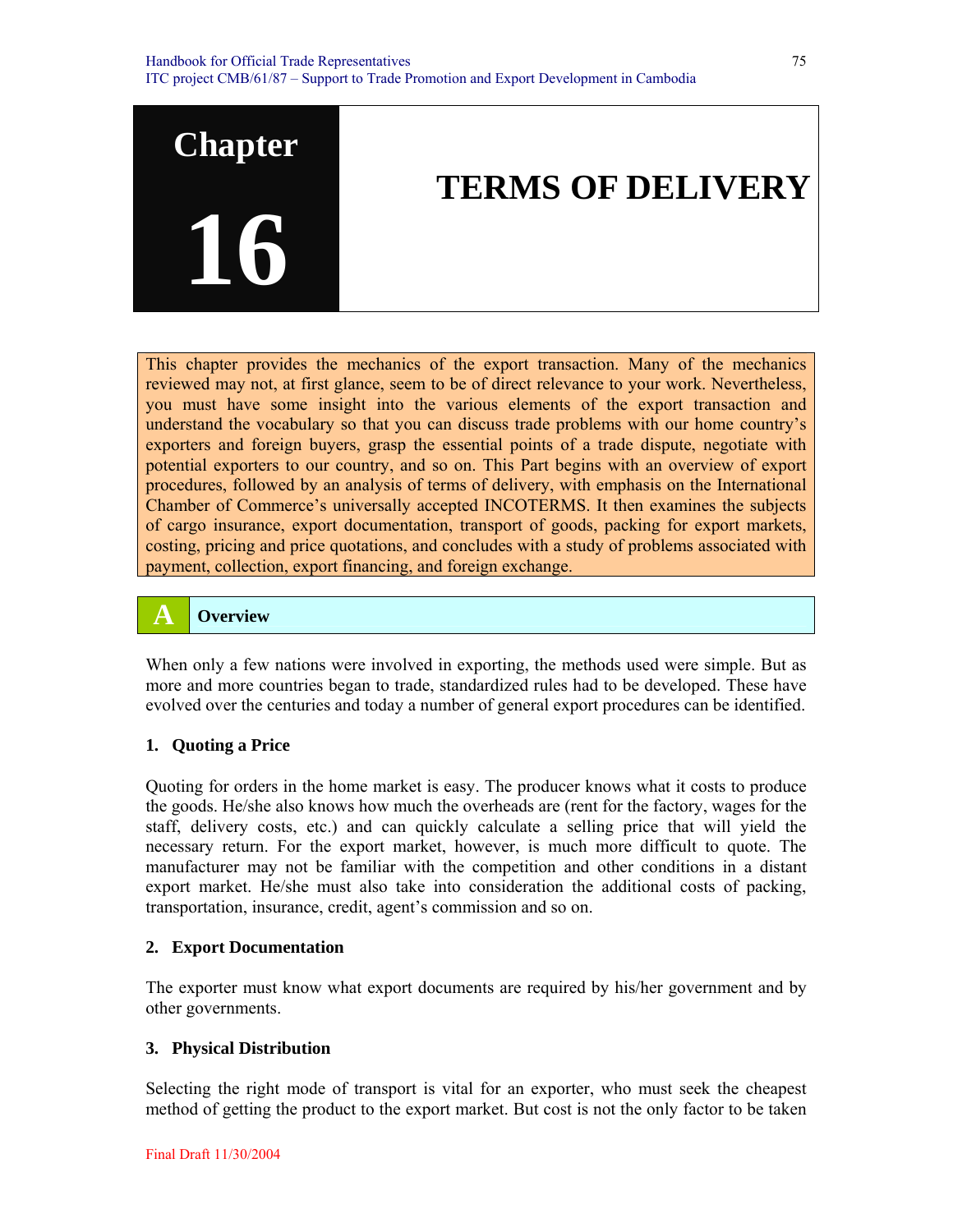into account. If the exporter sells fashion shoes and the cheapest mode of transport is a ship that takes months to complete its voyage, he/she may decide to pay more to have the goods delivered quickly. Fashion does not wait for exporters.

Modern long-distance trucks or rail freight cars may be more attractive than transport by ship or air. An exporter must avoid using traditional methods simply because "it has always been done that way". Whichever mode of transport an exporter chooses, he/she will need to take into account the terms of delivery of the contact.

## **B Terms of Delivery**

## **1. Overview**

When an exporter quotes a price for a product he/she is making an offer. If this offer is accepted by the customer, an export contract is formed. This contract specifies the terms under which the goods are to be delivered.

The quoted price must take into account the delivery costs, so our country exporter must know at an early stage to what point he/she will be delivering. A normal procedure is for the exporter to quote FOB. These letters stand for "free on board", and mean that he/she must deliver the goods on board a ship at a port in our country. The exporter will pay for delivery up to that point and the customer pays for the rest of the voyage.

The terms of delivery also make it clear who has responsibility for the goods if anything happens to them. Under FOB terms, the exporter has responsible until the goods are over the ship's rail, for example. The customer takes responsibility from then on.

## **2. Insurance**

Goods should be well packed and clearly marked so that they are no easily damaged or lost in transit. But even when these simple precautions are taken, accidents can happen. In addition to the risk of fire or leakage there is always the threat of pilferage. The vessel carrying the goods may sink or be badly damaged so that some goods have to be thrown overboard; the exporter's goods may be among, them. It is vital, therefore, that your exporter understands and use insurance so that the potential losses from these risks are minimized.

## **3. Terms of Payment**<sup>43</sup>

An exporter must make as certain as possible that he/she will receive payment and that this is not delayed beyond the terms agreed upon. When customers are thousands of miles away in a different country, it is difficult to follow up on bad debts. There are several safeguards an exporter can take. First, he/she can make sure that the customer is creditworthy. Next, the exporter can ask the customer for a letter of credit (LC), a transaction carried out by two banks, one in the customer's country and one in the exporter's. There are other terms of payment to suit different circumstances.

## **4. Financing the Export Order**

l <sup>43</sup> Terms of payment are important here. The exporter must be able to time cash inflows so that he or she remains solvent while fulfilling the order.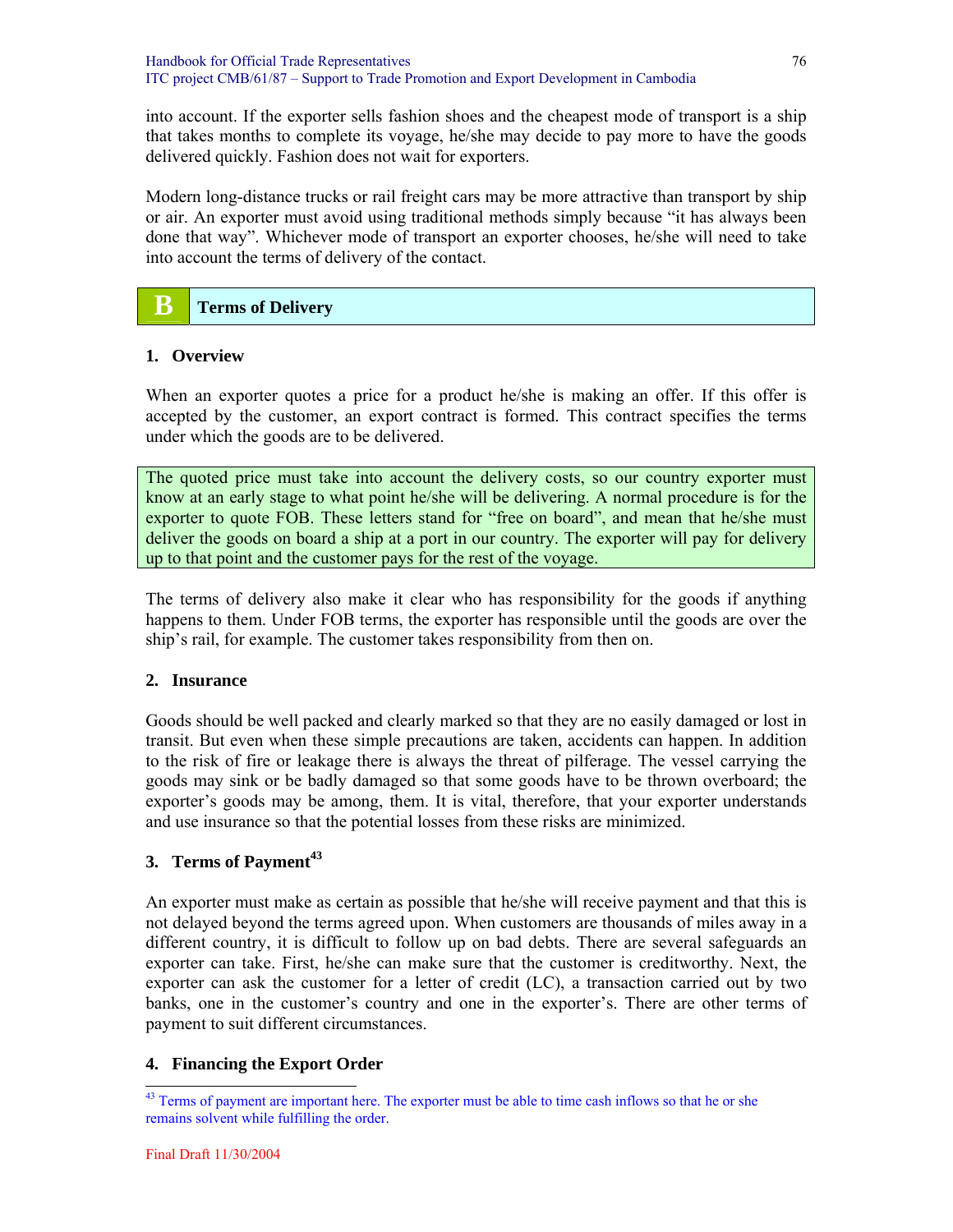An exporter should not -accept a large order if he/she cannot fulfill it. He/she must check that the necessary cash flow is available and sufficient to finance the contract, bearing in mind that he/she may not receive payment for the goods until some time in the future. In certain circumstances the exporter may be able to ask for payment in advance, but this is seldom possible. He/she will probably have to produce the goods and deliver them to the market before being paid.

## **5. Selecting Terms of Delivery**

The terms of delivery may make all the difference between profit and loss. Selecting the right terms is therefore vital. When buyer and seller agree on terms of delivery, they are legally binding themselves to these vital aspects of the transaction.

- 5.1. Which costs are paid by the buyer, which by the seller?
- 5.2. Which documents the seller will obtain and at whose expense?
- 5.3. When the title to the goods and the responsibility for them pass from the seller to the buyer?
- 5.4. When and where the goods are to be delivered?

## **6. INCOTERMS<sup>44</sup>**

Terms of delivery such as "ex works" and "free on board" have been developed over many years to fit particular circumstances. To clear up the confusion that arose from the use of these terms, the International Chamber of Commerce (ICC) drew up a set of standard terms and definitions in 1953. Revised most recently in 1980, these are called INCOTERMS, and indicate the division of costs and administrative responsibility between the exporter and the customer. Although internationally accepted, the terms are still sometimes interpreted differently in different countries. So care and clarification are necessary when using them. For example, a French customer may use the term CAF (cout, assurance, & fret) instead of CIF, although both mean the same thing. The various INCOTERMS are examined in annex 7.

INCOTERMS are normally known by their initials, as listed in annex 7, and are qualified by a place-name, e.g. EXW (export packing/marking), FOR (getting goods to railway station or truck) Kampala, FAS (transport to port and getting goods alongside ship) Singapore, FOB (getting goods on board and preparing shipping documents) Mombassa, CFR (freight cost – port to port) Lagos, CIF (marine insurance) Calcutta, EXS (putting goods at disposal of customer port of destination) Yokohama, EXQ (unloading charge at port of destination) London, DCP (payment of duties and transport to customers) or CIP (transport insurance) Islamabad, and so on. The obligations under these terms can be modified by mutual agreement. For example, the exporter may arrange insurance, freight or other charges on behalf of the customer with an FOB contract, but responsibility remains with the customer. There can also be a 'mixed cost approach' where, for example, an exporter accepts certain cost obligations by quoting FOB but actually looks after freight on the customer's behalf.

l <sup>44</sup> A detailed review of the obligations of buyers and sellers under INCOTERMS is given in chapter I, pages 24-26, of the Legal Aspects of Foreign Trade, published jointly by the International Trade Center/ International Chamber of Commerce, Geneva, 1984.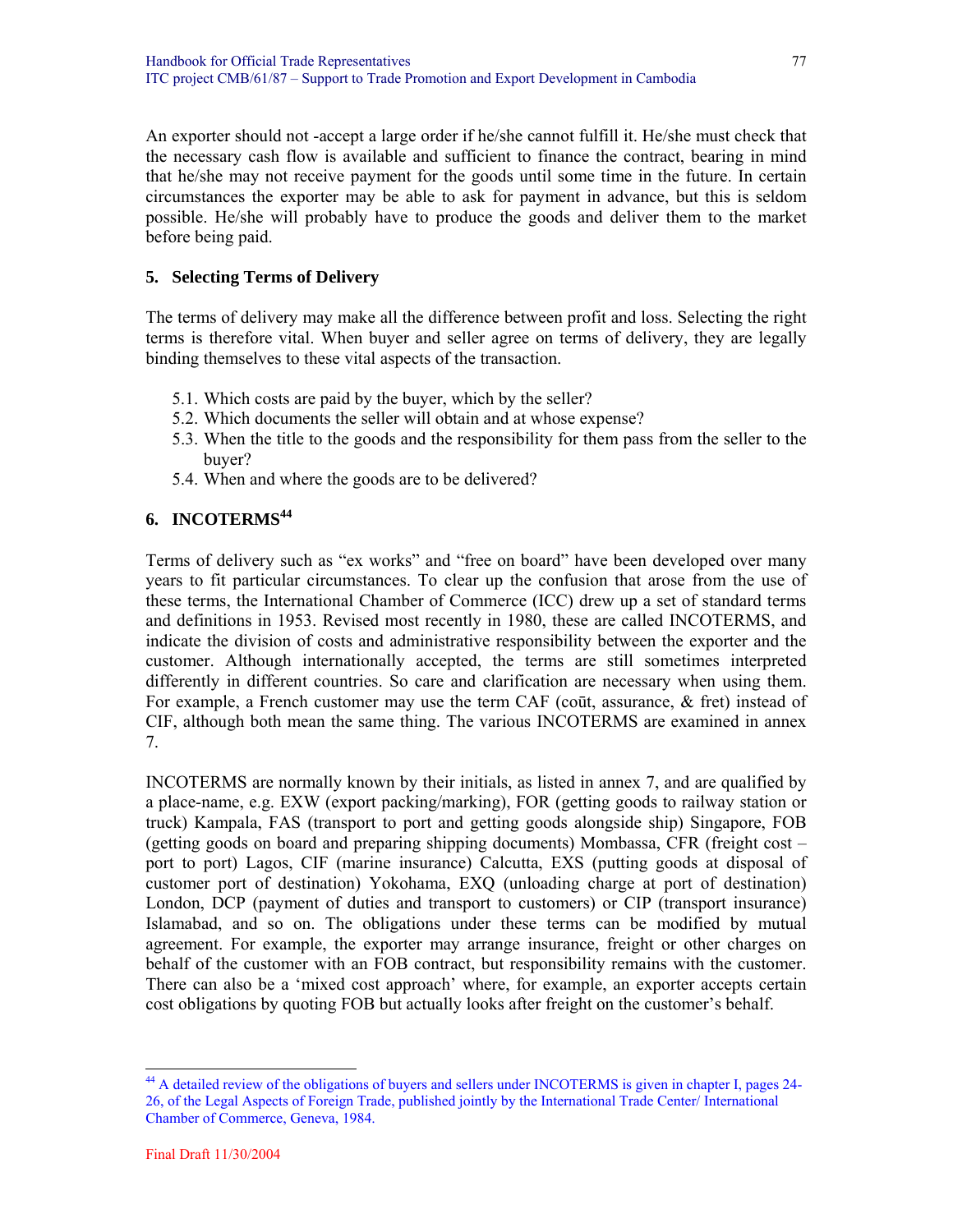

#### ß **Flexibility is essential in interpreting INCOTERMS. However, the exporter's general responsibilities under some of these terms are described below:**

- 6.1. Under EXW, the exporter has no further legal responsibility after he/she has made the goods available, at his/her premises (works/ factory), to the customer.
- 6.2. Under FOR and FAS, the exporter is responsible only for transportation to the railway or port.
- 6.3. Under FOB the exporter has only to deliver on board the ship designated by the customer. He/she is not concerned with freight and insurance.
- 6.4. Under CIF, the exporter has to pay for all freight and insurance to the port of destination. The exporter also carries the risk of fluctuations in freight rates unless he/she builds a 'freight escalation' clause into the CIF contract. The customer, on the other hand, has no responsibilities until he/she has received all the necessary documents, at which time he/she can collect the goods at the docks at the port of destination.

#### **7. Other Terms**

7.1. DAF

Delivered at frontier ... is used in the same way as DCP or CIP except that the seller's obligations are fulfilled when the goods arrive at the frontier before going through customs.

7.2. DDP

Delivered duty paid ... is used in the same way as DAF, but duties are charged to the seller. A special clause may be added after the words "duty paid", e.g., "exclusive of VAT and/or taxes".

DDDDD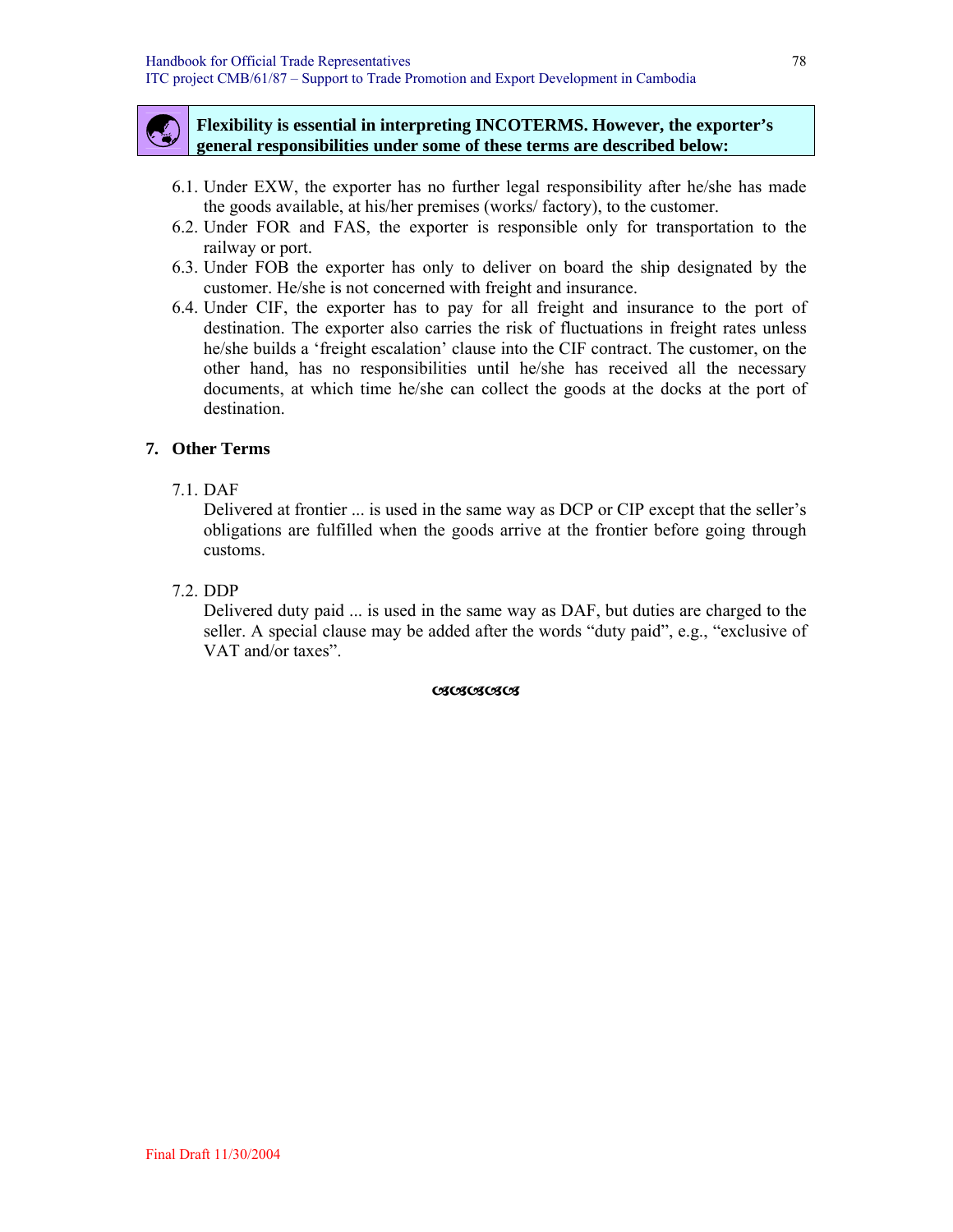

## **A The Need for Cargo Insurance**

There are many risks to cargo while it is in transit. These include fire, storm, collision, pilferage, leakage, terrorism, and explosions. Goods traveling to another country must be insured against loss or damage at each stage of their journey, so that whatever mode of transport is being used, neither the exporter nor the customer will suffer any loss.

## **B Who Should Be Insured?**

Under the law, a person may purchase marine insurance on a shipment only if he/she has an insurable interest in it. Either the exporter or the customer will be liable for the goods at any one point in the journey. The liabilities laid down in the terms of delivery normally conform to when the title of ownership to the goods passes from the exporter to the customer. This is known as the "passing of risk", and INCOTERMS are very useful in this respect.

For example, in an FOB contract the transfer of ownership is at the point where the goods pass over the ship's rail. In theory the exporter insures the goods up to that point and the customer takes responsibility from then on. (In practice, the customer normally buys insurance to cover the whole journey in FOB, FAS and CFR contracts, from the exporter's warehouse to the final destination.) Under a CIF contract, the exporter takes out cover against the risks customarily covered in that particular trade. He/she is not required to do more unless both parties have agreed to it. These rules are of course subject to local usage. Whatever allocation of responsibility is agreed on, it must be absolutely clear and cover any emergencies. Even when an exporter's responsibility ends when he/she leaves the consignments at the dock (FAS), it may be wise in many cases to take insurance out on the whole voyage, because his/her financial stake in the "venture" continues until he/she is actually paid for the goods. If the goods are damaged in transit, the customer may be unwilling or even unable to pay for them.

To avoid any such risks, the exporter should make it a general policy that the conditions of sale make him or her responsible for providing insurance – even in FOB contracts. If this is not possible owing to local custom, an exporter can purchase special contingency insurance which will make up any shortage in claims paid by the customer's insurance. It should be noted that "marine insurance" is a misleading term and can be extended to cover transportation over land or on inland waterways.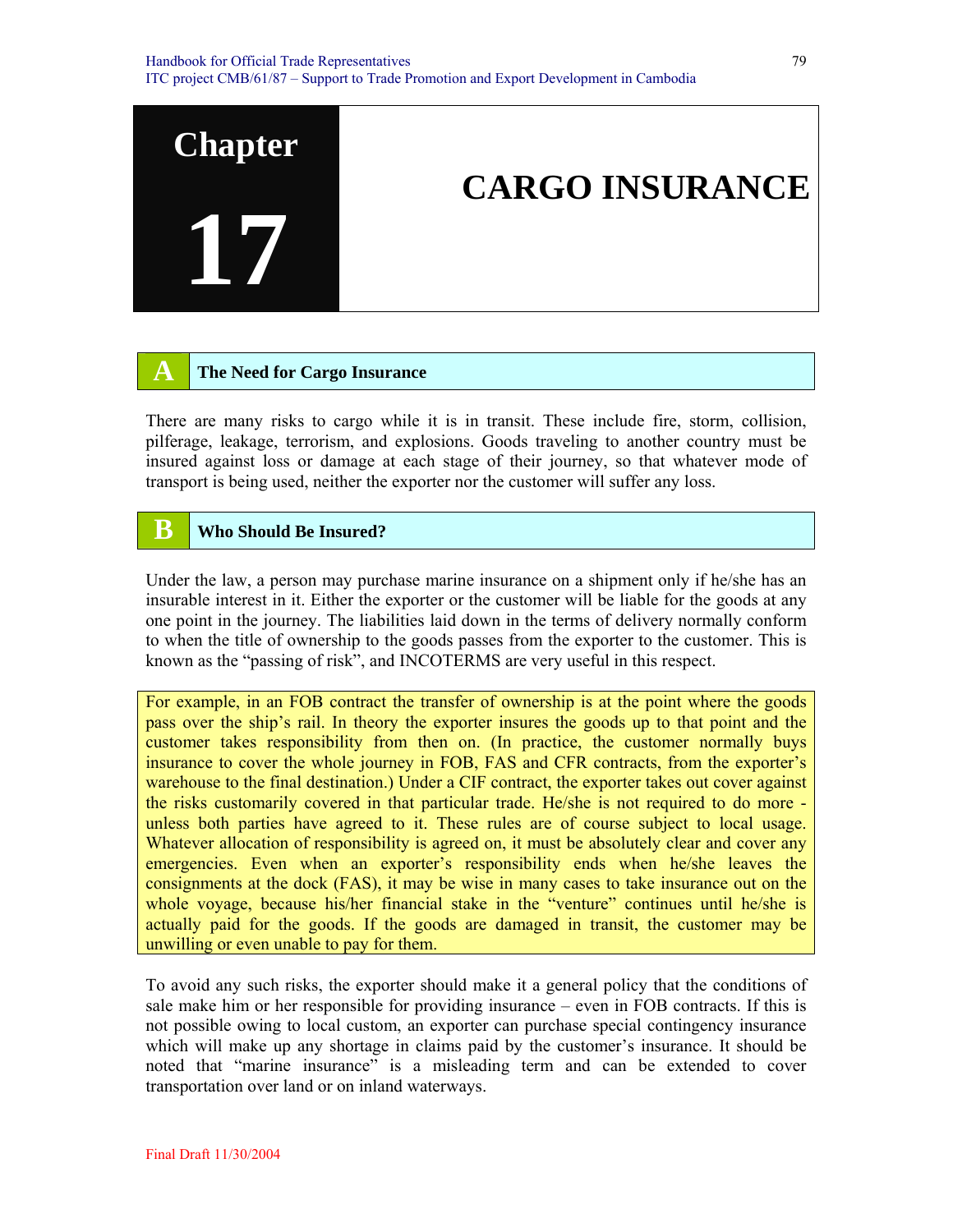#### **C International Insurance Contracts**

Faults to avoid.

- $\cdot$  Insufficient insurance cover (in financial terms).
- $\cdot$  Insurance does not cover risks mentioned in the documentary credit.
- $\rightarrow$  Policy is not issued in the currency of the documentary credit.
- $\rightarrow$  Policy is not endorsed by the insured and/or signed by the insurers.
- The certificate or policy bears a date later than that of the dispatch or shipment, except where transfer from warehouse to warehouse is indicated.
- $\cdot$  Goods are described incorrectly.
- Alterations are not authorized.
- Policy is not in transferable form when required.
- $\cdot$  Carrying vessel's name is not recorded.
- $\rightarrow$  Policy does not cover trans-shipment when this is indicated in the bill of lading.

In addition, if the insurance is required by the documentary credit, the insurance document must, as laid down in the ICC's Uniform Customs and Practice for Documentary Credits (UCP).

- $\rightarrow$  Be that specified in the documentary credit (article 35, UCP).
- $\sim$  Cover the risks specified in the documentary credit (article 38, UCP)
- $\rightarrow$  Be consistent with the other documents in the identification of the voyage and description of the goods.
- $\cdot$  Unless otherwise specified in the documentary credit:
	- be a document issued and/or signed by an insurance company or its agent, or by underwriters (article 35, UCP);
	- be dated on or before the date of shipment as evidenced by the shipping documents, or establish that cover is effective at the latest from such date of shipment (article 36, UCP); and
	- be for an amount at least equal to the CIF value of the goods, and in the currency of the credit (article 37, UCP).

If you serve in a country where insurance in the local insurance market is compulsory, you must acquaint yourself with the terms of such policies. Visit the relevant insurance office, collect copies of all the insurance policies offered, and obtain any other information, such as compulsory deposits for payment of premiums, or similar rules.

## **D How to Insure**?<sup>45</sup>

An insurance policy is issued when goods are insured, but it is also usual to issue a "certificate of insurance" which is used as evidence of insurance. A policy is a contract, a legal document, and principally it serves as evidence of the agreement between the insurer and the person taking out insurance. The marine insurance policy or certificate forms part of the shipping documents. A policy is also used as collateral when an exporter obtains an advance against a bank credit.

<sup>&</sup>lt;sup>45</sup> Insurance is normally arranged by an insurance broker or an insurance company.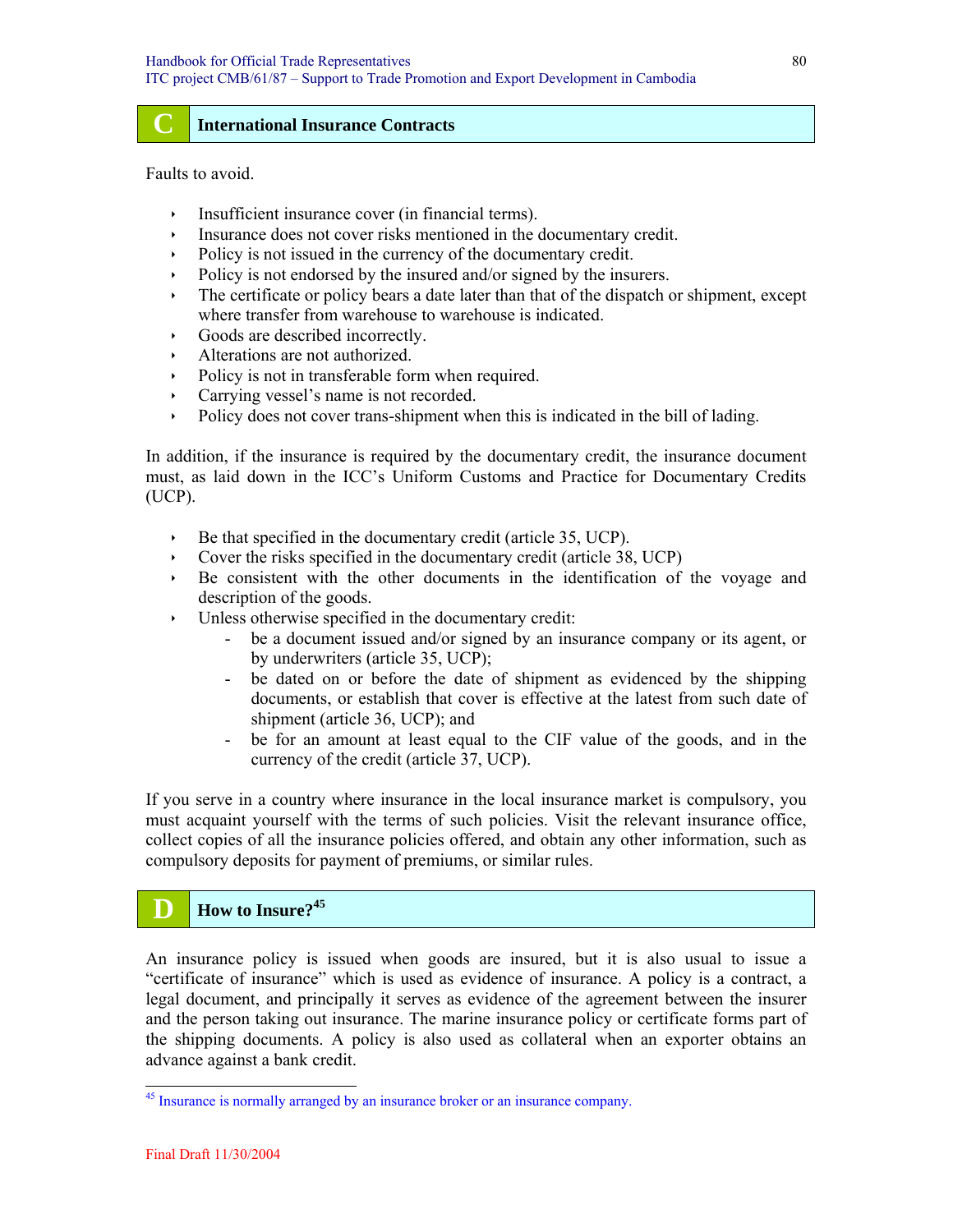Individual policies for a single shipment are seldom used by companies regularly engaged in foreign trade. Exporters normally insure under long-term policies known as "open cover". These contracts may run for a fixed time or indefinitely until cancelled. As evidence of insurance of each shipment, the insurance company or insurance broker can issue a certificate of insurance, which gives all the information contained in an insurance policy. Open cover gives the exporter automatic, continuous coverage. It also saves him/her the trouble of having to arrange for protection every time he/she makes a shipment, and he/she always knows the exact insurance costs. This makes it easier for him/her to quote a landed sales price.

On a CIF contract, the exporter sends the certificate of insurance to the customer.  $\checkmark$  It is common practice to insure for an amount 10% higher than CIF value of the goods, to take care of the costs involved in replacing goods, delays in payment, etc. The goods may be insured for even higher amounts – for example, to cover loss of import duty paid on products which subsequently disappeared.

## **E Kinds of Coverage**

In buying insurance, the object is to buy as much protection as is necessary or prudent, at as low a cost as possible. To do this, one has to, know what risks can be covered, and to decide how much coverage is needed. An insurance policy defines its coverage in terms of the nature of the loss or damage, the extent of the loss or damage, and the conditions under which it occurred.

For example, sea-water damage is a major risk and is covered – to some extent – by all marine policies. However, some policies may pay for sea-water damage only if the loss is total or if the vessel has been stranded, sunk, burnt, or in a collision. Other policies may be more inclusive, and pay for partial sea-water damage caused not only by such calamities, but also by heave weather (a storm, etc.).

Generally, the specific risks or perils covered by a policy are not consolidated in a single paragraph but are dispersed in separate clauses. In the case of raw materials, policies sometimes do not fully define the coverage, and claims are settled according to the prevailing custom of the trade.

## **F "Average" Terms**

To a great extent, protection under a marine insurance policy is defined under "average" terms. The word "average" means partial loss. "Partial loss", in turn, can mean the total loss of part of the insured cargo, or simply damage to all or part of it.

- $\rightarrow$  Particular average is a partial loss suffered by part of the cargo.
- Ì General average is a loss that affects all cargo interests on the ship itself. General average has been defined as 'a partial and deliberate sacrifice of the ship, freight, or goods, undertaken for the common safety of the adventure in time of peril and/or extraordinary expenditure with the like object'.

The idea of general average liability is to spread the losses suffered by some parties Among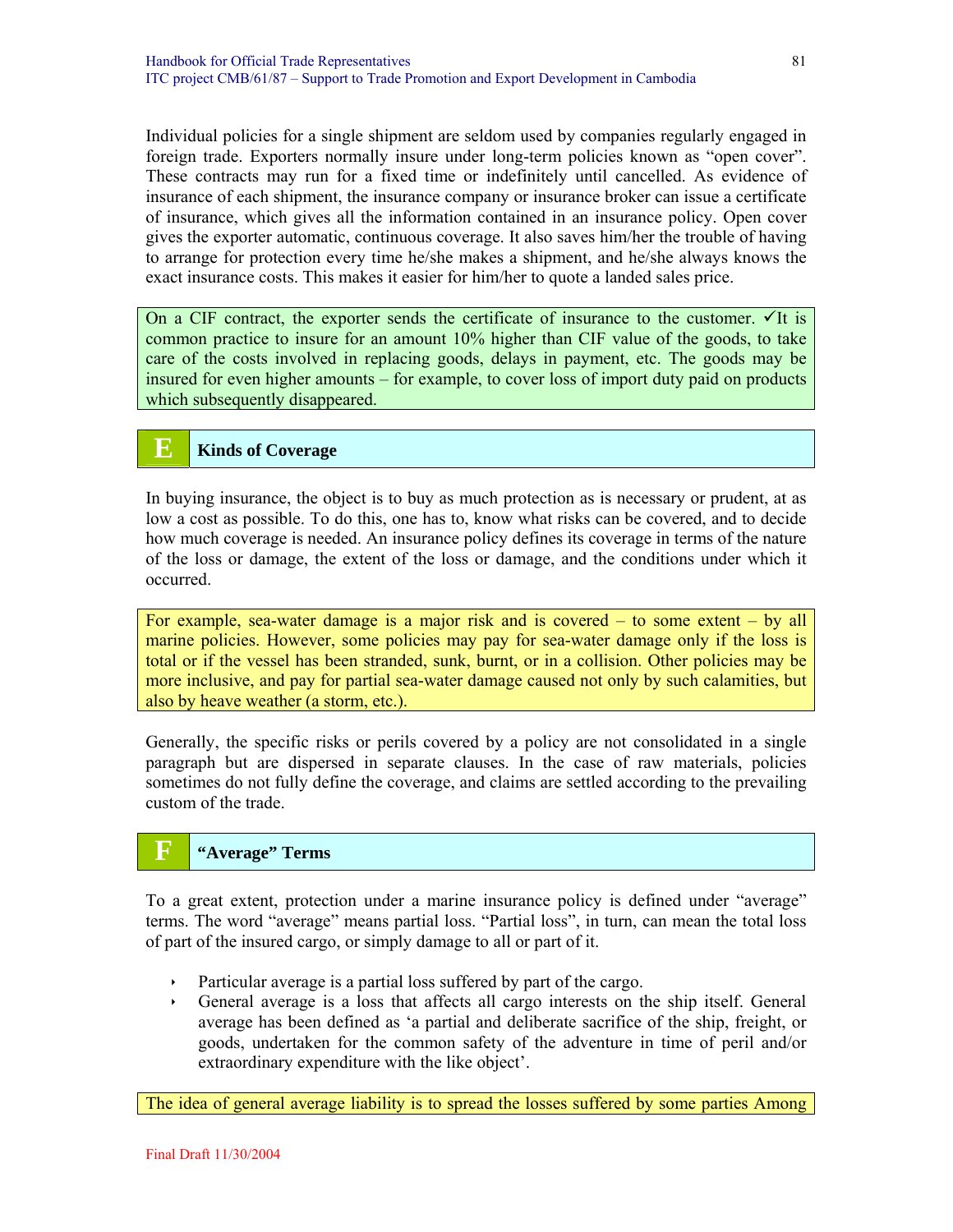all parties to the voyage. If, for example, a ship is in danger of sinking in a storm and some of the cargo is thrown overboard to save it, the resulting loss is considered "in general average". The value the lost goods is distributed Among the parties to the voyage, i.e., all cargo owners and the ship-owners. Each is required to pay a share of the damage including those whose cargo may not have been lost or damaged.

Accidents often result in both general average and particular average losses. Take the example of a fire in a cargo hold. The ship's crew puts out the fire with water. Some of the cargo in the hold is damaged by the fire itself. This is a particular average loss. If the owners of the fire-damaged cargo are insured against this kind of peril, they will be paid for the loss by their insurance company. But cargo in the hold has also been damaged by the water used to put the fire out. This is a general average loss. Whether or not the owners of the damaged cargo are insured for this kind of damage, they will be largely reimbursed for the loss by contributions from all the other cargo owners and from the ship-owners.

## **G Types of Insurance**

The insurance coverage that can be purchased varies widely. The three most important types of coverage are the following:

- Ì FPA (free of particular average). This is the minimum coverage in general use. It covers losses resulting from the total loss of a ship or aircraft. Partial loss is not covered, except to a limited extent and in particular circumstances; the partial losses covered and the conditions of coverage vary according to national practice.
- $\rightarrow$  WPA (with particular average). Insures against damage to goods in transit from causes other than damage to the ship. Partial loss is normally covered with a percentage franchise, i.e., the insurance covers losses above a stated percentage of the value of the insured cargo. In practical terms, WPA provides protection against damage from sea water caused by "heavy weather".
- Ì All risks. Insures against most risks except risk of *force majeure*, unless the exporter has specifically asked for this to be included.

Additional specific risks may be covered by additions to the FPA and WPA clauses. These include not only maritime perils, but such risks as damage from hooks, oil, rain, bilge or fresh water, theft, shortage or non-delivery, sweat, contact with other cargo, leakage or breakage. A variety of clauses are used to cover certain goods against special risks, such as the Institute Provisional Value Clause for grain covers, the Institute Replacement Clause for machinery, the Skimmings Clause for coffee and cocoa, the Labels Clause for canned goods, etc.

All risks coverage is the broadest kind of standard coverage. But it does not, despite its name, cover all risks. It excludes coverage against damage caused by war, strikes, riots, etc., perils that can be covered by separate clauses. Moreover, insurance against all risks covers only physical loss or damage from external causes.

To understand the term, one must realize that in insurance a "risk" is something that may happen, but not something that must happen. It is, in other words, a possibility that may arise as a fortuity, or an accident. "It is not an inevitability." This means that marine insurance does not cover the kind of damage that can be expected to occur under normal conditions because of the nature of the goods themselves – their "inherent vice".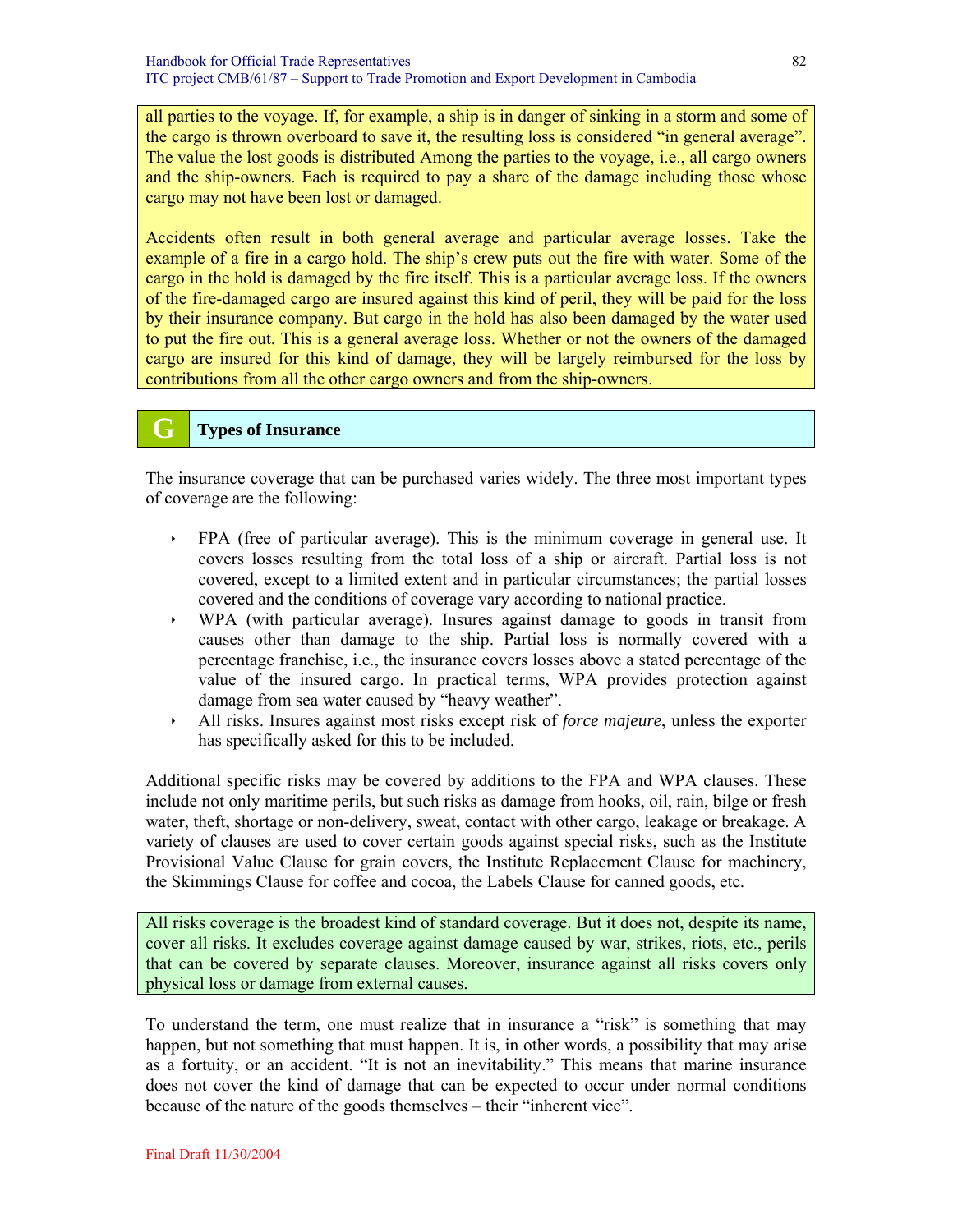For example, if butter turns rancid during a voyage which is not interrupted by an accident, this damage would be considered a result of the cargo's inherent vice, and would not be covered by the policy. To give another example: the breakage of inadequately packed glassware would be due to its inherent vice – in other words, to internal rather than external causes – even if the packages were handler roughly. Inherent rice is specifically excluded from coverage in all risk clauses, and it is an implied exclusion in all insurance policies, whether or not it is specifically mentioned. Delay is another exclusion that is usually explicitly stated, but it is implied in all policies in any case. This means that loss resulting from the delay of goods in transit, e.g. spoilage or a fall in market value is not covered. In the case of especially sensitive products, such as meat or butter, it is possible to have the policy changed to cover physical damage caused by delay, but even then the delay usually must be the result of fortuitous, names perils.

A good rule of thumb is that an exporter should insure for the coverage accepted in his/her trade.

**CSCSCSCS**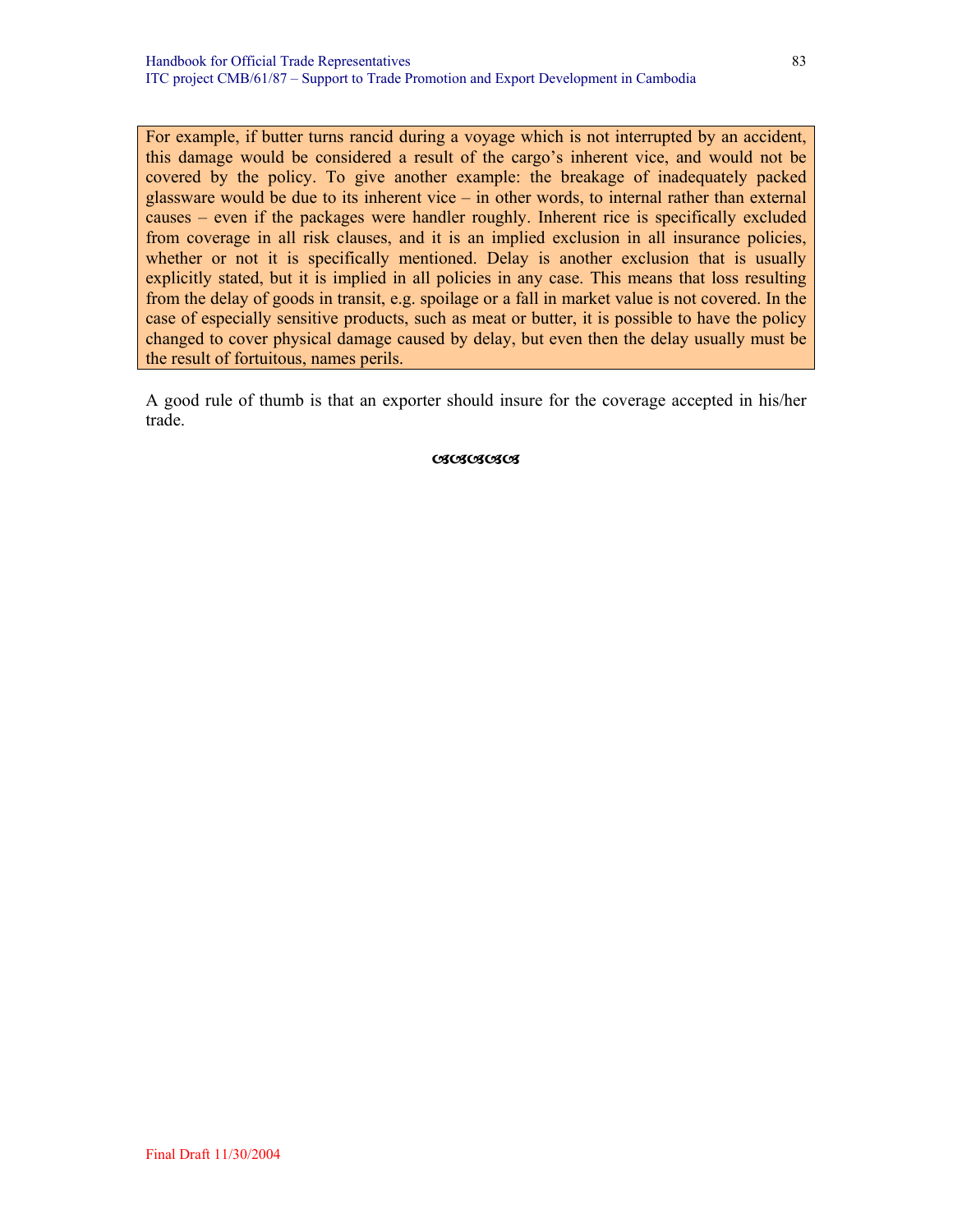

This chapter considers some of the documents required in export trade. Among the most important are the following.

- 1. Transport documents.
- 2. Export license.
- 3. Customs declarations.
- 4. Certificates of origin.
- 5. Health and sanitary certificates.
- 6. Certificates of inspection.
- 7. Quality control certificates.
- 8. Commercial invoice.
- 9. Packing list.
- 10. Customs invoices.
- 11. Consular invoices.
- 12. Certificate of insurance.

The first three (1 to 3) are a necessity in both the exporting and the importing country. The next four (4 to 7) are required mainly by public authorities in importing countries but have to be established under official or semi-official procedures in the exporting country. The last five (8 to 12) are either commercial or invoice-related documents, some of which must be certified by the consul of the importing country. Not all documents are required by all importing countries or for all goods. You should find out which ones are necessary in each case.

## **A Transport Documents**

To transport export goods to their destination, the exporter must conclude a transport contract with a carrier. This will be evidenced by a transport document.

The bill of lading (B/L) is the traditional transport document for shipping goods by ocean transport. It serves as a contract between the exporter and the shipping line and covers the carriage of goods from the port of loading to the port of discharge. It also serves as a receipt for the goods and confers title to the goods to its holder. Also called a negotiable bill of lading, it is sent to the importer to enable him/her to claim the goods to which it refers. As a negotiable B/L represents the value of the goods, it has been the practice to issue more than one original (normally three) to ensure arrival of at least one set at its destination. Each original is negotiable, but the others are rendered void when one is surrendered. With more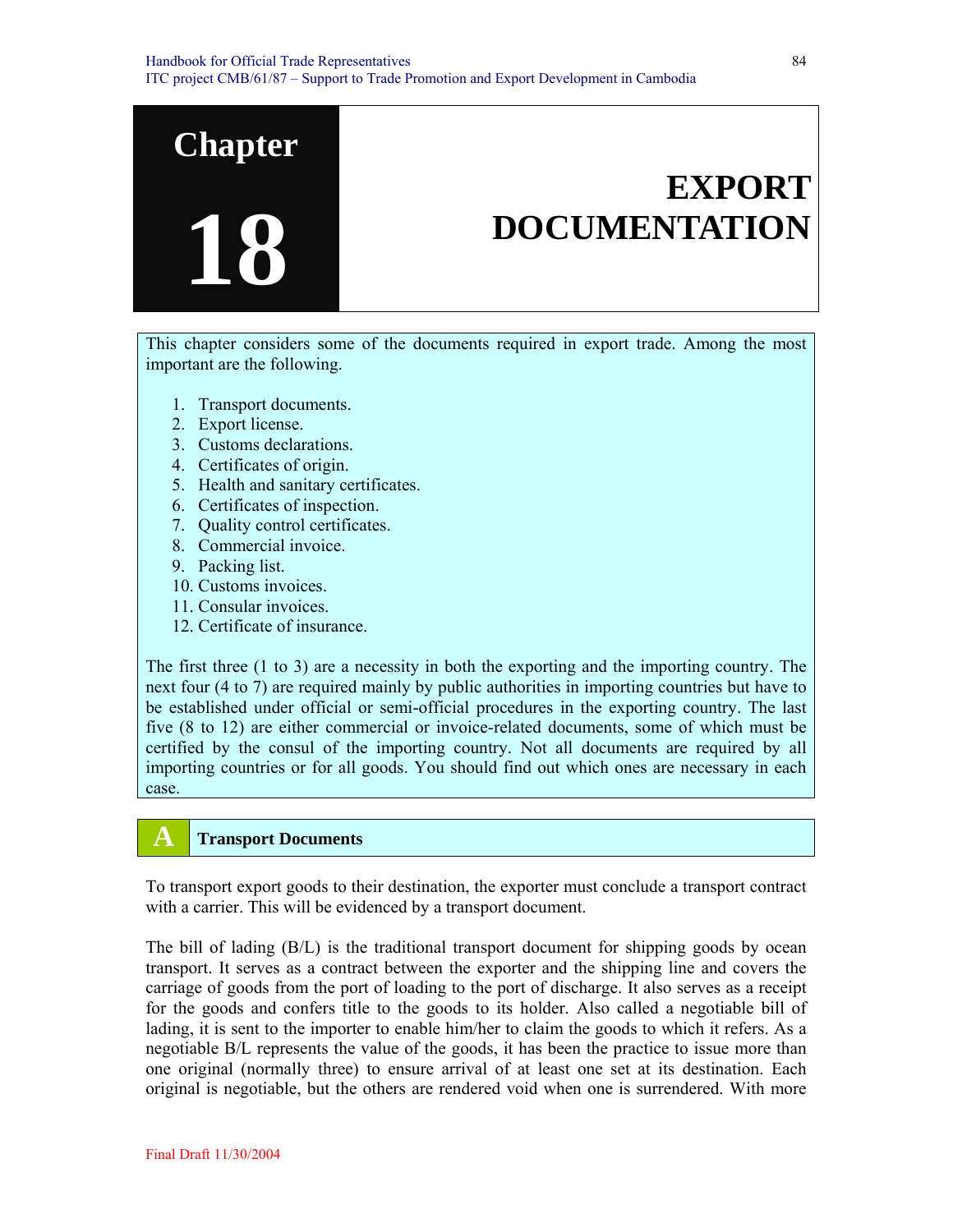reliable mail services, the risk of losing originals has been reduced and it is now recommended that only one original be issued.<sup>46</sup>

The main advantage of a sea waybill is that it eliminates dependence on the original bill of lading, which had to be presented to obtain release of the goods, a requirement that often caused delays and other problems at destination. With a sea waybill, the carrier hands over the goods to the party named as consignee.

Under the B/L procedure, once the goods have been loaded on board the vessel, the shipping company verifies the details on the B/L, signs it and hands it over to the shipper/exporter. The exporter must arrange for the original  $B/L$  to be sent to his/her customer, either by mail or – if documentary credit or collection is involved – through the bank concerned. Details required documents are stipulated in the documentary credit (letter of credit) and the exporter must ensure that such documents are made out properly.

The customer will have to surrender the original negotiable bill of lading to the ship's agent. If the transport document is a non-negotiable sea waybill, it is enough that the customers identify himself or herself as the consignee. The ship's agent will then issue a deliver, order, indicating the particular shed or warehouse where the goods are kept. On presentation of the delivery order, the goods will be handed over (subject to customs clearance release by the port authority upon payment of port charges, etc.). If the customer does not receive an original, negotiable bill of lading in time, he/she will be unable to take possession of the goods and a number of legal and other problems may arise, calling for letters of indemnity and resulting in additional costs, e.g. demurrage charges. With a sea waybill such problems are avoided.

Take the following example: an exporter had dispatched his goods but had forgotten to send the bill of lading to the customer. Without this document the customer was unable to obtain the goods at the port of discharge, and the goods had to be stored at the dock until the bill of lading arrived. The customer passed the resulting storage charges on to the exporter, maintaining that it was the fault of the exporter that the charges had been incurred. He sued the exporter for the costs of the storage, and won.

If cargo is transported by air, the air waybill is the internationally recognized transport document, equivalent in function to the sea waybill. No air transport document confers title to the goods; hence the air waybill presents none of the problems often associated with bills of lading. Air waybills are presented at the airline cargo office which issues a delivery order. Procedures are essentially the same as those for maritime transport. For surface transport, international rail and road consignment notes are used. These have functions similar to air and sea waybills.

Increasingly, multimodal transport documents are coming into use. Issued under various sets of international rules, these documents establish one contract to cover transport by different modes, thus avoiding the need to establish new transport documents for each mode.

 $\overline{a}$ 

<sup>&</sup>lt;sup>46</sup> The need for negotiable bills of lading is no longer as great as it was in the days of sailing vessels. At that time, goods were frequently sold during the long sea voyages and this was affected by transferring the title to the bill of lading to the new owner of the goods. Except for certain commodities, like oil and iron ore, such transactions are rare these days and it is now recommended that a non-negotiable bill of lading be used whenever this is possible. The agreed name for such a document is sea waybill although it is sometimes referred to as a liner or ocean waybill.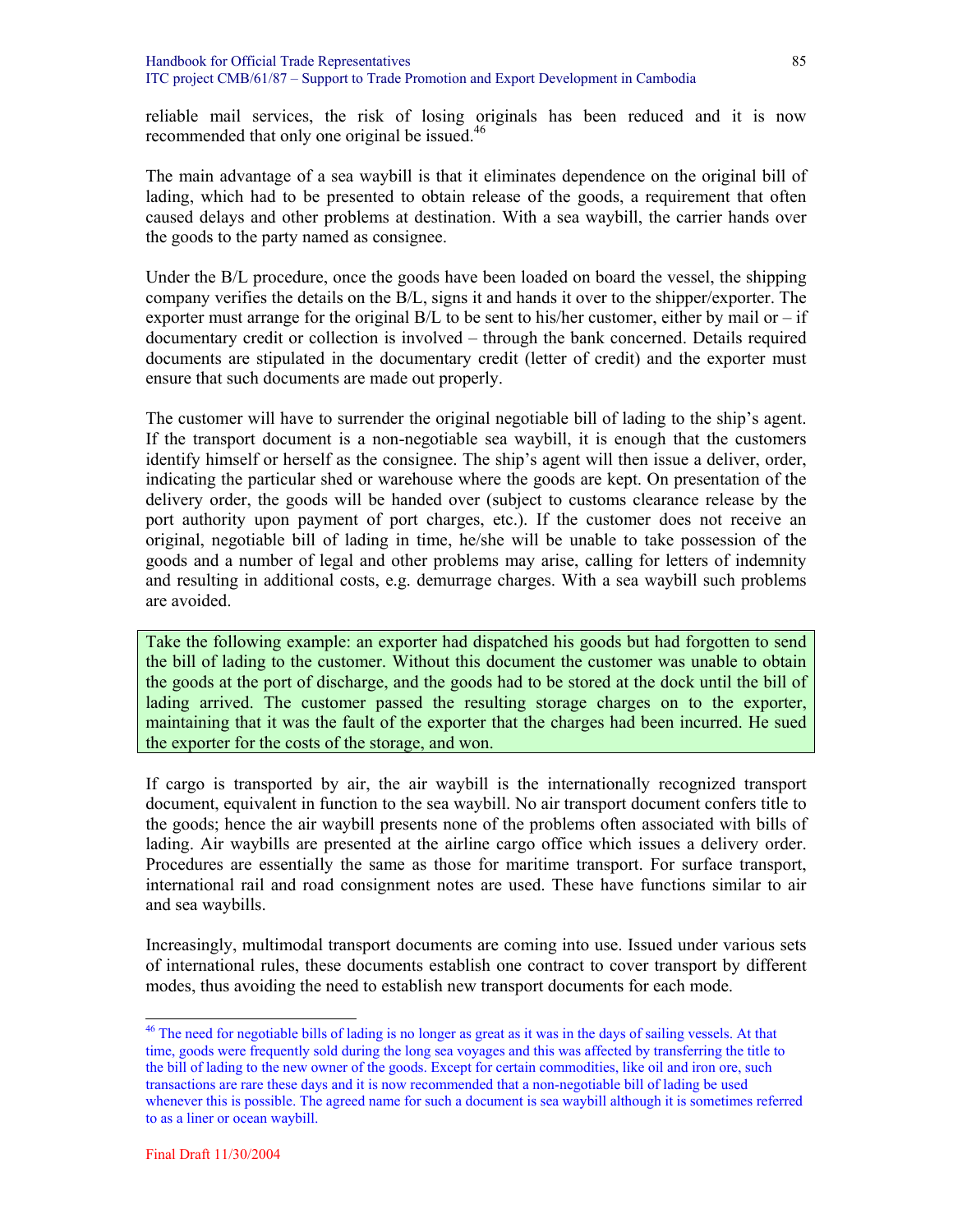## **B Export License**

This is the first document an exporter may have to cope with. Where export licenses are required, the justification normally is the scarcity of certain commodities, i.e., raw materials and basic food products, the need to control export of arms and other military goods, concern for national security, protection of the national heritage (works of art, antiques, etc). Export licensing is often used as a vehicle for implementation of trade policy, e.g. economic sanctions against a country.

## **C Customs Declarations**

Customs authorities in all countries require exporters to fill out declarations to clear goods for export from their countries. These documents are presented at the place of export; in countries where there are no export duties, the main function of the declaration is to record the export transaction for statistical purposes.

## **D Certificate of Origin<sup>47</sup>**

This document provides evidence to the importing country that the product comes from a country that is entitled to preferential treatment under some arrangement, e.g. the generalized system of preferences (GSP). It may also be needed to prove that goods do not originate in countries on which the importing country applies sanctions or other trade restrictions. Special certificates of origin may be required in the application of quotas, e.g. or, textiles. It is very common for certificates of origin to be stipulated under documentary credits. They are normally issued by an official body, e.g., Customs, the ministry of trade, or a chamber of commerce.

## **E Health and Sanitary Certificates**

These certificates are often required by importing countries as condition for admitting animals and animal products, and plants and plant products. Veterinary, sanitary, and phytosanitary certificates are issued by an authorized body in the exporting country. They confirm that the products are free from disease or insect pests, that they have undergone fumigation treatment, etc. In the case of food products, the certificate may state that the product meets prescribed sanitary standards.

## **F Certificate of Inspection**

In certain countries, customers or authorities demand a certificate of inspection issued before shipment from the exporting country ("pre-shipment inspection", "clean report of findings"). The purpose of this document is to ensure that the goods to be shipped conform to what has

 $47$  In certain cases, an exporter's declaration of origin is accepted; such a declaration can sometimes be included in the commercial invoice. A variant of this is a certified declaration, i.e. an exporter's declaration certified by an official body.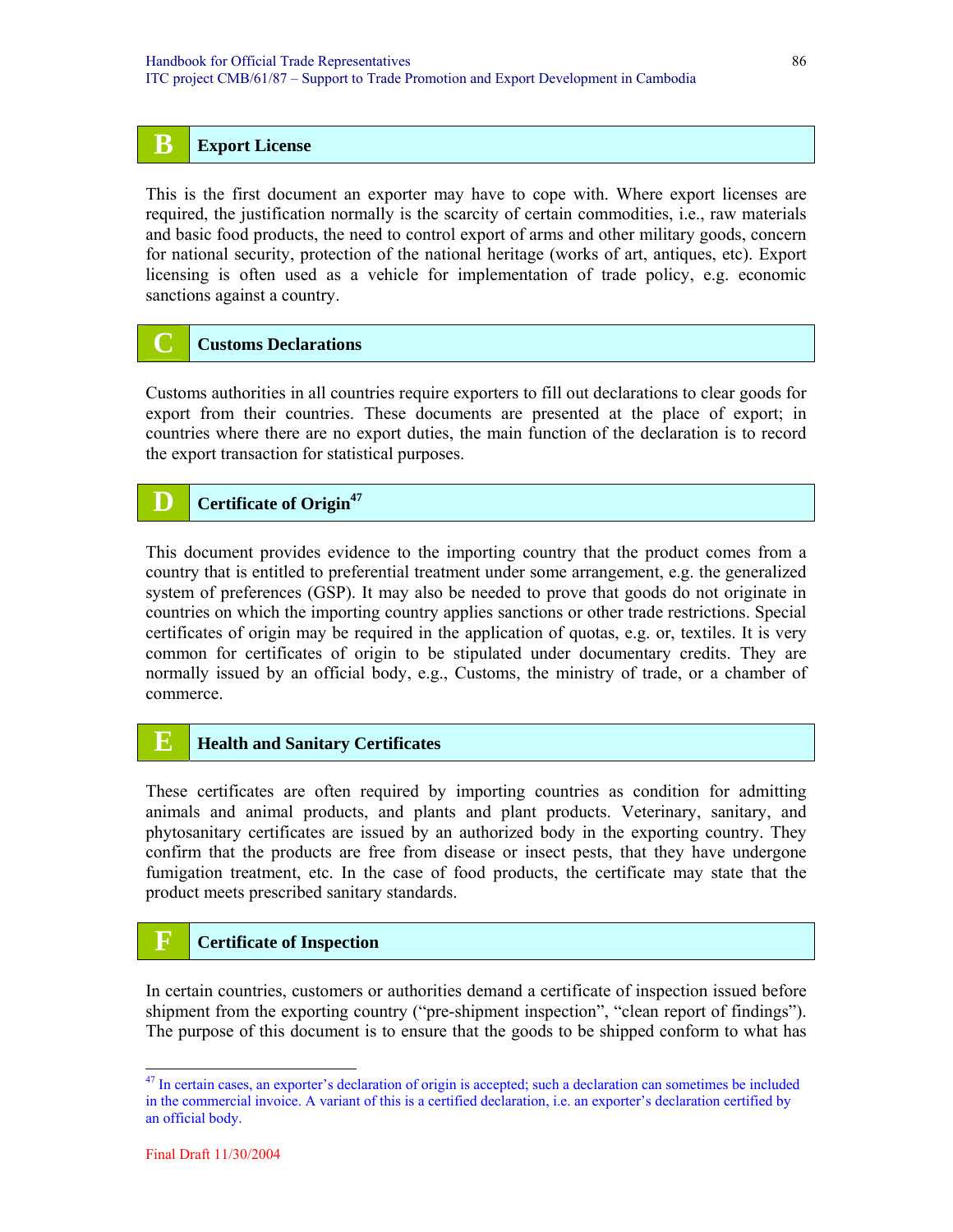been ordered, as regards quantity as well as value and quality. The exporter must obtain the prior agreement of his/her customer on who is to carry out such an inspection (often a prescribed control company) and who is to pay for it.

## **G Quality Control Certificates**

These certificates certify that the product conforms to certain technical standards. They are normally issued by national standardization bodies by the manufacturer concerned.

## **H Commercial Invoice**

This document is used mainly to claim payment for the goods delivered. It also provides the basis for assessing the value of a consignment for the purpose of calculating the ad valorem customs duty. In general, exporters can use their own invoice forms, but the contents must meet customs requirements in the importing country. Conditions of delivery (CIF, FOB, etc.) must be stated and amounts should be set out clearly, specifying costs of packing, freight charges, insurance and any other costs, as well as the price of the goods. Deductions, such as quantity rebates and payment discounts, should also be specified.

Some countries prescribe a set declaration to be signed by the exporter, mainly to certify that the invoice is true and correct, that no other invoice has been issued and that the value shown is the current market value of the goods. A standard wording for such a declaration has been recommended by the Working Party on Facilitation of International Trade Procedures of the Economic Commission for Europe, in cooperation with  $GATT^{48}$  and the Customs Co-operation Council. It reads as follows: "It is hereby certified that this invoice shows the actual price of the goods described, that no other invoice has been or will be issued and that all particulars are true and correct."

## **I Packing List**

If a shipment consists of numerous packages of differing contents and weights, it might be impossible to describe these individual packages in the invoice. In such cases, separate packing lists may need to be drawn up, specifying the contents, weight and dimensions of each package (or group of identical packages). The purpose of the packing list is to make it easier for the consignee to identify the packages, and also for Customs and other authorities to inspect the packages, either randomly or selectively.

## **J Customs Invoices**

In some countries, mainly those in the Commonwealth, Customs authorities require invoices to be prepared on a special form, known as a customs invoice. These invoices are often combined with a "certification of value", printed on the back, in which the exporter confirms the invoiced value and states that there is no other understanding between him and the

<sup>48</sup> Predecessor of the WTO.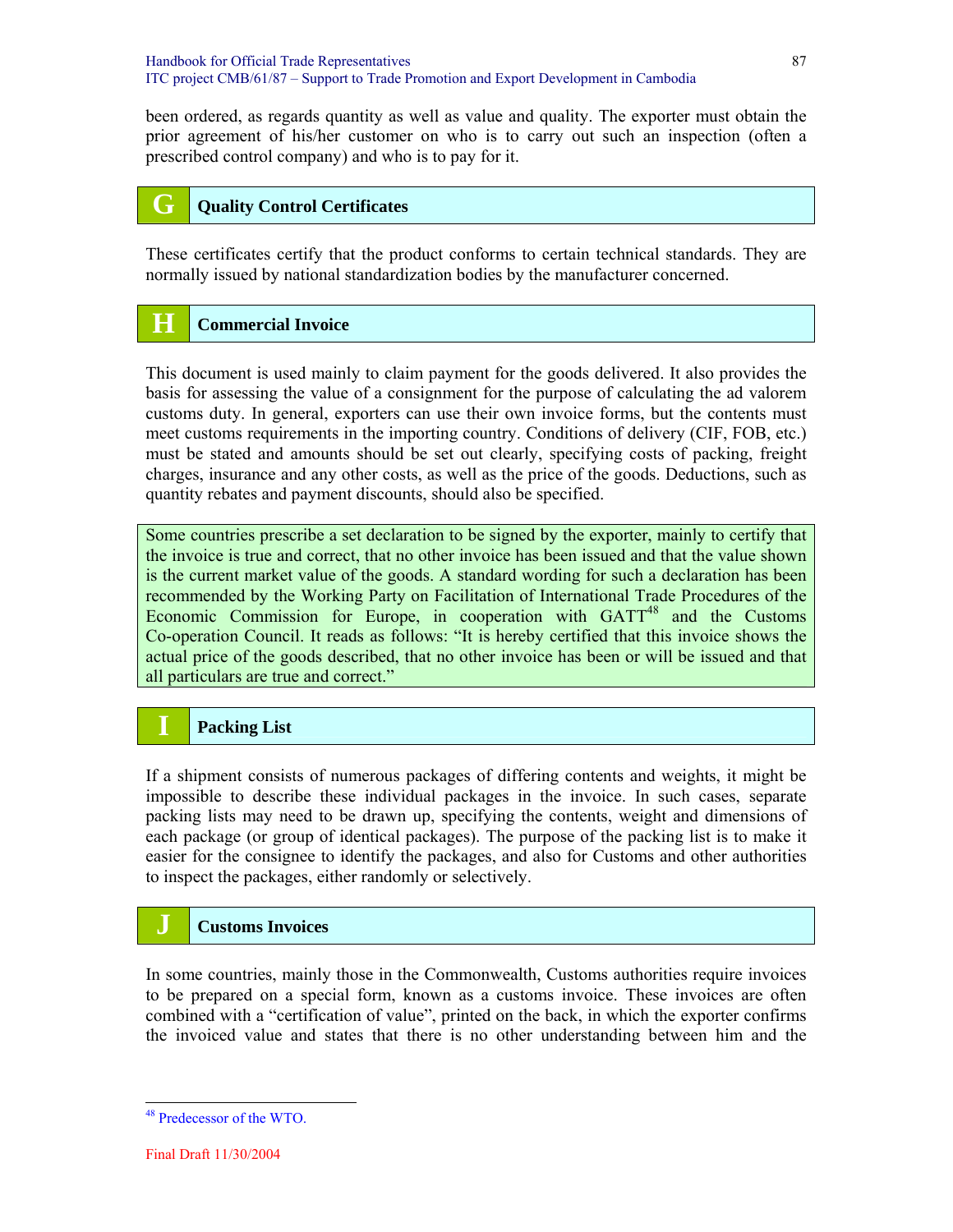importer. (The introduction of what is called "GATT<sup>49</sup> value" would eliminate the need for a customs invoice.)

## **K Consular Invoices**

A few countries – all in Latin America – still require consular invoices. These invoices often deviate from international standards on paper size and layout; they call for a detailed description of the goods and require indications of marks and numbers, weight, value of the goods and their origin, and a declaration on the accuracy of the invoice. They are often printed in the national language of the importing country and must be filled out in that language. Sometimes, only a typed original is accepted and the form must be error free.

Consular invoice forms normally have to be purchased from the consular representative of the importing country (sometimes they are available through export promotion agencies). Once completed, they must be legalized by the consul. Other documents, such as the commercial invoice, must usually be presented to the consul at the time the consular invoice is validated.

A variant of this system is the legalization of commercial invoices. No consular invoice form is required but the commercial invoice has to be presented and legalized (validated) by a consul. A fee is often required for the legalization or validation of commercial and consular invoices. The fees vary considerably but are often fairly high. Some countries charge a flat fee per set of documents whereas others chart a percentage of the value of the goods. The fees are normally paid to the consular representative when the document is legalized; alternatively, they are collected from the importer at the port of entry.

Consular invoices are the most cumbersome and difficult documents of all and must be prepared with great care. Repeated international recommendations call for the abolition of consular invoices and other consular formalities.

## **L Certificate of Insurance**

A certificate of insurance or an insurance policy provides evidence that the shipment has been insured against loss or damage during transport. If the agreement requires the exporter to arrange for insurance, the documentary credit arrangements will stipulate a certificate of insurance as a condition for payment of the credit. The insurance certificate will also be needed for claims in case of accident or loss.

#### **OSOSOSOS**

<sup>49</sup> *Ibid.*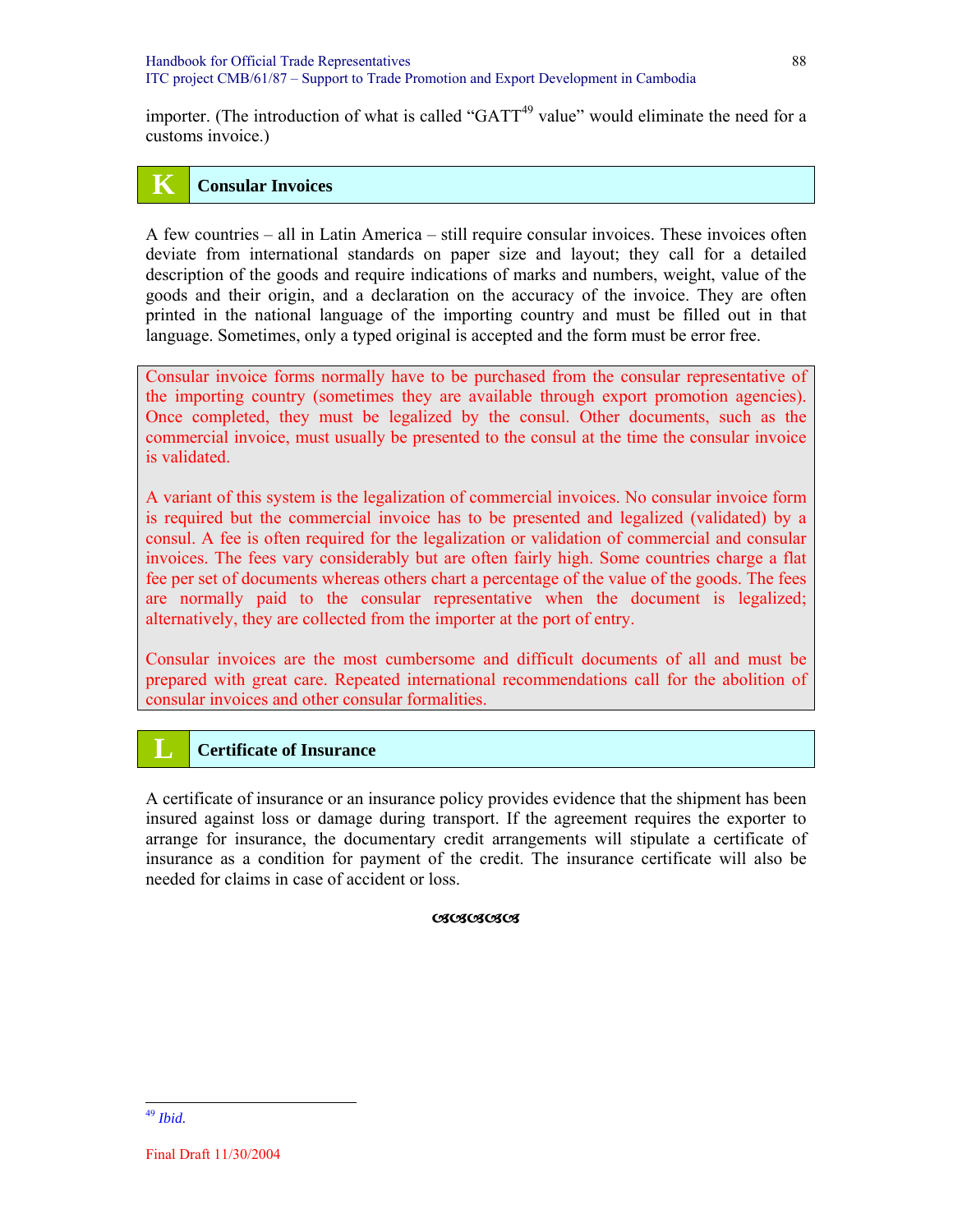

## **A Introduction**

Export goods may be shipped by surface (road, rail or sea) or by air. From the standpoint of developing and least developing countries, by far the most important method is sea, with air freight as an occasional option. Ocean freight is the most widely used form of transportation in international trade. It still has the attraction of being a cheap mode of transporting large quantities of goods over long distances.

Before goods can be shipped by either sea or air, the exporter or his/her shipping and forwarding agent must.

- $\cdot$  Find out freight rates.
- $\rightarrow$  Select a shipping line and a particular vessel.
- $\rightarrow$  Book shipping space.
- $\rightarrow$  Register the cargo on a shipping note and send the shipping note to a shipping company.
- ightharpoonup Register details on customs entry forms and send them to Customs.
- $\cdot$  Arrange adequate packing, including shipping marks.
- Receive a calling forward notice from the shipping company.
- $\cdot$  Send the goods to the port with a consignment note.
- Receive the bill of lading or sea waybill from the shipping company.
- $\rightarrow$  Pay the freight bill.
- $\cdot$  Endorse the bill of lading or sea waybill and send copies to the shipping line and to the customer, or to the bank acting as intermediary.

## **B** Shipping and Forwarding Agents

In practice, only the largest exporters have the staff and other resources to handle their own shipping arrangements. Small exporters find it easier to use the services of shipping and forwarding agents, or freight forwarders as they are sometimes called. Freight forwarders are experts on transport costs and on the availability and suitability of different modes of transport for different markets. They book transport space, handle the required documentation and, in many cases, collect the goods from the factory and transport them to agreed docks, airports, railway stations or road collection points. Shipping and forwarding agents also deal with customs clearances and other formalities. They arrange payment of freight charges and insurance, if necessary, and handle the collection of the necessary documents. They may also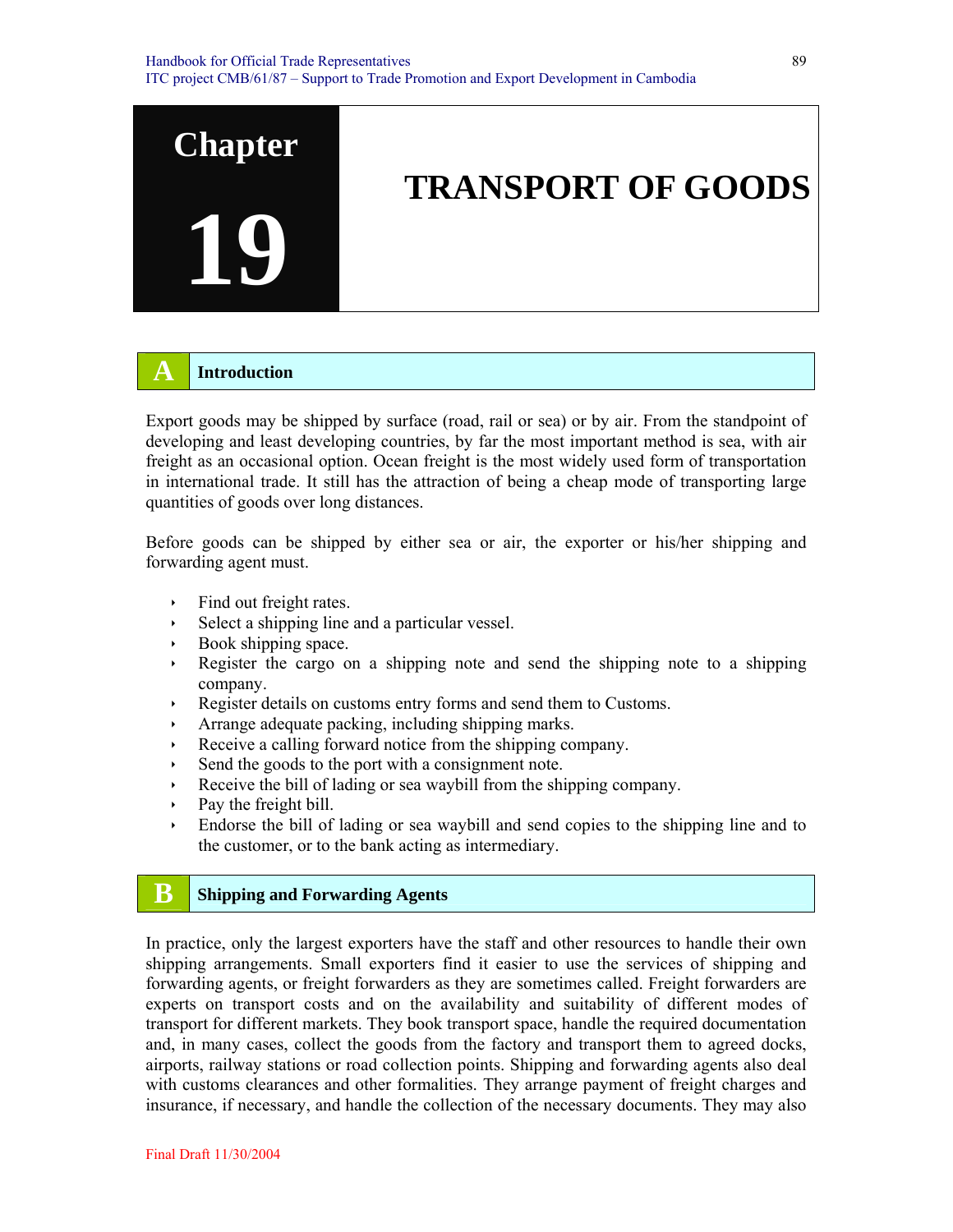help by "consolidating" or grouping together a number of consignments to make transportation more economical.

## **C Types of Shipping**

#### **1. Ocean Freight**

The freight rates that have to be paid to send goods by ocean freight depend to some extent on the type of shipping used. The four basic types of shipping are.<sup>50</sup>

- 1.1. *Conference line vessels.* These are ships operated by a line that is a member of a shipping conference. Conferences are groups of shipping lines. They establish common freight rates, regular scheduled departures and common shipping conditions. They provide international liner services for the carriage of cargo on specified routes.
- 1.2. *Non-conference vessels.* These are ships operated by shipping companies that do not belong to conferences but provide scheduled services. They determine their own freight rates.
- 1.3. *Tramp ships.* These ships do not follow regular routes but travel as and where cargoes are available.
- 1.4. *Charter ships.* These ships can be hired to transport products for a particular purpose or time. Their use is usually justifiable only for large orders.

The shipping company will charge either by weight or measure whichever is greater. In the case of a particularly valuable cargo, for example furs, the shipping company may charge an additional ad valorem freight rate. A minimum freight charge may be collected for goods that are too small for a shipping company to handle strictly by volume or weight.

Freight rates may also be increased by a special surcharge in special situations, such as local unrest or disaster or the need for a longer journey than usual as, for example, when the Suez Canal was closed. A surcharge may also be collected after a major devaluation of a currency. A congestion surcharge can also be imposed; this may be as high as 75 percent.

## **2. Air Freight**

Air freight has many advantages over other modes of transport and its use is increasing. Generally, air freight is most practical for goods which have a high unit value, but there are no hard and fast rules. The most obvious advantage of air freight is, of course, speed of delivery.

For many items from distant origins, such as fresh flowers and fruit, it is the only logical mode of transport. Air transport may also be vital for fashion goods that have a short sales life, or for seasonal goods.

<sup>&</sup>lt;sup>50</sup> Of these types of shipping, the most commonly used are conference line vessels, which make regular journeys and offer special discounts to exporters who use them regularly. The exporter or his/her freight forwarder may make such special arrangements with conference lines.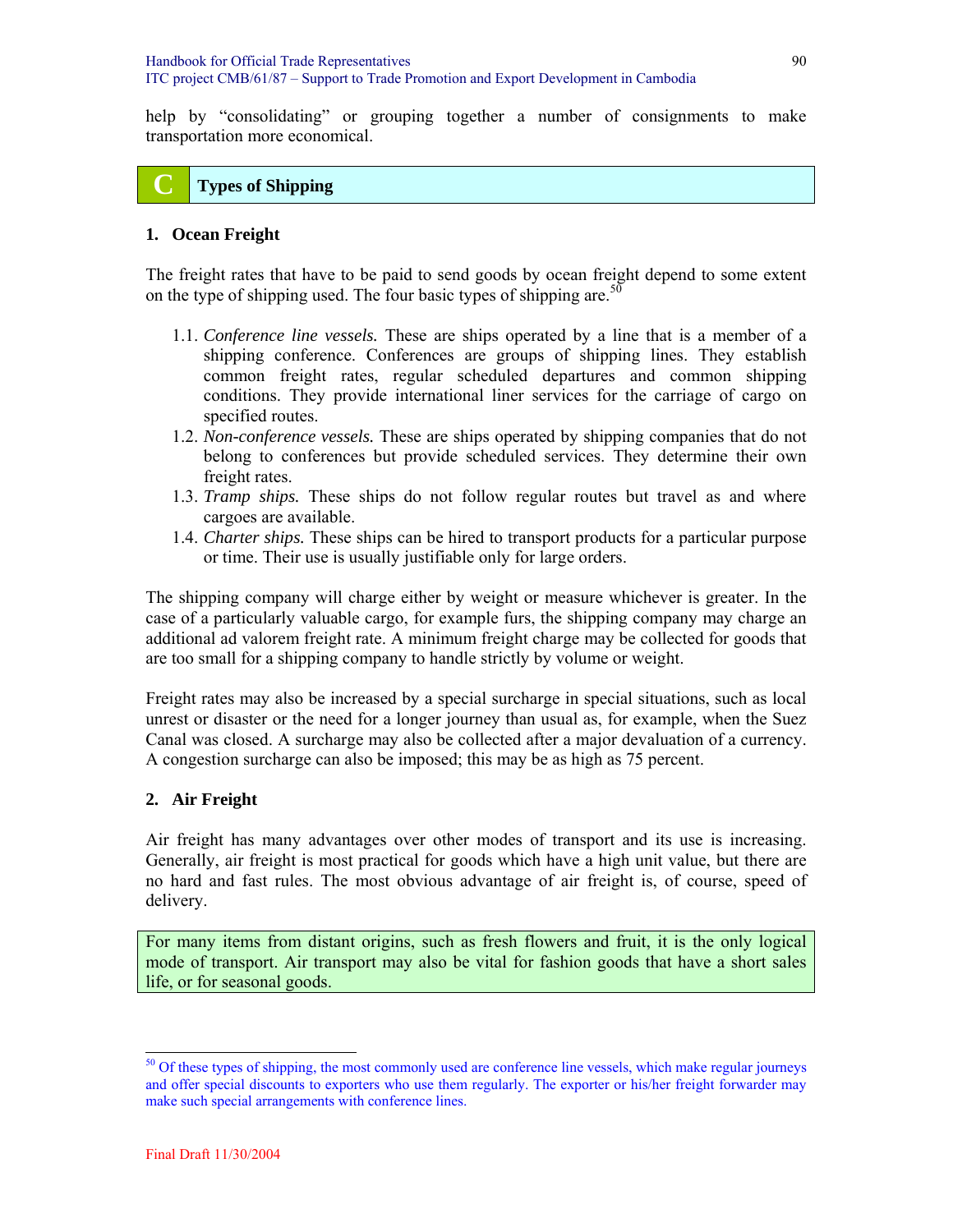Air freight can also save the exporter storage costs as it enables him/her to maintain a smaller inventory in the export market. Cost savings also stem from.

- $\cdot$  Greater security in transit.
- $\cdot$  Less handling in transit.
- $\rightarrow$  Lower insurance costs.

As risk of pilferage and damage is much smaller, insurance premiums on shipments by air are usually lower than for sea transport. The lighter packing required for shipment by air can be a big advantage in countries where customs duties are based on the total weight of the consignment. Procedures for shipping by ocean freight have been developed over centuries and are therefore complex. Air freight procedures are newer and simpler. All the same, the procedures may take up too much of an exporter's time and he/she may decide to use the services of an air cargo agent.

2.1. Air freight rates

Air freight rates vary more than sea freight rates, but the basis of calculation is usually a price per kilogram (or 427 cubic inches) with certain minimum charges. Because bulk presents problems to airlines, rates for light but bulky cargoes are sometimes set by volume rather than by weight.<sup>51</sup> This usually happens when a kilogram of the cargo has a volume exceeding 6 cubic decimeters. Among the other costs are the following:

- 2.1.1. terminal charges for customs clearance;
- 2.1.2. sorting, pick-up, and delivery;
- 2.1.3. transit charges at the airport; and
- 2.1.4. over-flying tax charged by some States.

#### 2.2. Air waybill

The documentation for air freight is far simpler than that for ocean freight. If exporting by air freight, the exporter normally begins by completing an air-consignment note and/or letter of instruction, to the airline. This note gives basic details of the cargo, the customer's name and address and the services the exporter requires, such as c.o.d. or special insurance arrangements. From these instructions, the airline prepares the air waybill. This document is:

- 2.2.1. a receipt from the airline acknowledging that it has received the consignment from the shipper;
- 2.2.2. a contract between the shipper and the airline for moving the goods;
- 2.2.3. an instruction sheet;
- 2.2.4. a customs declaration;
- 2.2.5. a bill for the freight; and
- 2.2.6. a certificate of insurance, if the amount and extent of coverage are stated.

The air waybill is an internationally standardized document, printed in English and in the language of the air carrier. As noted earlier, unlike the bill of lading, the air

<sup>&</sup>lt;sup>51</sup> For reasons of costs, many bulk goods and raw materials are unsuited to carriage by air. There are also strict restrictions on transport by air of hazardous cargo.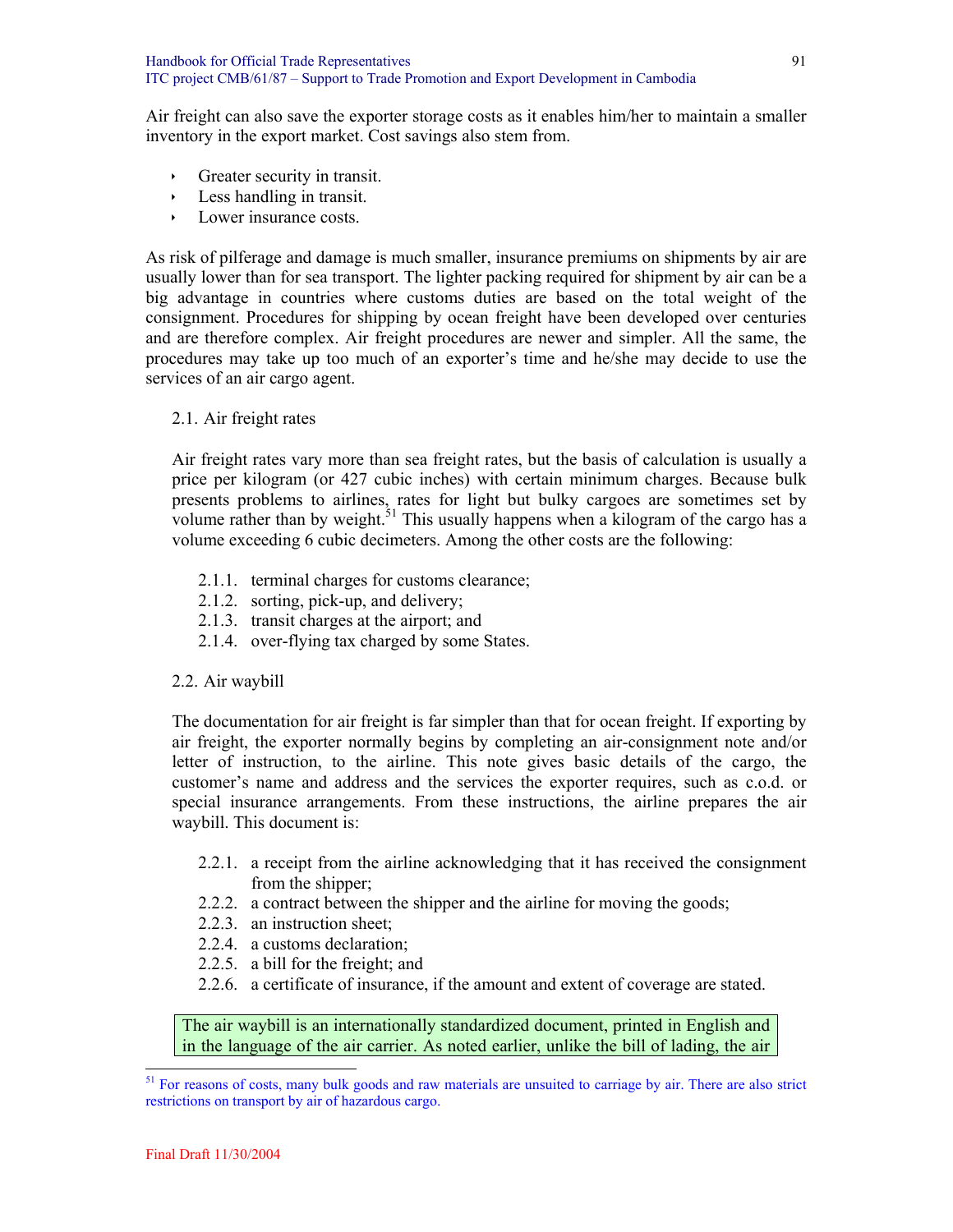waybill does not give title to the goods. An air waybill goes automatically to the consignee or customer to enable him/her to collect the goods without further formality, unless a c.o.d. arrangement has been made. Such an arrangement is a protection when using air freight, as it requires payment to be made before the goods are collected by the customer.

## **D Choosing the Right Transport Means**<sup>52</sup>

In the majority of cases, geography, the availability of services and the physical characteristics of the product will leave the exporter little choice as to the mode of transport. Often, however, the most immediately obvious choice is not always the best. The major choice is likely to lie between sea and air transport. Road and rail may be used for exports to countries on the same continent. But, for most exporters in developing and least developing countries, road, and rail transport are primarily a means of moving goods to and from docks or airports.

The freight rate is not the only cost to be borne in mind when calculating the total cost of transportation.



- $\cdot$  The packing cost. Extra packing may be required for ocean freight.
- $\cdot$  The cost of time. If payment cannot be made before delivery, shipment by sea, which can take months, will tie up the exporter's capital for the equivalent period.



- $\cdot$  Cost of preparing shipping documents.
- Handling fees and port dues.
- Insurance.

## **E** Other factors may influence the choice of transport means, for example.

- $\cdot$  What did the customer specify? The customer's wishes are all-important; if they are clearly specified, they must be carried out.
- $\cdot$  Uncertainty about transit may be more damaging to the customer than the transit time. Are the sea ports or airports efficiently run? Are they outside the territory or control of the exporter? Are the means of transportation to the sea/air ports reliable? It may be worth paying a premium for a firm delivery date.
- $\rightarrow$  Are special rates available for air transport of large consignments? Some airlines are anxious to develop their cargo trade and offer concessionary rates for substantial business.

<sup>&</sup>lt;sup>52</sup> Separate decisions must be made for each consignment. No general rules are possible.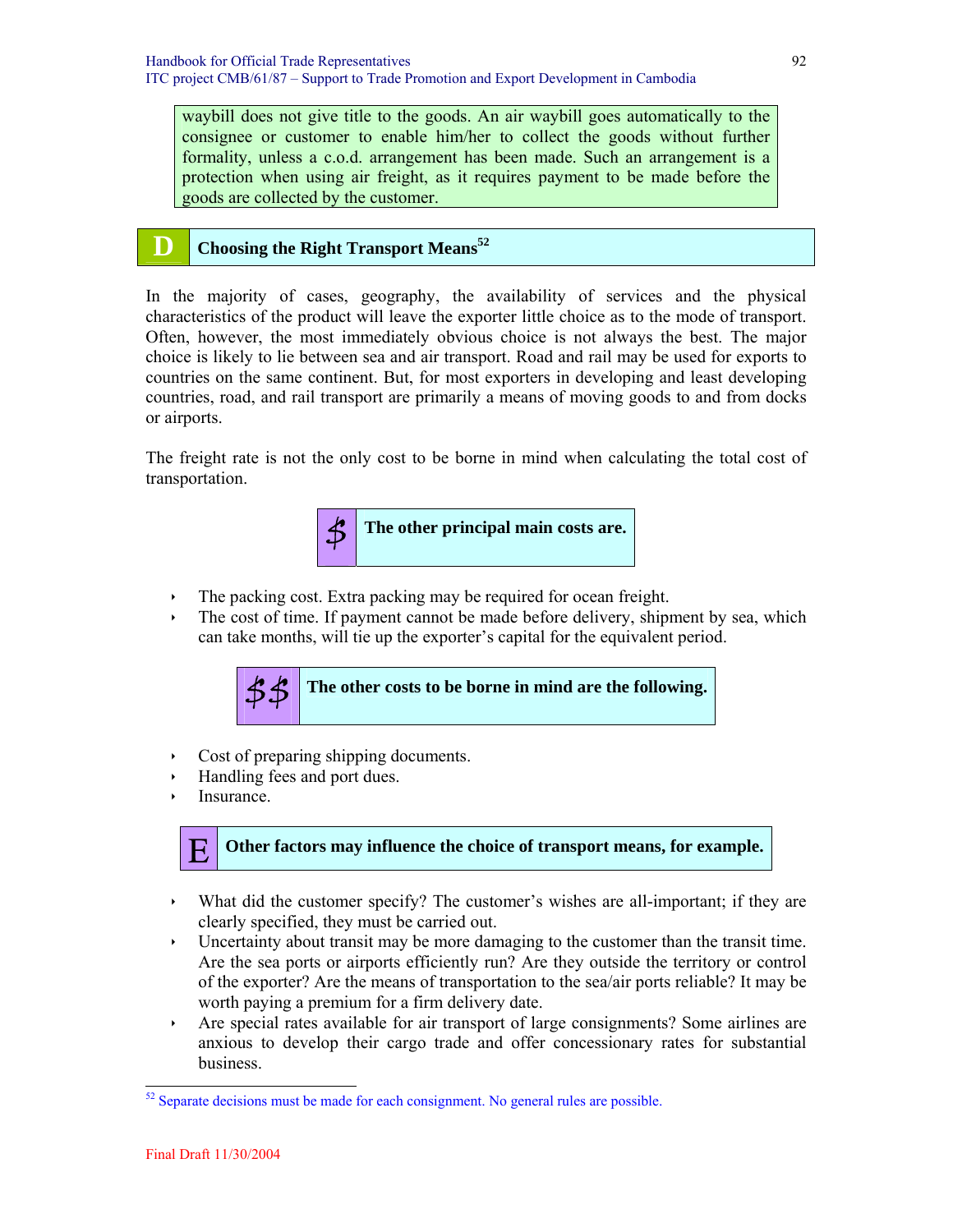- **Short shelf lives may make it essential for some goods to be sent by air (e.g. fresh** flowers).
- Ì Many consignments must arrive in time for a buying season (e.g. Christmas or Diwali) or within a licensing period, or before a specified date to avoid style obsolescence.
- $\cdot$  It may be possible to reduce the volume and thus the freight rate by sending goods unassembled.

#### **OSOSOSOS**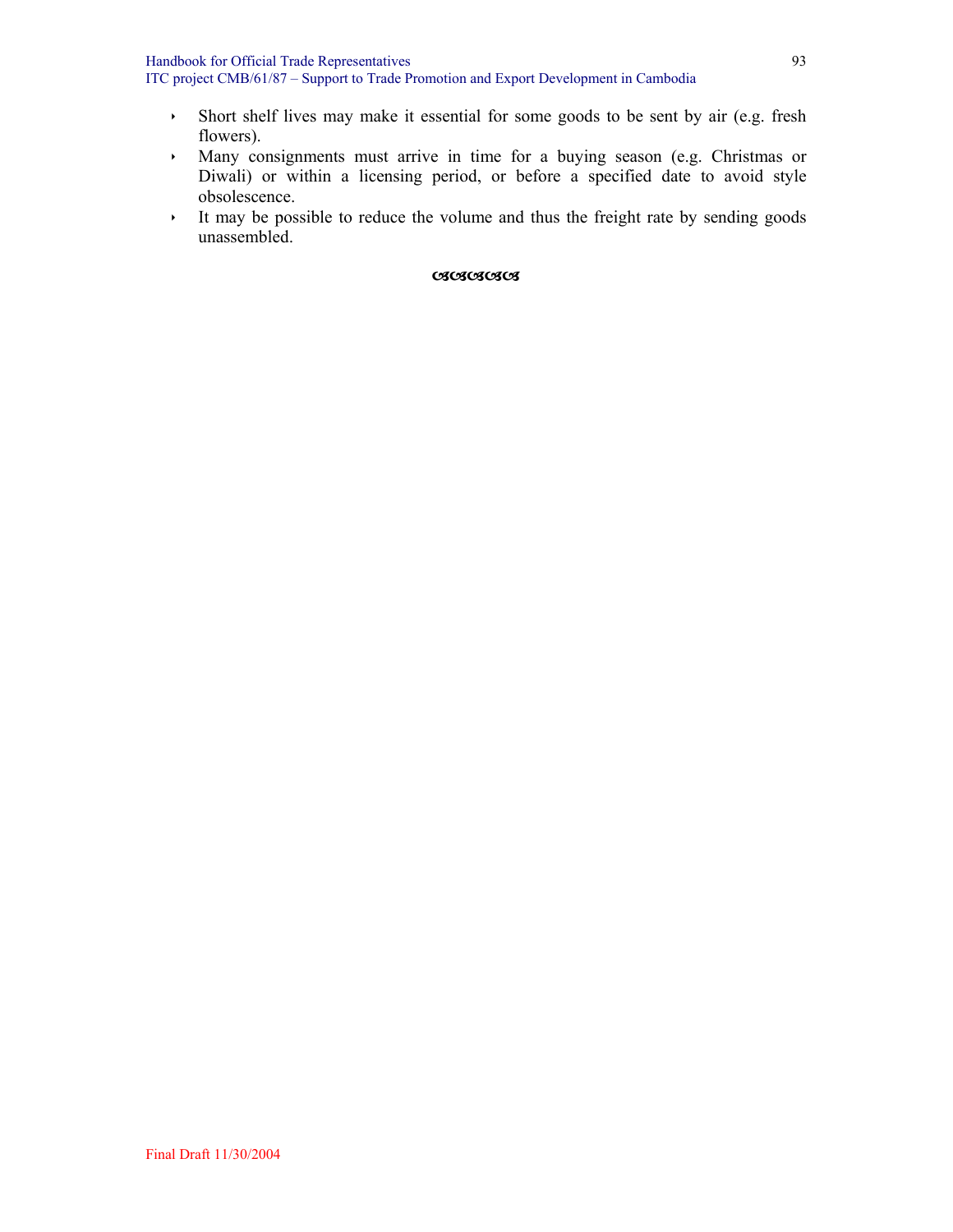

## **A Factors to Consider**

The packing requirements for a particular product during transport and in the market place will depend on a number of factors.

- The characteristics of the product itself.
- $\cdot$  The transportation methods used.
- The climatic conditions during the different stages of the journey.
- $\cdot$  The customer's requirements.
- $\rightarrow$  Governmental or other regulations.

## **B Packing Problems**<sup>53</sup>

Packing for transport has to strike a balance between two considerations.

- $\cdot$  The package must be strong enough to protect the product against transportation hazards such as pilferage, rough handling, corrosion, and crushing, etc.
- It must be as light and as compact as possible to keep freight costs low.

As freight costs are more likely to be calculated by volume rather than by weight, a few centimeters off the dimensions of the packing cases in a large shipment could make quite a difference in freight costs. For air freight, methods of reducing package weight without impairing package performance are also desirable.

Take the example of a firm shipping by sea a consignment with a total volume of 9 cu ft. If it followed its traditional methods, the firm would pack such a consignment in five small wooden cases, and pack the cases in turn in a wooden crate. The final volume of the consignment would be 12 cu ft. However, the firm decided to try a different form of packing. It constructed a wooden crate from stronger wood and eliminated the wooden cases, thereby reducing the total volume of the consignment to 9.5 cu ft and saving a small amount in freight costs. As these consignments formed part of a regular export order, the firm realized large savings over the long term.

<sup>&</sup>lt;sup>53</sup> Product and package presentation: packaging plays an important role in product sales. In addition to ensuring that the product arrives at the store or supermarket shelf in good condition, the packaging may form an integral part of an attractive product presentation. Thus, its appearance may also be an essential consideration for the exporter.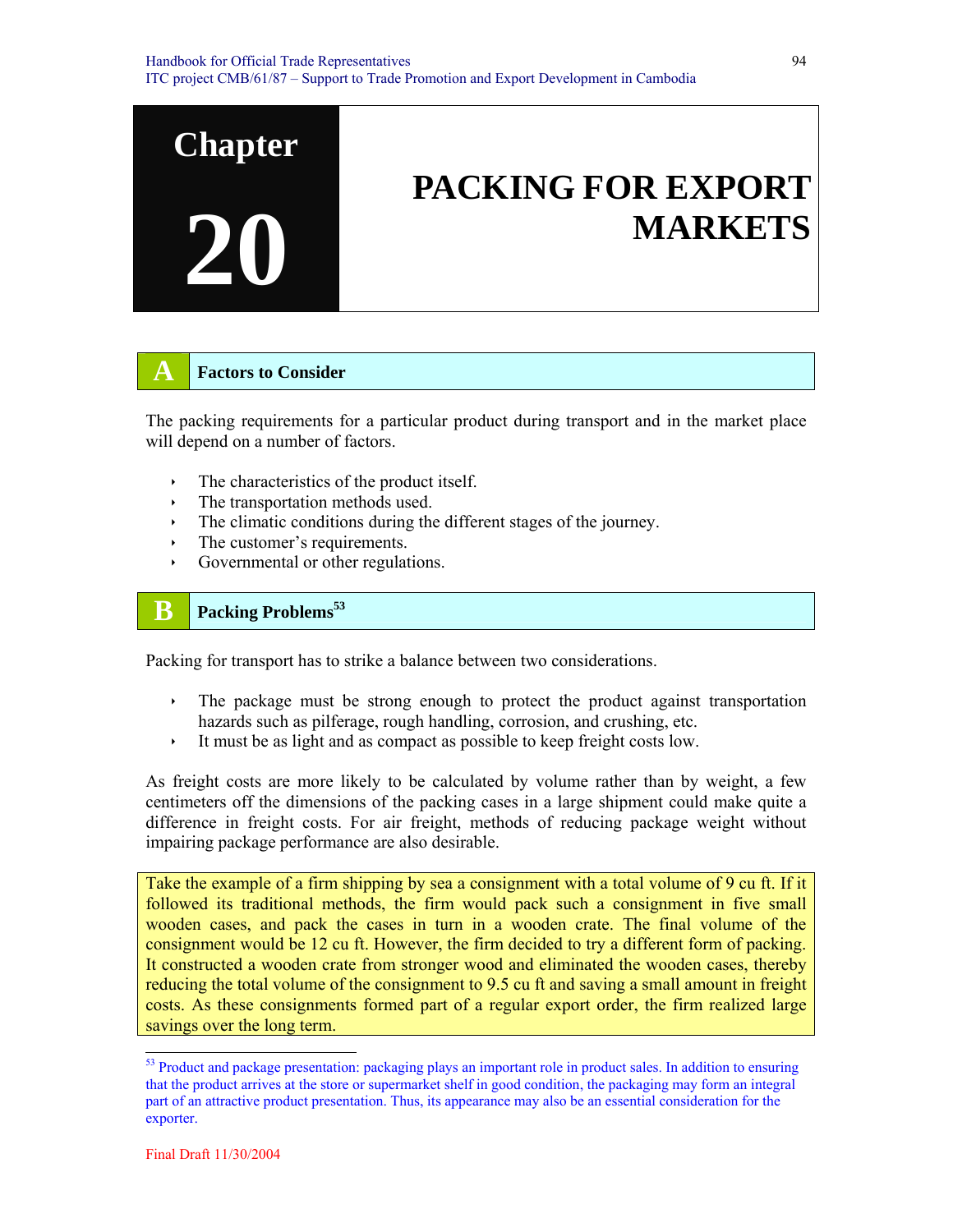## **C Causes of Damage**

When deciding on packing requirements, the exporter takes into consideration the kind of damage likely to occur in transit. The goods are vulnerable at many stages of the journey.

- When being handled and loaded at the factory.
- $\cdot$  When being transferred from one transport mode to another.
- $\cdot$  While being transported from one point to another, as a result of damp, pressure, cold, heat, dust, shocks, and vibration, etc.
- $\cdot$  When being unloaded at the port of destination.
- $\rightarrow$  During unloading by the distributor or vendor at his/her premises.

Packing should meet all the customer's specifications and should carry certain markings. The packing of many commodities, such as coffee, tea, and cotton, is subject to detailed international agreements, and many shipping lines and insurance companies expect goods to be packed according to such requirements.

Identifying packaging requirements for specific products is a complex and highly technical matter for which expert advice may be needed. For example, standard-sized wooden or cardboard boxes may be all that is necessary for regular shipments of small products. Machinery or heavy goods may need to be transported in wooden crates; alternatively they need protection only for certain parts. Bags or sacks may be ideal for commodities such as sugar or coffee. Metal products may need a protective paint or grease coating against corrosion, but no actual covering.

## **D Marking Requirements**

The first marking an exporter must consider for his/her goods is the mark of origin "Made in Cambodia or Product of Cambodia". Some countries require a compulsory mark of origin for imported goods. Others require one only when the lack of it would give a false impression of the real origin of the goods.

#### **"The mark of origin must be legible, indelible, and easily seen. Made in Cambodia"**

The exporter is not always responsible for marking consignments with the mark of origin, but it is often easier and more practical for him/her to do so. He/she should always look into the importing country's marking and packaging regulations before packing goods for export shipment. He/she is likely to look to you for information on the requirements of your territory in this respect. Ensure that you are fully informed, keep this knowledge up to date, and communicate any changes in requirements to the MoC or TPO.

Shipping marks should be clearly stamped on each packing case. The marks are often a distinctive shape with the customer's initials inside them. On each box, underneath the mark, the destination and the number of boxes in the shipment is given, as well as the number of that particular box in the set or lot. For example, the first case of ten cases would be marked 1/10. The weights and measurements of each box should also be indicated when the boxes vary in size.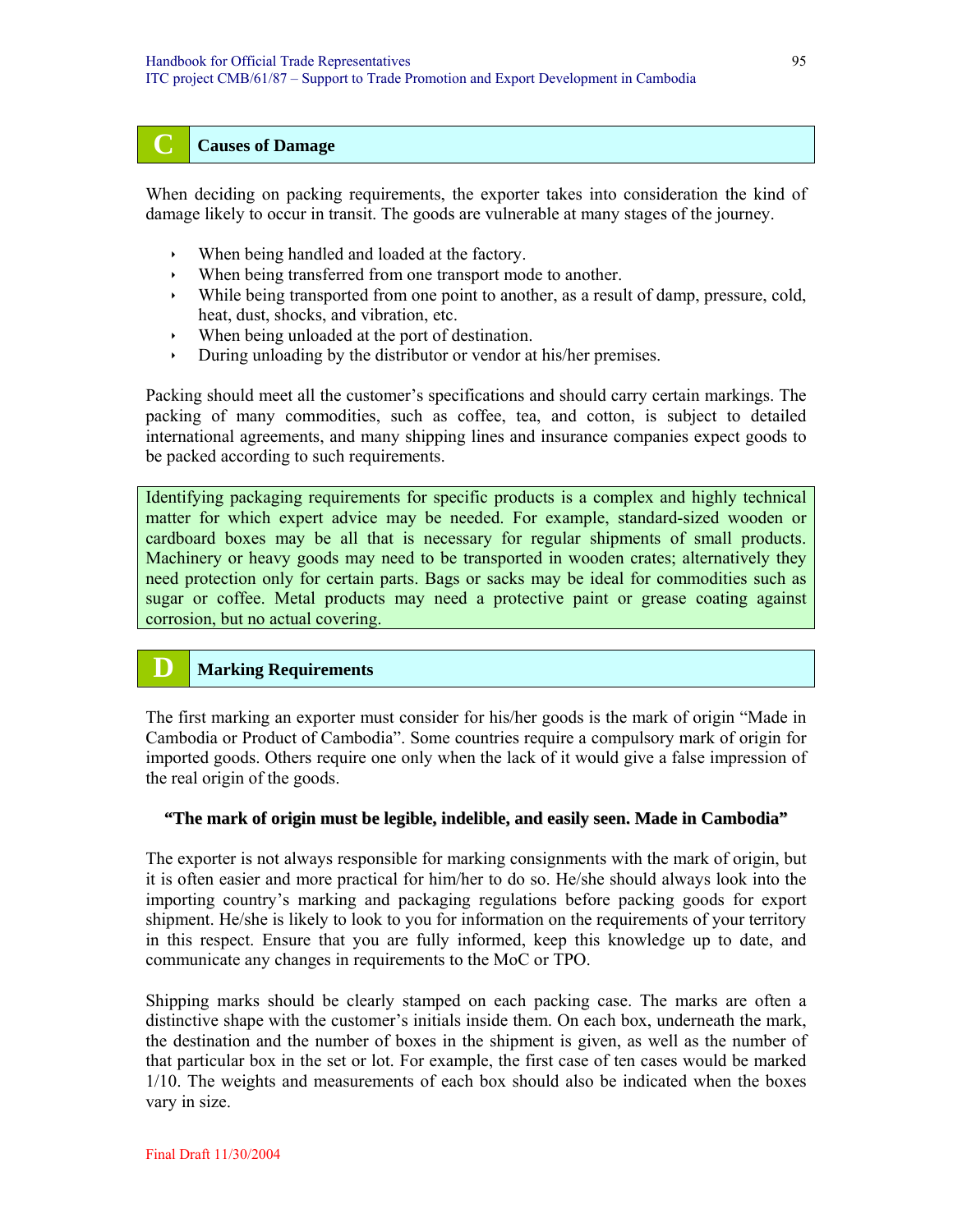Goods to be handled with care should be marked with the international sign of a wine glass. Most national handling symbols are based on those recommended by the International Organization for Standardization.

## **E** Labeling

Special rules apply to the labeling of many products such as prepared foodstuffs, beverages, pharmaceuticals, and toilet preparations. These rules vary widely from country to country and must be investigated for all target markets. These rules may require the following information on labels.

- $\lambda$  Name and address of manufacturer.
- $\rightarrow$  Weight and/or volume of contents.
- $\rightarrow$  Quantity/count.
- ingredients and inactive ingredients.
- Uses, warnings, and directions.
- $\cdot$  Nutrition's values.
- $\rightarrow$  Other relevant details, such as date of manufactured.

## **F Handling**

Goods can be handled in a variety of ways. One method is called break bulk handling, under which goods of different shapes and sizes are handled separately. A more recent idea is cargo unitization, the assembly of packages into unit loads. Small items of cargo are put together and handled as a unit of standard size, usually with the aid of mechanical equipment. Unitization reduces the amount of labor required to move the goods and speeds up the cargo handling process. It may make use of the following:

- $\cdot$  Containers.
- $\triangleright$  Pallets.
- ightharpoonup Pallet less unit loads using plastic film wrapping or strapping and skid sheets.
- $\triangleright$  Roll-on, roll-off vessels.
- Barge-carrying vessels.
- Pre-slung cargo.

## **1. Containerization<sup>54</sup>**

This is the best known method of cargo unitization, under which cargo is packed in standard containers so that it can be handled quickly and easily by standardized equipment. Speed of handling is very important, especially when goods are transferred from one transport mode to another - from ships to road, from road to rail. Containerization enables ships to spend much

 $\overline{a}$ 

<sup>&</sup>lt;sup>54</sup> The ships used for container loads are specially designed cellular container ships, and cannot be adapted easily to loads not packed for containerization. If it does not have a full load, a container ship grill probably carry some empty containers, at least on one leg of its journey. Container ships are so costly that it is not economic for it to call at a number of ports in an attempt to fill the empty space on the way to the port of destination. Moreover, it is only worthwhile for a container ship to call at container ports which have special handling equipment.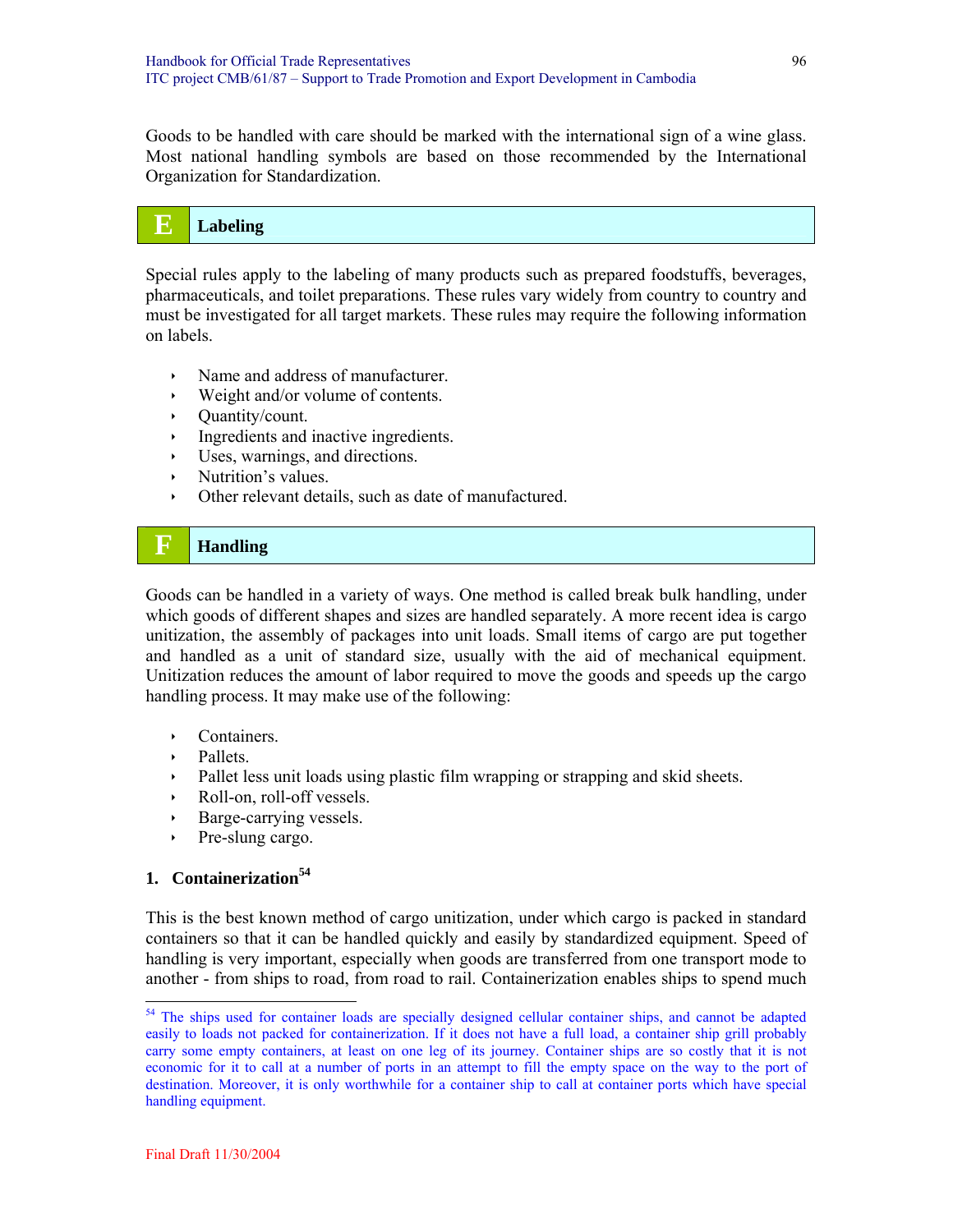less time in loading and unloading in docks or ports, and to spend more time carrying goods across the seas.

Containerization has gained popularity since the 1960s, mainly on the deep-sea trade routes between the industrialized countries of North America, Western Europe, Australia and Japan. Smaller types of container ships have also been developed for shorter distances in and around Western Europe, the Mediterranean, and Australia. Inside a container the goods are almost completely protected from corrosion or pilferage. As the possibility of rough handling is reduced, a lighter packing can be used – perhaps the same packing that is used for domestic shipments. This can save our exporter a good deal of money and means that he/she can quote a lower price to the customer.

## **2. Palletization**

Palletization is the most widely used method of shipping unit loads. It is more likely to be used by exporters in developing and least developing countries than containerization. The goods are carried on flat wood or metal frames known as pallets. These are of a standard size designed to be picked up and put down quickly and easily by fork lift trucks and other handling equipment. The standard European pallet is 120 cm by 80 cm. The units may be bound to it by steel bands or tensioned strapping. The pallet loads of goods are then stacked on top of each other or in racks. This method is most successful with specially designed equipment and ships, but pallets can also be used effectively on general cargo ships.

## **3. Barge-carrying Vessels**

The barge-carrying ship is the most recently developed form of cargo unitization. It is also one of the most versatile forms, since it does not need specialized port facilities. For cargo loading, each barge is towed out by tug boat to the mother ship which hoists the complete unit – barge and goods – on board for the sea journey. At the port of destination, the barges are simply slung over the side of the ship and are towed by tug boat to the dockside, which may be deep inland, up a river. The mother ship needs only a deep-water, sheltered anchorage for loading and unloading.

## **4. Pre-slung Cargoes**

Under this method, cargo is gathered together ready-slung in crane loads, so that the handling equipment spends a minimum of time on each loading or unloading operation. An idea of the advantages of unitization over break-bulk handling can be gained from the following generally accepted figures:

| Method of cargo handling | Tons loaded per crane hour |
|--------------------------|----------------------------|
| Break-bulk handling      | 15                         |
| Palletization            | 60                         |
| Containerization         | 200                        |
| Barge system             | $1,400^{55}$               |

#### DDDDD

<sup>&</sup>lt;sup>55</sup> Covers loading/unloading of the barges on to/from the mother ship but excludes loading and unloading on to/from the barges.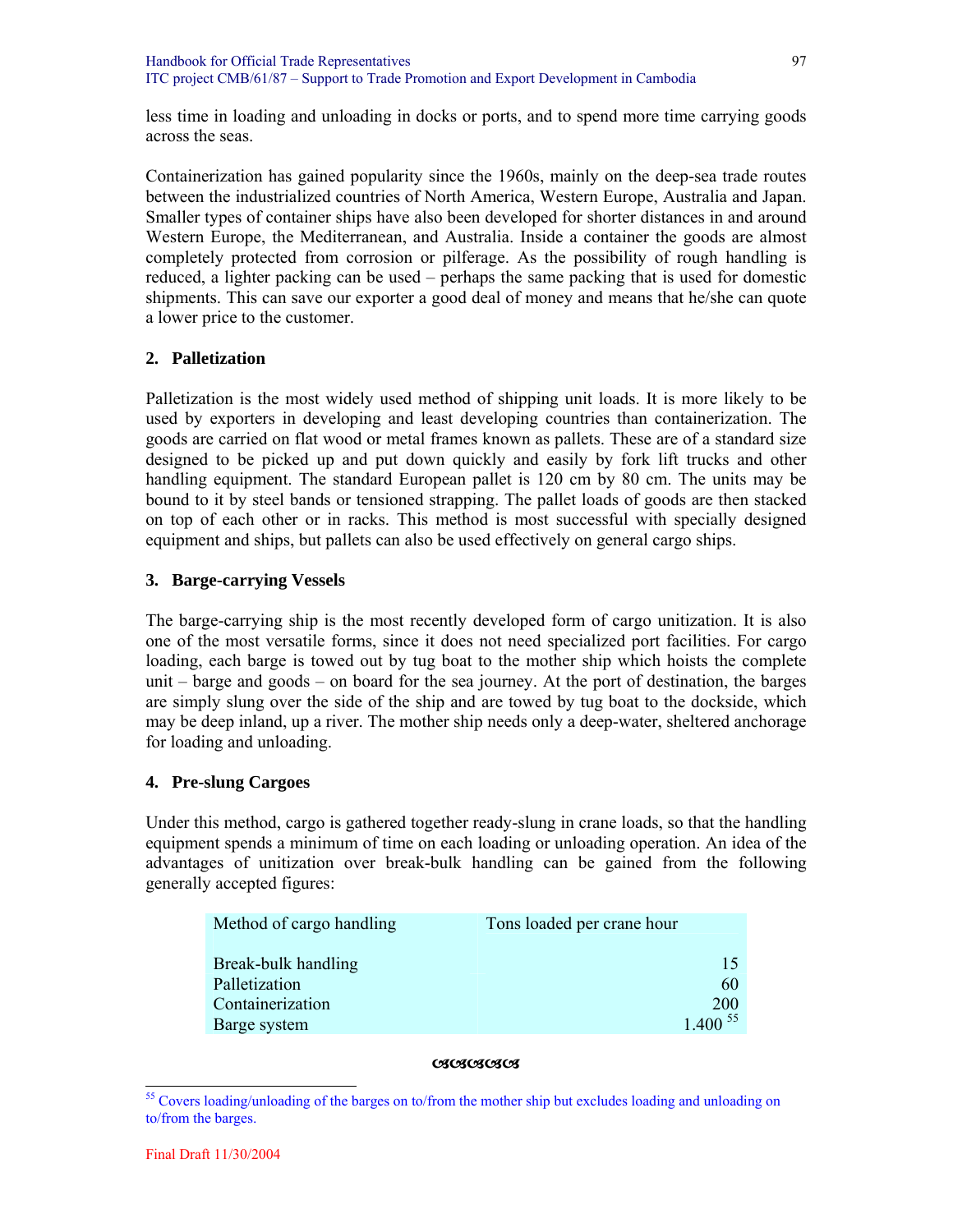## **Chapter 21 THE ROLE OF THE COMMERCIAL REPRESENTATIVES IN LEGAL MATTERS**

This chapter discusses your role as far as legal matters are concerned. Most of your work abroad is likely to be of a commercial nature, but from time to time you will have to deal with questions connected with the law. It is of utmost importance to recognize when you have a legal problem, to have some idea of the issues involved, and to know how to deal with it.

You should be familiar with Cambodian's laws, international conventions, and other legal acts which are relevant to your posting. You should have copies of these laws as reference available in your files and/or commercial's library. You should study – if not already familiar with – the exact terms of any bilateral agreements between Cambodia and the post territory. Such agreements may cover trade, payment, taxation, preferential tariffs and other customs matters, scientific, and cultural cooperation, etc. Although most agreements tend to be general in substance, examine them carefully for the opportunities they may indicate for developing our home country's export trade.

## **A Legal Framework at Home**

You should be familiar with the legal framework of our country's export enterprises. For instance you must know about export quotas, the official authorizations required for the export trade and the corresponding authorizing State organs.

## **B Legal Framework in Your Territory**

Export enterprises in our country may depend on you for information on the legal framework for trade in your territory. You must therefore be familiar with the laws and regulations of your post territory in as far as they affect the importation of our country's goods and services. Such laws cover customs, safety standards, sanitary and phytosanitary standards, packaging, labeling, and other matters. Legislations in many countries contain certain restrictions on business practices which may be illegal under the laws of other countries. The United Nations Conference on Trade and Development (UNCTAD) is preparing a model law on restrictive business practices as a guide to the formulation of trade legislation. Such model could help eliminate, or at least reduce, the incidence of illegal restrictive practices.

Be sure to obtain copies of your host country's more important trade laws and regulations. These are usually available from government sources in the local, and often in a foreign language. Send copies to the MoC or TPO for consultation with home country's legal experts.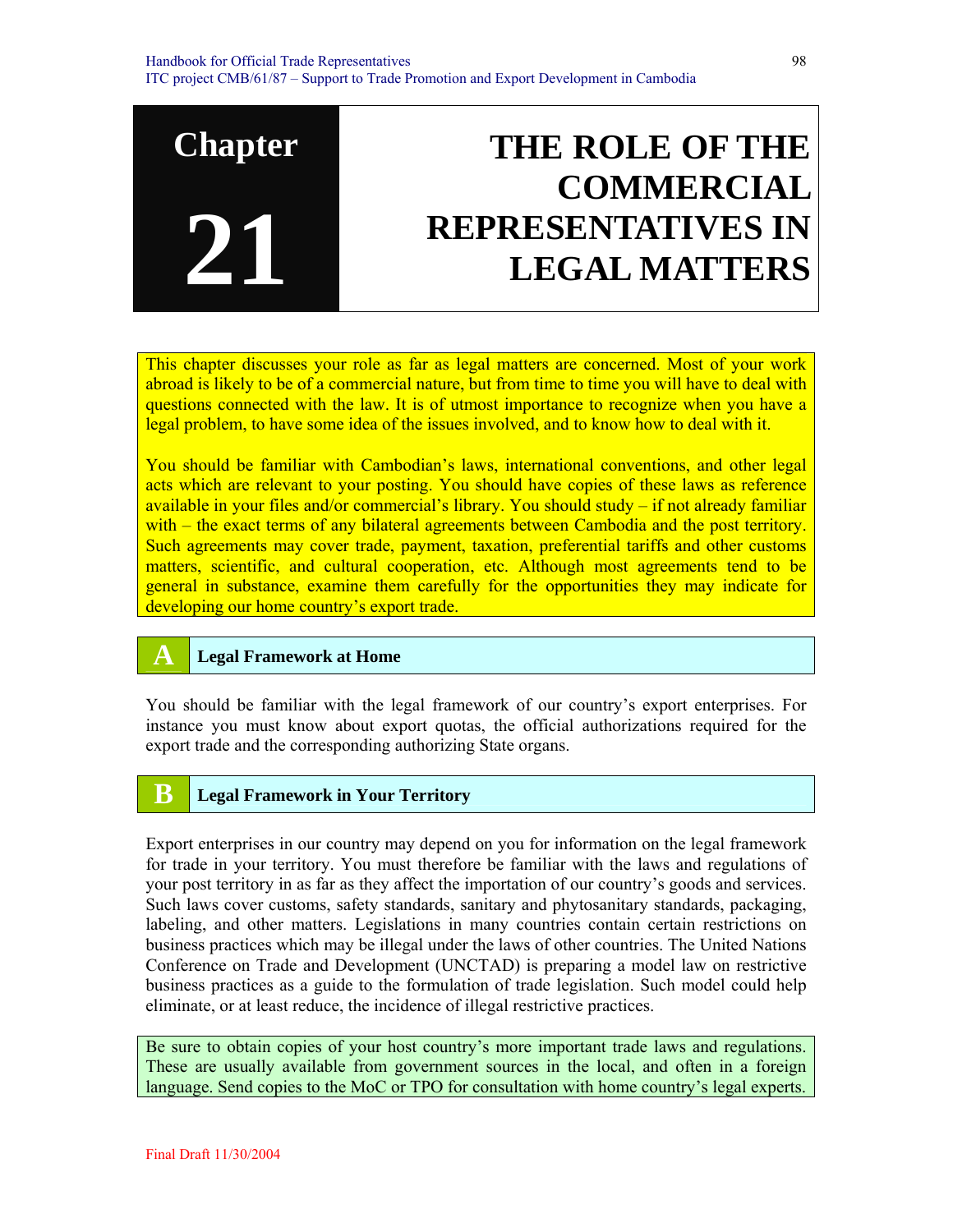#### Handbook for Official Trade Representatives ITC project CMB/61/87 – Support to Trade Promotion and Export Development in Cambodia

You should also be familiar with the legal conditions governing the operations of foreign companies in your territory. In some countries, foreign enterprises or their representatives must register with a governmental authority. These rules and regulations change frequently. You should be aware of when such changes to occur, and understand their significance. You should be able to answer most questions from our country's suppliers on legal matters. Some matters will require the services of a legal counsel. For this purpose, you ought to maintain a short list of local lawyers specializing in various aspects of international trade, such as international commercial contracts, agency contracts, taxation, international payments, and debt collection, cooperation agreements including joint ventures, etc.

#### **CSCSCSCSCS**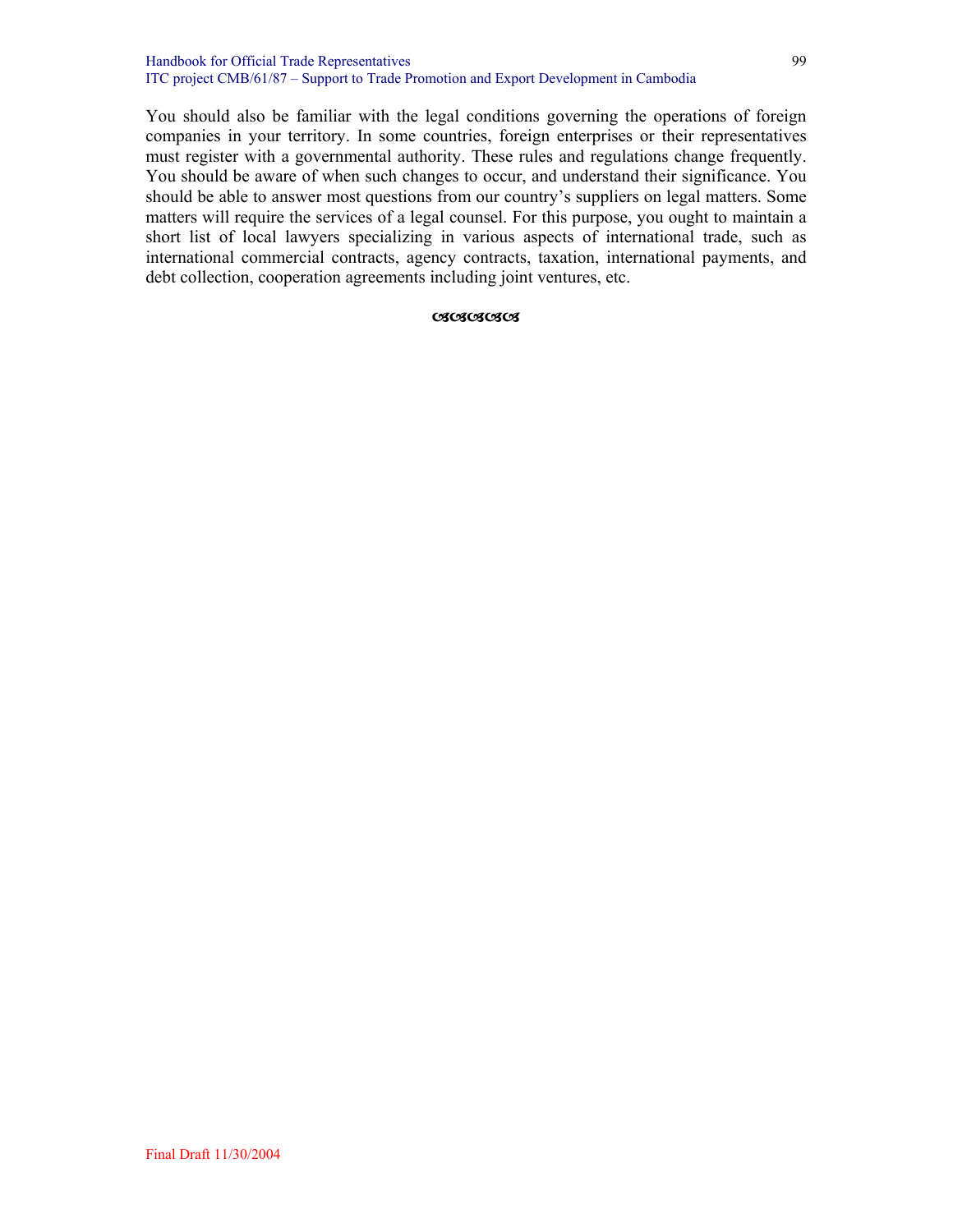

## **A Definition and Formation of a Contract**<sup>56</sup>

A contract is a binding agreement between the parties to it. Its essentials are.

- $\cdot$  Competent parties.
- $\rightarrow$  Subject matter.
- $\rightarrow$  Mutuality of agreement.
- $\cdot$  Mutuality of obligation.
- $\cdot$  In some countries, particularly those with an Anglo-American legal system, a legal "consideration", i.e., an element of exchange between the parties which is measurable in money or money's worth.

A contract is concluded when agreement is reached. In a typical business transaction, this occurs when an offer by one party is finally and unconditionally accepted by the other party.

**(0)** The guiding principle for the formation of a contract in all legal systems is the **following.** 

- $\cdot$  The offeror must make an offer.
- The offeree must accept the offer.

## **B Types of Contract**

## **1. Sales Contracts for the International Sale of Goods**

- 1.1. The sales contract is an agreement between a seller and a buyer, based on an offer which must be accepted.
- 1.2. The offer is a proposal for a contract, addressed normally to one or more specific persons/entities.
- 1.3. The offer should contain.
	- 1.3.1. Information on the offeror:
		- 1.3.1.1. his/her/entity name; and

<sup>&</sup>lt;sup>56</sup> All sales involve contracts, and for myriad reasons you must have at least an elementary understanding of what they are.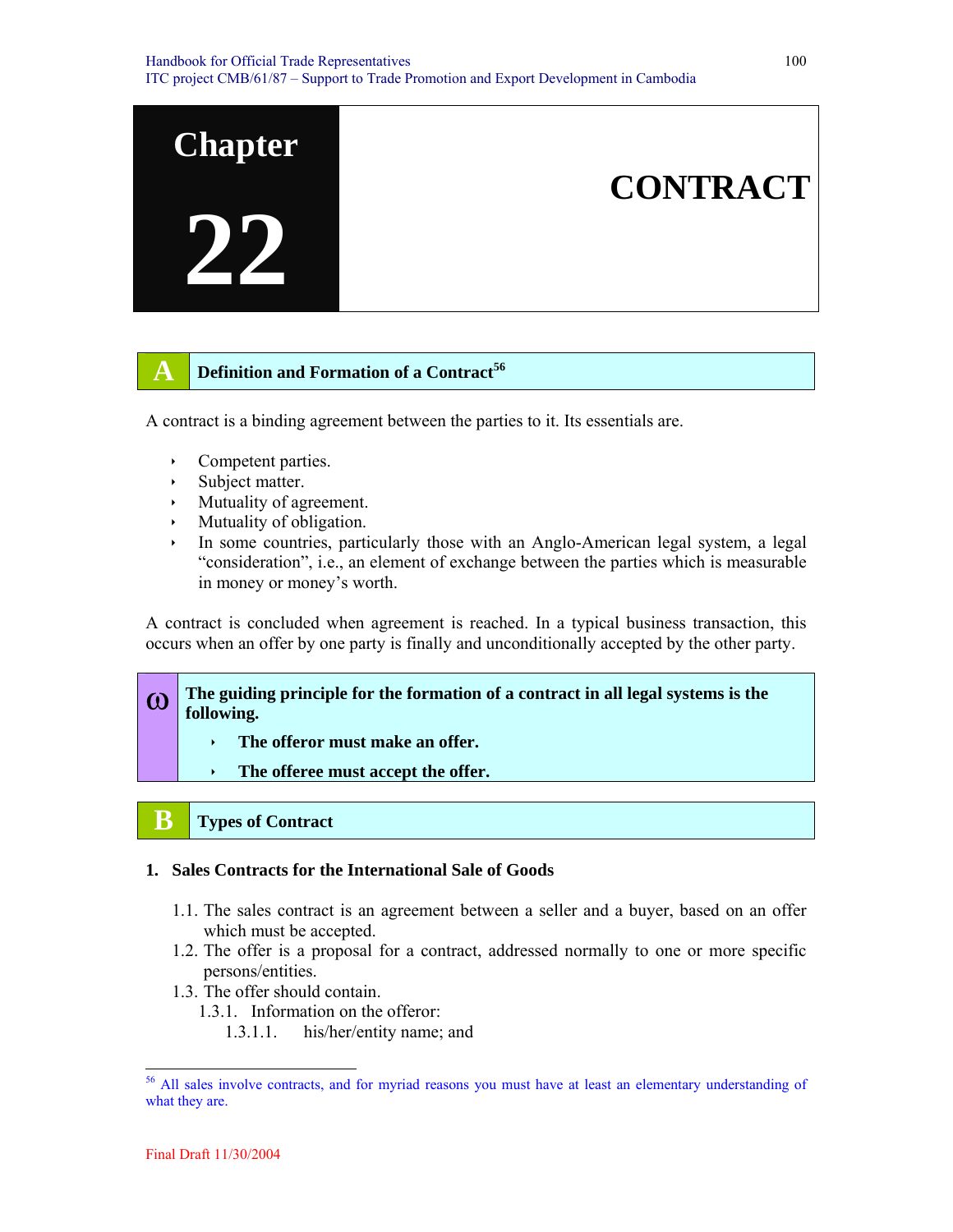- 1.3.1.2. his/her/entity complete address, including telephone, facsimile and email;
- 1.3.2. Name and address of offeree.
- 1.3.3. Information on the goods to be sold or bought:
	- 1.3.3.1. type of goods; and
	- 1.3.3.2. their quality; quantity; origin; color; weight; technical characteristics; trade marks, if applicable; and packing;
- 1.3.4. The payment conditions.
- 1.3.5. The transport conditions; which party will be responsible for obtaining the necessary licenses and for the customs formalities.
- 1.3.6. The insurance conditions.
- 1.3.7. Time and place of delivery and of passing of risk.
- 1.3.8. Conditions of the transfer of title.
- 1.3.9. The law applicable to the contract and means for settlement of any disputes.
- 1.3.10. Any other points the offeror considers relevant to the proposed contract, e.g. reference to general conditions of sale.
- 1.4. The offer may be made orally or in writing, or may be implied by the conduct of the offeror. It must be communicated to the person(s)/entity(ies) to which it is made.
- 1.5. The acceptance is the statement made by the offeree indicating assent to an offer. It must be absolute and unqualified. Conditiona1 acceptance amounts to a counter-offer which in turn has to be accepted if a contract is to be concluded.
- 1.6. The acceptance may be oral, written, or implied by conduct.

Under a sales contract the seller must deliver the goods, hand over any documentation, such as the bill of lading and a commercial invoice, and transfer ownership of the goods as required by the contract. The buyer must pay the price of the goods and take delivery of them as stipulated in the contract.<sup>57</sup>

## **2. Ancillary Contracts**

A business transaction, particularly when it is related to goods, may involve a number of ancillary contracts in addition to the basic agreement. After, or in conjunction with the conclusion of an ad hoc delivery contract, the exporter may have to.

| <b>Activity</b>                          | <b>Contract</b>                          |
|------------------------------------------|------------------------------------------|
| <b>O</b> Arrange with a bank for the     | <b>O</b> Loan contract with bank         |
| finance necessary to manufacture         |                                          |
| the goods ordered                        |                                          |
| <b>2</b> Arrange for export credit       | <b>O</b> Contract with the export credit |
| Insurance                                | insurance agency                         |
| <b>E</b> Arrange with the bank for the   | <b>O</b> Contract with the bank          |
| transfer of documents                    | concerning letters of credit or          |
|                                          | documentary collection                   |
| <b>• Arrange for the dispatch of the</b> | <b>O</b> Contract with forwarding agents |
| goods                                    | or with a transport company              |
| <b>O</b> Arrange for insurance of goods  | <b>O</b> Contract with an insurance      |
|                                          | company                                  |
|                                          |                                          |

<sup>&</sup>lt;sup>57</sup> For further details, refer to the ITC/ICC guide, Legal Aspects of Foreign Trade (Geneva, 1984) or latest update.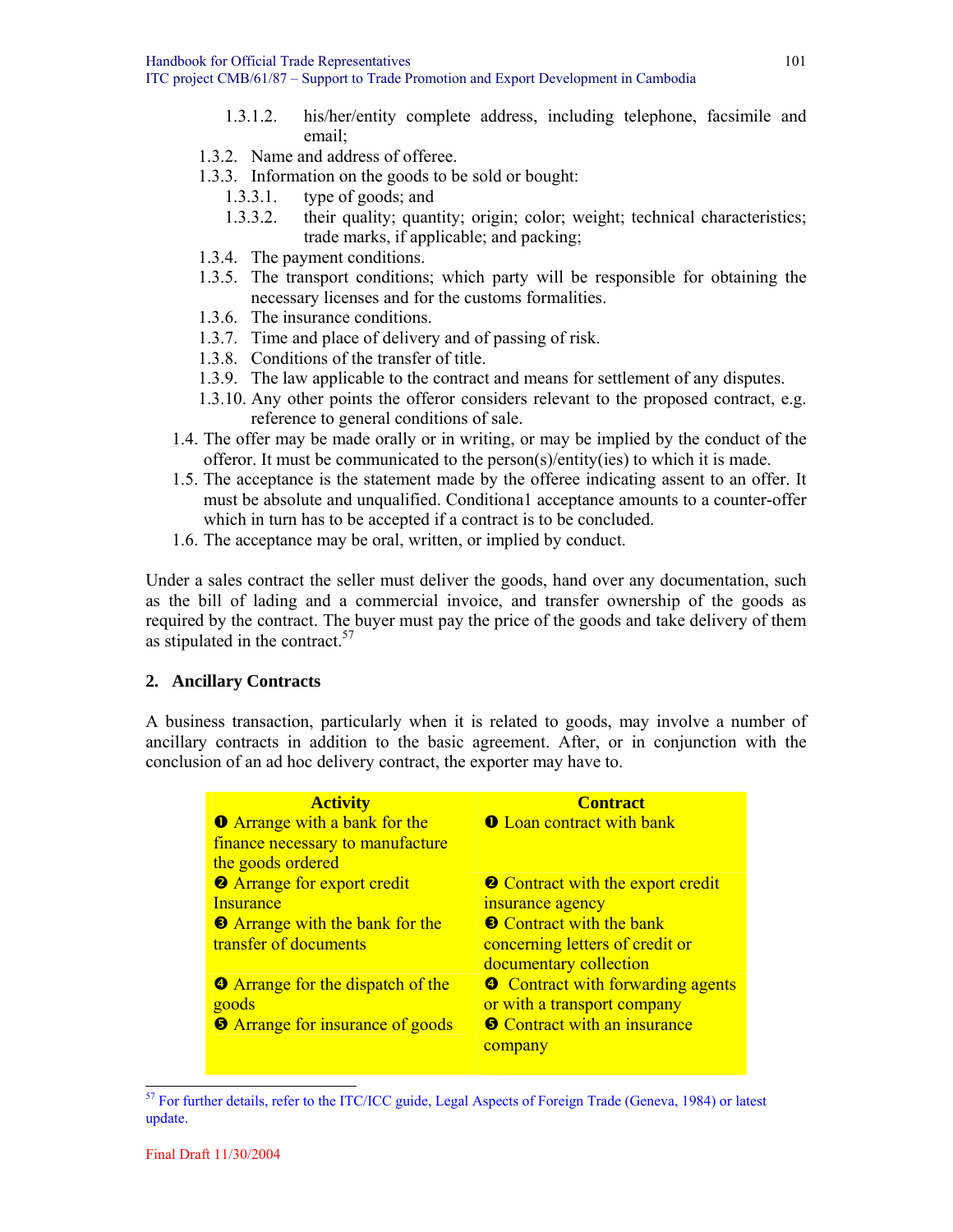#### **3. Countertrade Contracts**

Barter, switch, offset, buy-back, and other forms of counter-trade contracts are true sales contracts although they have some special features.

A barter contract, which is as old as trade itself, is a contract covering the simple exchange of goods. A switch contract covers the purchase of goods in a non-convertible currency and their sales in a convertible currency. Under an offset contract an exporter undertakes to buy goods from, and to make a counter-balancing sale to, a market. Here, there are two distinct contracts, the first being conditional on the second and the payments offsetting each other. Buy-back contracts require a buyer of an industrial plant or equipment to pay for it by providing the seller with a percentage of production in lieu of the purchase price.

If you are required to advise a state trading corporation, you could become involved in a sales contract negotiation at a very early stage. You may have brought the parties together in the first place. You may find yourself in the position of an intermediary between the parties as terms and conditions are negotiated. **"Always remember that you are only an adviser and expediter and that the actual wording of a contract is the sole responsibility of the parties concerned or their lawyers."** You may find that one of your most positive contributions will be to bring the parties together again when negotiations falter.

#### **4. Leasing Contracts**

Under a leasing contract the owner of a property, or lessor, gives the exclusive right of use of that property to someone else, the lessee. The ownership of the leased property never passes from the lessor to the lessee.

In leasing contracts, the primary object is the lease of the property. Some contracts provide the lessee with an option, or a right, to buy the property concerned. An option to buy the leased property must be agreed upon in advance. This type of arrangement is being increasingly used when very expensive equipment is involved, such as aircraft and ships.

#### **5. Representation Agreements**

These are described in chapter 15, "Sales Representation".

#### **6. Engineering Contracts**

Enterprises in developed countries actively participate in construction activities in developing and least developing countries. Engineering contracts on an international scale have become common. In the course of time, the contractual conditions under which engineering contracts are performed abroad have been standardized. Several types of contracts have been developed under the auspices of professional organizations like FIDIC (the French acronym for the International Federation of Consulting Engineers<sup>58</sup>) and international bodies such as the United Nations Economic Commission for Europe.

<sup>58</sup> Federation international des ingénieurs conseils, B.P. 86, CH 1012 Lausanne, Switzerland. Consulting engineers often participate in the formulation and implementation of engineering contracts as advisers to the investors. Their role is partly advisory and partly supervisory, because they both advise the client and supervise the performance of the contractors.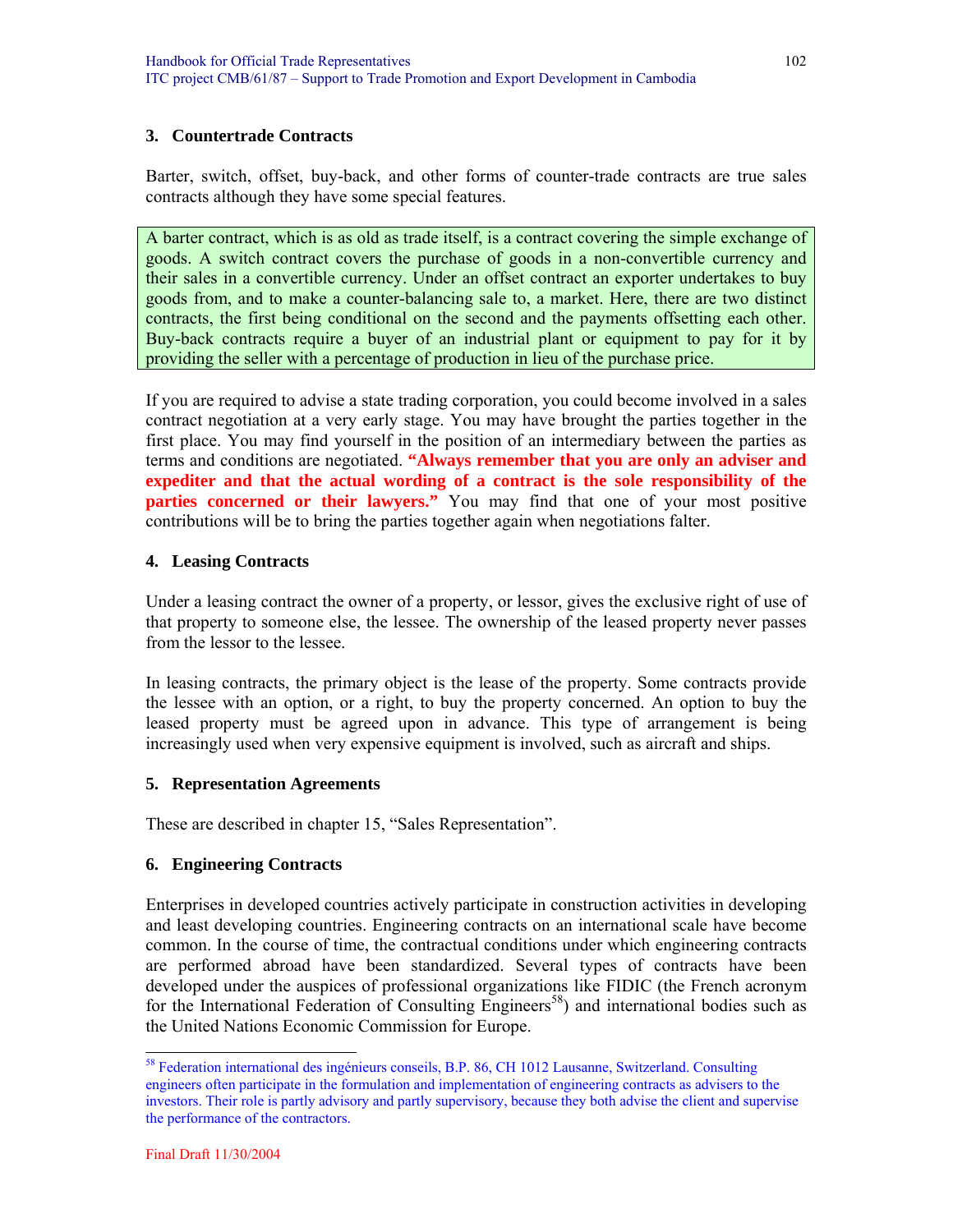- 6.1. Construction contracts cover the construction of buildings and other high-rise structures, while civil engineering contracts deal with the construction of roads, bridges, tunnels, dams, major irrigation systems, and similar works.
- 6.2. Contracts for delivery and erection of equipment are engineering contracts that provide for the delivery of either mechanical or electrical equipment, or both. If the contract covers delivery of equipment only, such a contract is considered a contract of sale.
- 6.3. Turnkey contracts are engineering contracts under which, contractors take over the construction of an industrial plant to the point of readiness for operation.
- 6.4. Products-in-hand contracts are turnkey contracts under which the contractor's responsibility continues until the plant operates at a certain capacity. Training of the investor's staff until they are capable of independent production/operation is normally provided for.

Since engineering contracts are often performed by several contractors with specialized skills and knowledge, it is common for such contractors to draw up a contract among themselves for the execution of a specific project. In some contracts all the partners enter into a direct contractual relationship with the investor. In others, only one contractor (called the "main" or "prime" contractor) has this relationship with the investor; the other parties enter into subcontractual agreements with the main contractor. In this case, the prime contractor is directly liable to the investor, and the subcontractors are liable only to the prime contractor. As there is no legal relationship between the subcontractor and the investor, the investor cannot sue the subcontractor or vice versa in cases of dispute.

#### **7. Foreign Investment and Joint Venture Agreements**

Agreements covering foreign investment are usually made up of several interrelated contracts. The main contract may be a joint venture agreement. The other agreements could cover such matters as the formation of a new company, transfer of technology and other areas essential to the implementation of the main contract. In this connection, your primary objective would be to attract foreign investment for our country. Guidance concerning this activity is given in "Investment Promotion", chapters' 22-23.

#### **8. Transfer of Technology Agreements**

Under these agreements, generally called licensing agreements, the owner of a trade mark, patent, or know-how allows someone else to use it. Licensing agreements often form part of joint venture agreements and sometimes of engineering contracts. Payment is normally made in the form of a fee and/or a royalty.

 $\rightarrow$  A trade mark is a registered and protected sign or name which cannot be used without the consent of the owner.  $\rightarrow$  A patent is a legal right to use an original discovery or invention that is registered with a patent office. Permission must be obtained from the owner to exploit such knowledge.  $\rightarrow$  Know-how is knowledge that cannot be legally registered or protected. It may consist of detailed blueprints, plans, high technology specifications or a special process.

 Licensing arrangements may also take the form of franchise agreements under which the owner of a process allows another party to make a product by means of this process within a certain territory or to sell a product produced under this process and often carrying a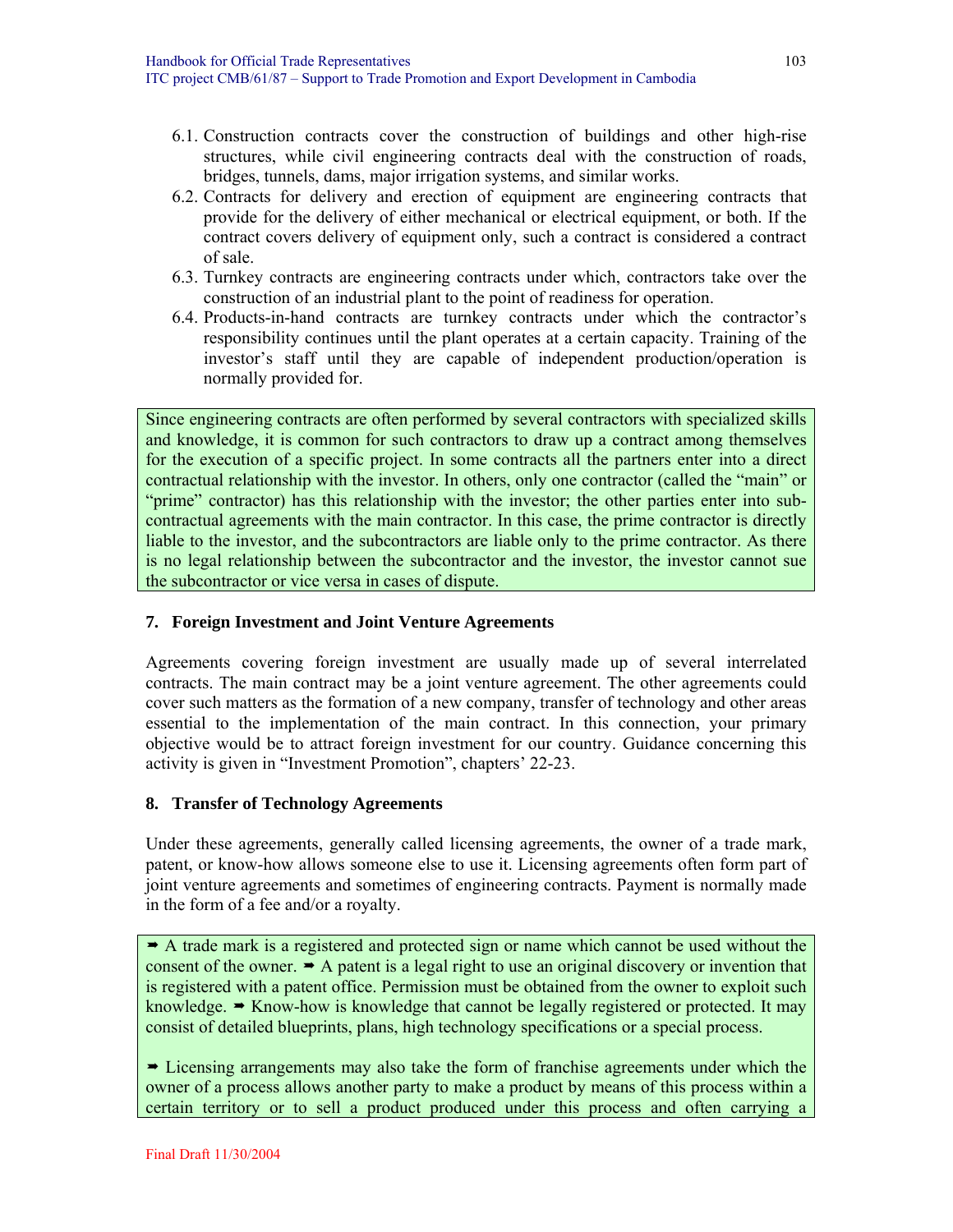registered brand name.  $\rightarrow$  Transfer of technology contracts may also include management contracts. These allow a party to take over the management of a business enterprise such as an industrial plant or a hotel. The owner retains ownership but transfers his/her management rights partially or entirely to the management company.

## **9. Transportation Contracts**

To deliver goods in international trade, merchants must employ various other companies whose business it is to see that the goods are transported from one place to another.

If an owner wishes to deliver goods to an overseas buyer, he/she must conclude a contract of carriage by sea with someone who has a ship (the ship-owner) for remuneration (the freight). In this case the ship-owner is also the carrier. The exporter in such a relationship is called "the shipper". If the exporter thinks that the goods will take up most or all of the space on a ship, he/she will charter a ship. Such a contract is called a charter party. The document in which all the conditions of the carriage by sea are embodied is called the bill of lading (B/L) or the sea waybill (see chapter 27. Export documentation).

An exporter may also employ a forwarding agent to procure space for transportation of goods (see chapter 28, Transport of goods). On the other hand, a ship-owner may employ a loading broker to obtain cargoes for the ship. In other modes of transportation, i.e., by road, rail or air, such companies play basically the same roles. The documents issued have a differed character from the bill of lading, however, since they are usually not negotiable, i.e., they do not represent the goods in the same manner as does the B/L.

#### **10. International Insurance Contracts**

This subject has been dealt with in chapter 26, Cargo insurance.

**OSOSOSOS**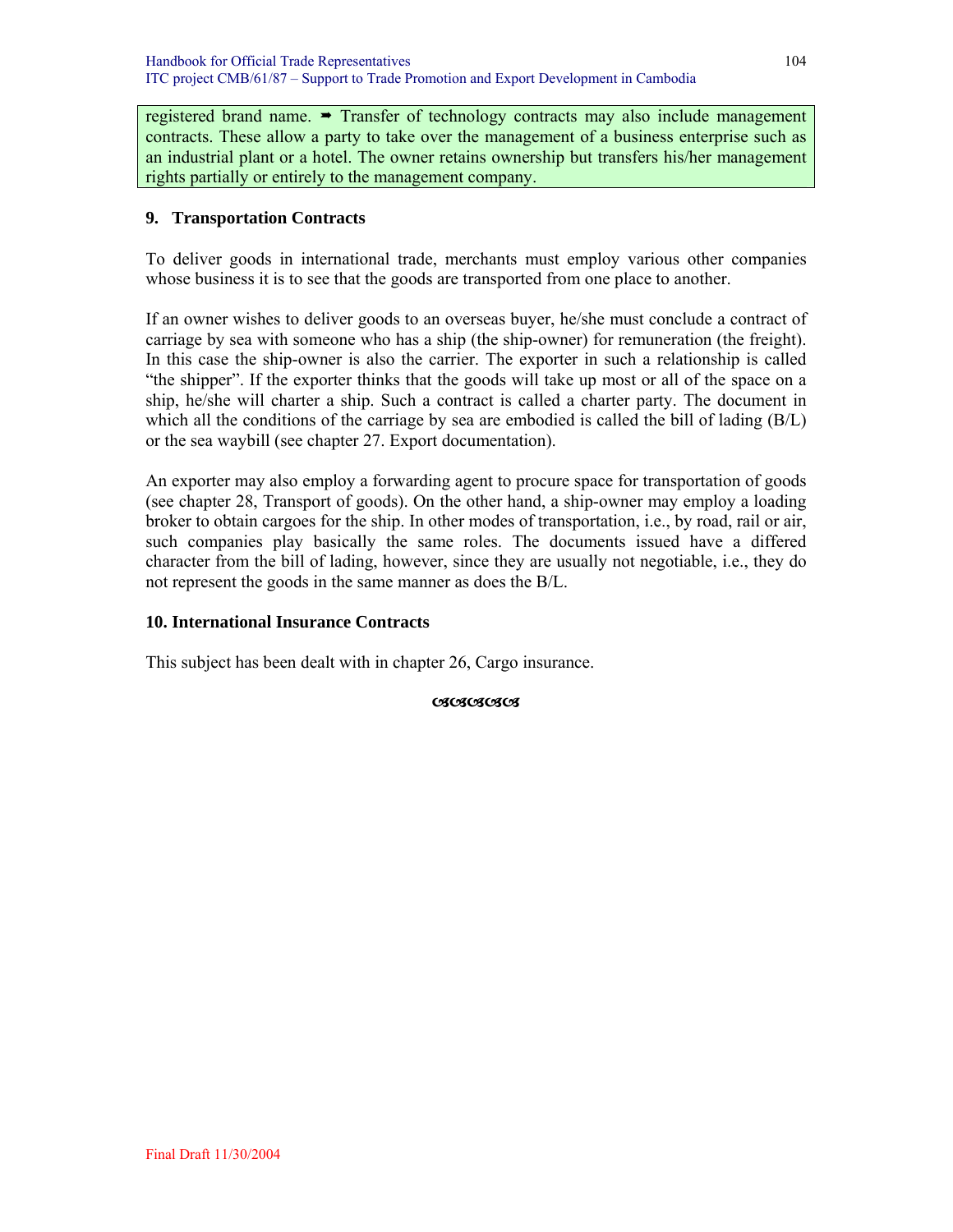

There are several ways of settling an international trade dispute. The parties may submit the case to a national court in either the exporter's or the importer's country, or they may settle it privately by.

- $\rightarrow$  Amicable settlement.
- Conciliation.
- $\rightarrow$  Arbitration.

The method of settlement is generally stipulated in the contract.

#### **A Amicable Settlement**

Most international trade contracts require the parties to try to resolve disputes by amicable settlement, i.e., by negotiating a solution between themselves, without outside intervention. This method of settling disputes is faster and less expensive than other methods. The presence of a commercial representative as an honest broker during meetings of the parties in dispute is often helpful.

## **B Conciliation**

Conciliation is either a step before, or an alternative to, arbitration. In conciliation, the parties nominate outside persons whose duty it will be to mediate between the parties. Conciliators act as arbitrators, but they can only make recommendations which are not enforceable under law. If the recommended solution is not accepted by the disputing parties, recourse must be made to the other methods provided for in the contract. Contracts rarely provide for conciliation as a method for the settlement of disputes. However, if arbitration is entrusted to an institution, that institution's rules of arbitration will, as a rule, also provide for conciliation by the same body. In such cases, each party to the dispute is entitled to ask for conciliation. The other party may, nevertheless, refuse conciliation and ask for immediate arbitration.

## **C Arbitration**

Most international trade contracts provide for settlement of a dispute by arbitration. There are two major arbitration systems.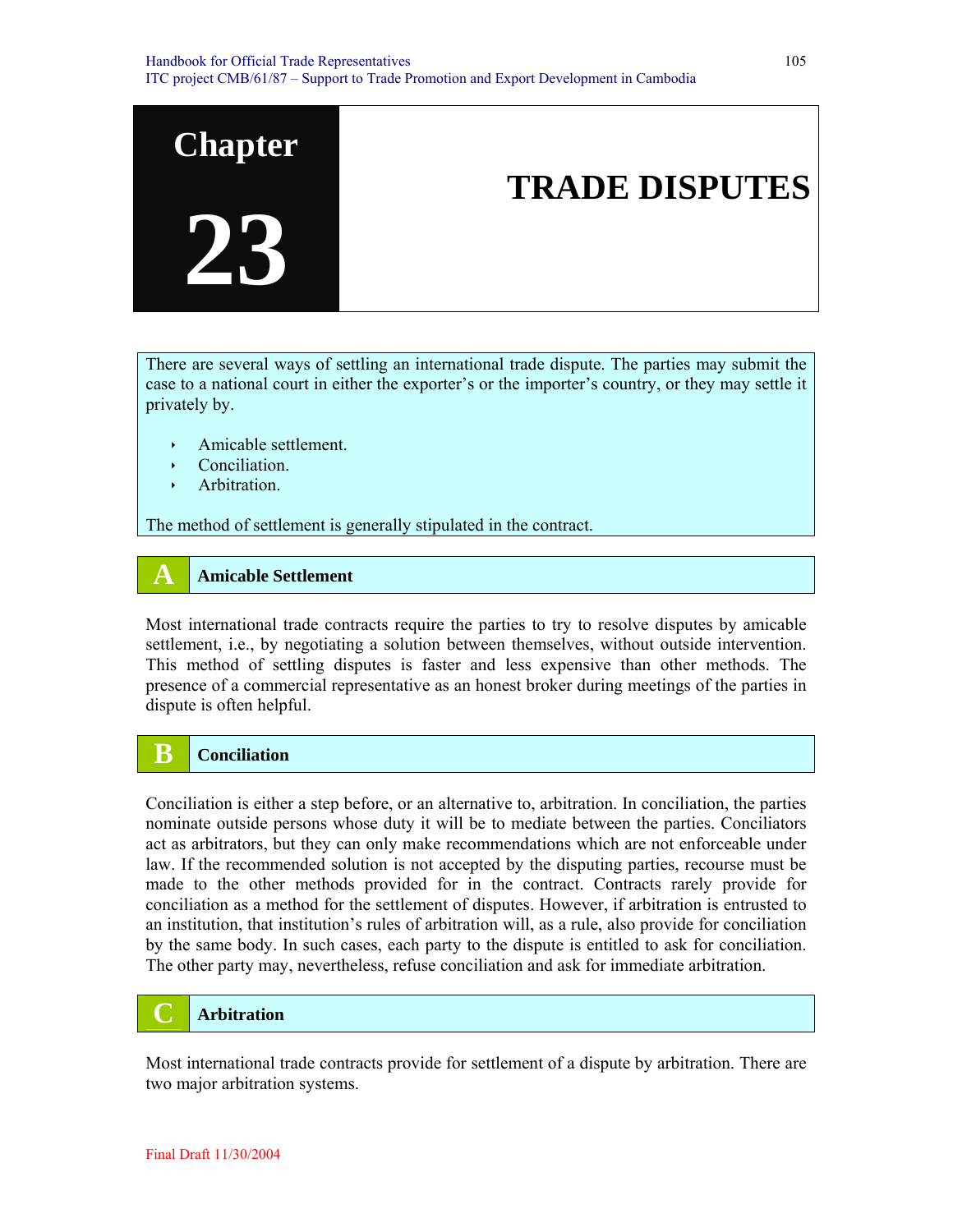#### **1. Institutional Arbitration**

In institutional arbitration, the parties agree to resort to an existing arbitration tribunal within an institution, such as a chamber of commerce. In such cases, the institution will have its rules on conciliation, which lay down the procedure to be followed for the nomination of arbitrators, the periods within which claims and counter-claims are to be submitted, and other terms and conditions.

#### **2.** *Ad hoc* **Arbitration**

In *ad hoc* arbitration, the parties themselves nominate the members of their arbitration tribunal. They may choose the chairman themselves or leave that choice to the nominees to the panel. The selection of the chairman is important as he/she will have the deciding vote in case the arbitrators disagree. One weakness of this procedure is that there is no way of breaking the deadlock if the parties cannot agree on a chairman.

## **D Arbitration Institutions and International Agreements**

There are several well-known institutions which are often used by parties in international trade disputes. The best known of these is the International Chamber of Commerce  $(ICC)^{59}$  in Paris.

#### **1. International Chamber of Commerce (ICC)**

ICC has a Court of Arbitration and Rules of Conciliation and Arbitration. According to the rules, a dispute may be resolved either by one or by three arbitrators. It is up to the parties to decide whether they wish to have one arbitrator or three. If they fail to do so, the arbitrators will be nominated by ICC. Many countries have an ICC National Committee, with its own list of arbitrators. If the parties do not make their own choice, ICC will select one arbitrator from the lists of the National Committees of the parties concerned. The third arbitrator, the chairman, will be nominated by ICC. As a rule, the chairman will come from the country where the case is to be heard, provided it is not the country of one of the parties. Another rule is that the chairman should not be a national of either of the countries of the disputing parties.

ICC has a permanent Secretariat that supervises each arbitration. Within the limits of the rules, the parties enjoy freedom in such matters as the choice of arbitrators, applicable law, and the place of arbitration. ICC arbitrations may take place anywhere in the world, and there are no restrictions on the type of dispute, that may be submitted to ICC for arbitration, or on the persons or organizations that may be parties.

### **2. United Nations Commission on International Trade Law (UNCITRAL) Arbitration Rules**

In 1976, UNCITRAL adopted the UNCITRAL Arbitration Rules. These are designed for use world-wide. They are intended to be acceptable in both market and centrally-planned economies, in both developed and developing countries, and under common law as well as civil law. When drafting these rules, UNCITRAL took into account all existing arbitration conventions and all important existing arbitration rules, in all parts of the world. The

<sup>59 38</sup> Cours Albert 1er, Paris 75008, France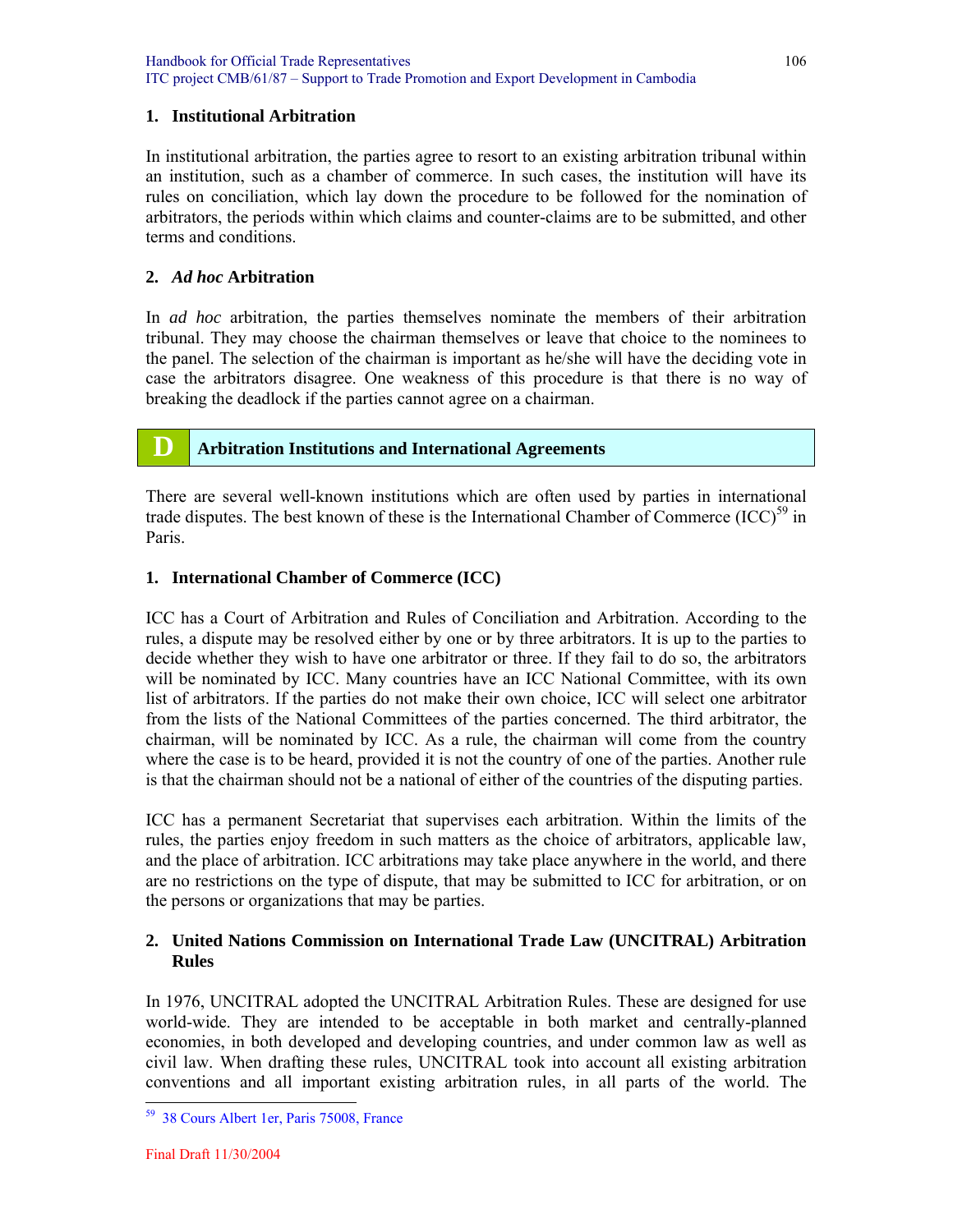UNCITRAL Rules do not provide for the administration of an arbitration. However, an existing arbitral institution may serve as the "appointing authority" and assist the parties in the appointment procedure and in the case of a challenge. Many arbitral institutions are prepared to administer arbitrations under the UNCITRAL Arbitration Rules.

Mention should also be made of the Arbitration Rules of the United Nations Economic Commission for Europe (ECE Rules of 1966); the Rules for International Commercial Arbitration of the former United Nations Economic Commission for Asia and the Far East (ECAFE Rules of 1966), now the Economic and Social Commission for Asia and the Pacific (ESCAP); the Uniform Rules for Procedure in the Arbitration Courts at the chambers of commerce of member countries of the Council for Mutual Economic Assistance (CMEA Rules of 1974); the Inter-American Arbitration Rules.

#### **3. Other arbitration centers**

Developing countries have established their own arbitration centers. The Afro-Asian Legal Consultative Committee (AALCC), in New Delhi, helped to set up the Regional Center for Commercial Arbitration in Kuala Lumpur in 1978. Another such center started to work in Cairo in 1984, and there will eventually be another in Lagos.

The Rules applied by the Center in Kuala Lumpur are the UNCITRAL Arbitration Rules of 1976, with certain modifications. The parties are free to choose their own arbitrators, as set out in the UNCITRAL Rules. If they fail to agree on the choice of a sole arbitrator, or of the chairman in the case of a three-member tribunal, the appointment will be made by an "appointing authority" chosen by the parties in their arbitration clause. If the parties appoint the Center as the "appointing authority", the Center will select the arbitrator(s) and/or the chairman from its own list of arbitrators. The seat of arbitration may be Kuala Lumpur or any other place selected by the parties.

Many national chambers of commerce have set up their own tribunals. The London Court of Arbitration (LCA), sponsored by the London Chamber of Commerce, the City of London Corporation, and the Chartered Institute of Arbitration, has achieved international prominence. LCA can act in both domestic and international cases.

Another well-known tribunal is the Arbitration Institute of the Stockholm Chamber of Commerce, established in 1917.<sup>60</sup>

China established an arbitration tribunal in 1954. Known since 1980 as the Foreign Economic and Trade Arbitration Commission, this tribunal is gaining prominence. China also has a Maritime Arbitration Commission, which specializes in maritime disputes. The basic characteristic of arbitration under Chinese rules is that conciliation plays a much greater role than formal arbitration. Under one procedure, the tribunal will try to reconcile the disagreeing parties and will step in with its own decision only if the attempt at conciliation is unsuccessful. Under another procedure, each party nominates its own arbitration panel, which will go through conciliation proceedings in the event of a dispute. Only if this does not succeed will the dispute be referred to formal arbitration.

<sup>&</sup>lt;sup>60</sup> This institute was often used for disputes between enterprises from former Eastern Europe and countries with market economies, particularly the United States.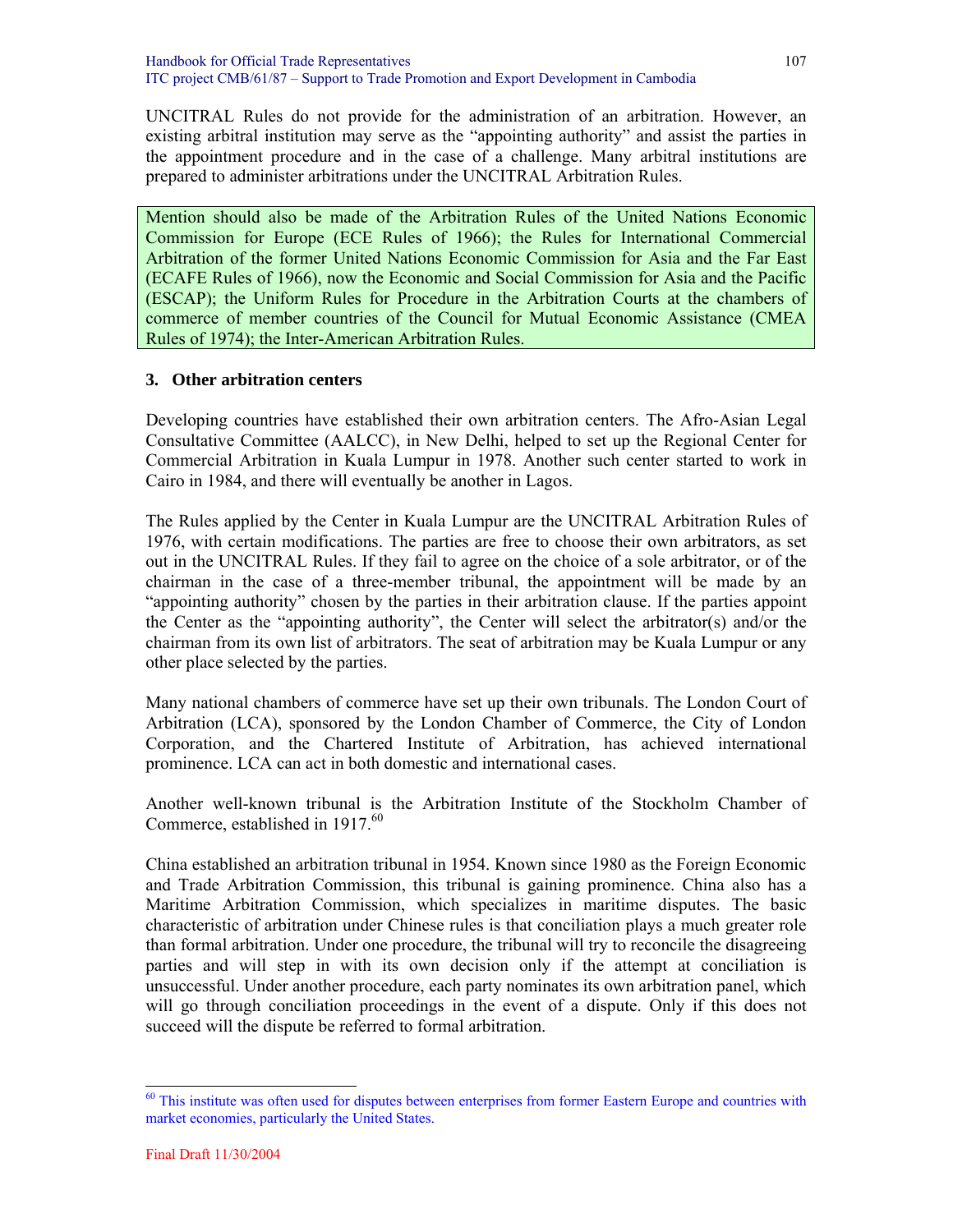There are also tribunals set up under the auspices of trade associations. Examples are FOSFA (Federation of Oil Seeds and Fats Association) and GAFTA (Grain and Feed Trade Association) which provide arbitration clauses in their standard conditions. There are advantages to using such trade associations, as they are familiar with the customs and usages of their particular trade.

The American Arbitration Association (AAA) does not act as arbitrator, but only administers arbitrations with the agreement of the parties. It also maintains a panel of arbitrators. AAA has two types of rules, namely, Commercial Arbitration Rules for regular commercial disputes and Construction Industry Arbitration Rules for disputes arising out construction and engineering contracts.

Sometimes special arbitration tribunals are available for special type of arbitration. For example, under the auspices of the International Bank for Reconstruction and Development (World Bank) in Washington, D.C., a special International Convention for Investment Disputes has been concluded. The Convention and the arbitration of disputes are administered by ICSID (International Center for the Settlement of Investment Disputes), which comes within the jurisdiction of the World Bank. The special feature of ICSID is that at least one of the contracting parties involved in a dispute must be a State or an organ of a State.

## **E Content of an Arbitration Clause**

An arbitration clause need not be complex, but should contain the following.

- $\lambda$  A statement to the effect that all disputes arising out of the contract shall be settled by arbitration if amicable settlement cannot be reached.
- $\cdot$  Nomination of the administering body.
- $\cdot$  The number of arbitrators to be nominated.
- Place of arbitration.
- $\cdot$  Language of arbitration.
- $\rightarrow$  Applicable law.

ICC proposes the insertion in contracts of the following arbitration clause: "All disputes arising in connection with the present contract shall be finally settled under the Rules of Conciliation and Arbitration of the International Chamber of Commerce by one or more arbitrators appointed in accordance with the said Rules."

UNCITRAL Arbitration Rules propose the use of the following clause: "Any dispute, controversy or claim arising out of, or relating to, this contract, or the breach termination, or invalidity thereof, shall be settled by arbitration in accordance with the UNCITRAL Arbitration Rules as at present in force."

## **F Enforcement of Awards**

Once an arbitral award or a judgment of a foreign court has been made, the winning party must enforce the award if the losing party is not willing to execute it. Since the losing party usually resides in another country, the problem of enforcement arises.

108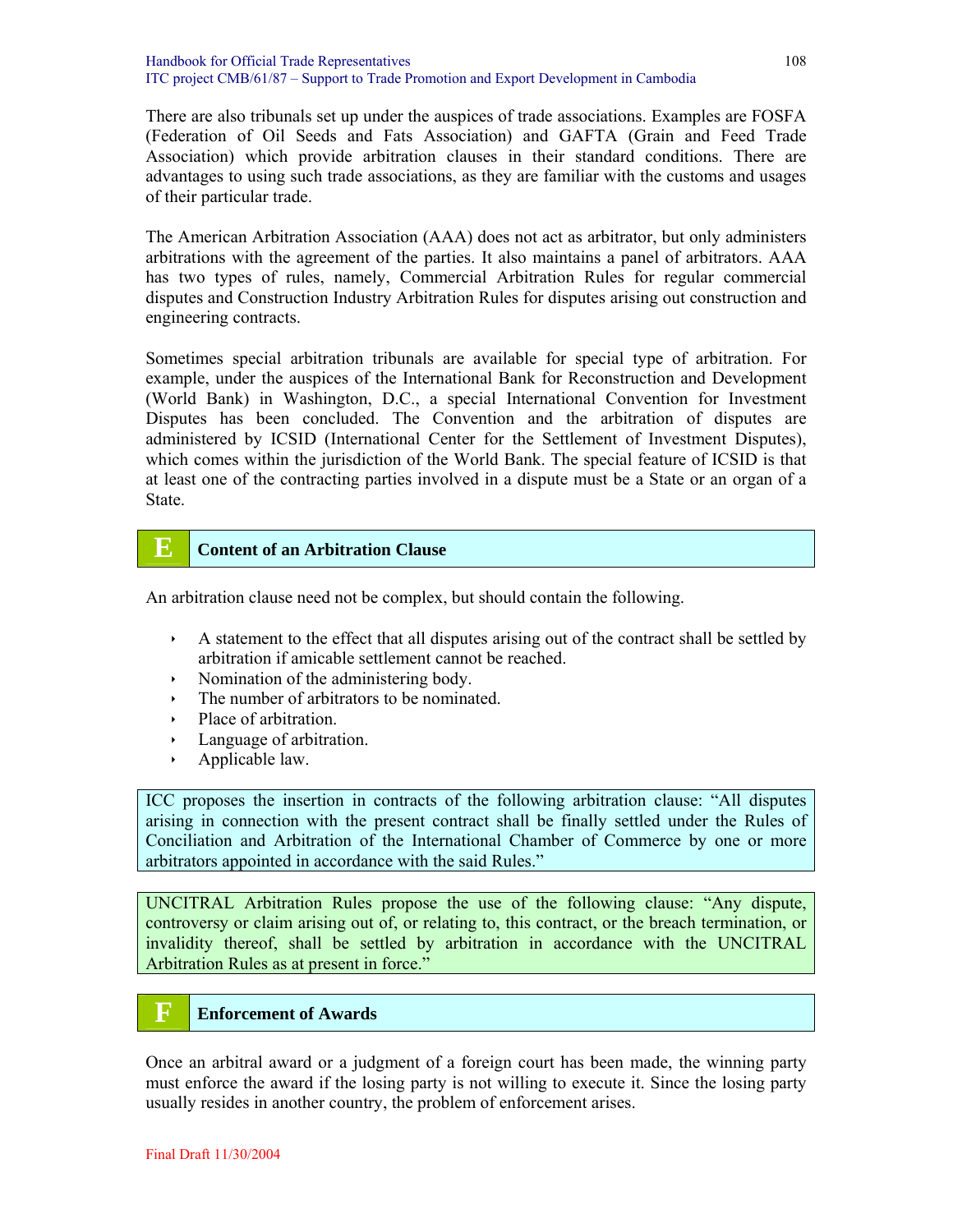There are two important international conventions on the enforcement of awards. These are the **"Geneva Convention"** and the **"New York Convention."**

The **Geneva Convention** comprises a **Convention (1923)** and a **Protocol (1927)**. Both documents have been ratified by a number of countries. Under these, an award may be enforced in local courts, provided the arbitration clause itself is considered to be valid under local law.<sup>61</sup> Enforcement will be refused if the award is contrary to the "public policy" of the country in which enforcement is requested.

The **New York Convention** on the **Recognition and Enforcement of Foreign Arbitral Awards (1958)** has been ratified by many countries, but certain States have ratified it subject to reciprocity by other States. While the **Geneva Convention** was based on reciprocity, which made it necessary to conclude bilateral agreements between countries desirous of applying it mutually, the **New York Convention** applies, in principle, to any foreign award made in the territory of any other contracting State.<sup>6</sup>

# **G Costs of Arbitration**

Arbitration is expensive, particularly if the value in dispute is high. ICC has a scale of administrative charges and arbitrators' fees. A deposit according to this scale must be made before the proceedings can start.

For example, if the sum in dispute is under US\$25,000 the administration fee will be 3% and the arbitrators' fees will be up to 10%. If the sum in dispute is between US\$10 million and US\$100 million, the administrative charges will be 0.05 % and the arbitrators' fees will be between 0.1% and 0.15%. The cost of arbitration is usually borne by the losing party.

#### **H Court Proceedings and Arbitration Compared**

Arbitration has a number of advantages over national courts as a forum for the settlement of international trade disputes.

- Internal arbitration, disputes may be settled by a private procedure agreed upon by the parties. The parties agree to be bound by the arbitrators' decision, which has the force of law and may be executed is a manner similar to a court award.
- $\cdot$  The judges in State courts will necessarily have the same nationality as one of the parties to the dispute. Similarly, the litigation normally takes place in the country and in the language of either the importer or the exporter. Arbitration, however, makes possible the choice of a neutral language and of an arbitrator (or president of the arbitral tribunal) whose nationality is neutral.
- $\cdot$  While proceedings in national courts are public, arbitration proceedings are private, and only the parties themselves receive copies of the arbitral decisions.

l

<sup>&</sup>lt;sup>61</sup> It should be noted that the application of these provisions depends upon reciprocity being granted by the country in which the other party is resident.

 $62$  The New York Convention provides that an arbitral award of foreign origin will be enforced unless it does not satisfy certain explicit requirements, such as that the arbitration agreement should be valid.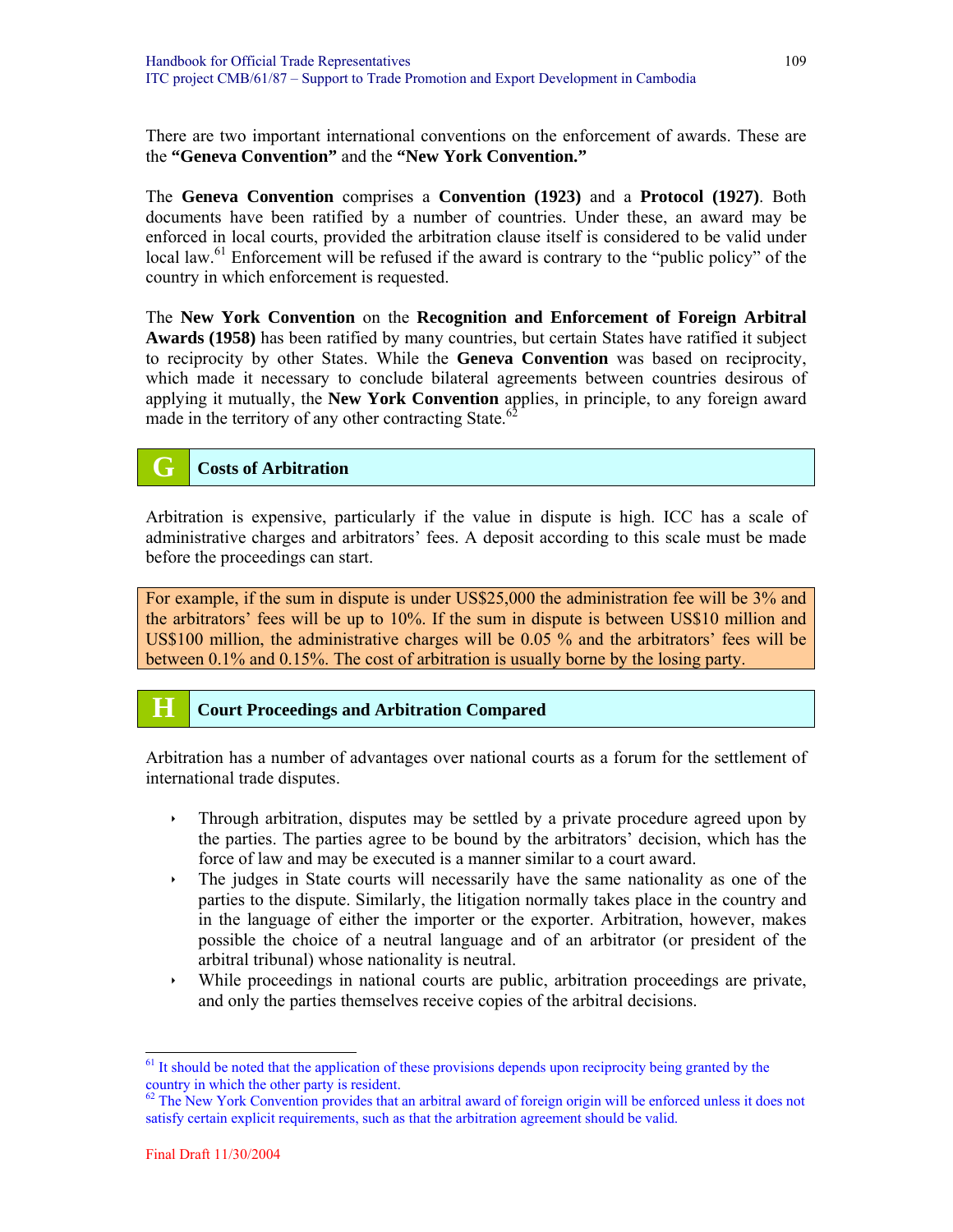- $\cdot$  In arbitration proceedings, the parties are able to appoint as arbitrators experts in the field giving rise to the dispute.
- Iudges in national courts are bound by rigid procedural rules. The parties to arbitration proceedings can choose flexible proceedings adapted to the circumstances of the case. Similarly, arbitrators have more freedom than national judges to determine the most appropriate substantive rule, particularly if they have the power of "amiable compositeurs", enabling them to decide according to the principles of common sense and fair dealing.
- is Cases in State courts take much longer to be heard. Moreover, the judgments of State courts may generally be appealed to at least one, and sometimes two higher courts, thus giving rise to very lengthy proceedings. By contrast arbitral awards are, in principle, final, and may therefore not be appealed.
- $\rightarrow$  The general character of arbitral proceedings is conducive to reaching amicable settlements.
- $\rightarrow$  Arbitral awards are, as a general rule, more easily enforced than decisions of national courts of law.

#### **CACACACACA**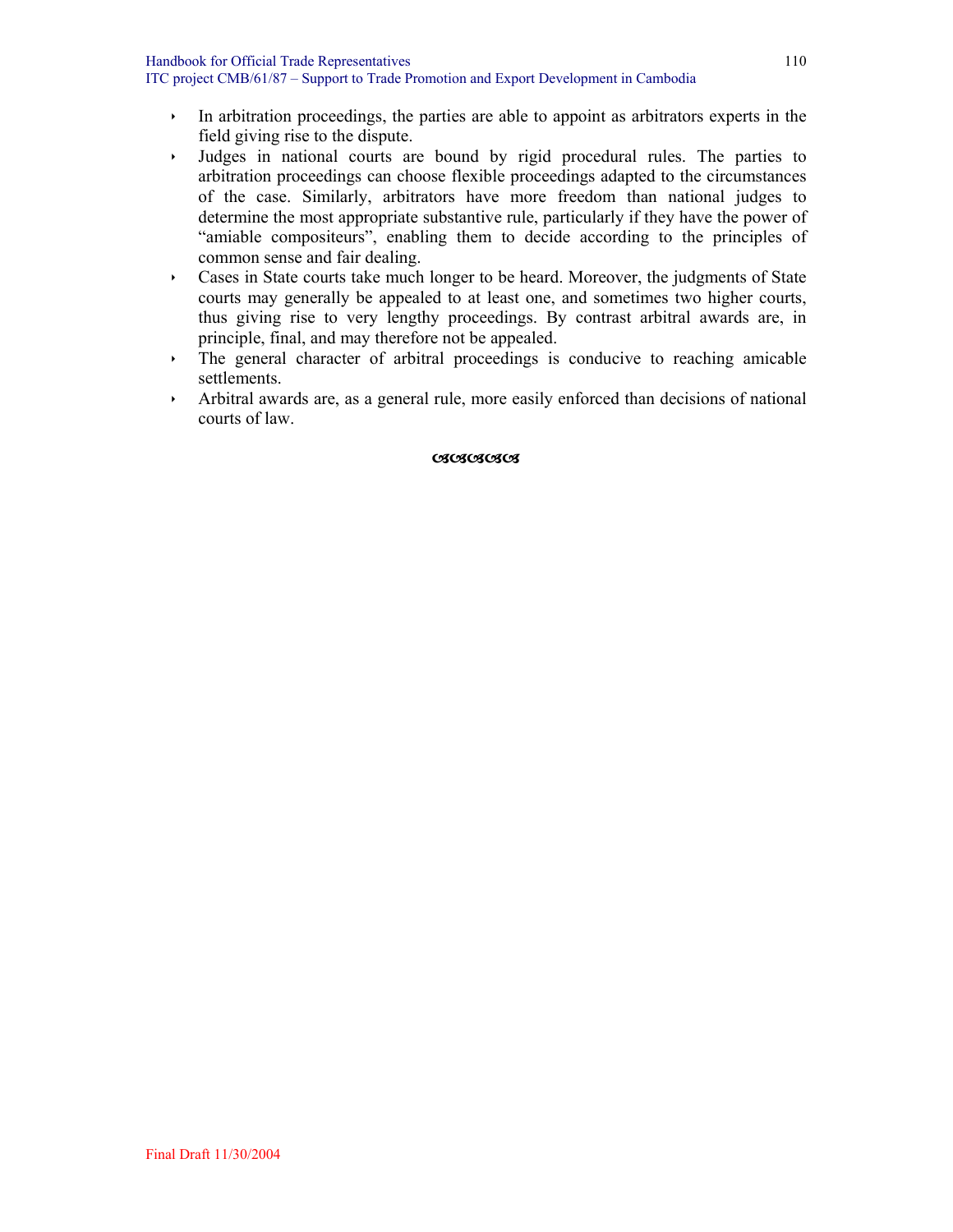# **Chapter 24 THE ROLE OF THE COMMERCIAL REPRESENTATIVE IN TRADE DISPUTES**

## **A Introduction**

However carefully parties to an international trade transaction try to live up to their commitments, trade disputes, disagreements, or claims, and counter-claims arising out of differing interpretations of contractual obligations, etc., are bound to occur. They are often due to differences in customs, business laws, and procedures, or language interpretation, as well as to causes outside the control of either party.

Although the problem is primarily for the parties to resolve between themselves, you are likely to be drawn into such disputes. Many trade disputes arise from simple misunderstandings, which you may be able to help clear up very easily. You should also be prepared to assist in the settlement of more substantial complaints in the interest of future trading relationships. In every case, your role should be that of a neutral intermediary or honest broker. You must not convey the impression that you have any function or powers that can affect the outcome of the dispute, or that you are able to act as an arbitrator.

"DO NOT VENTURE AN OPINION ON THE MERITS OF A CASE. DO NOT GIVE COPIES OF YOUR REPORTS CONCERNING THE CIRCUMSTANCES OF A CASE TO EITHER PARTY. BE PARTICULARLY DISCREET IN ANY RECOMMENDATIONS YOU MAY MAKE TO THE DISPUTANTS."

In principle, your aim is to assist in clearing up misunderstandings and to encourage the parties to resolve their differences through friendly negotiations, leading to an amicable settlement. Limit your assistance to informal and conciliatory efforts.

# **B Guidelines for Initial Activity**

Within the above limitations, adopt a positive and helpful attitude. The following guidelines may be appropriate.

- $\cdot$  Either before proceeding to your new post or soon after your arrival.
	- Find out whether any treaty of friendship, commerce, and navigation, or similar agreement, is in force between our country and the host country, and whether it contains provisions relating to trade disputes. If so, you should be familiar with and be guided by the relevant provisions.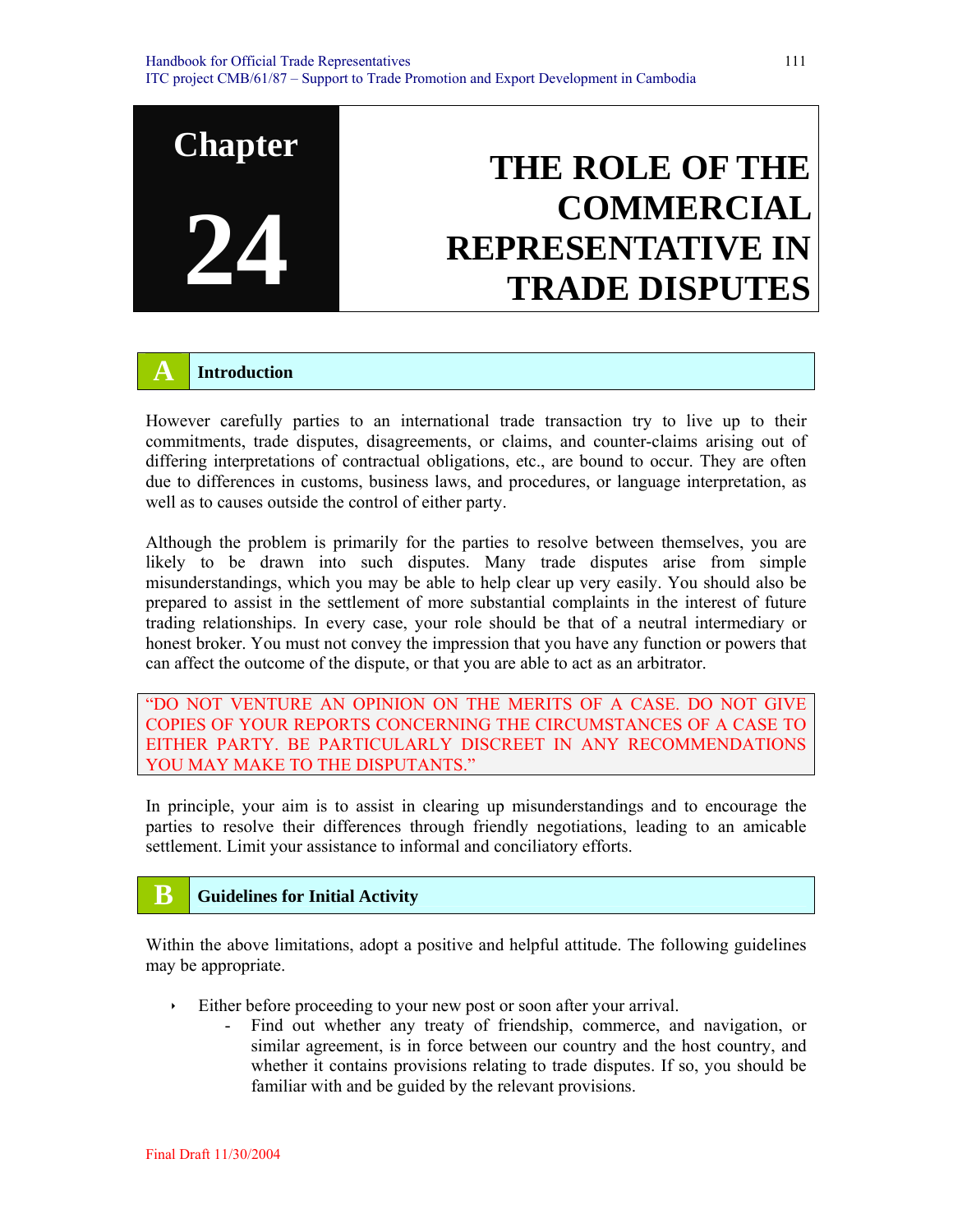Handbook for Official Trade Representatives ITC project CMB/61/87 – Support to Trade Promotion and Export Development in Cambodia

- Find out whether your host country is a signatory to the Geneva Convention or the New York Convention and whether our country has ratified either or both of those conventions. In the case of the Geneva Convention, find out if our country has concluded a bilateral agreement on reciprocity with your host country.
- $\triangleright$  Screen out and discourage any clearly frivolous or trivial complaints.
- Immediately transmit full details of any serious complaint that has been referred to you by a claimant to the other party, with a copy to our ambassador.
- $\rightarrow$  Determine the facts of the case to the best of your ability. This may call for a more or less detailed investigation, documentary evidence, etc.
- $\cdot$  Try to identify a basis for an amicable settlement between the two parties.
- $\cdot$  If an amicable settlement is not possible, suggest conciliation.
- If conciliation is not acceptable to either one or both of the parties, find out whether arbitration is required under the contract. If not, suggest an appropriate arbitration procedure acceptable to both parties.
- ightharpoonup Do not recommend legal action in national courts except as a last resort.

#### **C Kinds of Complaints and How To Deal With Them**

Complaints may originate with.

- $\rightarrow$  Local importer against an exporter in our country.
- $\rightarrow$  Local exporter against an importer in our country.
- Ì Our country's exporter against a local importer.
- Ì Our country's importer against a local exporter.
- Ì Private or a government entity in either country over a matter of infringement of industrial or property rights.
- $\lambda$  An agency in either country, with respect to such matters as:
	- inspecting, testing or surveying goods;
	- collection of bad debts;
	- distress sales; and
	- possible legal action.

#### **1. Local Importer's Complaint Against Our Country's Exporter**

When the complaint is raised by a local importer concerning either the goods shipped and/or services provided, or the ethics, practices or performance of our country's exporter, ask the complainant to document the case and to outline what steps he/she has taken to settle the matter.

Complaints or claims against exporters are sometimes made after claims against the vessel concerned or against the underwriters of a marine insurance policy have been dismissed. Whenever shortages, damage, or quality deterioration are suspected, an importer should "act as if uninsured" and immediately lodge a claim against the vessel and insist on a survey when the vessel discharges, in accordance with the practice of the port. By not acting immediately, an importer can lose his/her rights against the vessel, and if a proper and timely survey is not undertaken, he/she may not be able to sustain a claim under the insurance policy. As a last resort, he/she may lodge a claim or complaint against the shipper concerned.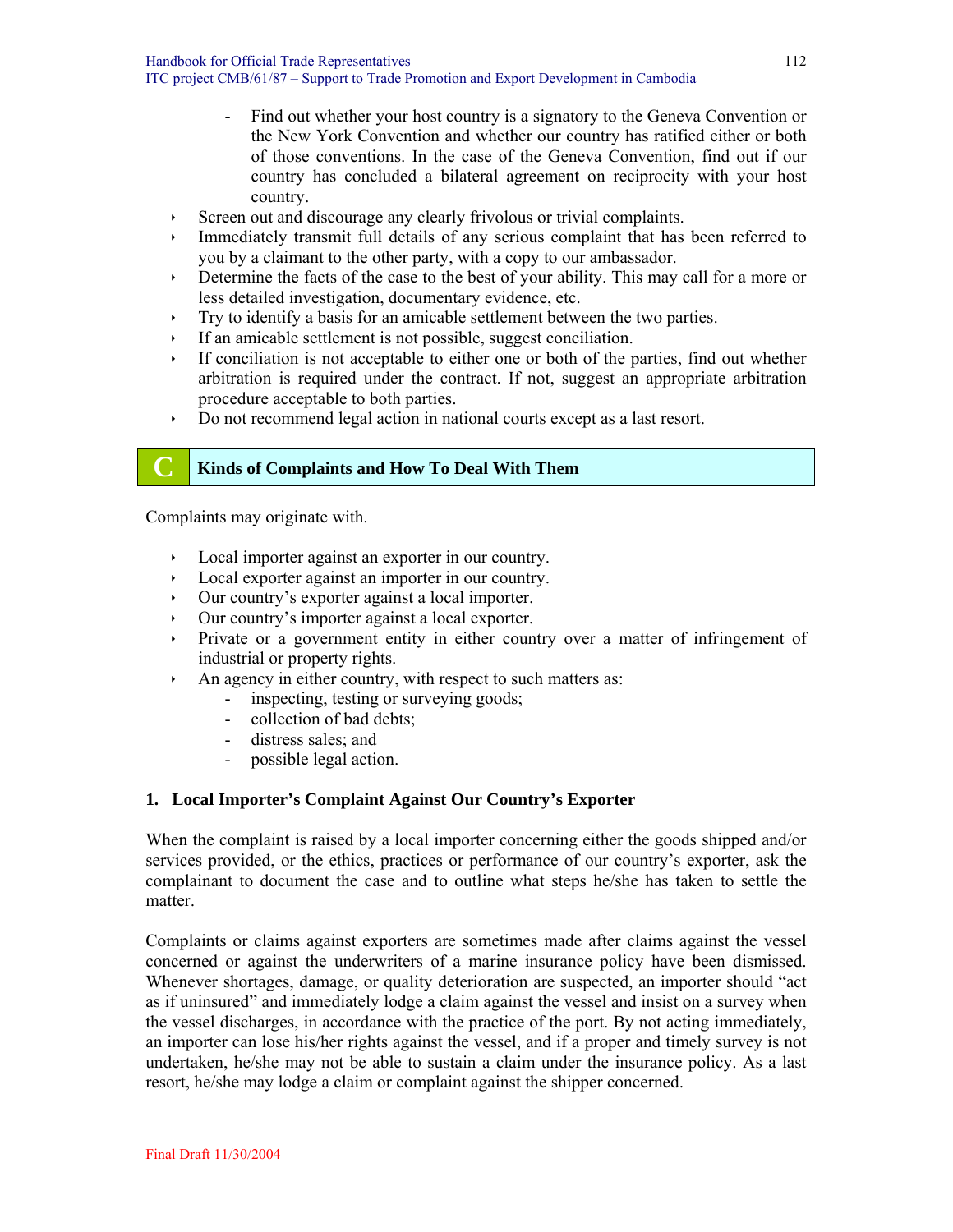Claims or complaints relating to quality are frequently based on quality certificates. Whether issued by Camcontrol or other organs, these certificates, which generally accompany the shipping documents, usually certify the quality or condition of the goods at the time of shipment. Most complaints, however, relate to the quality of the goods at the time of discharge or later. Exporters normally accept responsibility only for ensuring that the goods are according to the contract when placed on board ship, and their contracts are usually worded accordingly.

#### If the complaint appears to be legitimate and of substance, ask the complainant **to supply you with a statement which sets out in detail.**

- 1.1. Names and addresses of all parties involved, and their respective roles in the transaction.
- 1.2. Nature of the transaction and the products involved.
- 1.3. Complete chronological account of the transaction, including information on:
	- 1.3.1. dates on which the goods were shipped from our country and received in the territory;
	- 1.3.2. name of the vessel;
	- 1.3.3. length of time and conditions of storage prior to any survey which may have been made;
	- 1.3.4. reason(s), if any, for delay if the period between the dates of delivery of the goods and of lodging the complaint is lengthy; and
	- 1.3.5. names and details of any certifying authorities or surveyors involved.
- 1.4. Copies of any exchange of correspondence, and any other pertinent documents, including, but not limited to:
	- 1.4.1. bills of lading or other transport document;
	- 1.4.2. invoices;
	- 1.4.3. survey and inspection certificates;
	- 1.4.4. out-turn guarantees; and
	- 1.4.5. survey reports.
- 1.5. A summary of the points of difference, the efforts made to effect settlement or compromise, and the position reached.
- 1.6. Type and extent of satisfaction sought, and whether monetary or otherwise.
- 1.7. Whether, in the event of continuing disagreement, the complainant would agree to conciliation or to arbitration, and if so the conciliation or arbitration proceedings that would be acceptable to him/her.

When you are satisfied that you have full information, send copies of the complainant's statement and documentation, translated if necessary, to the MoC or TPO at home. In a covering letter, give a brief, objective summary of the situation, and state what action you consider to be feasible or desirable. Ensure that your observations will help our authorities to carry out the necessary investigation.

#### **2. Local Exporter's Complaint Against Our Country's Importer**

When the complaint is raised by a local exporter, you should normally suggest that he/she take up the matter with his/her country's trade diplomatic mission in our country. That mission will presumably deal with the matter in a way similar to the one described above.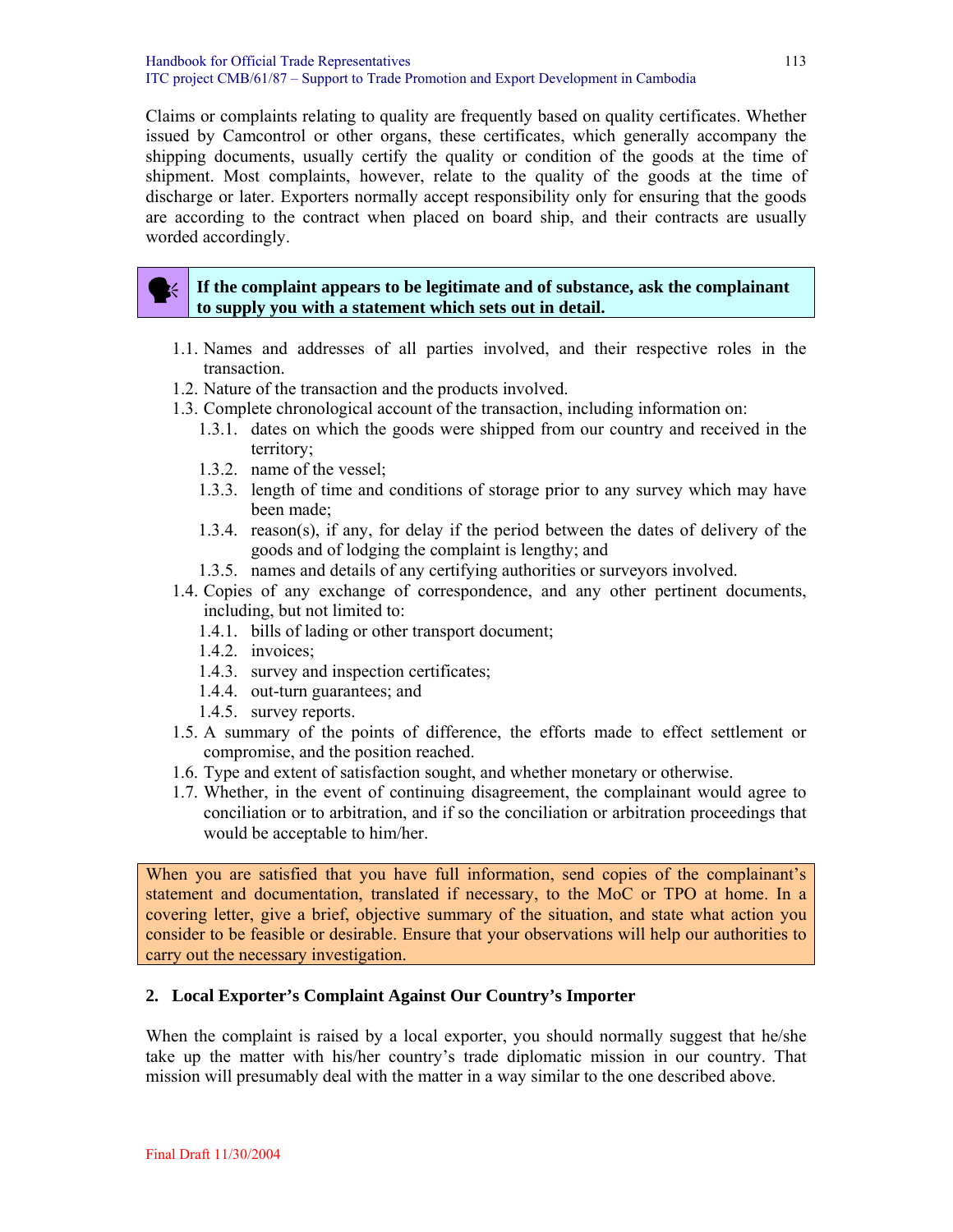Nevertheless, in exceptional circumstance of which examples are given below you might feel obliged to help.

- 2.1. The host government does not have a representative in our country or is unresponsive, or is unable or unwilling to respond.
- 2.2. You consider is desirable to assist in the interest of maintaining or strengthening important local contacts and mutual trade development.
- 2.3. Vital equipment is unavailable from other sources, raw materials are in short supply, and cost or delivery factors from other sources of supply are unfavorable.

Sympathetic attention within the limitations of your role and taking into account our government's position on the matter will promote our country's image as a reliable trading partner.

#### **3. Our Country's Exporter Complaint Against a Local Importer**

You may receive this type of complaint either direct or through the MoC or TPO at home. The latter will have screened the complaint and verified the facts before passing it on to you. In either case, ensure that you have all the information you need to take the matter up with the local importer. If not, ask for it.

You should then seek a personal interview with the importer to present the case. Give him/her complete details of the complaint. Explain that while you have no authority to arbitrate or to adjudicate in the matter, our government wishes to help to settle any commercial disputes in the interests of the parties concerned and of harmonious trade relations.

If the importer maintains his/her position, ask for a written summary of his/her views, along with supporting documents. If he/she refuses to cooperate, inform him/her by registered mail that failure to do so within a reasonable time will compel you to report this rejection of your efforts to assist.

#### When you have taken all possible action, report the outcome to the MoC or TPO **at home, and then provide the following information.**

- 3.1. Names and addresses of all parties involved and their respective roles in the transaction.
- 3.2. Nature of the transaction (and products) involved.
- 3.3. The essence of the cases presented by complainant and respondent (supported by documentary evidence when available).
- 3.4. A description of your actions and the results, including the terms of any proposed settlement.
- 3.5. An account of any other factors relevant to the case.
- 3.6. Report or the current credit rating of the respondent and other local parties involved.
- 3.7. Suggestions for further action when amicable settlement appears unlikely.
- 3.8. Your views on the significance of the case and its implications, if any, for our traders.

#### **4. Our Country's Importer Complaint Against a Local Exporter**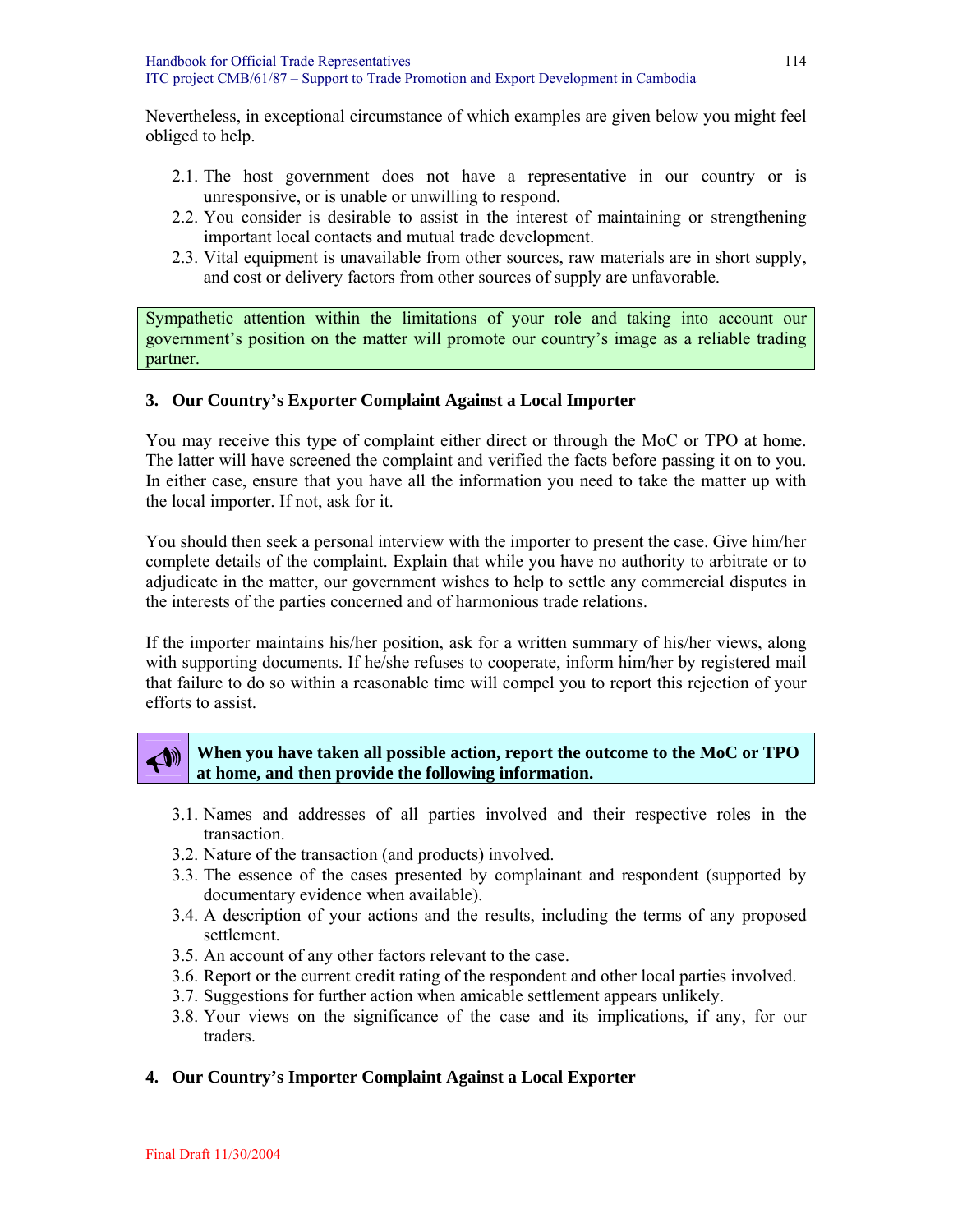An importer from our country should first call on the local trade representative of your host government. However, if the complaint is lodges with you, take the following action.

- 4.1. Ask the importer for full details of the transaction all supporting documents, including but not limited to the following:
	- 4.1.1. test reports;
	- 4.1.2. ex dock or other inspection and other findings;
	- 4.1.3. surveyors' statements;
	- 4.1.4. shipping manifests; and
	- 4.1.5. landing certificates issued by port authorities, etc.
- 4.2. Promptly send copies to the exporter in your territory, retaining the originals against possible future legal action.
- 4.3. Discuss the problem in depth with the exporter.
- 4.4. Send the MoC or TPO, and through it, the importer at home a brief report on the local supplier's proposed solution, if any, and your own recommendations.
- 4.5. Inform the local supplier of our country's importer reply and make an effort to obtain an amicable settlement.
- 4.6. Try to protect the long-term interests of our country's buyers and suppliers and/or manufacturers by arriving at an amicable settlement through quiet diplomacy and persuasiveness.
- 4.7. If you conclude that mutual settlement of the dispute is impossible, you may suggest that the dispute be settled by conciliation and, if that fails, by arbitration.
- 4.8. If conciliation or arbitration is not possible and the matter has to be referred to a court of law in the post territory, you could provide our country's importer with the names of competent law firms in your territory.
- 4.9. When the matter is referred to a court of law, you should withdraw from the case, unless the parties agree to settle the matter out of court, with the court's permission. You should, however, monitor developments and submit a final report on the outcome.

#### **5. Infringement of Industrial Property Rights**

Allegations of infringement of trade mark and copyright may be referred to you for investigation. Report the outcome to your TPO.

To investigate a case of this nature, you should have the following information.

- 5.1. Names and addresses of the complainant and of the offending party.
- 5.2. Substance of the complaint.
- 5.3. Sample (or photograph) of the subject of the complaint (product, mark, or design).
- 5.4. The extent to which the complainant considers himself/herself protected in his/her country and in other countries, including the one in which you are located, and copies of the patents, trade marks or copyrights quoted.
- 5.5. An account of the steps taken by the complainant to prevent or to stop the infringement and the results.

The verification of allegations frequently requires discretion. Representations to the host government, if authorized, may be required. As with the investigation of other forms of complaint, the MoC or TPO should be informed of the action taken, its results, and of any, recommendations for further action. When a local firm or the host government complains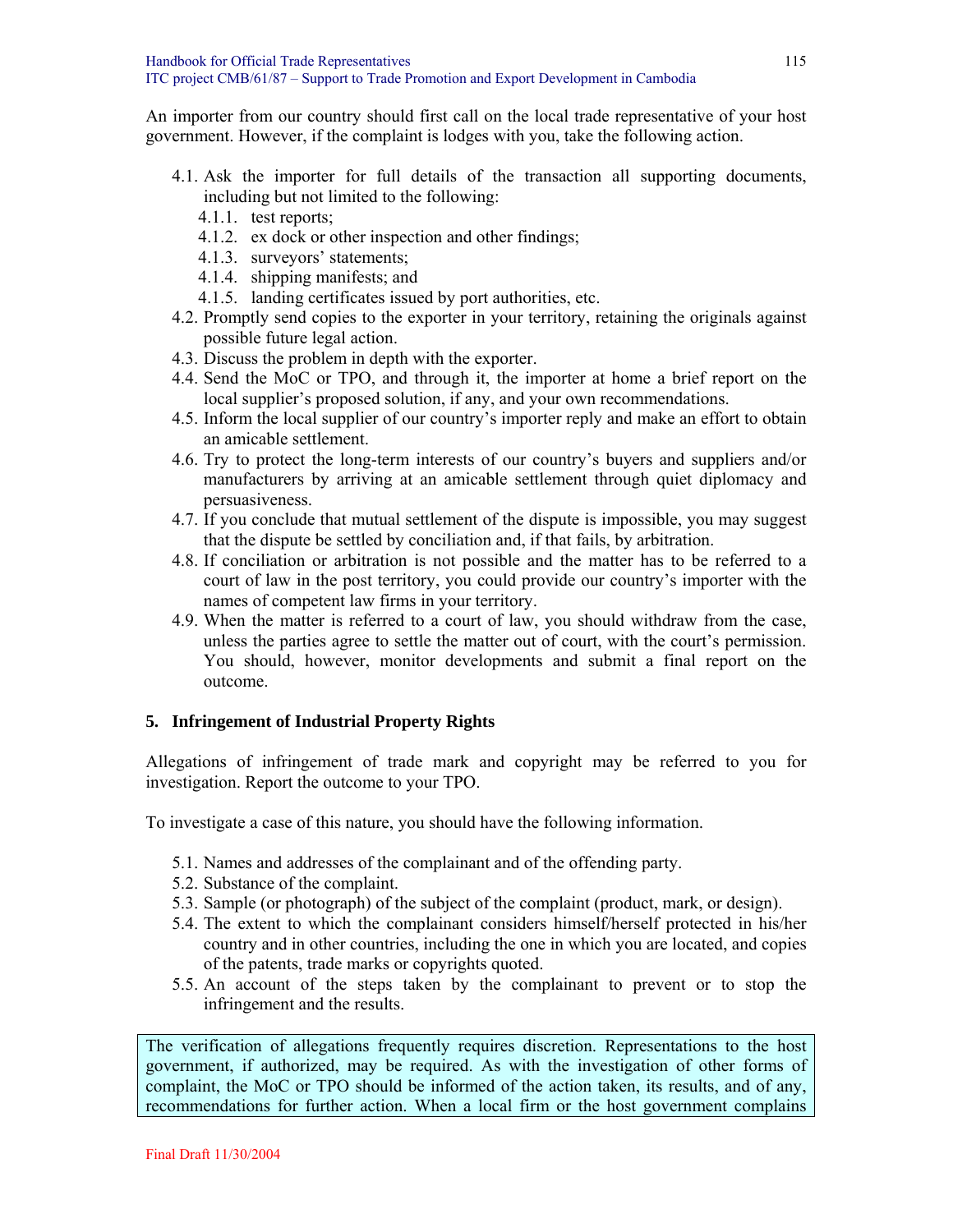about alleged infringement in our country, obtain details similar to those suggested above and submit the information to the MoC or TPO for consideration.

#### **6. Miscellaneous Complaints**

In rare occasion you may be asked by importers/ exporters to inspect or to survey goods, to collect unpaid moneys, to arrange for the sale of rejected goods, to arbitrate a dispute, or to arrange for legal proceedings. As you are unlikely to be authorized to assume official responsibility in these matters, you should avoid any involvement whatsoever.



6.1. Inspecting, testing, or surveying

Provide the requesting party with a list of reputable and qualified firms or individuals. You could identify them by cross-checking names with customs clearing agents, importers' associations, chambers of commerce, and any relevant industrial association.

If testing or surveying facilities are not available locally and it is imperative that such services be performed promptly, and if you are authorized by our ambassador to do so at the request of both parties involved, you should select a board of two or three of the best-qualified people of high standing in the community and should be knowledgeable in the trade to investigate and to report their findings. It should be made clear to the disputants beforehand, however, that such a board and its findings may have little or no legal acceptability, and that the disputants must guarantee payment of any costs.

You should not undertake these services personally or in any circumstances give the impression that you are authorized to do this type of work. If asked to inspect a shipment of goods by the MoC or TPO, you should convey your views, impressions or findings on quantity, quality, or condition only to these authorities.

#### 6.2. Collections

Unless otherwise authorized, limit yourself to providing a list of reputable and qualified collection agents.

#### 6.3. Distress sales

When the local importer of goods from our country refuses or is unable to accept them, and the exporter seeks your help in their disposal, give prompt assistance, particularly if the goods concerned are perishable or may involve expensive storage.

Inform potential buyers of the details of the cargo and invite them to make offers or to enter into direct negotiations with the shipper. Alternatively, give the shipper the names of those interested. Avoid communicating proposals on price and other contractual terms.

If the situation has arisen as a result of local government action that prevents, for example, the entry of goods already on route or precludes the original buyer from carrying out his/her contractual obligations, obtain the approval of our ambassador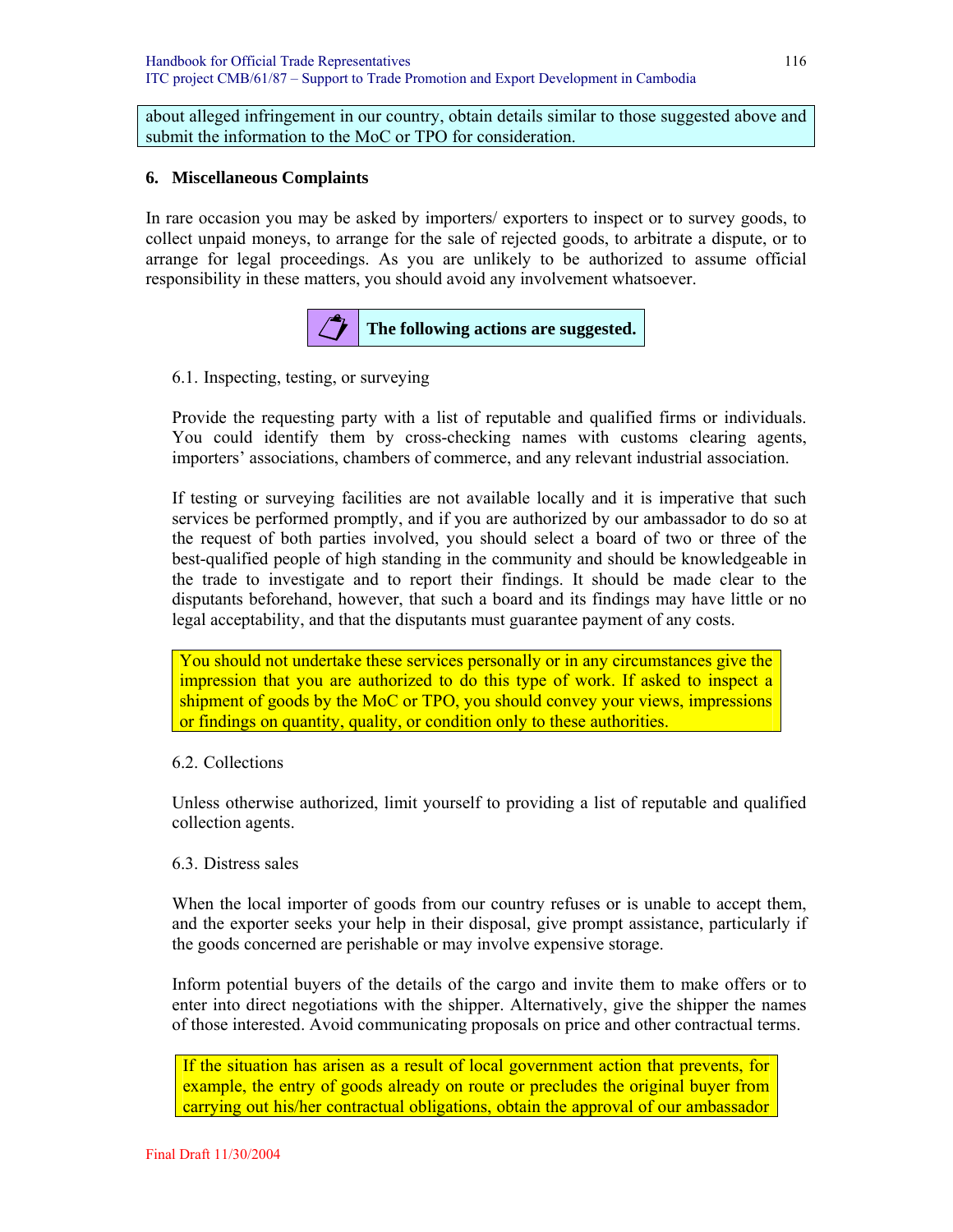#### before you make representations to the local authorities.

#### 6.4. Local arbitration

In addition to the well-known arbitration courts discussed in the preceding chapter, some countries have arbitration facilities dealing with disputes between their citizens and contracting parties in other countries in all branches of foreign trade. Some branches of international trade use specialized arbitral institutions. Local chambers of commerce, trade associations, and similar groups also provide arbitration facilities of varying standards and procedures in trade centers throughout the world.

Parties to a dispute that have agreed to arbitration but differ in the choice of arbitration facilities may seek your opinion on the matter. Base your opinion on as much factual information as you can obtain. Much of this will come from the arbitration organizations themselves. You should, in addition, seek the views of those who have had recourse to the organizations concerned on their effectiveness as arbitrators. Here again your report should be forwarded to our own authorities only, and should cover such points as:

- 6.4.1. the ability of the organization to enlist competent arbitrators;
- 6.4.2. its standards and procedures;
- 6.4.3. its reputation for impartiality (citing instances if possible);
- 6.4.4. its preliminary requirements concerning the application for arbitration;
- 6.4.5. the legal, commercial, and general standing in the post territory of its awards;
- 6.4.6. the probable cost to each party irrespective of the final decision or award;
- 6.4.7. the type and amount of bond or other security required;
- 6.4.8. your view on the local trader's motive in proposing this particular arbitration body; and
- 6.4.9. the report on the current financial status of the local trader, together with an estimate of the assets available to meet an award against him/her.

#### 6.5. Litigation

Avoid at all times direct or indirect involvement in the conduct of a trade dispute, other than along the lines suggested.

"No justification should be provided for any allegation that you or our government has suggested, proposed, or recommended action that could be interpreted as being contrary to the interests of either party."

The decision to obtain legal redress is that of the complainant alone. In reply to any inquiries regarding the costs or length of legal proceedings or concerning other matters connected with litigation, you may provide a list of competent and reliable lawyers and suggest that the inquiry be addressed to one of them.

#### **CACACACA**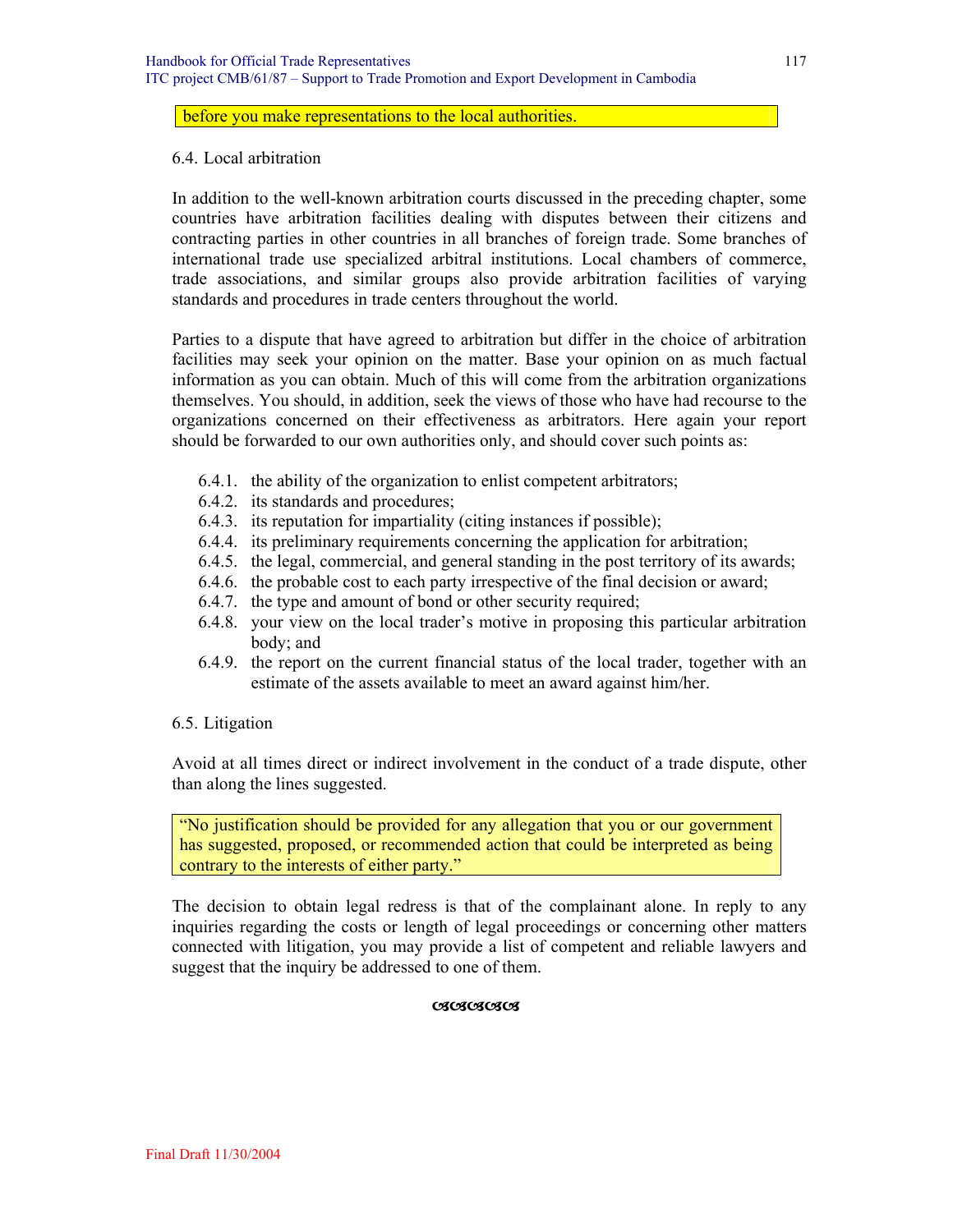

## **A Domestic Law**

Every country has its own legal system. Each national legal system usually has two major components: private law, and public, or administrative law.

Private laws form the framework within which individuals and corporate entities define their relationships and settle their differences.

Public or administrative laws are those which the State imposes on individuals and corporate entities in order to regulate the relationships between and among them, and their relationships with the State.

#### **In commercial transactions between exporters and importers:**

- private law governs the conclusions and performance if an export/import **contract; and** 
	- **public or administrative law regulates foreign trade.**

#### **1. Private Law**

This covers:

#

- 1.1. the formation of the contract of sale (including the designation of the parties, the description of the goods, and the terms of payment);
- 1.2. obligations of the seller (including the transfer of property and shipment;
- 1.3. obligations of the buyer (including taking delivery and payment);
- 1.4. ancillary contracts (including transport contracts, insurance contracts, and contracts with bankers); and
- 1.5. the settlement of disputes.

#### **2. Public or Administrative Law**

This includes:

2.1. regulations issued by the exporting country (e.g. on export licensing, foreign exchange, quality control, etc.); and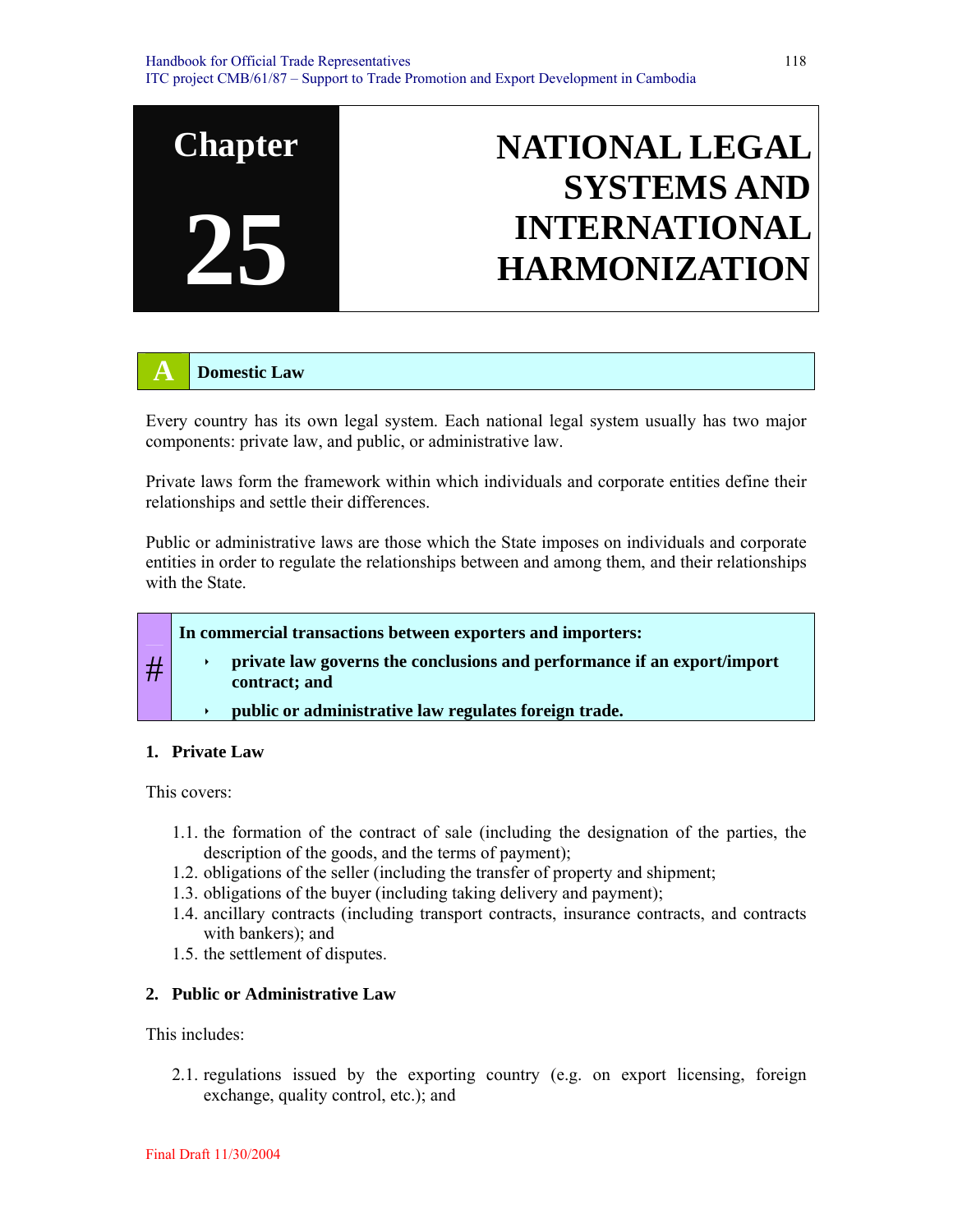Handbook for Official Trade Representatives ITC project CMB/61/87 – Support to Trade Promotion and Export Development in Cambodia

2.2. regulations issued by the importing country (e.g. import or quota restrictions; customs laws and regulations; import licensing; industrial, technical and health standards; packaging and labeling standards, etc.).

# **B** International Law

#### **1. Private International Law**

These are the rules in legal systems that determine which national law shall be applicable in the event of a conflict between the laws of countries, e.g., a contract signed in New York, in the German language, to be performed in Greece, provides for arbitration according to the rules of the International Chamber of Commerce in Paris. As you can see, the laws of three countries could be involved. If the parties did not specify in the contract which of the three national laws should apply, the rules of private international law would guide the arbitration tribunal in deciding which national law would apply to the contract.

#### **2. Public International Law**

This includes international treaties, conventions and bilateral and multilateral agreements between and Among States, or between States and international organizations. Some of these define trade relations between our country and the host country. You should also be familiar with international conventions that affect international transportation, copyrights, patents, and transfer of technology, and to which your home country is a party.

#### **3. International Rules Without the Force of Law**

In international relations, there is a body of rules which do not have the force of law, but which are nevertheless important.<sup>63</sup> Some rules are universally applied and accepted. For example, the "uniform rules" made under the auspices of the International Chamber of Commerce (ICC) in Paris are not mandatory, because they are neither international conventions nor laws of any country. Nevertheless, they are almost universally applied. Examples are the ICC's INCOTERMS, "Uniform Customs and Practice for Documentary Credits", "Uniform Rules for Collection", and "Uniform Rules for Contract Guarantees".

In international trade relations, many "general conditions" are widely accepted, though they are imposed only by certain groups. Some conditions have been laid down by international organizations, such as the United Nations Economic Commission for Europe (ECE), and others by professional bodies such as the International Federation of Consulting Engineers (FIDIC) in Lausanne, Switzerland, the Liaison Group for the European Engineering Industries (ORGALIME) in Brussels, and various trade associations.

#### **4. Harmonization of International Trade**

l

<sup>&</sup>lt;sup>63</sup> New rules are being developed which may not necessarily be mandatory. Their significance would lie in their acceptance and implementation in a large number of countries. They may take the form of "codes of conduct", for example, the United Nations Center of Transnational Corporations in New York was seeking to establish a code of conduct for transnational corporations and another code on transfer of technology under the auspices of UNCTAD in Geneva.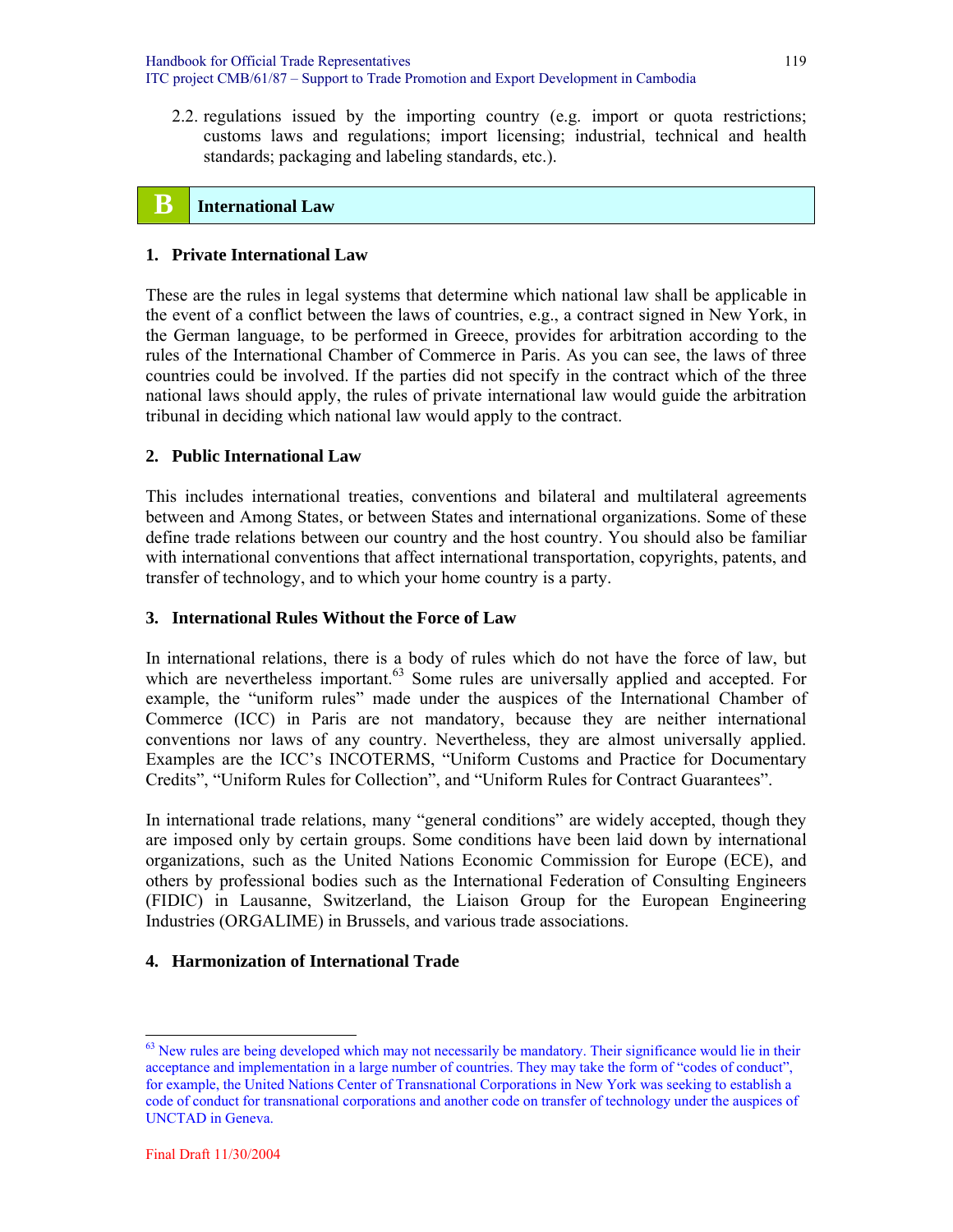Many countries are trying to facilitate international trade transactions by simplifying and standardizing procedures and systems. Considerable success has been achieved in the following areas.

- 4.1. International sale of goods.
- 4.2. International payments.
- 4.3. International commercial arbitration.
- 4.4. International transport.
- 4.5. Industrial property rights.
- 4.6. Intellectual property rights.

#### 4.6.1. International sale of goods

After several attempts to harmonize rules governing the international sale of goods, success was achieved in 1980, when the United Nations Convention on Contracts for the International Sale of Goods, proposed by the United Nations Commission for International Trade Law (UNCITRAL) was signed in Vienna.

# **(O)** The Convention covers the following:

- 4.6.1.1. sphere of application and general provisions;
- 4.6.1.2. formation of the contract;
- 4.6.1.3. obligations of the seller;
- 4.6.1.4. remedies for breach of contract by the seller;
- 4.6.1.5. obligations of the buyer, including payment, and delivery;
- 4.6.1.6. remedies for breach of contract by the buyer;
- 4.6.1.7. passing of the risk; and
- 4.6.1.8. mutual obligations of the seller and the buyer.

#### 4.6.2. International payments

Bills of exchange and promissory notes meet the same commercial needs throughout the world and are free from national peculiarities. Consequently, it has been possible to unify the law on a regional as well as on an international basis.

# As a result, there are now three main codes<sup>64</sup> on bills of exchange.

- 4.6.2.1. The Geneva Uniform Law of 1930 prevails on the European continent, Latin America, and Japan.
- 4.6.2.2. The Bills of Exchange Act of 1882, as amended, forms the basis of the law on negotiable instruments in the United Kingdom and nearly the entire Commonwealth. This Act has also had a profound influence on the United States.
- 4.6.2.3. Article 3 of the Uniform Commercial Code.

l

<sup>64</sup> These three main codes diverge somewhat, which leads to difficulties when a bill of exchange circulates internationally. To rectify this situation, UNCITRAL in Vienna has developed a Convention for a Uniform Law on negotiable instruments used in international transactions.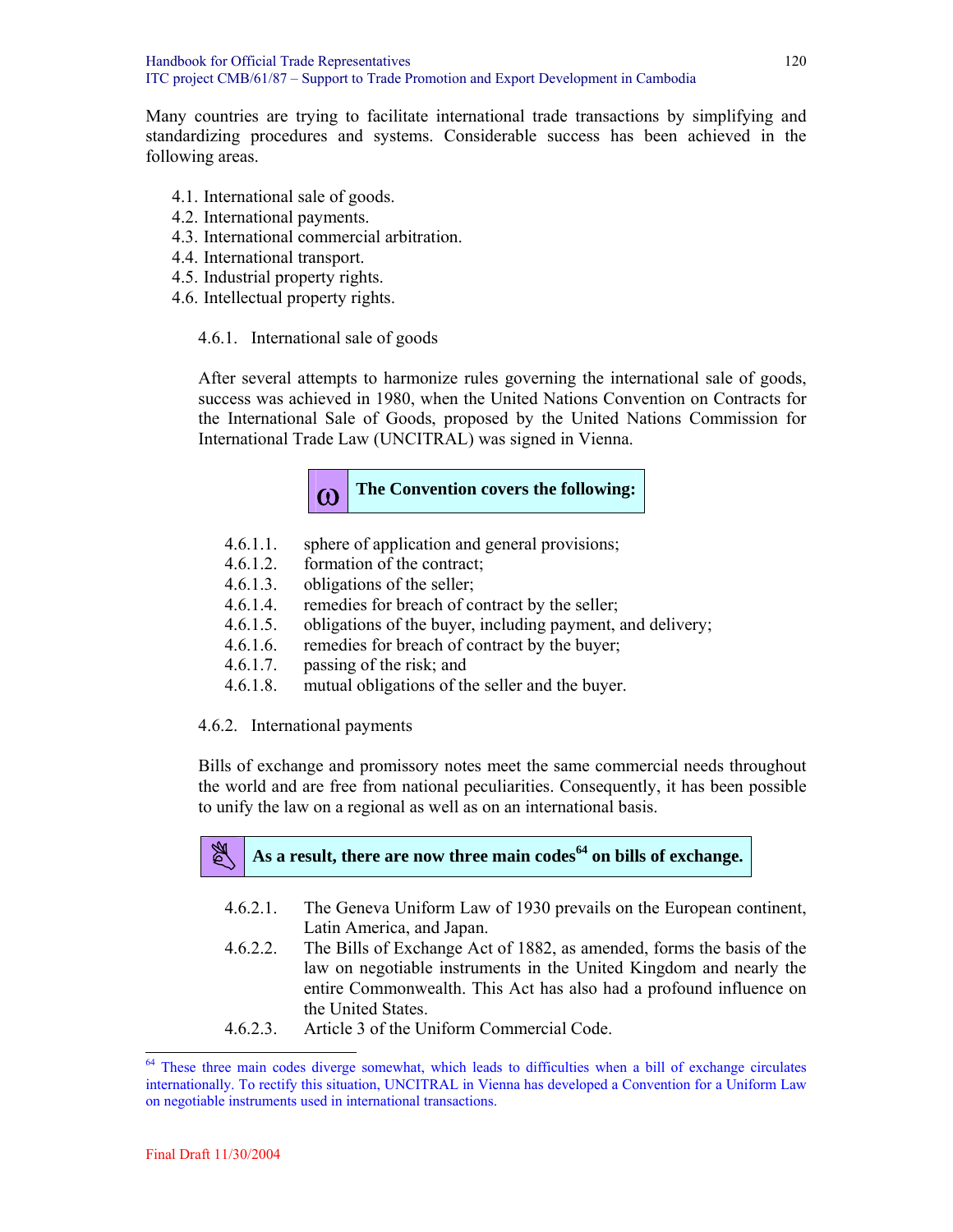As mentioned previously, ICC, in Paris, has formulated the "Uniform Customs and Practice for Documentary Credits", which is used in over 150 countries. It contains rules for payment through documentary letters of credit<sup>65</sup> – the manner of payment most frequently used in international commercial transactions.

4.6.3. International commercial arbitration

There are many international agreements in the field of arbitration. They are described in chapter 32.

4.6.4. International legislation of transport

4.6.4.1. Carriage by sea

Although increasingly being supplanted by the sea waybill, the basic instrument for carriage by sea is still the bill of lading (B/L). As a rule, the terms of a bill of lading are fixed and cannot be negotiated between the exporter, or "shipper" and the carrier ("ship-owner" or "charterer").

If carriers were able to change terms of the bill of lading, they would have a tendency to exclude all liability for the goods they transport. This is why, in the 1920s, considerable international effort was put into creating fixed standards for bills of lading. The result was the Hague Rules of the International Law Association. These have been revised several times, and are now known as the Hague-Visby Rules. In 1978, the United Nations Convention on the Carriage of Goods by Sea was signed. These rules, which fundamentally revised the Hague-Visby Rules, are known as the Hamburg Rules.

4.6.4.2. Carriage by air

Laws relating to the carriage of goods by air have attained a considerable degree of uniformity. The 1929 Warsaw Convention, which unified certain rules concerning international air carriage, was amended by the 1955 Hague Protocol, and was further supplemented by the 1961 Guadalajara Convention and the Montreal Additional Protocol of 1975. It must, however, be emphasized that not all air carriage contracts are governed by these principles. The basic document for carriage by air is the air waybill.

4.6.4.3. Carriage by road

 $\overline{a}$ 

<sup>65</sup> Documentary credit is a method of payment which can ensure that the exporter receives payment when the goods are dispatched – not when they are received by the customer. It also ensures that the customer is assured of title to the goods before he/she pays for them. The problems of our exporter at home and his/her overseas customer are solved by the intervention of a third party – a bank or more precisely, two banks: our exporter's bank in our country and the importer's bank in your territory. A documentary credit is merely a credit opened with a bank in the exporter's favor. The word "documentary" indicates that the whole negotiation is linked with the shipping documents. Documentary credit is often called a "letter of credit or by the acronym LC".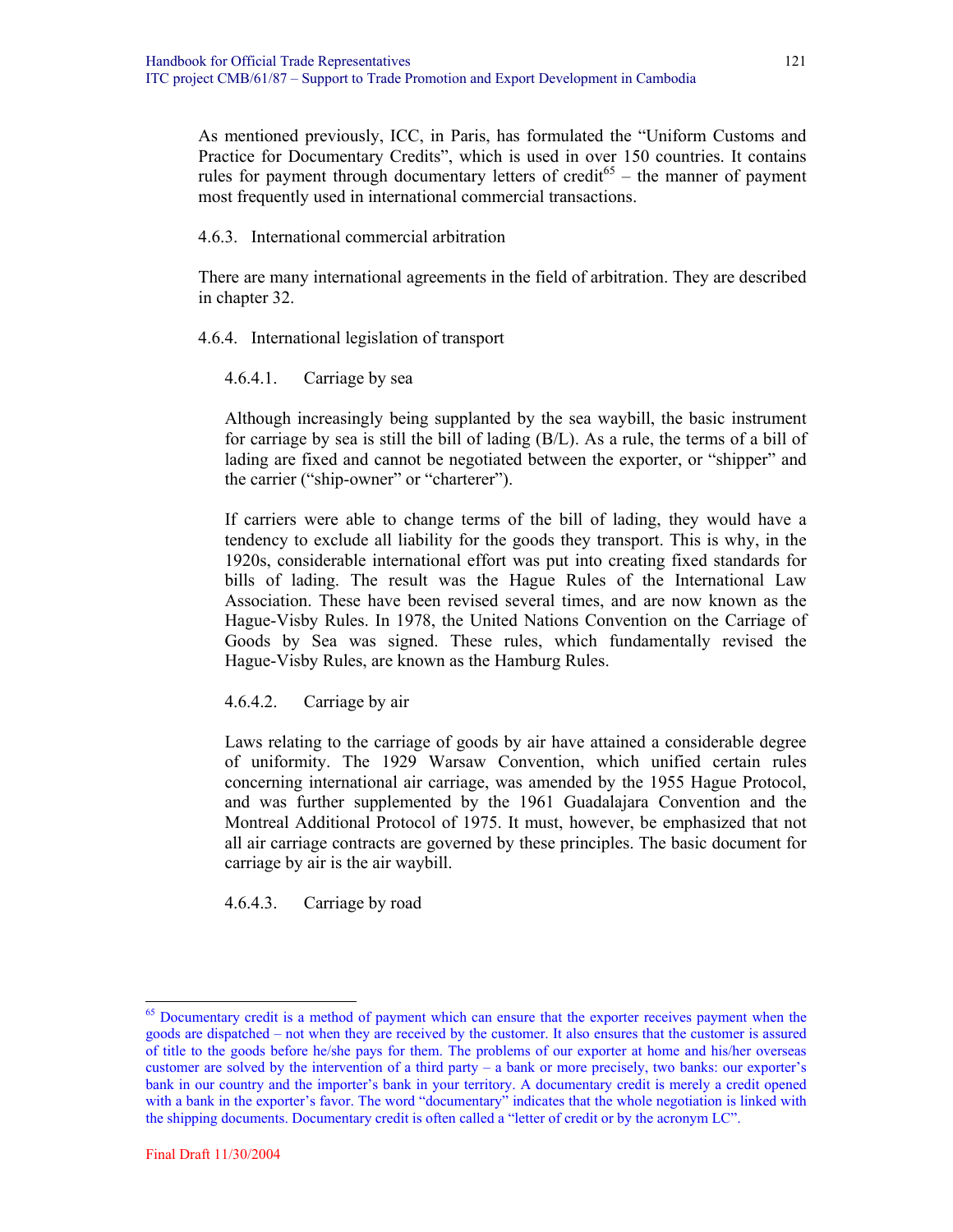For carriage by road, the basic document is the Convention on the Contract for the International Carriage of Goods by Road, 1956, known as "CMR" (Convention relative au contrat de transport international de marchandises par route).

#### 4.6.4.4. Carriage by rail

The international carriage of goods by rail is regulated by the International Convention on Carriage of goods by Rail, signed for the first time in Berne in 1890, and known since 1961 as "CIM" (Convention internationale concernant le transport de marchandises par chemin de fer, 1961). This convention was amended in 1971.

#### 4.6.5. Industrial property rights

There are many other areas in which international agreements have become the internal law of various countries. One such area is that of patents and trade marks. The International Convention for the Protection of Industrial Property was first concluded in Paris in 1883, and has since been frequently revised, most recently in Stockholm in 1967. Nearly 100 countries are parties to the Convention.

It provides for the constitution of a Union for the Protection of Industrial Property. It is administered by the World Intellectual Property Organization (WIPO) in Geneva. It deals with the protection of patents, models, industrial designs, trade marks, service marks, and trade names – all of which are considered to be "industrial property" in the broadest sense.

The Convention gives added protection to applicants for patents.<sup>66</sup> A patent is an exclusive right to use an invention. This right is protected on the territorial principle, i.e., it is valid in the country in which it is granted. The Convention recognizes the priority right of the patent holder in one country to register his/her patent in another country. This priority right is good for 12 months following the date of application in his/her own country.

A European Patent Convention (1977) established the European Patent Office in Munich to serve 11 European countries. A patent holder may apply for protection in any or all member countries. When the European Patent Convention was established, a world-wide system for filing patent applications in a large number of countries came into force. This Patent Co-operation Treaty had 39 members at the beginning of 1985.<sup>67</sup>

#### 4.6.6. Intellectual property rights

The Agreement on Trade-Related Aspects of Intellectual Property Rights (TRIPS) forms with the Multilateral Agreements on Trade in Goods and GATS the tripod for the WTO legal system. The objects of intellectual property are the creations of the human mind. The rights of creators of innovative or artistic work are known as intellectual property rights. They include copyright (which protects the rights of the authors of books and other artistic creations), patents (which protect the rights of

l

<sup>66</sup> The Convention gives similar protection to trade marks.

<sup>67</sup> It is administered by the World Intellectual Property Organization (WIPO) in Geneva.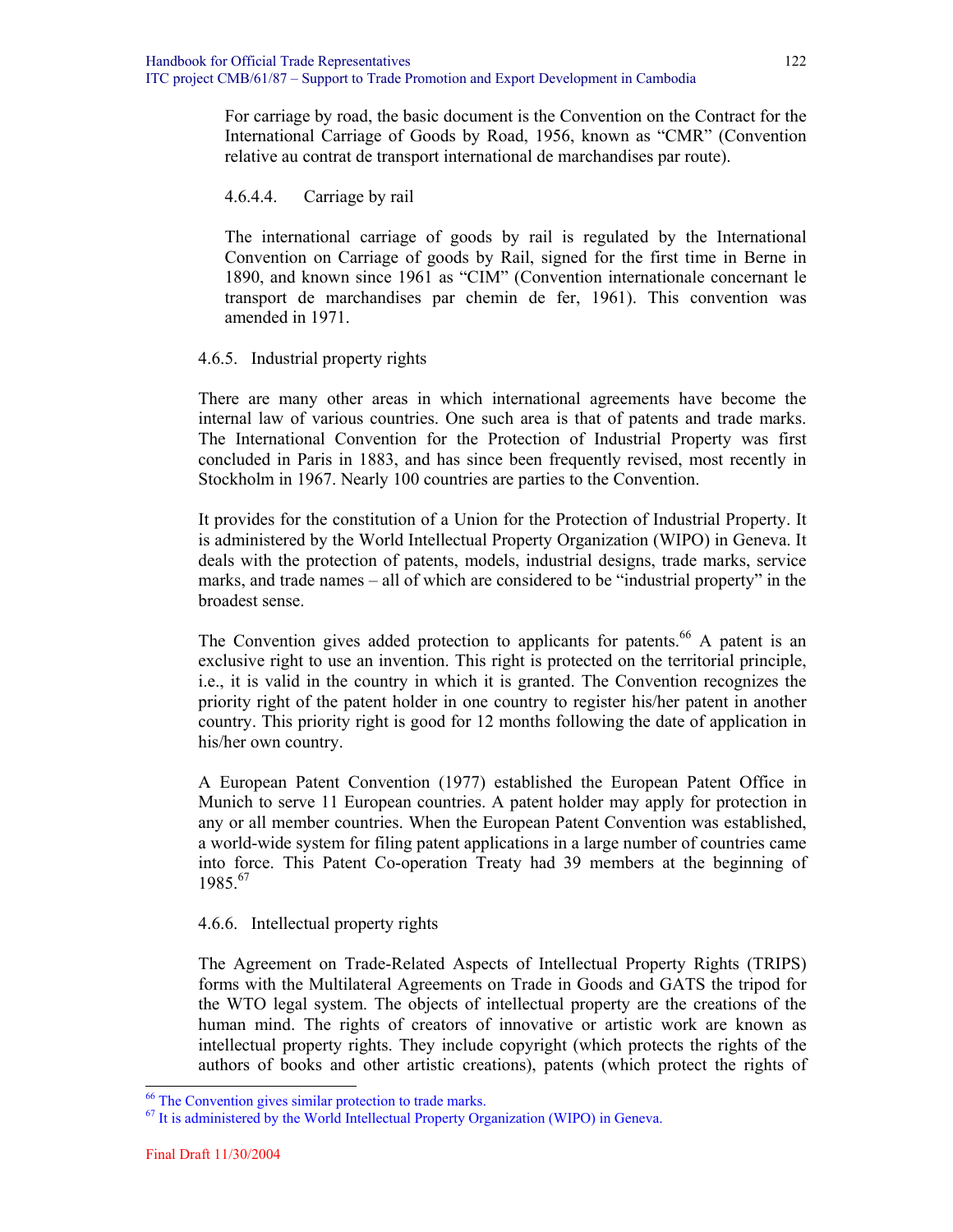inventors) and industrial designs (which protect the rights to ornamental designs). They also cover trademarks and other signs that traders use to distinguish their products from those of others and thus build consumer loyalty and goodwill for their marks or brand names. The Agreement on TRIPS complements agreements on the protection of intellectual property rights developed by the WIPO. In particular, it prescribes minimum standards and periods for which protection should be granted to different intellectual rights. In doing so it takes on board the standards laid down in the WIPO Conventions and adds some more, particularly in the area of patents. Countries are further required not to discriminate among foreign nationals and between foreign and their own nationals in the acquisition, scope and maintenance of IPRs (extension of MFN and national treatment). An important feature of the TRIPS Agreement is that the standards of protection laid down in the WIPO Conventions have been made legally enforceable.

#### **CSCSCSCS**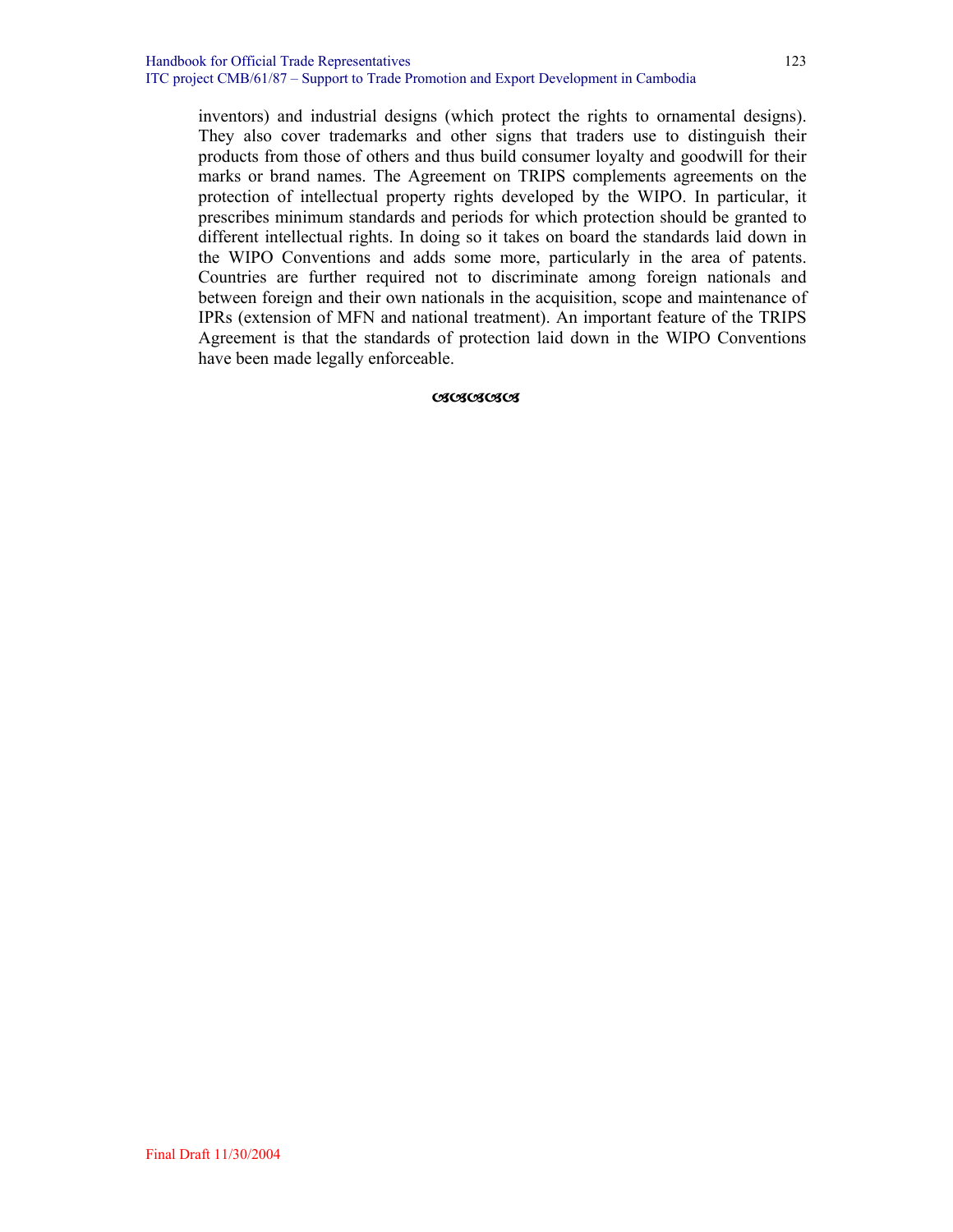# **ANNUAL REPORT AND ANNUAL WORK PROGRAMME**

This chapter discusses the management and administration of your office, subjects that are likely to have been covered, at least in part, by standing instructions from the MoC, TPO or other ministries in Phnom Penh. It should help you to identify any gaps in these instructions and to consider how such gaps might be filled by adopting the techniques suggested. This chapter stresses the importance of an annual report (on a calendar-year basis) and an annual work programme (on a fiscal-year basis) and brings out the close relationship between these two essential tools of management.

# **A Introduction**

**Chapter** 

**26**

The annual report and annual work programme are the most important of the reports you have to prepare. The annual report should be prepared and sent to the MoC or TPO as soon as possible after the end of the calendar year, whereas the annual work programme, which is closely related to the annual report, should be prepared together with your budgetary estimates for the forthcoming fiscal year. Certain difficulties arise when, as is often the case, the fiscal year and the calendar year do not coincide.

This chapter provides guidelines for establishing procedures for periodic reporting and for defining work programmes. It reflects current practice in a number of national services.



- Analyze economic and commercial conditions in your territory and describe how these conditions will affect your promotional programmes and our country's export strategies.
- $\rightarrow$  Review the activities of the past calendar year at the post and assess how well the objectives of the annual work programme have been or are being achieved.
- $\cdot$  Give the background of, and thereby justify, your proposals for the annual work programme for the coming fiscal year.

The report should help our authorities to evaluate your work proposals and budgetary estimates, and to modify them as necessary in the light of their own personnel and financial resources as well as their general policy objectives.

Through your annual work programme you should inform the MoC or TPO in detail about how you propose to organize your office's activities for the coming fiscal year. You should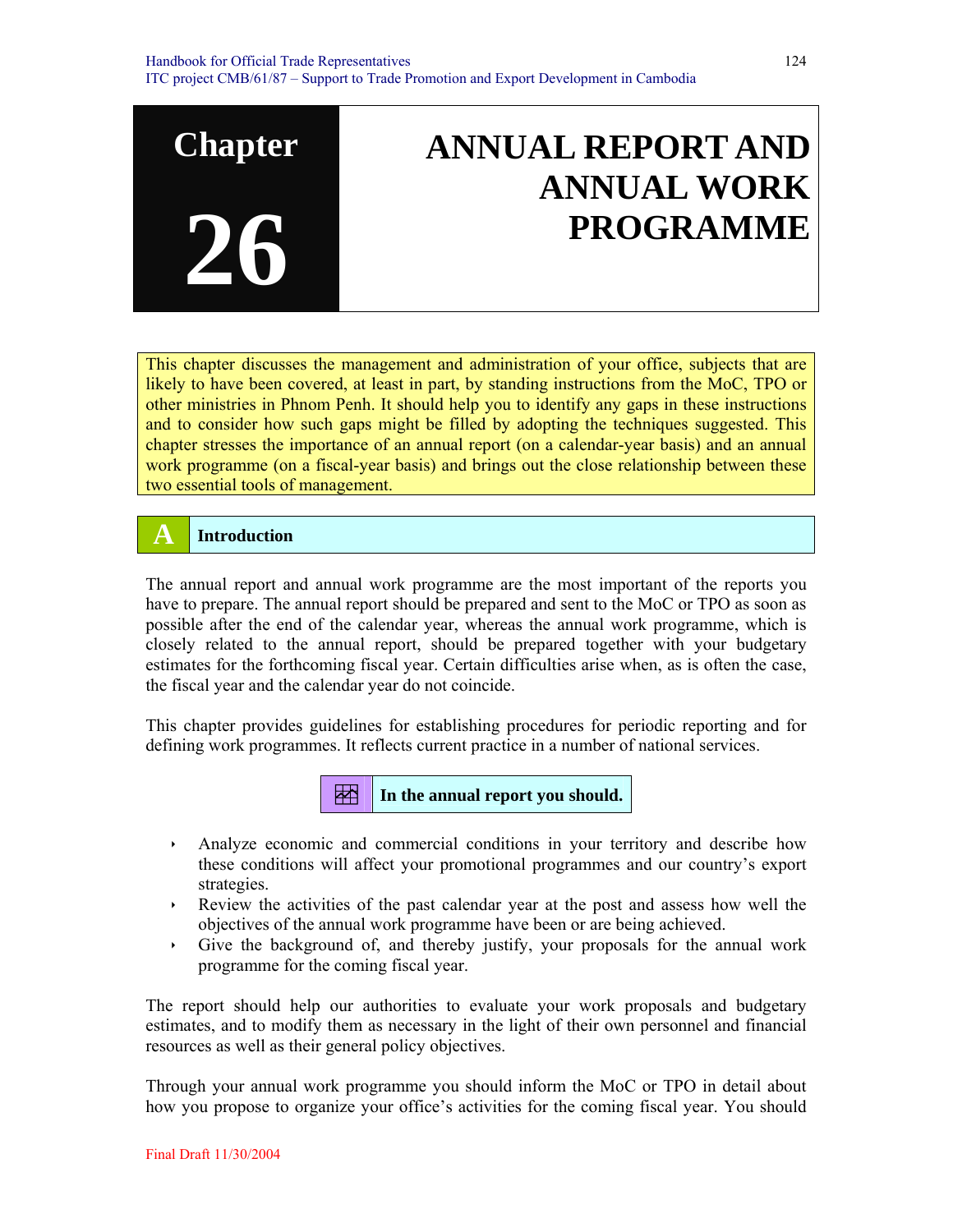set out the tasks that you intend to undertake, not only during the course of the year, but also in the future, as far as this is possible. An example of this would be a trade fair scheduled 18 months hence, but for which you must undertake a number of preparatory activities early in the fiscal period.

**O** The annual report is an assessment of the market and a description of what has happened in the past calendar tear. It should contain your analysis of the extent to which your office has succeeded in meeting the targets and objectives set out in the previous and current fiscal year's annual work programme.  $\bullet$  The annual work programme is a costing plan of activities for the coming fiscal year. It is prepared at the same time as, and is a supporting document for, your office's budgetary estimates for that fiscal year. In ideal circumstances, it may be possible to submit it to our authorities together with your annual report for the calendar year just ended.

This may not be feasible, however. When the calendar year and the fiscal year overlap, for example by six months, your annual report would cover activities undertaken in the second half of the previous fiscal year (ending June,  $30<sup>th</sup>$ ) and the first half of the current fiscal year. Your annual report would thus be a final assessment of how the objectives of the annual work programme for the past fiscal year have been achieved, and a progress report on the work of the first six months of the current fiscal year.

# **B** The Annual Report

The following is a suggested general outline of a comprehensive annual report.

#### **1. Economic and Commercial Overview**

- 1.1.Review principal economic policies, goals, and programmes. Include, if appropriate, a brief review of the national development plan.
- 1.2.Analyze major economic developments over the year. Include statement on exchange rates, government spending, and investment activity.
- 1.3.Explain the country's import policy and priorities, and briefly analyze any changes from the previous year.
- 1.4.Review the country's trade performance (import/export volumes, growth rates, principal products, and suppliers) and identify any major import growth areas.
- 1.5.Report, if appropriate, the activities of multilateral financing institutions (World Bank, regional development bank, etc.) and identify any major new capital investment and construction projects.

#### **2. Bilateral Commercial Relations**

- 2.1. Market review, containing
	- 2.1.1. Narrative interpretation of the bilateral statistical data of the basic country report.
	- 2.1.2. Brief presentation on the importance of the market to home country, e.g., size, growth prospects, political conditions, etc.
	- 2.1.3. A discussion, as appropriate, of the following topics:
		- 2.1.3.1. financial considerations;
		- 2.1.3.2. marketing and distribution systems;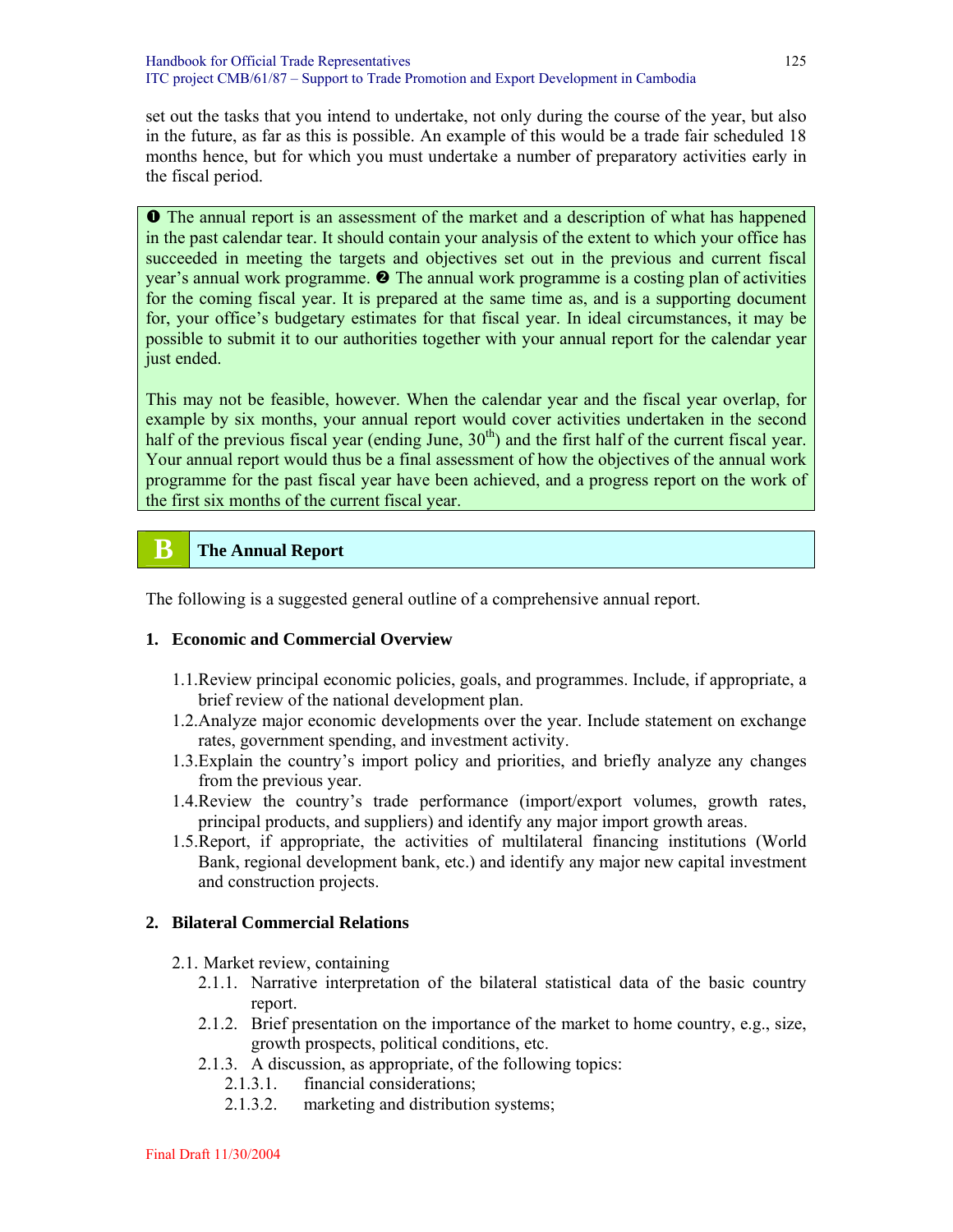- 2.1.3.3. promotional techniques/strategies; and
- 2.1.3.4. relevant purchasing groups and authorities, etc.
- 2.1.4. An analysis of the market in general, by:
	- 2.1.4.1. examining the marketing methods and advantages of your principal competitors; and
	- 2.1.4.2. analyzing specific problem areas;
- 2.1.5. A list of specific recommendations as to what our country's exporters should or could do to enter, to remain in, or to expand their shares of, the market.

#### 2.2. Market summary

Summarize, in chronological order, the year's significant marketing events at your post, in relation to the forecasts and targets of the previous year's annual work programme. This is an analysis of how well previously established targets have been met. Give reasons for any failure and describe how you plan to achieve your objectives in the future.

#### **3. Introduction to the Next Annual Work Programme**

- 3.1. Explain your reasons for any change in the focus of your activities;
- 3.2. Outline your costing proposals for major programmes; and
- 3.3. Give your recommendations for the coming period.

#### **4. Statistical Annex**

#### 4.1. Responsive work

- 4.1.1. Trade inquiries processed (from exporters at home).
- 4.1.2. Trade inquiries processed (from local import community).
- 4.1.3. Trade inquiries processed (from the MoC or TPO).
- 4.1.4. Number of tender notices forwarded.
- 4.1.5. Number of local businessmen who visited your office.
- 4.1.6. Number of businessmen from home who visited your office.
- 4.1.7. Number of complaint cases you have processed.
- 4.1.8. Number, and titles, of reports you have prepared.

#### 4.2. Initiatory work

- 4.2.1. Number of trade opportunity reports you have submitted.
- 4.2.2. Number of contacts established (in local business community).
- 4.2.3. Number of contacts established (in local government service).
- 4.2.4. Number of potential agents added to your Agency Index.
- 4.2.5. Number of market surveys conducted.
- 4.2.6. Number of new foreign direct investment opportunities uncovered.
- 4.2.7. Number, and titles, of reports prepared.
- 4.3. Business influenced
	- 4.3.1. Number of new agency agreements concluded.
	- 4.3.2. Number of new exporters successfully launched in the market.
	- 4.3.3. Summary of export transactions in which your office had a major input (including settlement of complaints).
- 4.4. Other trade related activities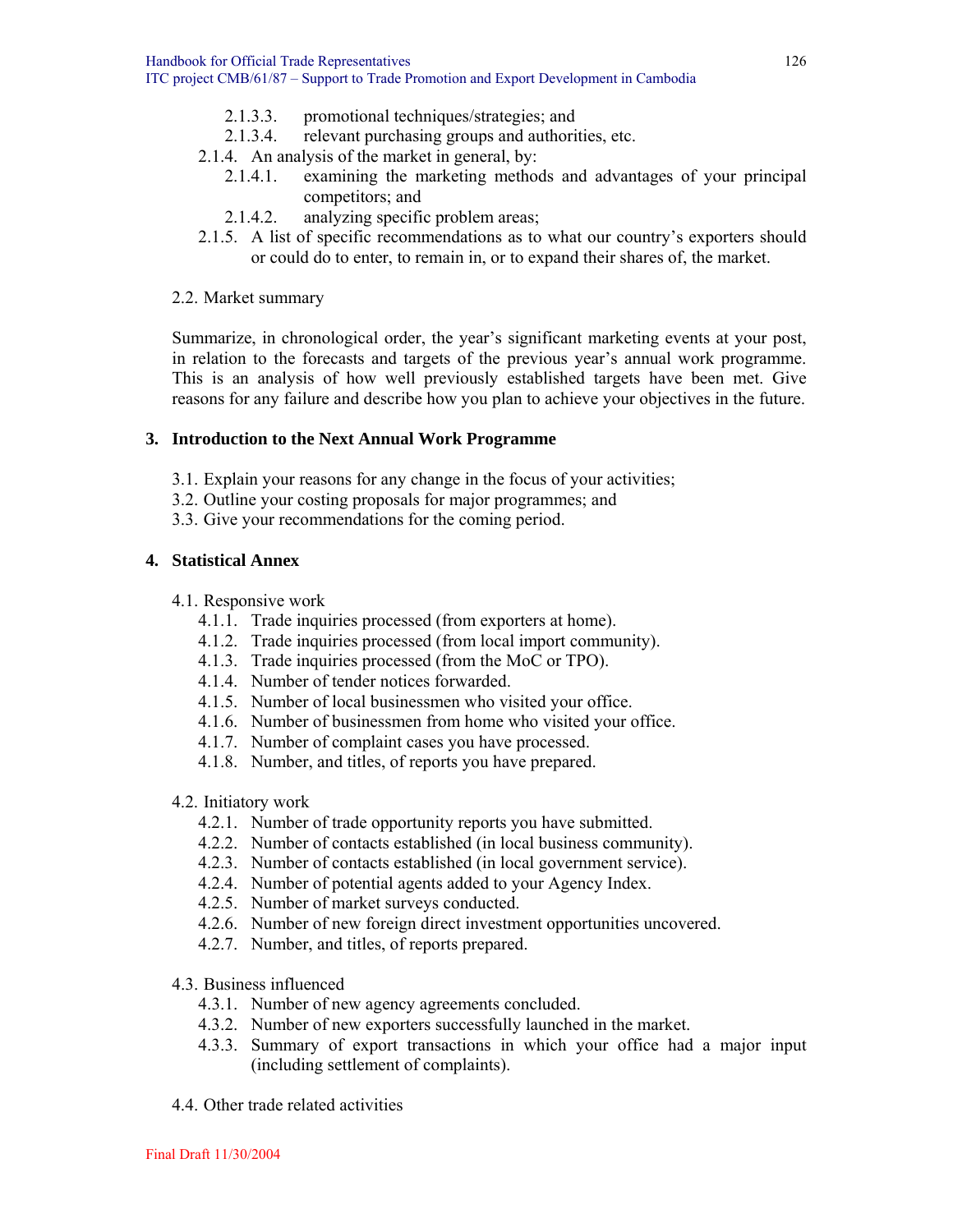- 4.4.1. Number of trade missions from home organized/hosted.
- 4.4.2. Number of outgoing buying missions assisted.
- 4.4.3. Number of trade fairs and other exhibitions visited.
- 4.4.4. Number of trade fairs and other exhibitions organized.

#### 4.5. Other commercial activities

- 4.5.1. Summary of investment promotion activities.
- 4.5.2. Summary of import procurement activities.
- 4.5.3. Summary of tourism promotion activities.

# **C Annual Work Programme**

Your annual work programme for the coming fiscal year is an indispensable adjunct to your annual report for the past calendar year. The proposals and plans of the former flow directly, from the activities discussed in the latter. Your annual work programme is intended to achieve the broad market development objectives established by the MoC or TPO. These objectives may have been derived from your own recommendation in earlier periods.



**(0)** From your standpoint, the annual work programme has the following uses.

#### **1. It is the main organizational framework for your work. It:**

- 1.1. enables you to plan your activities, and those of others, in the most economical and productive way;
- 1.2. provides you and others with a check-list of the tasks and activities that you and they are expected to complete or to initiate;
- 1.3. provides target dates and objectives against which you can measure your progress;
- 1.4. provides estimated costs for budgetary purposes; and
- 1.5. in addition to being a link between the past and the future, it is a device for coordinating your operations with those of the MoC or TPO.

#### **2. From the standpoint of the MoC or TPO**

- 2.1. It is a tool for monitoring and controlling your operations.
- 2.2. It enables the MoC or TPO to know in advance how it can support you in the implementation of the approved programme and to make the necessary preparations in a timely manner.
- 2.3. It enables the MoC or TPO to gauge your workload before allocating additional tasks to you.
- 2.4. It provides the MoC or TPO with a basis for evaluating your performance.

The annual work programme should include all preparatory activities, however far in the future they may be, leading to a projected event. Explain why each activity has been selected for inclusion in the annual work programme and how its accomplishment will contribute to achieving an export market development objective. And to the extent possible, even if, only notionally, estimate the costs of each programmed activity.

#### **3. Scope of the annual work programme**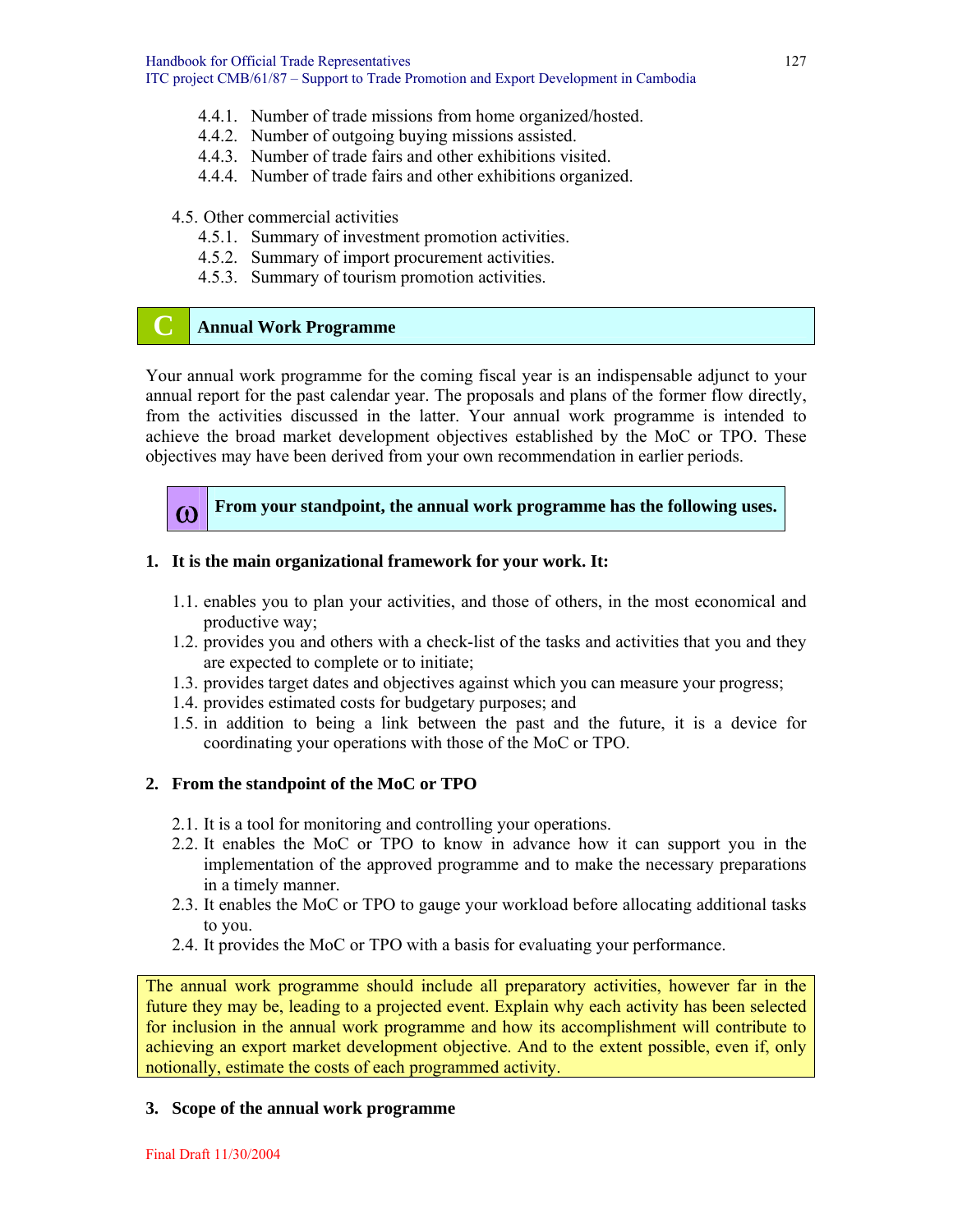The annual work programme is an implementation plan, agreed with the MoC or TPO, supported by individual programme summary sheets of standard design. Each sheet should correspond to a specific market development programme and sub-programme.

**Such sub-programmes might cover, but should not be limited to.** 

- 3.1. Our country's products with export potential in your territory.
- 3.2. Foreign direct investment in our country.
- 3.3. Import procurement support activities.
- 3.4. General trade relations any matters that require special attention.
- 3.5. Promotion of tourism in our country.
- 3.6. Your anticipated representational activities.

Include such varied activities as establishing new contacts, conducting market surveys, the organization of trade fairs and exhibitions, the servicing of trade missions, and so on. In short, cover any clearly identifiable activity, dated if possible, and budgeted out as accurately as you can. Your objective in doing this is to provide, to the degree possible, detailed justification for all budgetary items.

Most likely, you won't be able to forecast with complete precision the amount of time you and your staff will be required to devote to work arising from unscheduled requests for information or action, casual business visitors, unexpected but inevitable events that impose an added workload and that you must undertake in response to the needs of the organizations and people you serve. Nevertheless, such an estimate can be made on the basis of similar work during the previous planning period. Make an estimate of these and associated costs in your annual work programme. If a reliable estimate is not feasible, your annual work programme should state that your un-programmed time will be taken up by routine activities such as running the office, attending to casual visitors, writing reports, answering trade inquiries, supervising the work of subordinates, etc.

#### **4. Timing**

Your annual work programme should be prepared at least eight or nine months before the start of the fiscal year to which it refers. It should be submitted to our authorities, together with your budget proposal, for approval. Unless your proposals are accepted immediately and fully, a dialogue with Phnom Penh should ensue. The objective of this dialogue is to reach agreement on a balanced programme that meets all priorities and is within the limits of the human and financial resources that can be devoted to it. Phnom Penh, of course, has the final word, but you should be given ample opportunity to express your views and to justify your proposals. The more fully reasoned and documented your proposals are initially, the better your chances of having your programme approved in its entirety or with a minimum of change.

The "Implementation Timetable" of the approved programme provides you with dated targets. It is your action plan, against which both you and the MoC or TPO should measure your progress throughout the year. When the programme is approved, you should, in consultation with each staff member concerned, prepare individual instructions giving details